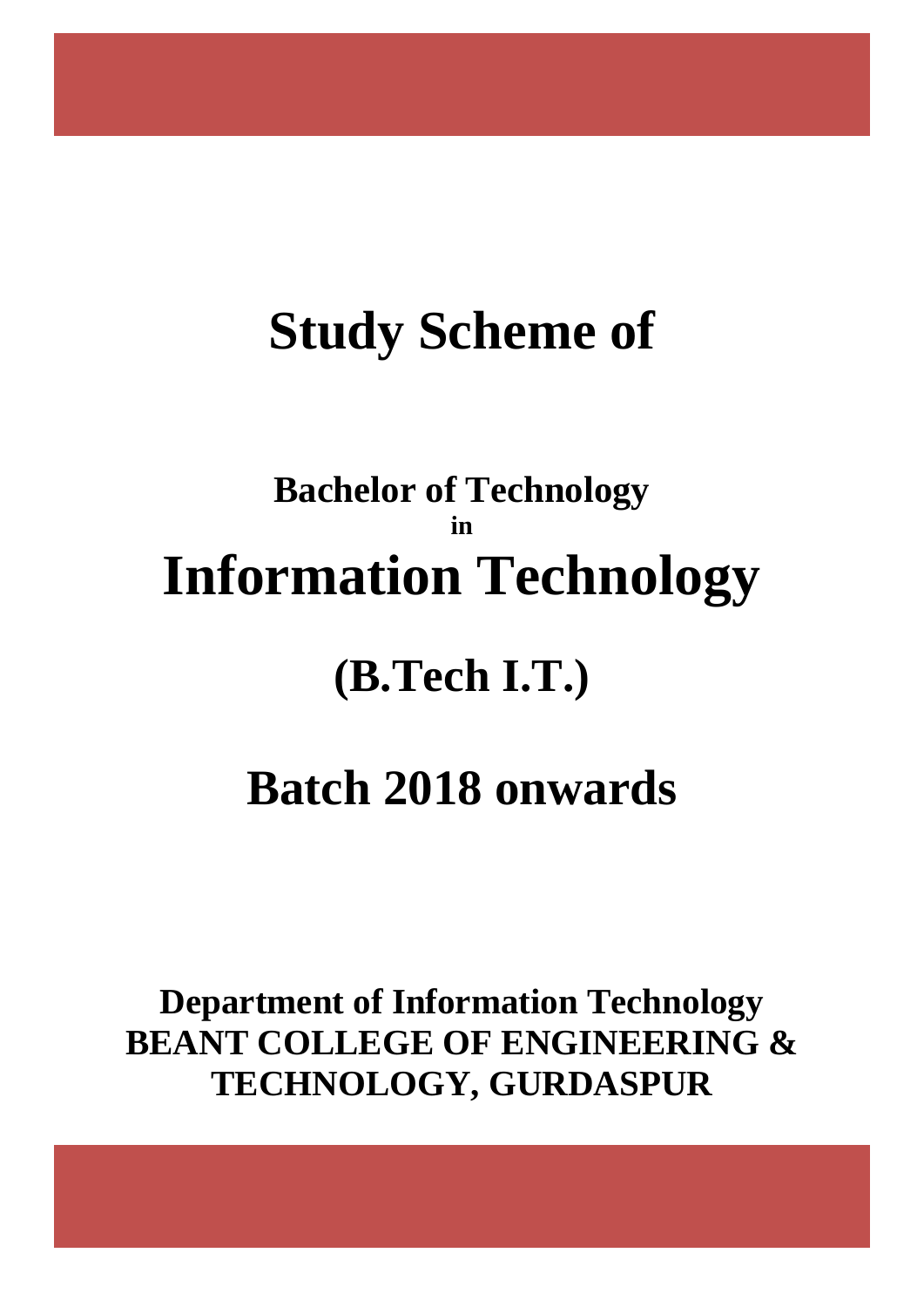**B. Tech (I.T) (2018 Batch Onward)**

| Sr. No               | <b>Type of</b>                      | <b>Course</b>         | <b>Course Title</b>                          | <b>Hours Per</b><br>Week |                  |                  | <b>Marks Distribution</b> |                 | <b>Total</b><br><b>Marks</b> | <b>Credits</b> |
|----------------------|-------------------------------------|-----------------------|----------------------------------------------|--------------------------|------------------|------------------|---------------------------|-----------------|------------------------------|----------------|
|                      | <b>Course</b>                       | Code                  |                                              | $\mathbf L$              | T                | $\mathbf{P}$     | <b>Internal</b>           | <b>External</b> |                              |                |
| 1.                   | Engineering<br>Science<br>Course    | BTIT-<br>18301        | Digital<br>Electronics                       | 3                        | $\overline{0}$   | $\theta$         | 40                        | 60              | 100                          | 3              |
| 2.                   | Professional<br><b>Core Courses</b> | BTIT-<br>18302        | Data structure &<br>Algorithms               | $\overline{3}$           | $\overline{0}$   | $\theta$         | 40                        | 60              | 100                          | 3              |
| 3.                   | Professional<br><b>Core Courses</b> | BTIT-<br>18303        | <b>Object Oriented</b><br>Programming        | 3                        | $\overline{0}$   | $\boldsymbol{0}$ | 40                        | 60              | 100                          | 3              |
| $\overline{4}$ .     | <b>Basic Science</b><br>Course      | <b>BTAM-</b><br>18301 | Mathematics-III                              | 3                        | $\mathbf{1}$     | $\overline{0}$   | 40                        | 60              | 100                          | $\overline{4}$ |
| 5.                   | Engineering<br>Science<br>Course    | BTIT-<br>18304        | Computer<br>Architecture                     | 3                        | $\boldsymbol{0}$ | $\overline{0}$   | 40                        | 60              | 100                          | 3              |
| 6.                   | Engineering<br>Science<br>Course    | BTIT-<br>18305        | Digital<br><b>Electronics Lab</b>            | $\boldsymbol{0}$         | $\Omega$         | $\overline{2}$   | 30                        | 20              | 50                           | $\mathbf{1}$   |
| 7.                   | Professional<br><b>Core Courses</b> | BTIT-<br>18306        | Data Structure &<br>Algorithms Lab           | $\overline{0}$           | $\overline{0}$   | $\overline{4}$   | 30                        | 20              | 50                           | $\overline{2}$ |
| 8.                   | Professional<br><b>Core Courses</b> | BTIT-<br>18307        | <b>Object Oriented</b><br>Programming<br>Lab | $\boldsymbol{0}$         | $\overline{0}$   | $\overline{4}$   | 30                        | 20              | 50                           | $\overline{2}$ |
| 9.                   | Internship                          | BTIT-<br>18308        | Institutional<br>Summer<br>Training*         | $\overline{\phantom{a}}$ | $\blacksquare$   | $\blacksquare$   | 100                       | $\overline{0}$  | 100                          | $\overline{2}$ |
| <b>Total Credits</b> |                                     |                       |                                              | 15                       | $\mathbf{1}$     | 10               | 390                       | 360             | 750                          | 23             |

#### **Semester III (Second year) Curriculum Branch/Course: Information Technology**

\*This training of 3-4 weeks will be performed by the students in the college IT laboratory/Central Workshop for learning the programming skills. Certificate will be issued after the successful completion of the training.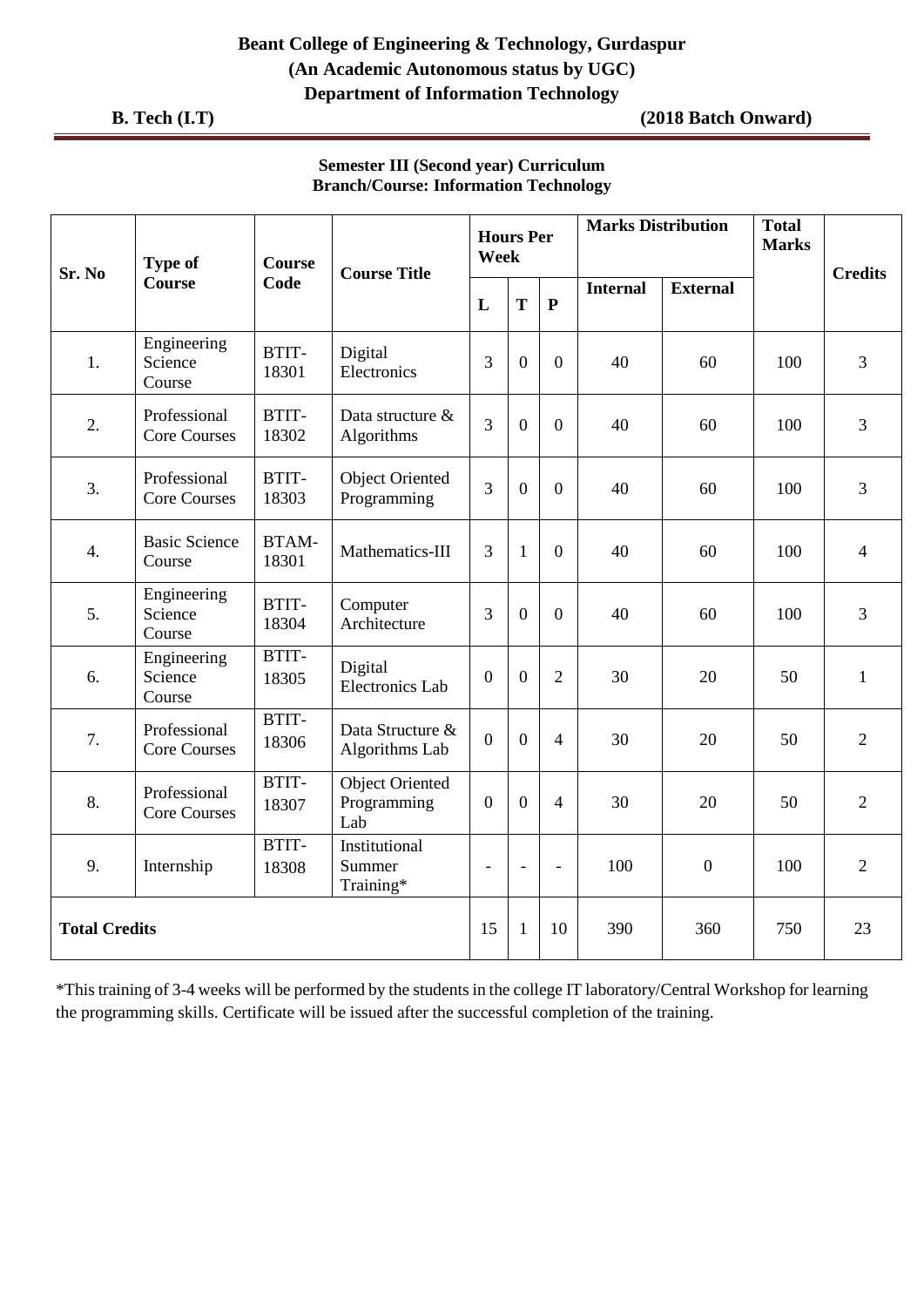**B. Tech (I.T) (2018 Batch Onward)**

| <b>Semester IV (Second year) Curriculum</b>  |  |
|----------------------------------------------|--|
| <b>Branch/Course: Information Technology</b> |  |

|                      | <b>Type of</b><br><b>Course</b>                                              | <b>Course</b>         | <b>Course Title</b>                                           |                  | <b>Hours Per</b><br>Week |                          |                 | <b>Marks Distribution</b> | <b>Total</b><br><b>Marks</b> |                  |
|----------------------|------------------------------------------------------------------------------|-----------------------|---------------------------------------------------------------|------------------|--------------------------|--------------------------|-----------------|---------------------------|------------------------------|------------------|
| Sr. No               |                                                                              | Code                  |                                                               | L                | T                        | $\mathbf{P}$             | <b>Internal</b> | <b>External</b>           |                              | <b>Credits</b>   |
| 1.                   | Professional<br><b>Core Courses</b>                                          | <b>BTAM-</b><br>18401 | Discrete<br><b>Structures</b>                                 | 3                | $\mathbf{1}$             | $\boldsymbol{0}$         | 40              | 60                        | 100                          | $\overline{4}$   |
| 2.                   | Professional<br><b>Core Courses</b>                                          | BTIT-<br>18402        | Computer<br><b>Networks</b>                                   | 3                | $\boldsymbol{0}$         | $\boldsymbol{0}$         | 40              | 60                        | 100                          | $\mathfrak{Z}$   |
| 3.                   | Professional<br><b>Core Courses</b>                                          | BTIT-<br>18403        | Operating<br>Systems                                          | 3                | $\boldsymbol{0}$         | $\boldsymbol{0}$         | 40              | 60                        | 100                          | $\mathfrak{Z}$   |
| $\overline{4}$ .     | Professional<br><b>Core Courses</b>                                          | BTIT-<br>18404        | Design $&$<br>Analysis of<br>Algorithms                       | 3                | $\mathbf{0}$             | $\boldsymbol{0}$         | 40              | 60                        | 100                          | $\overline{3}$   |
| 5.                   | Humanities &<br><b>Social Sciences</b><br>Including<br>Management<br>Courses | <b>BTHS-</b><br>18905 | Management-I<br>(Effective<br>Technical<br>Communicati<br>on) | $\overline{3}$   | $\mathbf{0}$             | $\boldsymbol{0}$         | 40              | 60                        | 100                          | 3                |
| 6.                   | Mandatory<br>Courses                                                         | <b>ITMC-I</b>         | Environmental<br>Sciences                                     | $\blacksquare$   | $\overline{\phantom{a}}$ | $\overline{\phantom{a}}$ |                 |                           | $\overline{\phantom{a}}$     | $\boldsymbol{0}$ |
| 7.                   | Professional<br><b>Core Courses</b>                                          | BTIT-<br>18405        | Computer<br>Networks Lab                                      | $\boldsymbol{0}$ | $\overline{0}$           | $\overline{2}$           | 30              | 20                        | 50                           | $\mathbf{1}$     |
| 8.                   | Professional<br><b>Core Courses</b>                                          | BTIT-<br>18406        | Operating<br>Systems Lab                                      | $\boldsymbol{0}$ | $\boldsymbol{0}$         | $\overline{2}$           | 30              | 20                        | 50                           | $\mathbf{1}$     |
| 9.                   | Professional<br><b>Core Courses</b>                                          | BTIT-<br>18407        | Design $&$<br>Analysis of<br>Algorithms<br>Lab                | $\boldsymbol{0}$ | $\boldsymbol{0}$         | $\overline{4}$           | 30              | 20                        | 50                           | $\overline{2}$   |
| 10.                  | Professional<br><b>Core Courses</b>                                          | BTIT-<br>18408        | I.T<br>Workshop*                                              | $\mathbf{1}$     | $\boldsymbol{0}$         | $\overline{2}$           | 30              | 20                        | 50                           | $\mathbf{2}$     |
| <b>Total Credits</b> |                                                                              |                       |                                                               | 16               | $\mathbf{1}$             | 10                       | 320             | 380                       | 700                          | 22               |

\*Only practical examination will be held. No theory examination is to be held.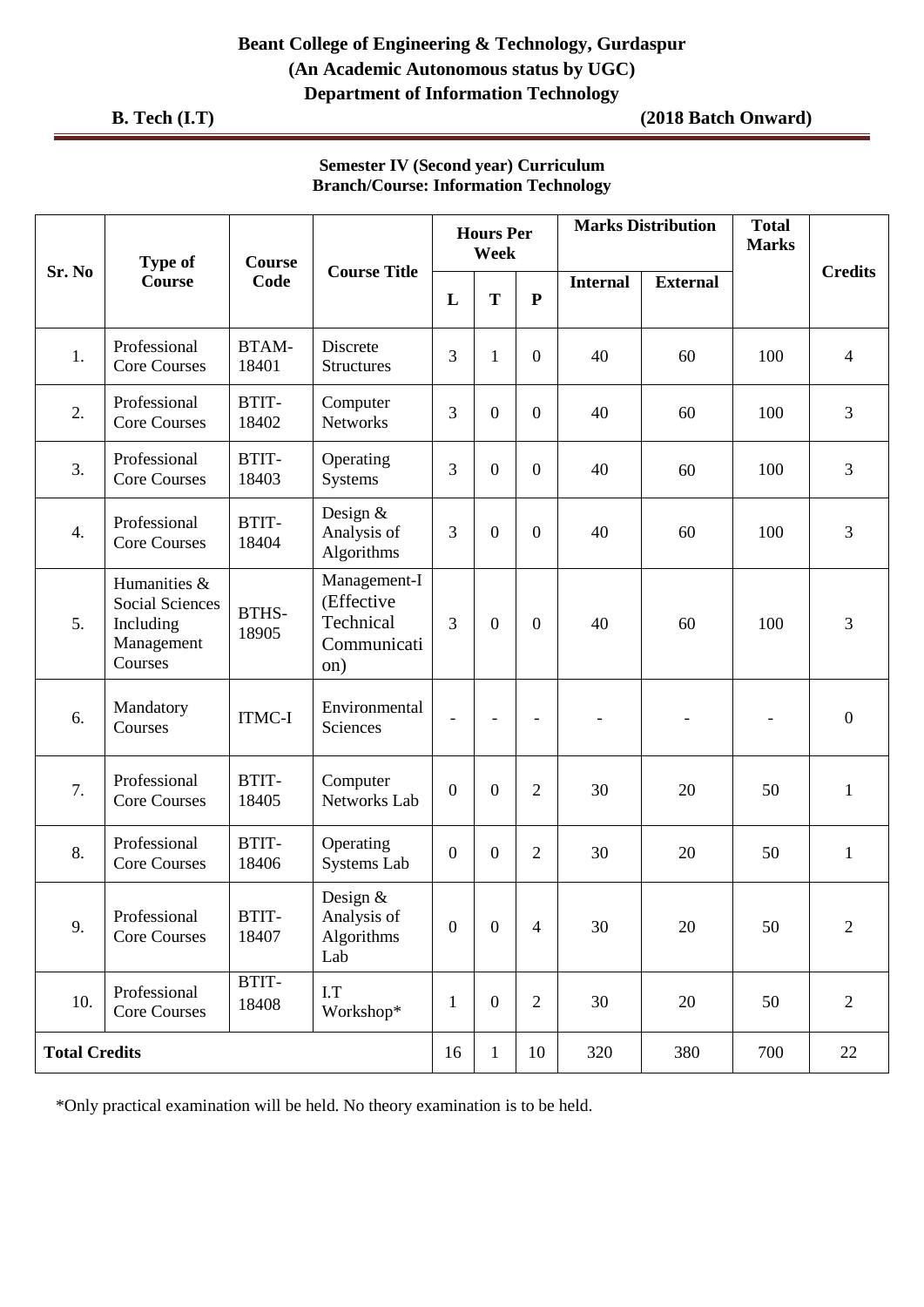**B. Tech (I.T) (2018 Batch Onward)**

#### **Semester V (Third year) Curriculum Branch/Course: Information Technology**

| Sr.                  | <b>Type of</b>                                                | <b>Course</b>         |                                                                           |                          | <b>Hours Per</b><br>Week |                          |                 | <b>Marks Distribution</b> | <b>Total</b><br><b>Marks</b> |                  |
|----------------------|---------------------------------------------------------------|-----------------------|---------------------------------------------------------------------------|--------------------------|--------------------------|--------------------------|-----------------|---------------------------|------------------------------|------------------|
| N <sub>0</sub>       | <b>Course</b>                                                 | Code                  | <b>Course Title</b>                                                       | L                        | T                        | $\mathbf{P}$             | <b>Internal</b> | <b>External</b>           |                              | <b>Credits</b>   |
| 1.                   | Professional<br><b>Core Courses</b>                           | BTIT-<br>18501        | Formal Language &<br><b>Automata Theory</b>                               | 3                        | $\theta$                 | $\overline{0}$           | 40              | 60                        | 100                          | 3                |
| 2.                   | Professional<br><b>Core Courses</b>                           | BTIT-<br>18502        | Database<br>Management<br><b>Systems</b>                                  | 3                        | $\boldsymbol{0}$         | $\boldsymbol{0}$         | 40              | 60                        | 100                          | 3                |
| 3.                   | Professional<br><b>Core Courses</b>                           | BTIT-<br>18503        | Programming in<br>Java                                                    | 3                        | $\overline{0}$           | $\overline{0}$           | 40              | 60                        | 100                          | 3                |
| $\overline{4}$ .     | Professional<br><b>Core Courses</b>                           | BTIT-<br>18504        | Software<br>Engineering                                                   | 3                        | $\overline{0}$           | $\boldsymbol{0}$         | 40              | 60                        | 100                          | 3                |
| 5.                   | Humanities &<br>Social<br>Sciences<br>Including<br>Management | <b>BTHS-</b><br>18902 | Humanities I<br>(Entrepreneurship<br>and Project<br>Management)           | 3                        | $\overline{0}$           | $\mathbf{0}$             | 40              | 60                        | 100                          | 3                |
| 6.                   | Professional<br>Elective<br>Courses                           | BTIT-<br>18XXX        | Department<br>Elective-I                                                  | 3                        | $\boldsymbol{0}$         | $\boldsymbol{0}$         | 40              | 60                        | 100                          | 3                |
| 7.                   | Mandatory<br>Courses                                          | <b>ITMC-II</b>        | Constitution of<br>India/Essence of<br>Indian<br>Traditional<br>Knowledge | $\overline{\phantom{a}}$ | $\overline{\phantom{a}}$ | $\overline{\phantom{a}}$ |                 |                           | $\overline{\phantom{a}}$     | $\boldsymbol{0}$ |
| 8.                   | Professional<br><b>Core Courses</b>                           | BTIT-<br>18505        | Database<br>Management<br>Systems Lab                                     | $\overline{0}$           | 0                        | $\overline{4}$           | 30              | 20                        | 50                           | $\overline{2}$   |
| 9.                   | Professional<br><b>Core Courses</b>                           | BTIT-<br>18506        | Programming in<br>Java Lab                                                | $\boldsymbol{0}$         | $\mathbf{0}$             | $\overline{4}$           | 30              | 20                        | 50                           | $\overline{2}$   |
| 10.                  | Internship                                                    | BTIT-<br>18507        | Summer Training*                                                          | $\overline{\phantom{a}}$ | $\overline{\phantom{a}}$ | $\qquad \qquad -$        | -               | 100                       | 100                          | $\overline{2}$   |
| <b>Total Credits</b> |                                                               |                       |                                                                           | 18                       | $\boldsymbol{0}$         | $8\,$                    | 300             | 500                       | 800                          | 24               |

\*The students will take 4-6 weeks summer training in Industry or Entrepreneurship activity after semester 4<sup>th</sup>.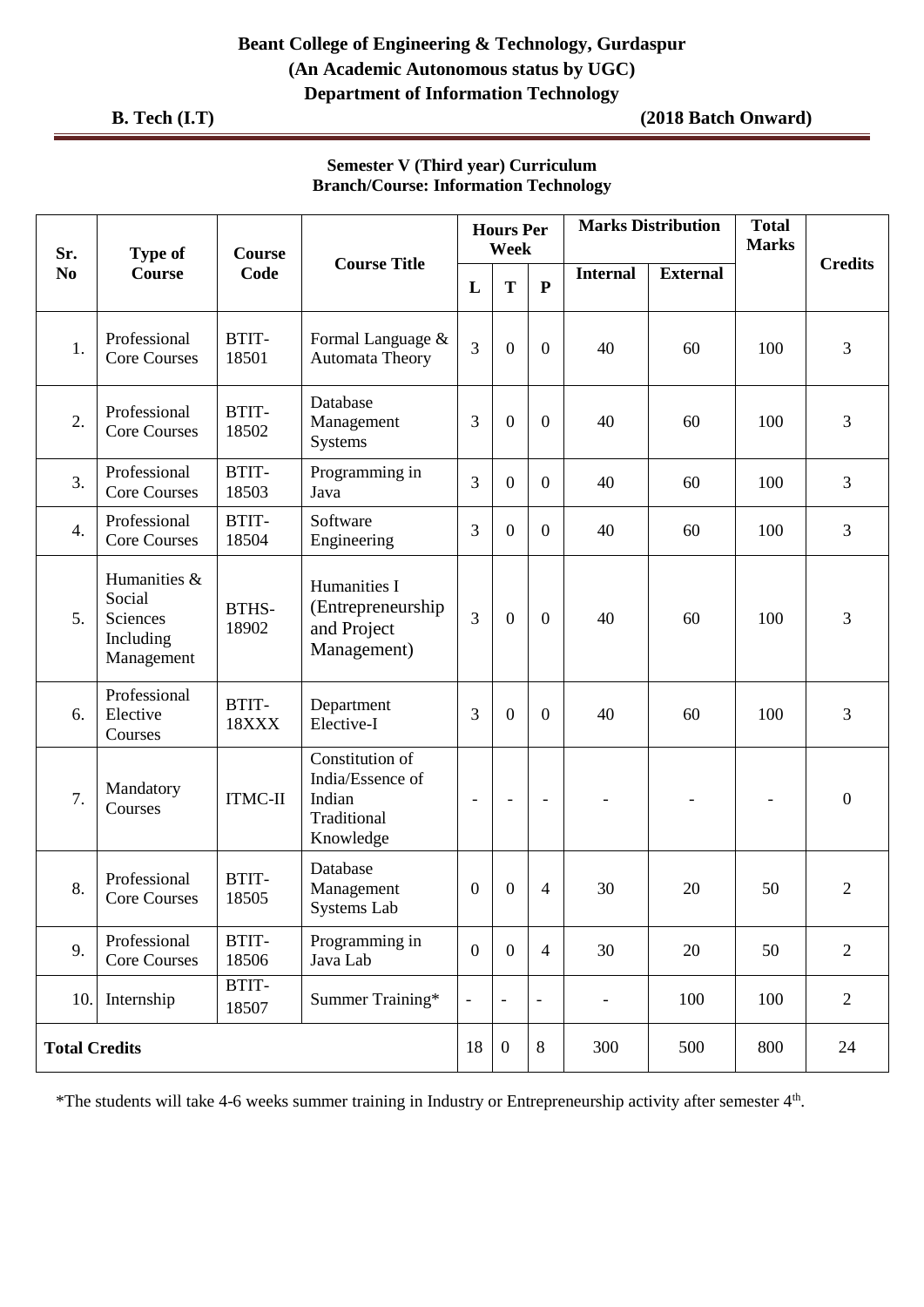**B. Tech (I.T) (2018 Batch Onward)**

|                      | <b>Type of</b>                      | <b>Course</b>  | <b>Course Title</b>             |                  | <b>Hours Per</b><br>Week |                  |                 | <b>Marks Distribution</b> | <b>Total</b><br><b>Marks</b> |                |
|----------------------|-------------------------------------|----------------|---------------------------------|------------------|--------------------------|------------------|-----------------|---------------------------|------------------------------|----------------|
| Sr. No               | <b>Course</b>                       | Code           |                                 | L                | T                        | ${\bf P}$        | <b>Internal</b> | <b>External</b>           |                              | <b>Credits</b> |
| 1.                   | Professional<br><b>Core Courses</b> | BTIT-<br>18601 | <b>Big Data</b>                 | 3                | $\boldsymbol{0}$         | $\boldsymbol{0}$ | 40              | 60                        | 100                          | $\mathfrak{Z}$ |
| 2.                   | Professional<br><b>Core Courses</b> | BTIT-<br>18602 | Web<br>Technologies             | 3                | $\boldsymbol{0}$         | $\boldsymbol{0}$ | 40              | 60                        | 100                          | $\overline{3}$ |
| 3.                   | Professional<br>Elective<br>Courses | BTIT-<br>18XXX | Department.<br>Elective-II      | 3                | $\boldsymbol{0}$         | $\overline{0}$   | 40              | 60                        | 100                          | $\overline{3}$ |
| $\overline{4}$ .     | Professional<br>Elective<br>Courses | BTIT-<br>18XXX | Department<br>Elective-III      | 3                | $\boldsymbol{0}$         | $\boldsymbol{0}$ | 40              | 60                        | 100                          | $\overline{3}$ |
| 5.                   | Open Elective<br>Courses            | BTXX-<br>18XXX | Open Elective-I<br>(Humanities) | 3                | $\boldsymbol{0}$         | $\boldsymbol{0}$ | 40              | 60                        | 100                          | $\overline{3}$ |
| 6.                   | Project                             | BTIT-<br>18603 | Project-1                       | $\boldsymbol{0}$ | $\boldsymbol{0}$         | $\overline{4}$   | 60              | 40                        | 100                          | $\overline{2}$ |
| 7.                   | Professional<br><b>Core Courses</b> | BTIT-<br>18604 | <b>Big Data Lab</b>             | $\boldsymbol{0}$ | $\boldsymbol{0}$         | $\overline{4}$   | 30              | 20                        | 50                           | $\overline{2}$ |
| 8.                   | Professional<br><b>Core Courses</b> | BTIT-<br>18605 | Web<br>Technologies<br>Lab      | $\boldsymbol{0}$ | $\boldsymbol{0}$         | $\overline{4}$   | 30              | 20                        | 50                           | $\overline{2}$ |
| <b>Total Credits</b> |                                     |                |                                 | 15               | $\boldsymbol{0}$         | 12               | 320             | 380                       | 700                          | 21             |

#### **Semester VI (Third year) Curriculum Branch/Course: Information Technology**

The students will take 4-6 weeks summer training in the industry or entrepreneurship activity after semester  $6<sup>th</sup>$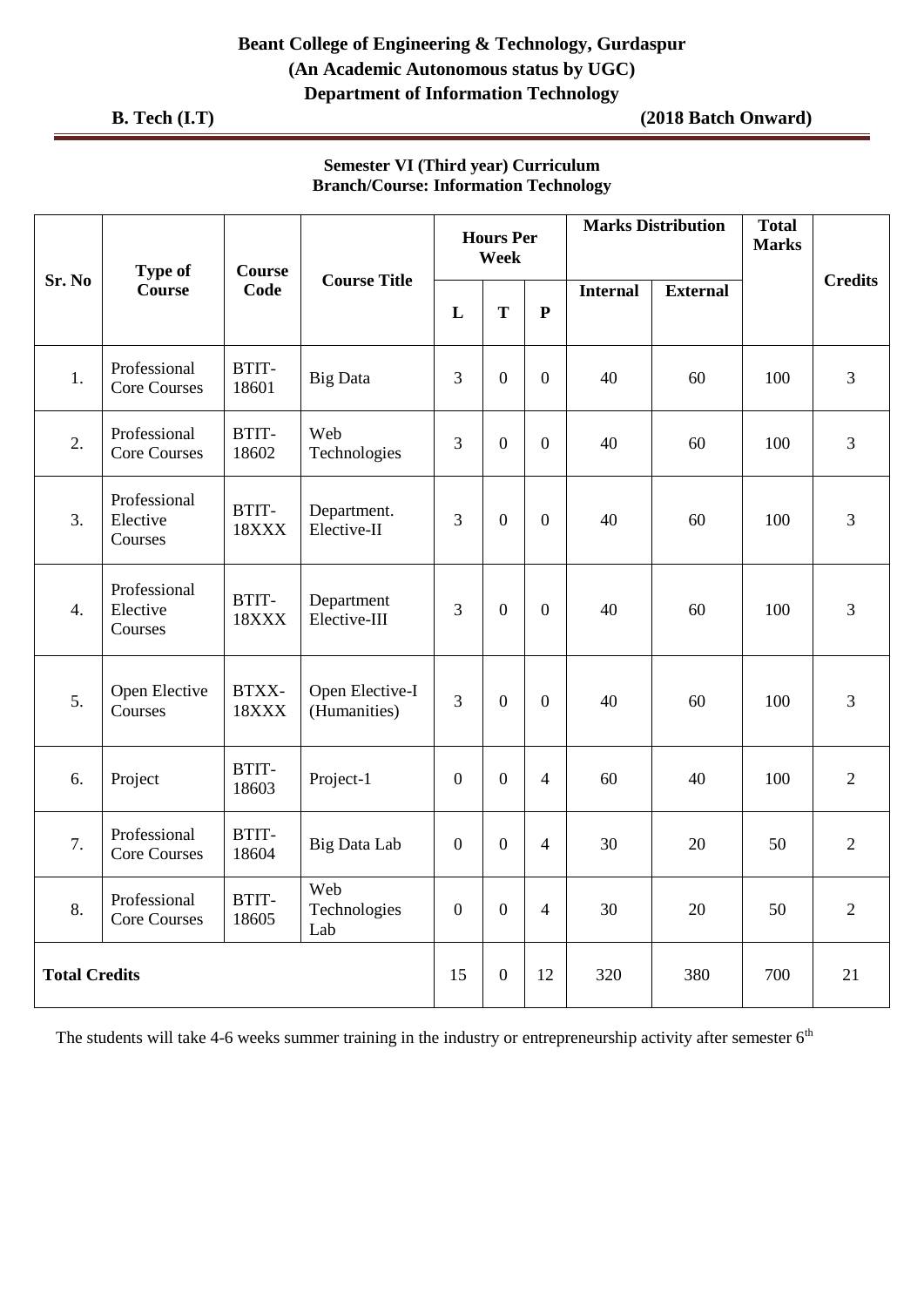**B. Tech (I.T) (2018 Batch Onward)**

## **Semester VII (Fourth year) Curriculum Branch/Course: Information Technology**

|                      | <b>Type of</b>                      | <b>Course</b>  | <b>Course Title</b>                           | <b>Hours Per</b><br>Week |                  |                | <b>Marks Distribution</b> |                 | <b>Total</b><br><b>Marks</b> |                |
|----------------------|-------------------------------------|----------------|-----------------------------------------------|--------------------------|------------------|----------------|---------------------------|-----------------|------------------------------|----------------|
| Sr. No               | <b>Course</b>                       | Code           |                                               | L                        | T                | ${\bf P}$      | <b>Internal</b>           | <b>External</b> |                              | <b>Credits</b> |
| 1.                   | Open Elective<br>Courses            | BTXX-<br>18XXX | Open Elective-II                              | 3                        | $\boldsymbol{0}$ | $\overline{0}$ | 40                        | 60              | 100                          | 3              |
| 2.                   | Professional<br>Elective<br>Courses | BTIT-<br>18XXX | Department<br>Elective-IV                     | 3                        | $\overline{0}$   | $\overline{0}$ | 40                        | 60              | 100                          | 3              |
| 3.                   | Professional<br>Elective<br>Courses | BTIT-<br>18XXX | Department<br>Elective-V                      | 3                        | $\boldsymbol{0}$ | $\overline{0}$ | 40                        | 60              | 100                          | 3              |
| $\overline{4}$ .     | Professional<br><b>Core Courses</b> | BTIT-<br>18701 | Software<br>Testing &<br>Quality<br>Assurance | 3                        | $\boldsymbol{0}$ | $\mathbf{0}$   | 40                        | 60              | 100                          | 3              |
| 5.                   | Project                             | BTIT-<br>18702 | Project-II                                    | $\overline{0}$           | $\overline{0}$   | 8              | 100                       | 50              | 150                          | $\overline{4}$ |
| 6.                   | Professional<br>Training            | BTIT-<br>18703 | Summer<br>Industrial<br>Training*             | $\overline{\phantom{a}}$ | $\blacksquare$   |                | 60                        | 40              | 100                          | $\overline{2}$ |
| <b>Total Credits</b> |                                     |                |                                               | 12                       | $\overline{0}$   | 8              | 320                       | 330             | 650                          | 18             |

\*The students will take 4-6 weeks summer training in the industry or entrepreneurship activity after semester  $6<sup>th</sup>$ .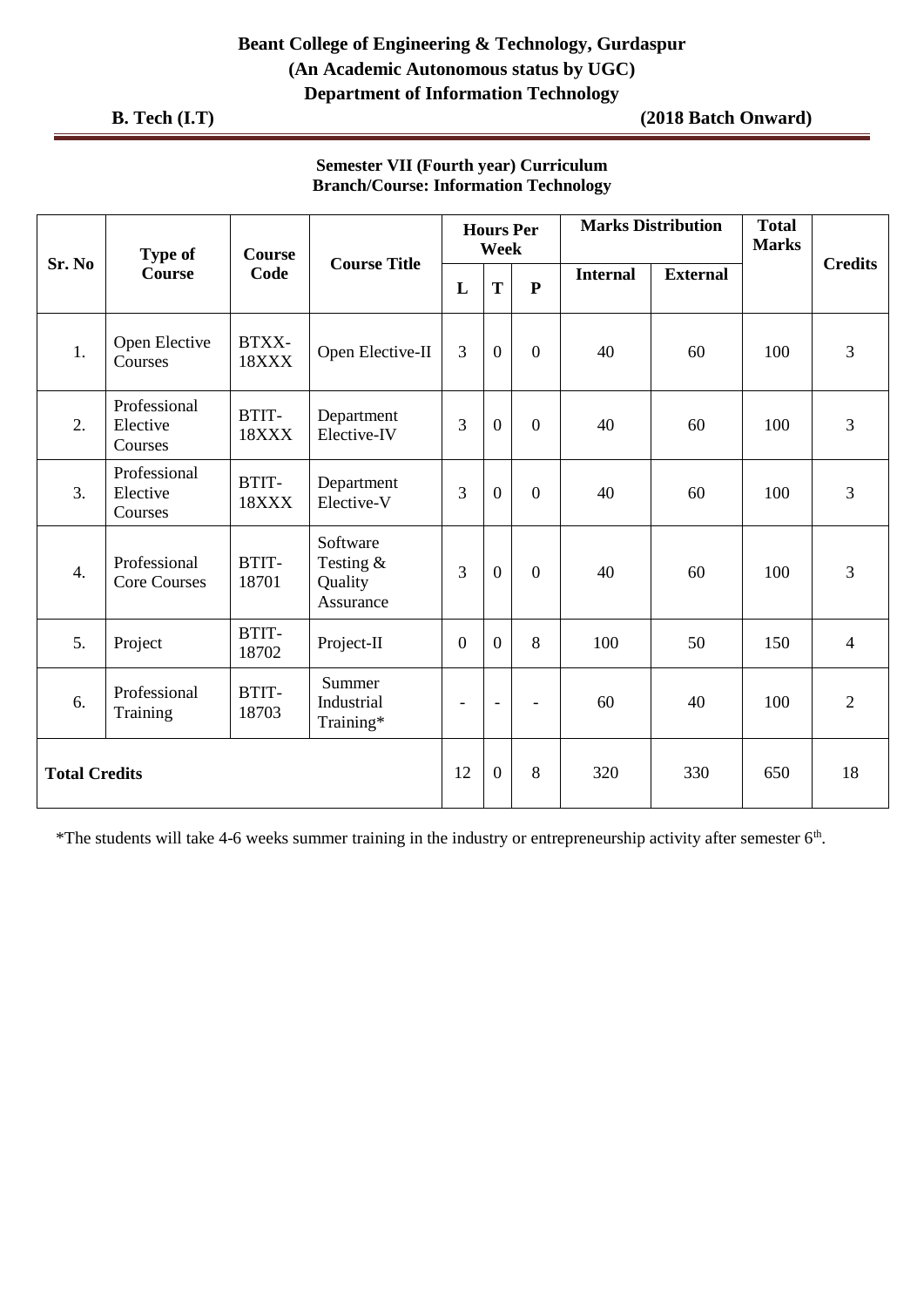**B. Tech (I.T) (2018 Batch Onward)**

| Sr. No               | <b>Type of</b>                      | <b>Course</b><br>Code | <b>Course Title</b>       | <b>Hours Per</b><br>Week |                          |                          | <b>Marks Distribution</b> |                 | <b>Total</b><br><b>Marks</b> |                |
|----------------------|-------------------------------------|-----------------------|---------------------------|--------------------------|--------------------------|--------------------------|---------------------------|-----------------|------------------------------|----------------|
|                      | Course                              |                       |                           | L                        | T                        | ${\bf P}$                | <b>Internal</b>           | <b>External</b> |                              | <b>Credits</b> |
| 1.                   | Open Elective<br>Courses            | BTXX-<br>18XXX        | Open<br>Elective-III      | 3                        | $\overline{0}$           | $\overline{0}$           | 40                        | 60              | 100                          | 3              |
| 2.                   | Professional<br><b>Core Courses</b> | BTIT-<br>18801        | Data<br>Analytics         | 3                        | $\overline{0}$           | $\overline{0}$           | 40                        | 60              | 100                          | 3              |
| 3.                   | Professional<br>Elective<br>Courses | BTIT-<br>18XXX        | Department<br>Elective-VI | 3                        | $\boldsymbol{0}$         | $\overline{0}$           | 40                        | 60              | 100                          | 3              |
| 4.                   | Project                             | BTIT-<br>18802        | Project-III               | $\overline{0}$           | $\overline{0}$           | 12                       | 100                       | 50              | 150                          | 6              |
| 5.                   | Internship                          | BTIT-<br>18803        | Seminar*                  | $\overline{2}$           | $\overline{\phantom{0}}$ | $\overline{\phantom{a}}$ | 50                        | $\overline{0}$  | 50                           | $\overline{2}$ |
| <b>Total Credits</b> |                                     |                       |                           | 11                       | $\mathbf{0}$             | 12                       | 270                       | 230             | 500                          | 17             |

# **Semester VIII (Fourth year) Curriculum Branch/Course: Information Technology**

\*The students will prepare and present seminar based on the project.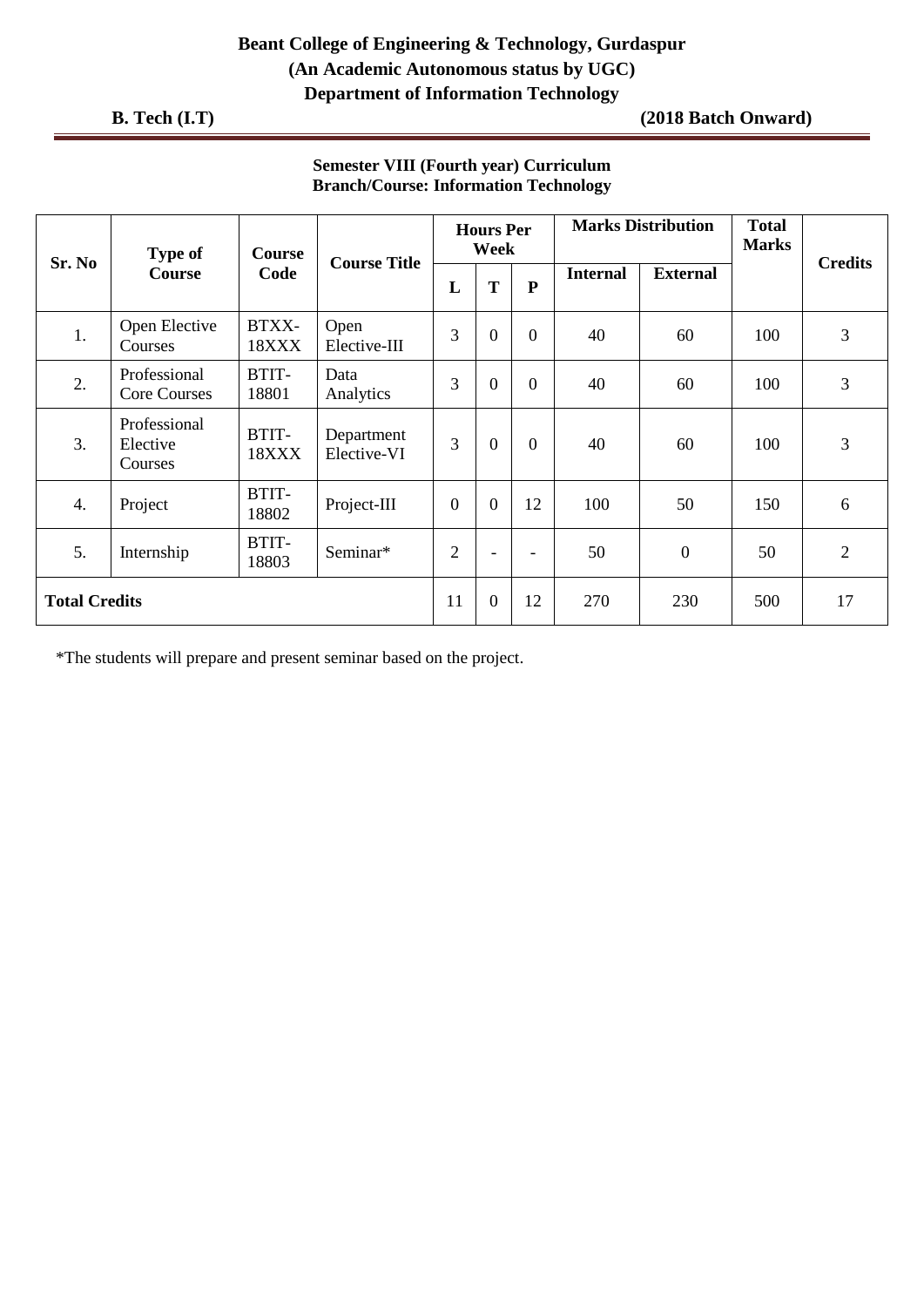#### **LIST OF DEPARTMENT ELECTIVES**

#### **Department Elective-I**

| <b>BTIT 18911</b> | E-Commerce                   |
|-------------------|------------------------------|
| <b>BTIT 18912</b> | Cyber Laws and IPR           |
| <b>BTIT 18913</b> | <b>Computational Biology</b> |
| <b>BTIT 18914</b> | Artificial Intelligence      |

#### **Department Elective-II**

| <b>BTIT 18921</b> | Fundamentals of Virtualization |
|-------------------|--------------------------------|
| <b>BTIT 18922</b> | Distributed Systems            |

- **BTIT 18923** Machine Learning
- **BTIT 18924** Agile Software Development

#### **Department Elective-III**

- **BTIT 18931** Cryptography and Network Security
- **BTIT 18932** Management Information System
- **BTIT 18933** Digital Image Processing
- **BTIT 18934** Cloud Computing

#### **Department Elective-IV**

- **BTIT 18941** Software Project Management
- **BTIT 18942** Distributed Operating System
- **BTIT 18943** Soft Computing
- **BTIT 18944** Human Computer Interaction

#### **Department Elective-V**

| <b>BTIT 18951</b> | Data Mining                            |
|-------------------|----------------------------------------|
| <b>BTIT 18952</b> | <b>Ad-Hoc and Sensor Networks</b>      |
| <b>BTIT 18953</b> | Speech and Natural Language Processing |
| <b>BTIT 18954</b> | <b>Network Programming</b>             |

#### **Department Elective-VI**

- **BTIT 18961** Internet of Things
- **BTIT 18962** Real Time Systems
- **BTIT 18963** Neural Networks and Deep Learning
- **BTIT 18964** Modeling and Simulation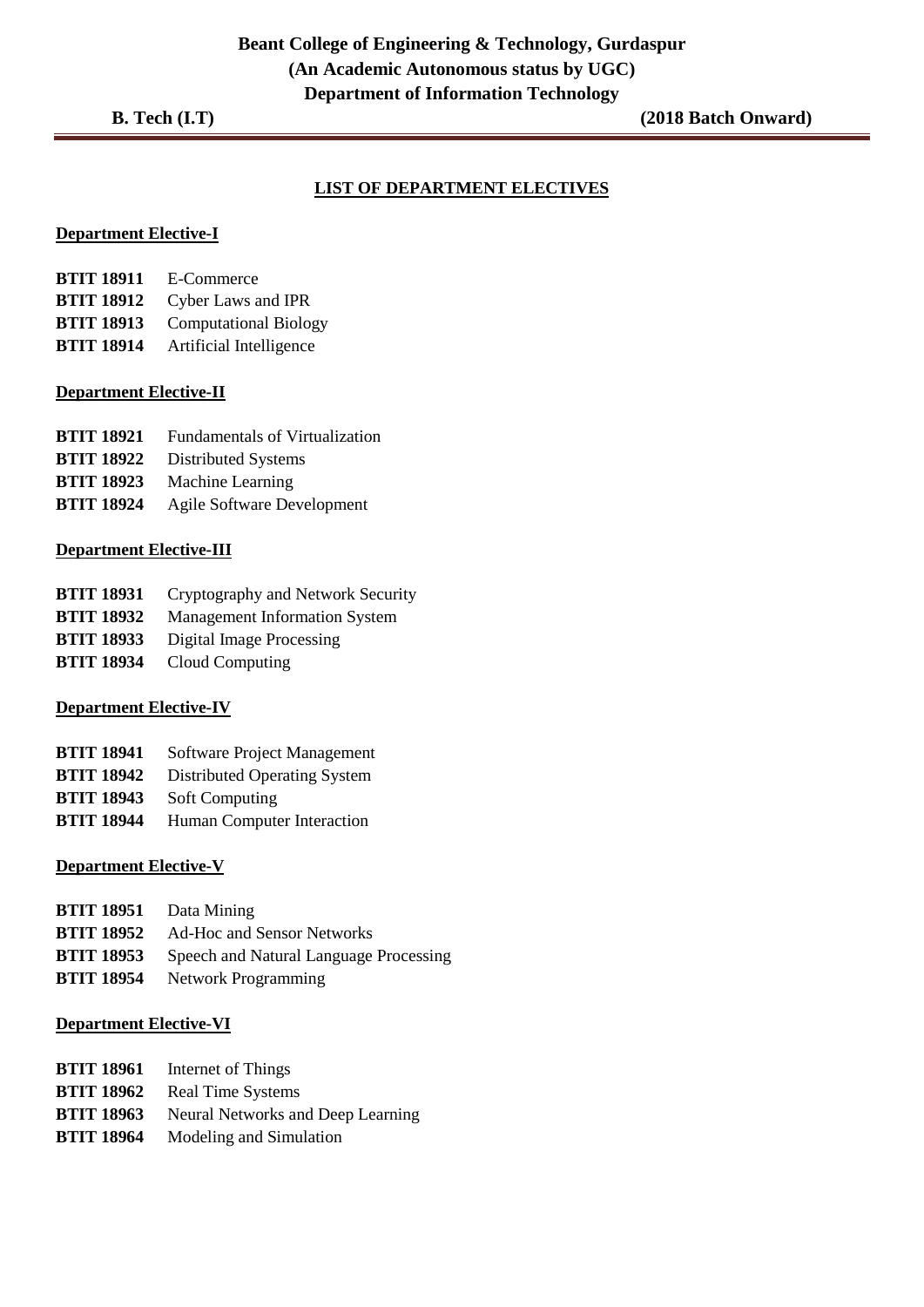#### **LIST OF OPEN ELECTIVES**

#### **Open electives offered by the department:**

#### **Courses of odd semesters:**

**BTIT-18971** Data Structures & Algorithms

- **BTIT-18972** Object Oriented Programming
- **BTIT-18973** Database Management System

#### **Courses of even semesters:**

- **BTIT-18981** Computer Architecture
- **BTIT-18982** Computer Networks
- **BTIT-18983** Operating System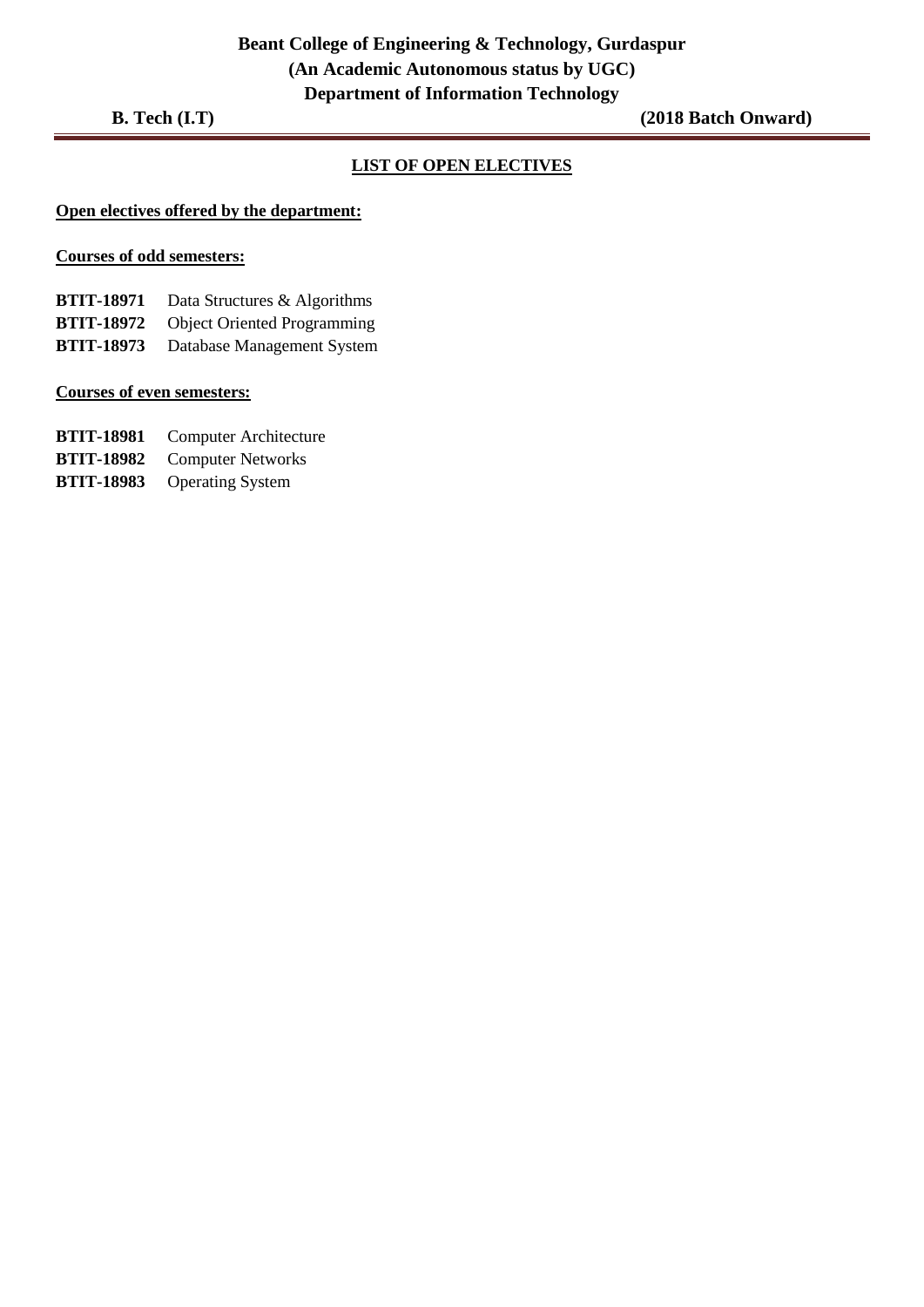*3 rd*

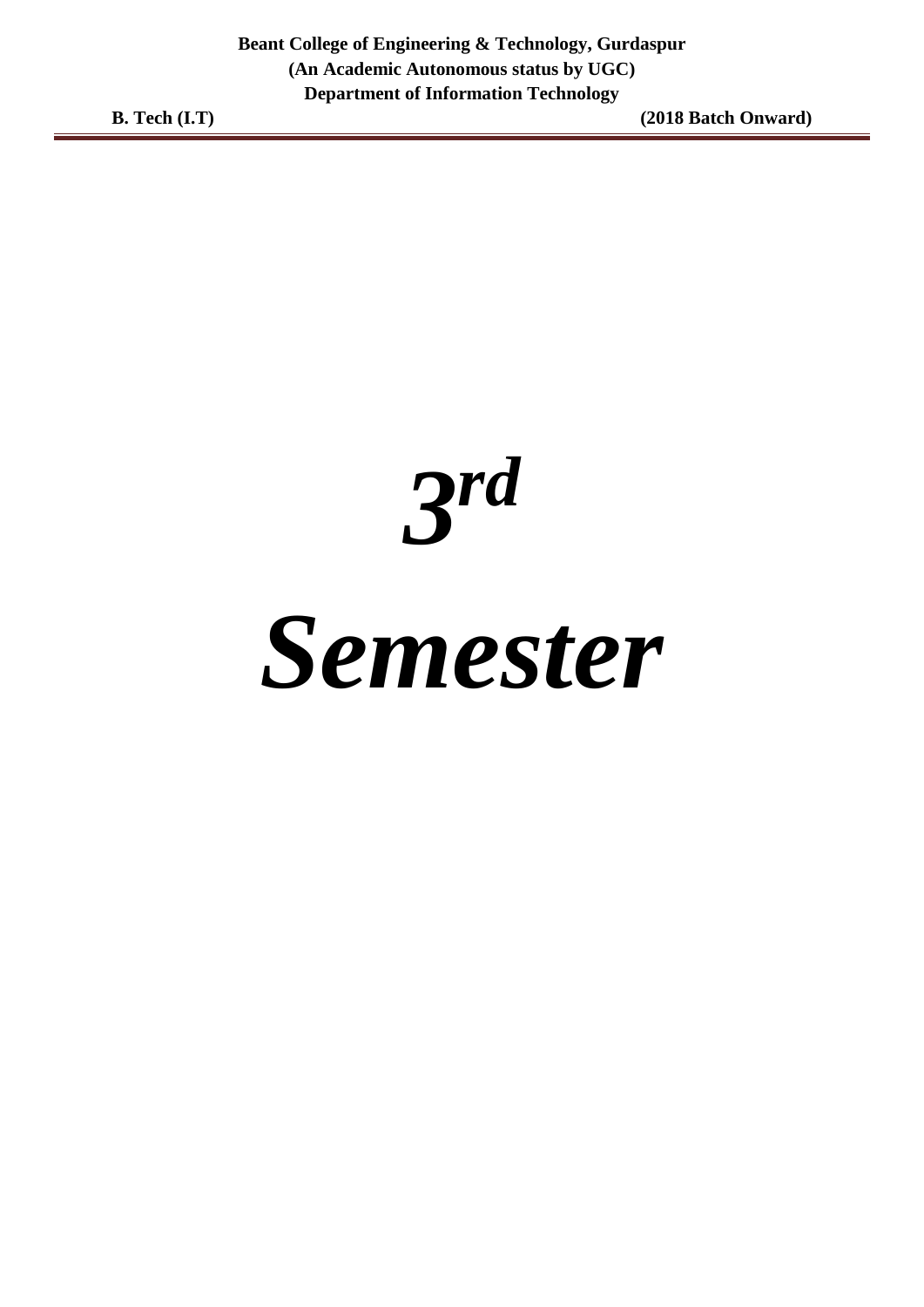| <b>B.</b> Tech $(I.T)$ | D                                     | (2018 Batch Onward) |
|------------------------|---------------------------------------|---------------------|
|                        | <b>BTIT-18301 Digital Electronics</b> |                     |

| <b>Internal Marks: 40</b> |  | L T P             |  |
|---------------------------|--|-------------------|--|
| <b>External Marks: 60</b> |  | $3\quad 0\quad 0$ |  |
| <b>Total Marks: 100</b>   |  |                   |  |

# **Module 1: Fundamentals of Digital Systems and logic families**

Digital signals, digital circuits, AND, OR, NOT, NAND, NOR and Exclusive-OR operations, Boolean algebra, examples of IC gates, number systems-binary, signed binary, octal hexadecimal number, binary arithmetic, one's and two's complements arithmetic, codes, error detecting and correcting codes, characteristics of digital ICs, digital logic families, TTL, Schottky TTL and CMOS logic, interfacing CMOS and TTL, Tri-state logic. (8)

# **Module 2: Combinational Digital Circuits**

Standard representation for logic functions, K-map representation, simplification of logic functions using Kmap, minimization of logical functions. Don't care conditions, Multiplexer, De-Multiplexer / Decoders, Adders, Subtractors, BCD arithmetic, carry look ahead adder, serial adder, ALU, elementary ALU design, popular MSI chips, digital comparator, parity checker/generator, code converters, priority encoders, decoders/drivers for display devices, Q-M method of function realization. (8)

# **Module 3: Sequential circuits and systems**

A 1-bit memory, the circuit properties of Bistable latch, the clocked SR flip flop, J- K-T and D types flip flops, applications of flip flops, shift registers, applications of shift registers, serial to parallel converter, parallel to serial converter, ring counter, sequence generator, ripple (Asynchronous) counters, synchronous counters, counters design using flip flops, special counter IC's, asynchronous sequential counters, applications of counters. (8)

# **Module 4: A/D and D/A Converters**

Digital to analog converters: weighted resistor/converter, R-2R Ladder D/A converter, specifications for D/A converters, examples of D/A converter ICs, sample and hold circuit, analog to digital converters: quantization and encoding, parallel comparator A/D converter, successive approximation A/D converter, counting A/D converter, dual slope A/D converter, A/D converter using Voltage to frequency and voltage to time conversion, specifications of A/D converters, example of A/D converter ICs. (8)

# **Module 5: Semiconductor memories and Programmable logic devices. (7Hours)**

Memory organization and operation, expanding memory size, classification and characteristics of memories, sequential memory, read only memory (ROM), read and write memory(RAM), content addressable memory (CAM), charge de coupled device memory (CCD), commonly used memory chips, ROM as a PLD, Programmable logic array, Programmable array logic, complex Programmable logic devices (CPLDS), Field Programmable Gate Array (FPGA). (8)

# **Suggested Books:**

- 1. R. P. Jain, "Modern Digital Electronics", McGraw Hill Education, 2009.
- 2. M. M. Mano, "Digital logic and Computer design", Pearson Education India, 2016.
- 3. A. Kumar, "Fundamentals of Digital Circuits", Prentice Hall India, 2016.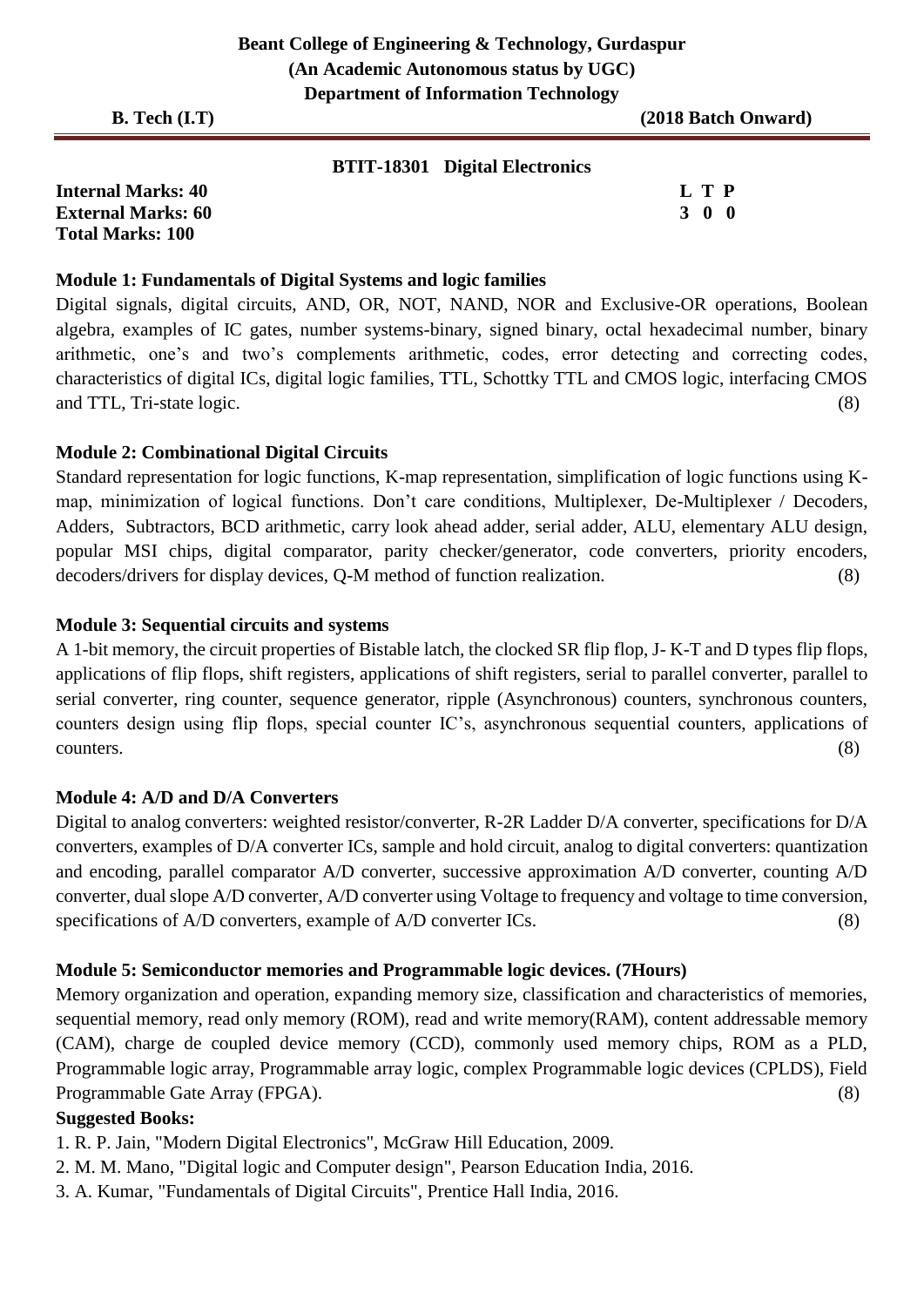|  | <b>BTIT-18302</b> Data Structure & Algorithms |  |
|--|-----------------------------------------------|--|
|--|-----------------------------------------------|--|

| <b>Internal Marks: 40</b> | L T P             |
|---------------------------|-------------------|
| <b>External Marks: 60</b> | $3\quad 0\quad 0$ |
| <b>Total Marks: 100</b>   |                   |

# **Detailed contents:**

#### **Module 1:**

**Introduction:** Basic Terminologies: Elementary Data Organizations, Data Structure Operations: insertion, deletion, traversal etc.; Analysis of an Algorithm, Asymptotic Notations, Time-Space trade off. Searching: Linear Search and Binary Search Techniques and their complexity analysis. (8)

### **Module 2:**

**Stacks and Queues**: ADT Stack and its operations: Algorithms and their complexity analysis, Applications of Stacks: Expression Conversion and evaluation – corresponding algorithms and complexity analysis. ADT queue, Types of Queue: Simple Queue, Circular Queue, Priority Queue; Operations on each type of Queues: Algorithms and their analysis. (9)

### **Module 3:**

**Linked Lists:** Singly linked lists: Representation in memory, Algorithms of several operations: Traversing, Searching, Insertion into, Deletion from linked list; Linked representation of Stack and Queue, Header nodes, Doubly linked list: operations on it and algorithmic analysis; Circular Linked Lists: all operations their algorithms and the complexity analysis.

**Trees:** Basic Tree Terminologies, Different types of Trees: Binary Tree, Threaded Binary Tree, Binary Search Tree, AVL Tree; Tree operations on each of the trees and their algorithms with complexity analysis. Applications of Binary Trees. B Tree, B+ Tree: definitions, algorithms and analysis. (12)

### **Module 4:**

**Sorting and Hashing:** Objective and properties of different sorting algorithms: Selection Sort, Bubble Sort, Insertion Sort, Quick Sort, Merge Sort, Heap Sort; Performance and Comparison among all the methods, Hashing.

**Graph:** Basic Terminologies and Representations, Graph search and traversal algorithms and complexity analysis. (11)

### **Suggested books:**

1. "Fundamentals of Data Structures", Illustrated Edition by Ellis Horowitz, Sartaj Sahni, Computer Science Press.

# **Suggested reference books:**

- 1. Algorithms, Data Structures, and Problem Solving with C++", Illustrated Edition by Mark Allen Weiss, Addison-Wesley Publishing Company
- 2. "How to Solve it by Computer", 2nd Impression by R.G. Dromey, Pearson Education.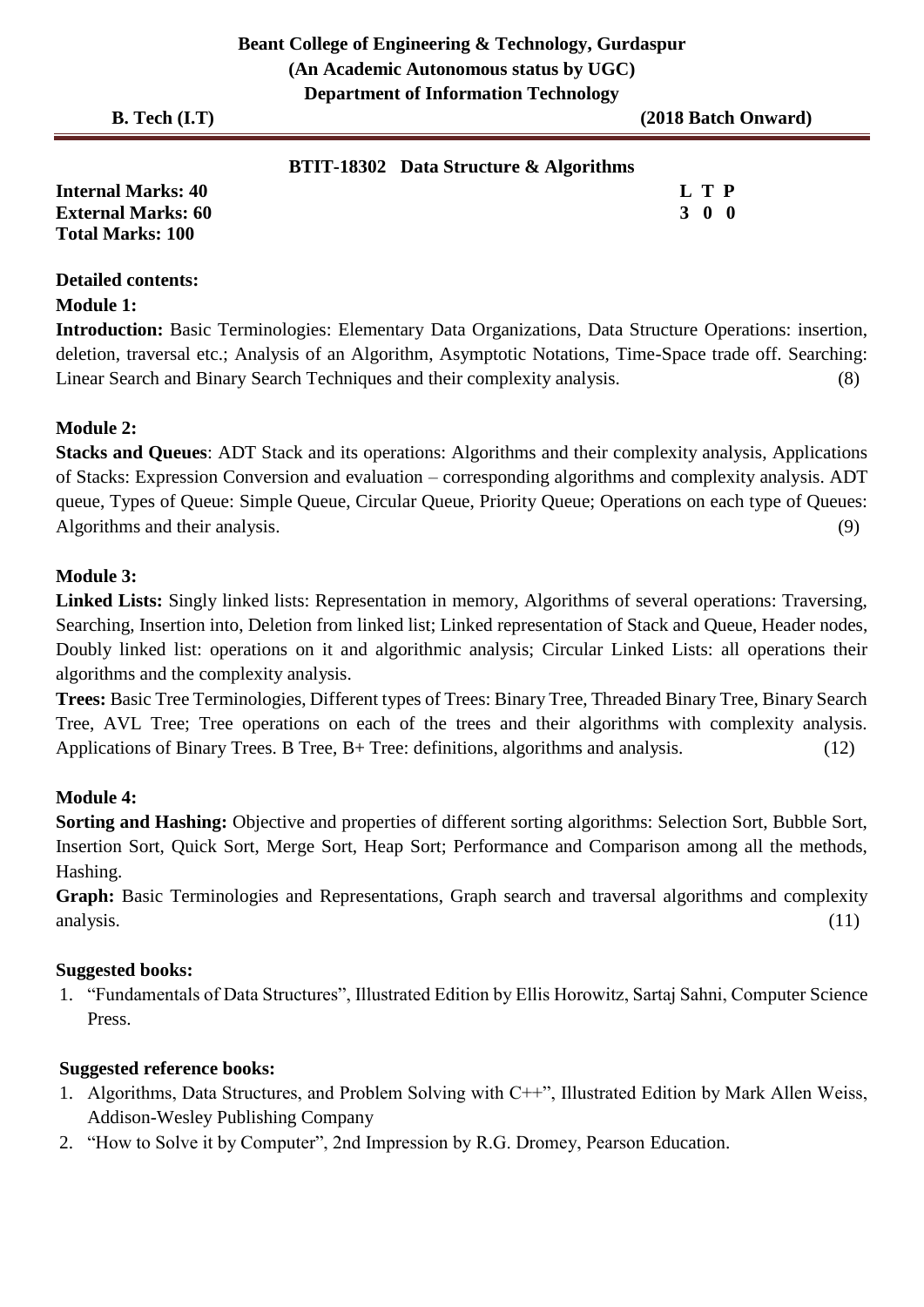#### **BTIT-18303 Object Oriented Programming**

**Internal Marks: 40 L T P External Marks: 60 3 0 0 Total Marks: 100** 

**Pre-requisites:** Engineering Science Course (Programming for Problem Solving)

#### **Objectives of the course**

The course will introduce standard tools and techniques for software development, using object oriented approach, use of a version control system, an automated build process, an appropriate framework for automated unit and integration tests.

#### **Detailed contents**

#### **Module 1:**

**Abstract data types** and their specification, How to implement an ADT. Concrete state space, concrete invariant, abstraction function. Implementing operations, illustrated by the Text example.

Comparison between procedural programming paradigm and object-oriented programming paradigm, Features of object-oriented programming-concepts of an object and a class, Abstraction, Encapsulation, object identity, polymorphism, inheritance, overloading, messaging. (10)

#### **Module 2:**

**Inheritance in OO design:** Introduction, defining derived classes, forms of inheritance, ambiguity in multiple and multipath inheritance, overriding member functions, order of execution of constructors and destructors. **Design patterns:** Introduction and classification. The iterator pattern. Model-view-controller pattern. (8)

### **Module 3:**

**Classes and Objects:** Specification of a class, creating class objects, accessing class members, access specifiers, static members, friends of a class, nested classes, abstract classes.

Memory Management: Memory allocation (static and dynamic), dynamic memory management, Garbage Allocation, memory leak and allocation failures. (8)

### **Module 4:**

**Constructors and Destructors:** Need for constructors and destructors, copy constructor, destructors, constructors and destructors with static members.

**Operator overloading and Type Conversion:** Overloading operators, rules for overloading operators, overloading of various operators, type conversion. (8)

#### **Module 5:**

GUIs. Graphical programming with Scala and Swing,

Note: The concepts should be practised using C++ and Java. Pearl may also be introduced wherever possible.

(6)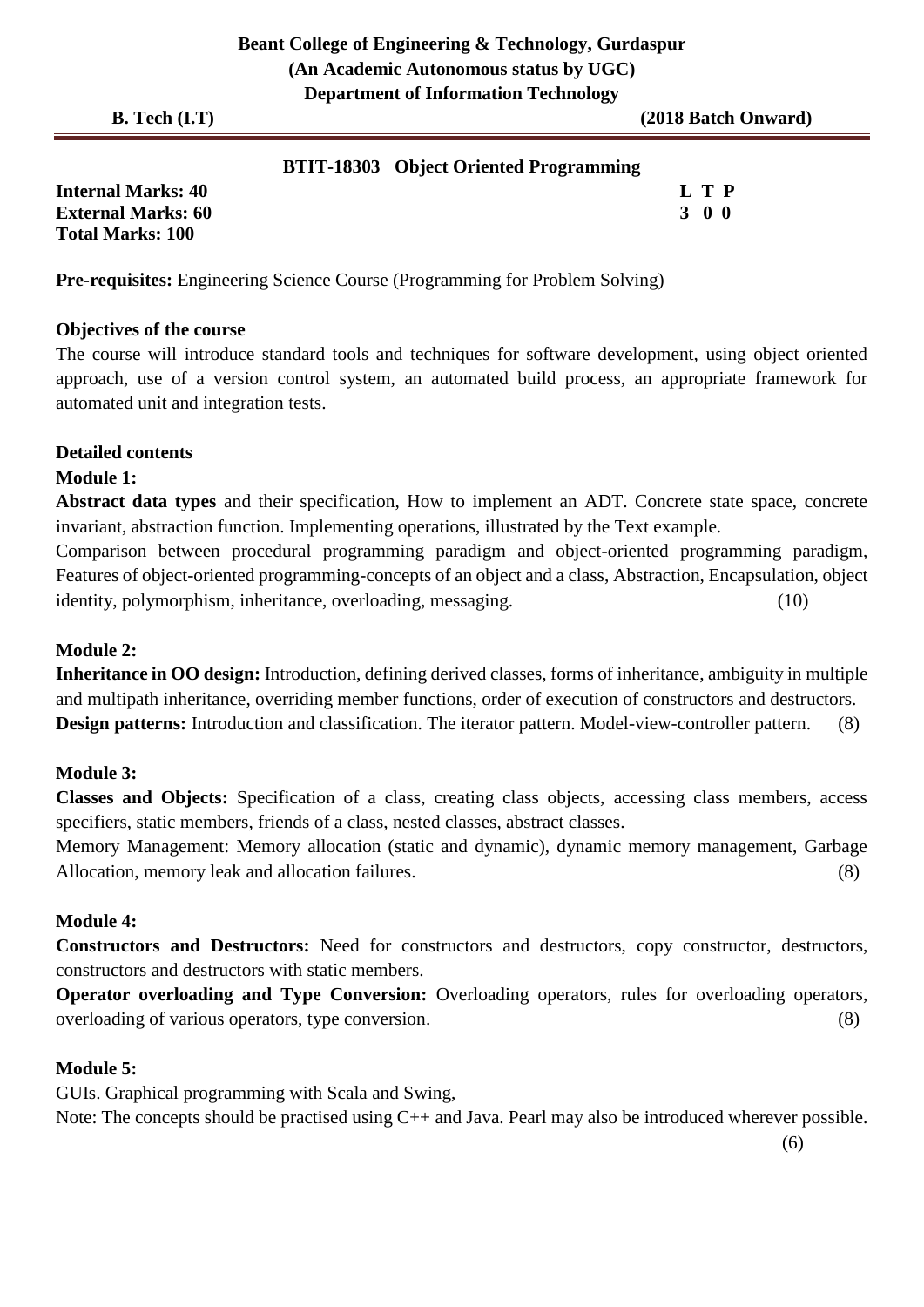### **B. Tech (I.T)** (2018 Batch Onward)

#### **Suggested books**

- 1. Herbert Schildt, The Complete Reference Java, Seventh Edition, McGraw-Hill.
- 2. Lafore R., Object Oriented Programming in C++, Waite Group.
- 3. E. Balagurusamy, Object Oriented Programming with C++, Tata McGraw Hill.
- 4. Barbara Liskov, Program Development in Java, Addison-Wesley, 2001

#### **Suggested reference books**

- 1. R. S. Salaria,Mastering Object-Oriented Programming with C++, Salaria PublishingHouse.
- 2. Bjarne Stroustrup, The C++ Programming Language, AddisonWesley.
- 3. Herbert Schildt, The Complete Reference to C++ Language,McGraw Hill-Osborne.
- 4. Deitel and Deitel, Java: How to Program, 6th Edition, Pearson Education.
- 5. M.P. Bhave, S.A. Patekar, Programming with java, Pearson Education.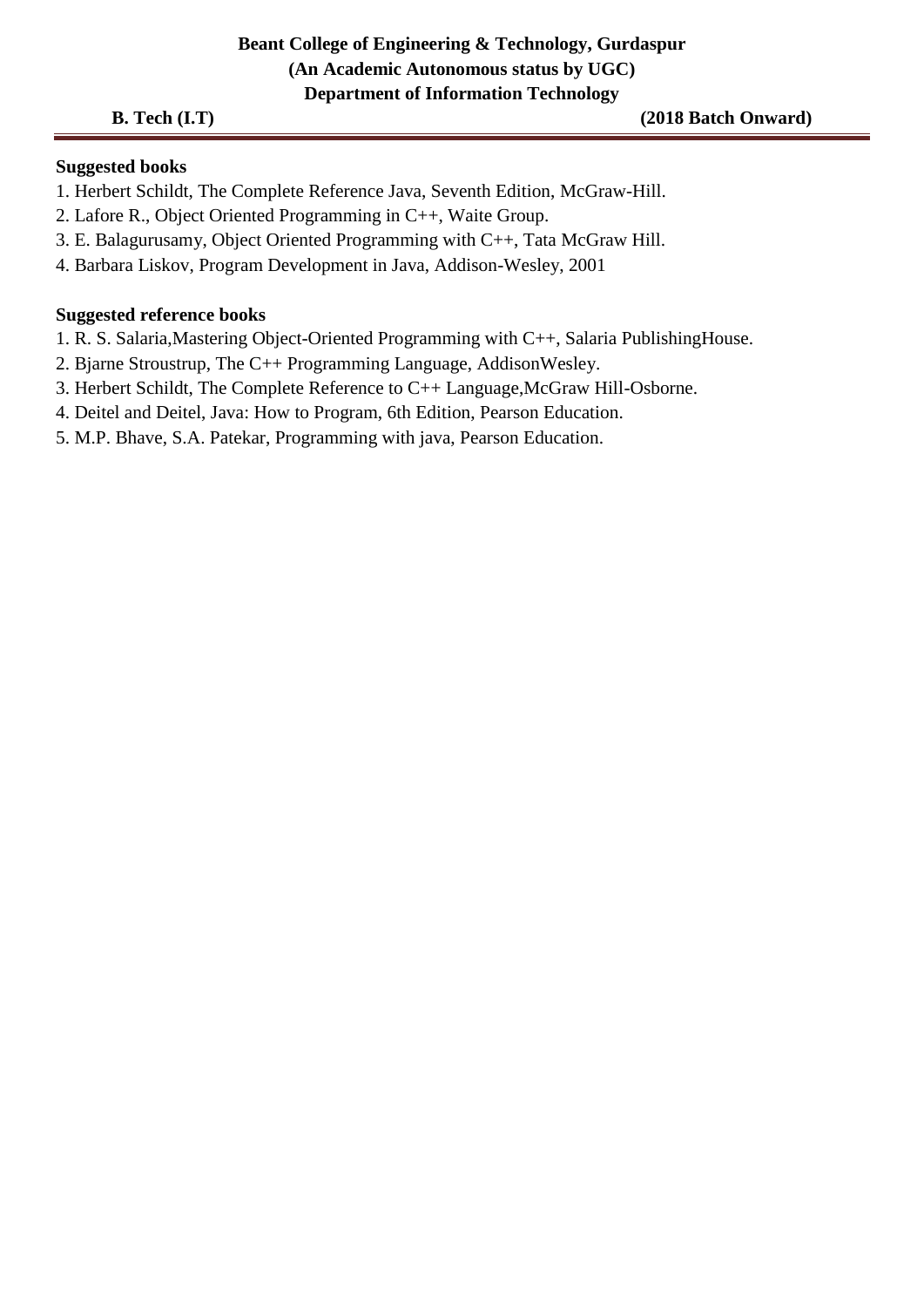| <b>BTAM-18301 Mathematics-III</b> |
|-----------------------------------|
|                                   |

| <b>Internal Marks: 40</b> | L T P |
|---------------------------|-------|
| <b>External Marks: 60</b> | 3 1 0 |
| <b>Total Marks: 100</b>   |       |

# **Objectives**

The objective of this course is to familiarize the students with functions of several variables and to introduce effective mathematical tools for the solutions of ordinary differential equations.

#### **Detailed contents**

#### **Module 1:**

#### **Multivariable Calculus (Differentiation)**

Partial differentiation, total derivative, Composite functions, Implicit functions, Euler's Theorem, Jacobians. Applications: Tangent plane and normal line, Taylor's and Maclaurin Theorem, Application in estimation of error and approximation, Maxima and Minima, Method of Lagrange's multipliers. (15)

#### **Module 2:**

#### **Multivariable Calculus (Integration)**

Double Integral, Change of variable in double integral, Change of order of Integration, Triple Integral, Change of variable in Triple Integral, Applications of Double and Triple Integrals (10)

#### **Module 3:**

#### **Ordinary Differential Equations**

Brief review of first order ordinary differential equations, Exact equations, Equations reducible to exact equations, Equations of the first order and higher degree, Clairaut's equation. Linear differential equations with constant co-efficient, Complimentary functions and particular integral, Method of variation of parameters, Equations reducible to linear equations with constant co-efficient (Cauchy's and Legendre's linear equations), Simultaneous linear equations with constant co-efficient. (15)

#### **Suggested Books:**

- 1. Erwin Kreyszig, Advanced Engineering Mathematics, John Wiley & Sons.
- 2. G.B. Thomas and R.L. Finney, Calculus and Analytic geometry, Pearson.
- 3. Ramana B.V., Higher Engineering Mathematics, Tata McGraw Hill New Delhi.
- 4. B.S. Grewal, Higher Engineering Mathematics, Khanna Publishers.
- 5. S. L. Ross, Differential Equations, Wiley India
- 6. T. Veerarajan, Engineering Mathematics for first year, Tata McGraw-Hill, New Delhi.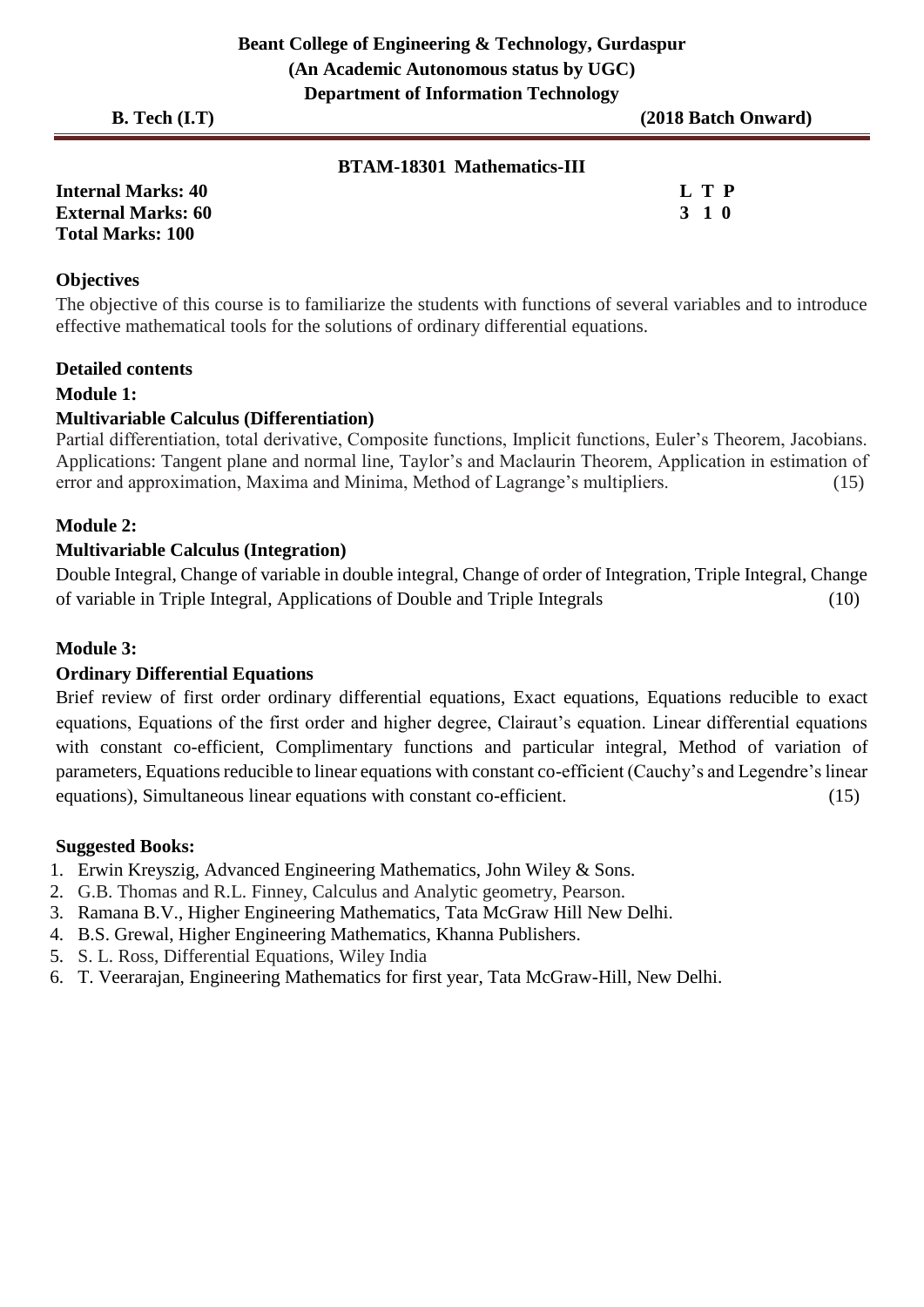| Department of fillor mation Technology                      |                     |
|-------------------------------------------------------------|---------------------|
| $B.$ Tech $(I.T)$                                           | (2018 Batch Onward) |
| <b>BTIT-18304</b> Computer Architecture                     |                     |
| <b>Internal Marks: 40</b>                                   | L T P               |
| <b>External Marks: 60</b>                                   | 300                 |
| <b>Total Marks: 100</b>                                     |                     |
| <b>Objectives of the course:</b>                            |                     |
| To expose the students to the following:                    |                     |
| 1. How Computer Systems work & the basic principles         |                     |
| 2. Instruction Level Architecture and Instruction Execution |                     |
| 3. The current state of art in memory system design         |                     |
| 4. How I/O devices are accessed and its principles.         |                     |

- 5. To provide the knowledge on Instruction Level Parallelism
- 6. Concepts of advanced pipelining techniques.

#### **Detailed contents**

#### **Module 1:**

**Basic Structure of Computer:** Computer Types, Memory, CPU, Input-Output subsystem, Control Unit, Number Representation and Arithmetic operations, Character representation, historical Perspective.

**Computer Arithmetic:** Addition and subtraction of signed numbers, Carry look ahead adder, Multiplication of unsigned numbers using array multiplier, The Booth algorithm, Fast multiplication using carry save addition, Division restoring and non-restoring techniques, Floating point Arithmetic (10)

#### **Module 2:**

**Instruction Set Architecture:** Instruction set characteristics and functions, Addressing modes and Instruction formats with case study of x86 and ARM.

**Control Unit:** Hardwired and micro programmed control unit. (10)

#### **Module 3:**

**Memory Organization:** Memory Hierarchy, Main memory, Auxiliary memory, Associative memory, Cache memory, Virtual memory,, Memory management hardware.

**I/O Organization:** Input output interface, Asynchronous data transfer, Modes of data transfer, Priority interrupt, Direct memory access, I/O processor. Interconnection standard: USB, SCSI and PCI express. (10)

#### **Module 4:**

**Pipelining and Parallel Processing:** Pipelining Organization, pipeline hazards, Pipeline in CISC processors, Multiprocessor organization, symmetric multiprocessors, Cache coherence and MESI protocol, Clusters, Multicore organization. Heterogeneous Multicore organization. 10)

#### **Suggested books:**

- 1. "Computer Organization and Architecture: Designing for Performance", 10th Edition by William Stallings, Pearson Education.
- 2. "Computer Organization and Embedded Systems", 6th Edition by CarlHamacher, McGraw Hill Higher Education. Suggested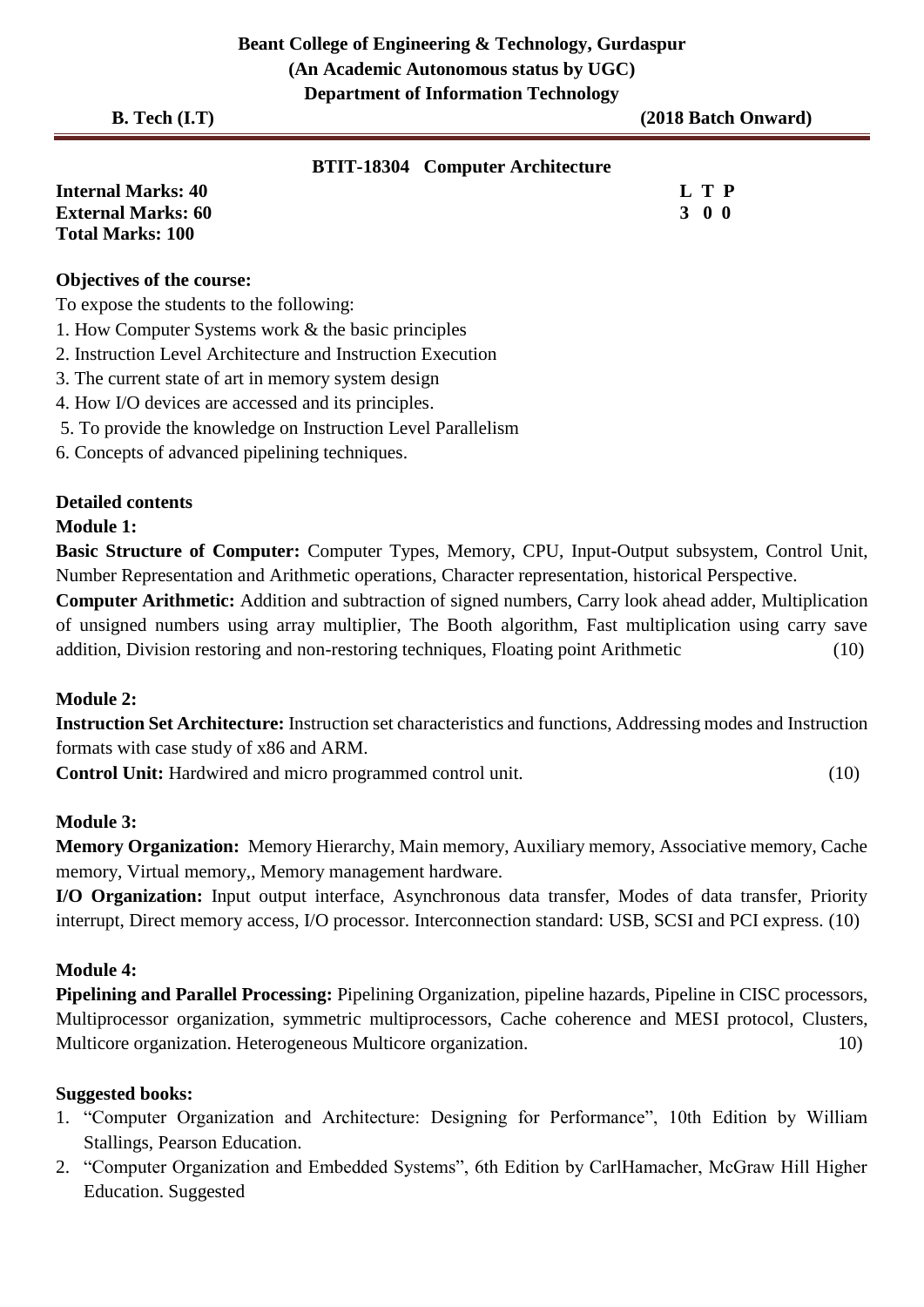3. "Computer system architecture"3rd edition by M. Morris Mano, Pearson Education.

# **Suggested Reference books:**

- 1. "Computer Architecture and Organization", 3rd Edition by John P. Hayes, WCB/McGraw-Hill
- 2. "Computer Organization and Design: The Hardware/Software Interface", 5th Edition by David A. Patterson and John L. Hennessy, Elsevier.
- 3. "Computer System Design and Architecture", 2nd Edition by Vincent P. Heuring and Harry F. Jordan, Pearson Education.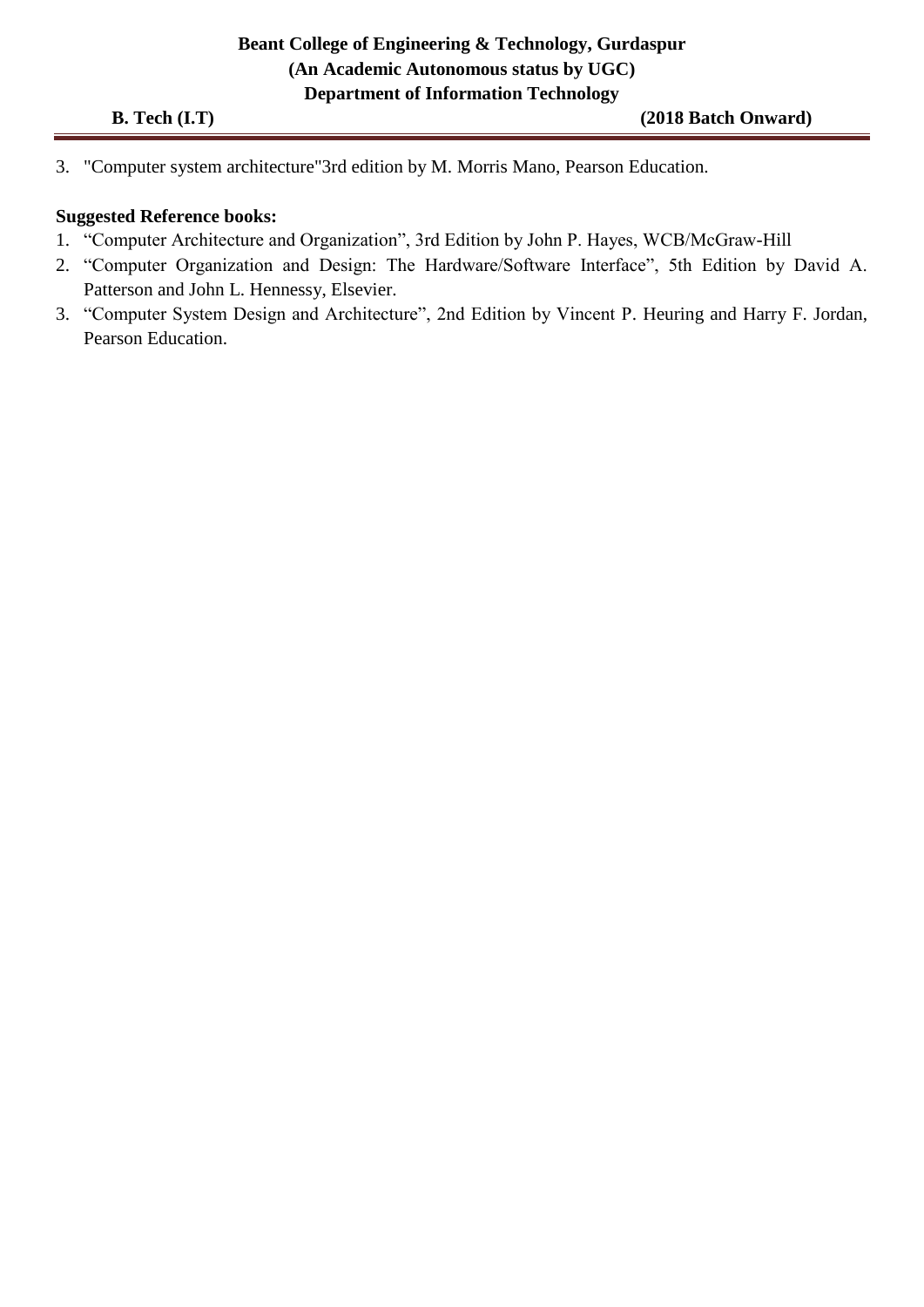| <b>Internal Marks: 30</b> | L T P |                   |  |
|---------------------------|-------|-------------------|--|
| <b>External Marks: 20</b> |       | $0\quad 0\quad 2$ |  |
| <b>Total Marks: 50</b>    |       |                   |  |

# **Implementation of all experiments with the help of Bread- Board.**

- 1. Study of Logic Gates: Truth-table verification of OR, AND, NOT, XOR, NAND and NOR gates; Realization of OR, AND, NOT and XOR functions using universal gates.
- 2. Half Adder / Full Adder: Realization using basic and XOR gates.
- 3. Half Subtractor / Full Subtractor: Realization using NAND gates.
- 4. 4-Bit Binary-to-Gray & Gray-to-Binary Code Converter: Realization using XOR gates.
- 5. 4-Bit and 8-Bit Comparator: Implementation using IC7485 magnitude comparator chips.
- 6. Multiplexer: Truth-table verification and realization of Half adder and Full adder using IC74153 chip.
- 7. Demultiplexer: Truth-table verification and realization of Half subtractor and Full subtractor using IC74139 chip.
- 8. Flip Flops: Truth-table verification of JK Master Slave FF, T-type and D-type FF using IC7476 chip.
- 9. Asynchronous Counter: Realization of 4-bit up counter and Mod-N counter using IC7490 & IC7493 chip.
- 10. Synchronous Counter: Realization of 4-bit up/down counter and Mod-N counter using IC74192 & IC74193 chip.
- 11. Shift Register: Study of shift right, SIPO, SISO, PIPO, PISO & Shift left operations using IC7495 chip.
- 12. DAC Operation: Study of 8-bit DAC (IC 08/0800 chip), obtain staircase waveform using IC7493 chip.
- 13. ADC Operations: Study of 8-bit ADC.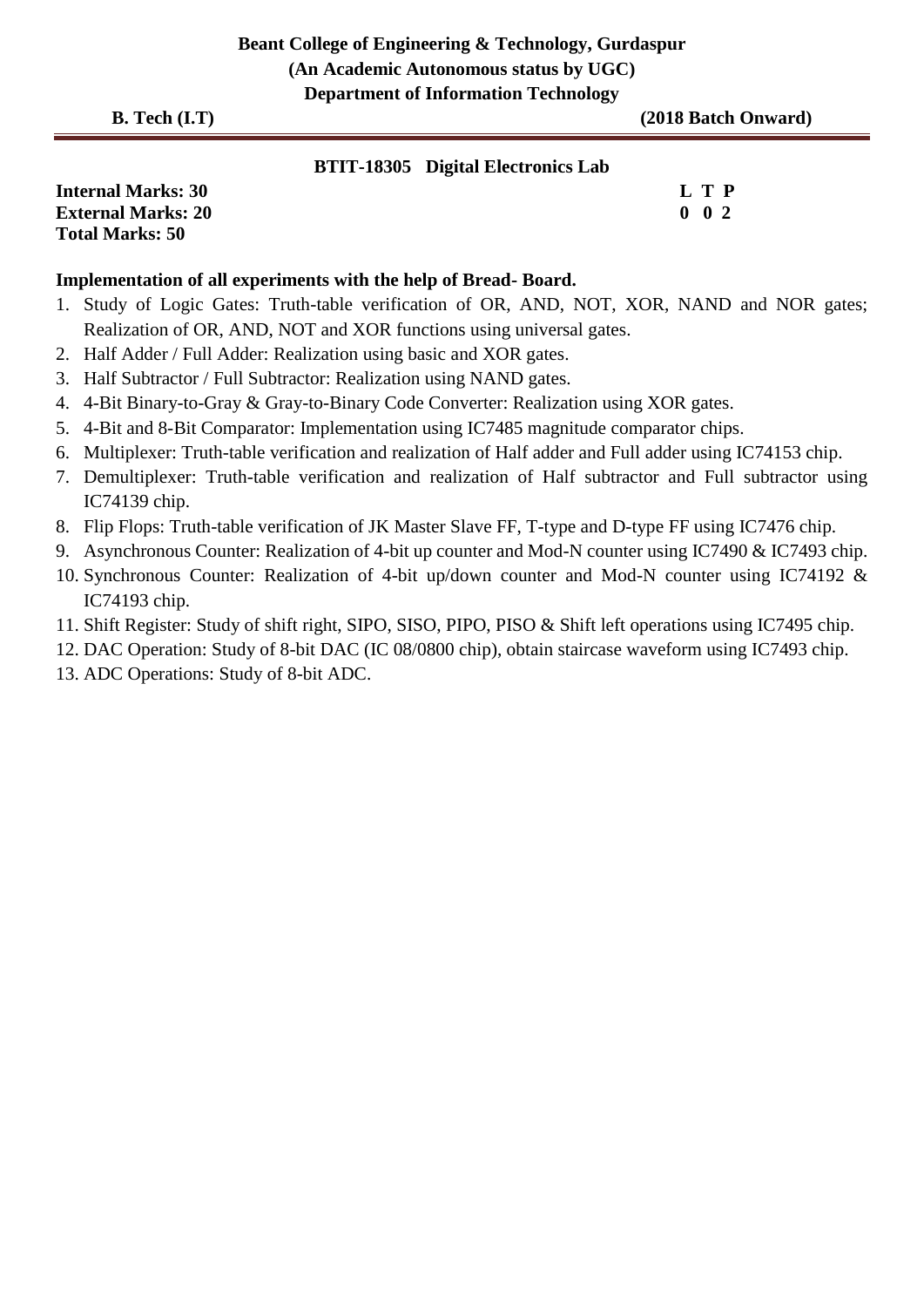#### **BTIT-18306 Data Structure & Algorithms Lab**

**Internal Marks: 30 L T P External Marks: 20 0 0 4 Total Marks: 50** 

#### **List of practical exercises, to be implemented using object- oriented approach in C++ Language.**

- 1. Write a menu driven program that linear array: implements following operations (using separate functions) on linear array: Insert a new element at end as well as at a given position, Delete an element from a given whose value is given or whose position is given, To find the location of a given element, To display the elements of the linear array.
- 2. Write a menu driven program that maintains a linear linked list whose elements are stored in on ascending order and implements the following operations (using separate functions): Insert a new element, Delete an existing element, Search an element, Display all the elements
- 3. Write a program to demonstrate the use of stack (implemented using linear array) in converting arithmetic expression from infix notation to postfix notation.
- 4. Program to demonstrate the use of stack (implemented using linear linked lists) in evaluating arithmetic expression in postfix notation.
- 5. Program to demonstration the implementation of various operations on a linear queue represented using a linear array.
- 6. Program to demonstration the implementation of various operations on a circular queue represented using a linear array.
- 7. Program to demonstration the implementation of various operations on a queue represented using a linear linked list (linked queue).
- 8. Program to illustrate the implementation of different operations on a binary search tree.
- 9. Program to illustrate the traversal of graph using breadth-first search.
- 10. Program to illustrate the traversal of graph using depth-first search.
- 11. Program to sort an array of integers in ascending order using bubble sort.
- 12. Program to sort an array of integers in ascending order using selection sort.
- 13. Program to sort an array of integers in ascending order using insertion sort.
- 14. Program to sort an array of integers in ascending order using radix sort.
- 15. Program to sort an array of integers in ascending order using merge sort.
- 16. Program to sort an array of integers in ascending order using quick sort.
- 17. Program to sort an array of integers in ascending order using heap sort.
- 18. Program to sort an array of integers in ascending order using shell sort.
- 19. Program to demonstrate the use of linear search to search a given element in an array.
- 20. Program to demonstrate the use of binary search to search a given element in a sorted array in ascending order.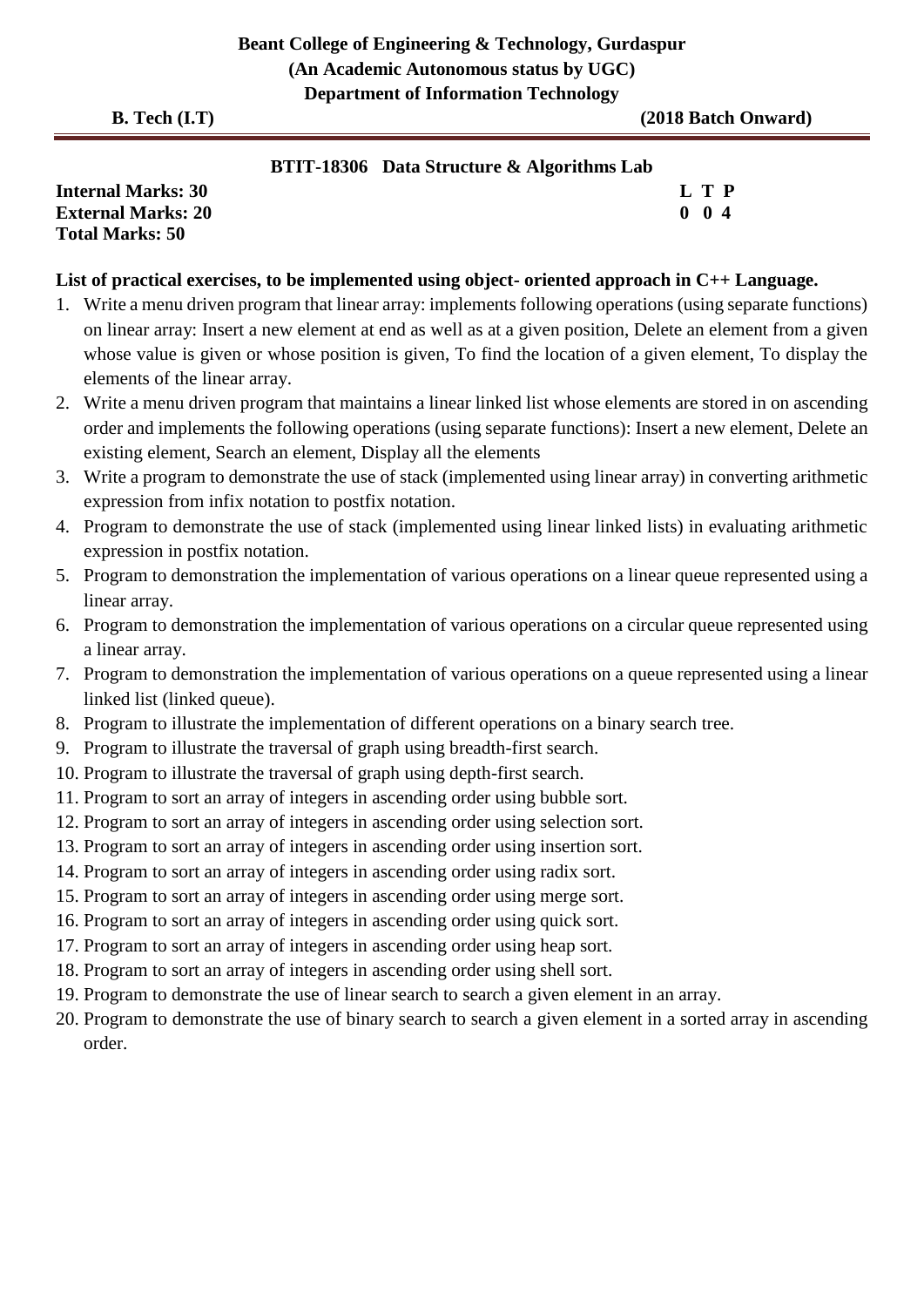#### **BTIT-18307 Object Oriented Programming Lab**

| <b>Internal Marks: 30</b> |  | L T P    |
|---------------------------|--|----------|
| <b>External Marks: 20</b> |  | $0 \t04$ |
| <b>Total Marks: 50</b>    |  |          |

- 1. Take a problem and develop the structures to represent objects and the algorithms to perform operations.
- 2. Write a program to implement an abstract data type.
- 3. Write a program for implementation of inheritance.
- 4. Write a program to implement the Iterator pattern interface.
- 5. Write a program to demonstrate the use of MVC pattern.
- 6. Write a program for implementation of classes.
- 7. Write a program for implementation of dynamic memory allocation.
- 8. Write program to demonstrate the use constructors and destructors.
- 9. Write a program to demonstrate the overloading of unary operator.
- 10. Write a program to demonstrate the overloading of binary operator.
- 11. Write a program to demonstrate type conversion.
- 12. Write a program to demonstrate graphical programming.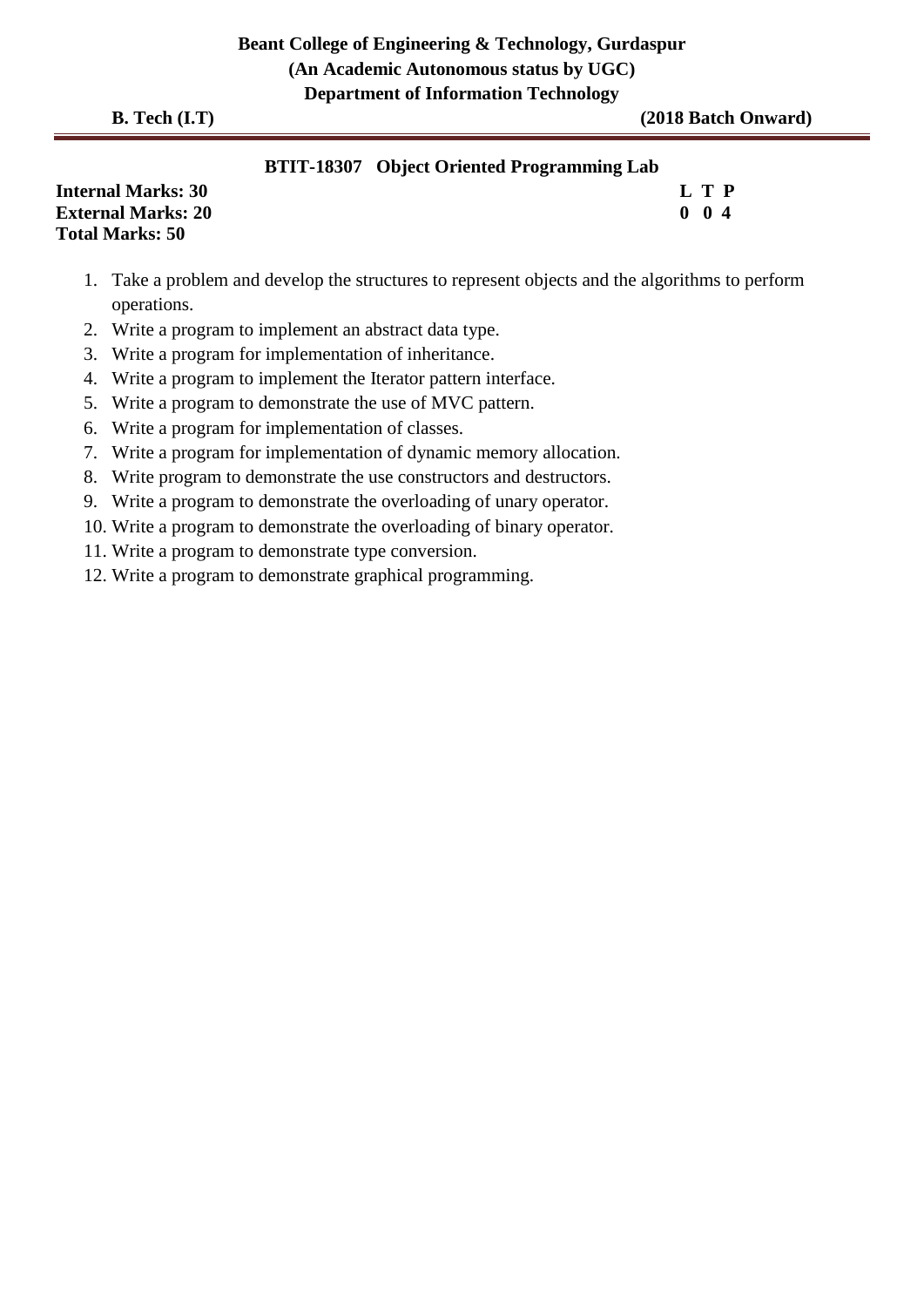*4 th*

*Semester*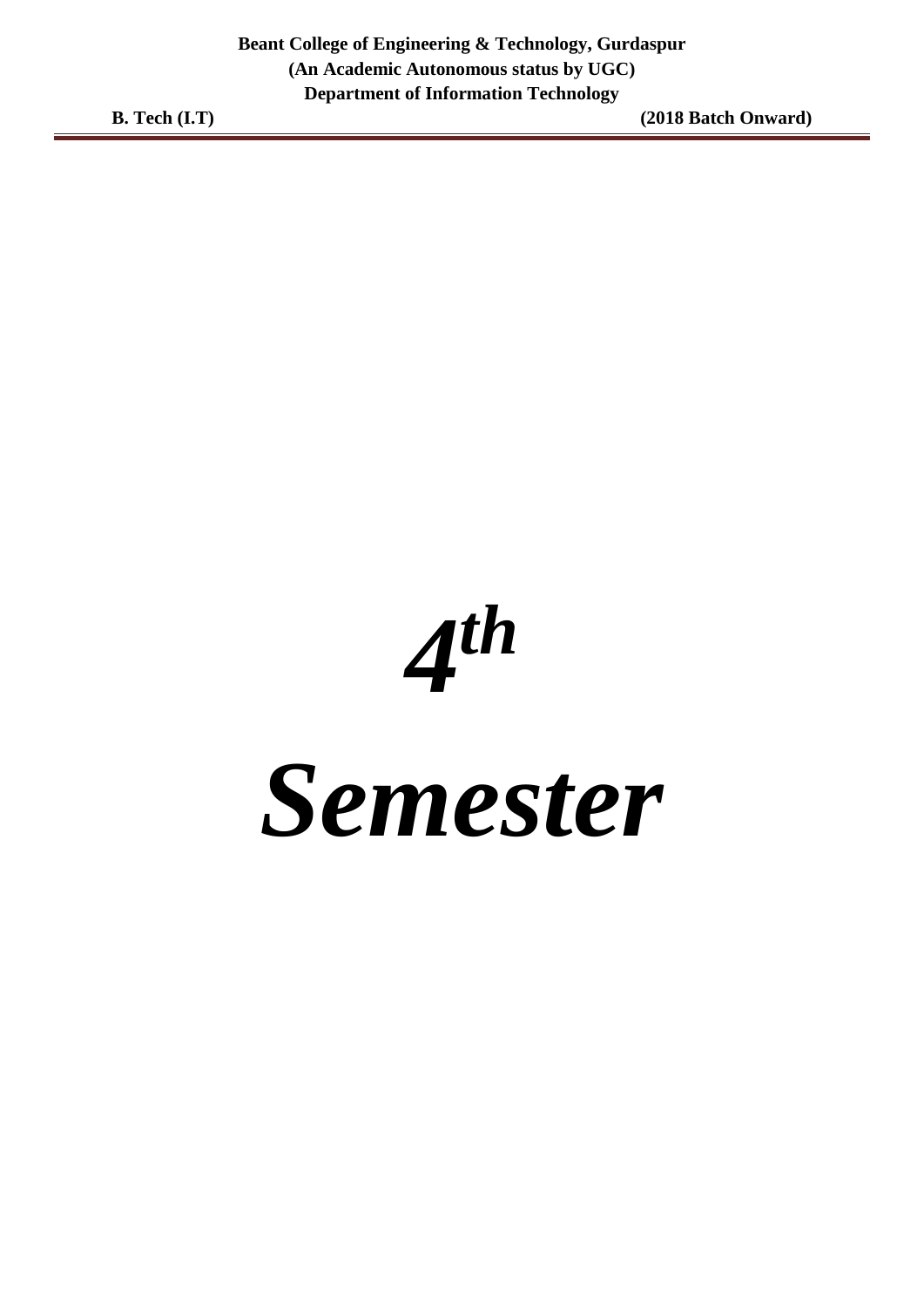| $B.$ Tech $(I.T)$ | .                                     | (2018 Batch Onward) |
|-------------------|---------------------------------------|---------------------|
|                   | <b>BTAM-18401 Discrete Structures</b> |                     |

| <b>Internal Marks: 40</b> | L T P |
|---------------------------|-------|
| <b>External Marks: 60</b> | 3 1 0 |
| <b>Total Marks: 100</b>   |       |

#### **Objectives**

To provide knowledge of combinatorial problems, algebraic structures and graph theory required for building mathematical foundation of computer science.

#### **Detailed Contents**

#### **Module 1:**

#### **Sets, Relations and Functions**

Basic operations and laws on sets, Cartesian products, Binary relation, Partial order relation, Equivalence Relation, different types of functions, their compositions and inverses. (8)

#### **Module 2:**

#### **Propositional Logic**

Syntax and semantics, proof systems, satisfiability, validity, soundness, completeness, deduction theorem, etc. Decision problems of propositional logic. Introduction to first order logic and first order theory. (8)

#### **Module 3:**

#### **Partially ordered sets**

Complete partial ordering, chain, lattice, complete, distributive, modular and complemented lattices, Boolean and pseudo Boolean lattices. (8)

# **Introduction to Counting**

Basic counting techniques – inclusion and exclusion, pigeonhole principle, permutation, combination, Introduction to recurrence relation and generating functions.

#### **Module 4:**

#### **Algebraic Structures**

Algebraic structures with one binary operation – semigroup, monoid and group. Cosets, Lagrange's theorem, normal subgroup, homomorphic subgroup. Congruence relation and quotient structures. Algebraic structures with two binary operations- ring, integral domain, and field. Boolean algebra and Boolean ring (Definitions and simple examples only). (8)

#### **Module 5:**

#### **Introduction to Graphs**

Graphs and their basic properties – degree, path, cycle, subgraph, isomorphism, Eulerian and Hamiltonian walk, trees. (8)

#### **Suggested Books:**

- 1. J. P. Tremblay and R. P. Manohar, Discrete Mathematics with Applications to Computer Science, Tata McGraw-Hill
- 2. C.L. Liu, Elements of Discrete Mathematics, Tata McGraw-Hill
- 3. R. C. Penner, Discrete Mathematics: Proof Techniques and Mathematical Structures, World Scientific
- 4. R. L. Graham, D. E. Knuth, and O. Patashnik, Concrete Mathematics, Addison-Wesley
- 5. K. H. Rosen, Discrete Mathematics and its Applications, Tata McGraw-Hill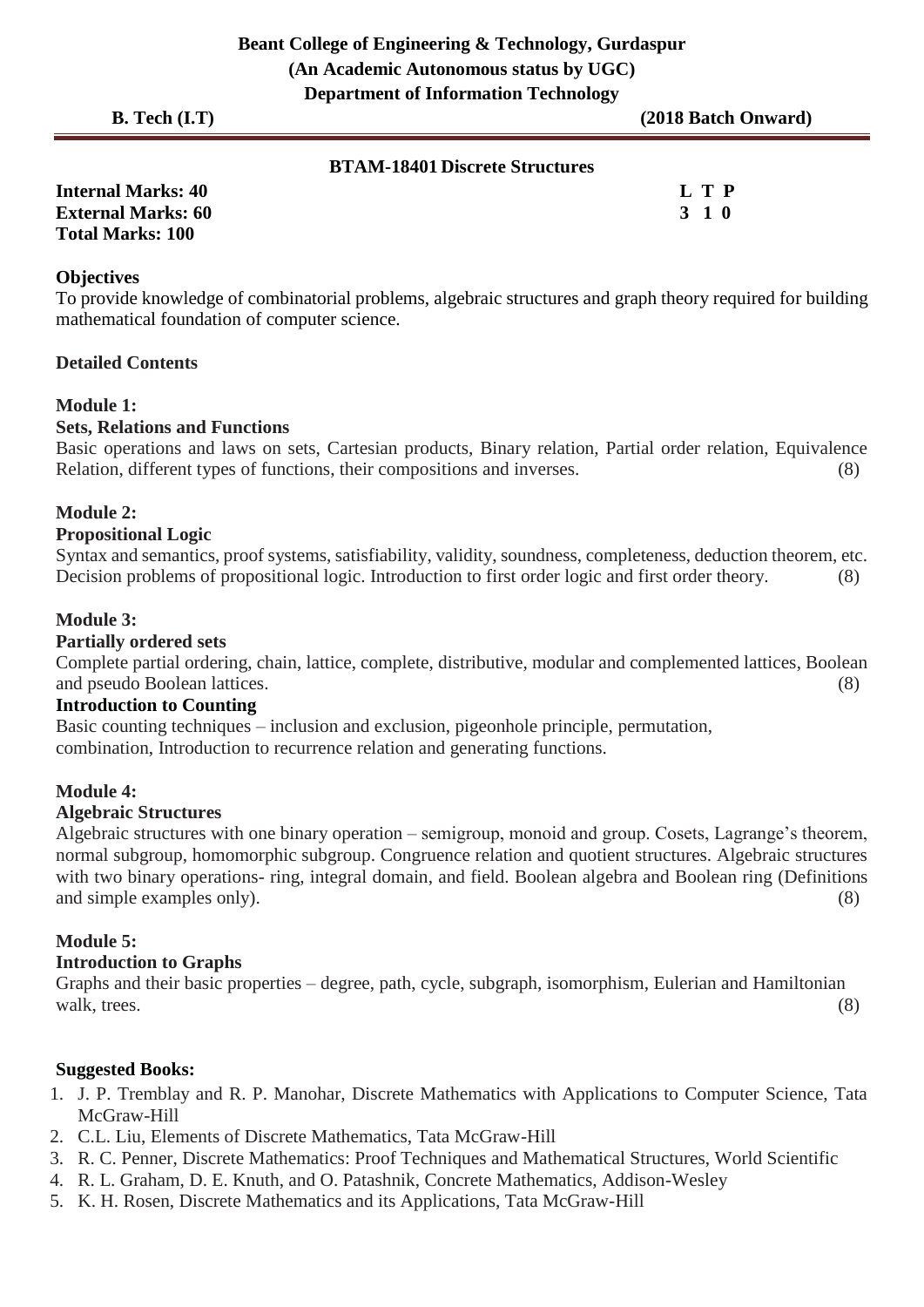- 6. J. L. Hein, Discrete Structures, Logic, and Computability, Jones and Bartlett
- 7. Narsingh Deo, Graph Theory with Application to Engineering and Computer Science, PHI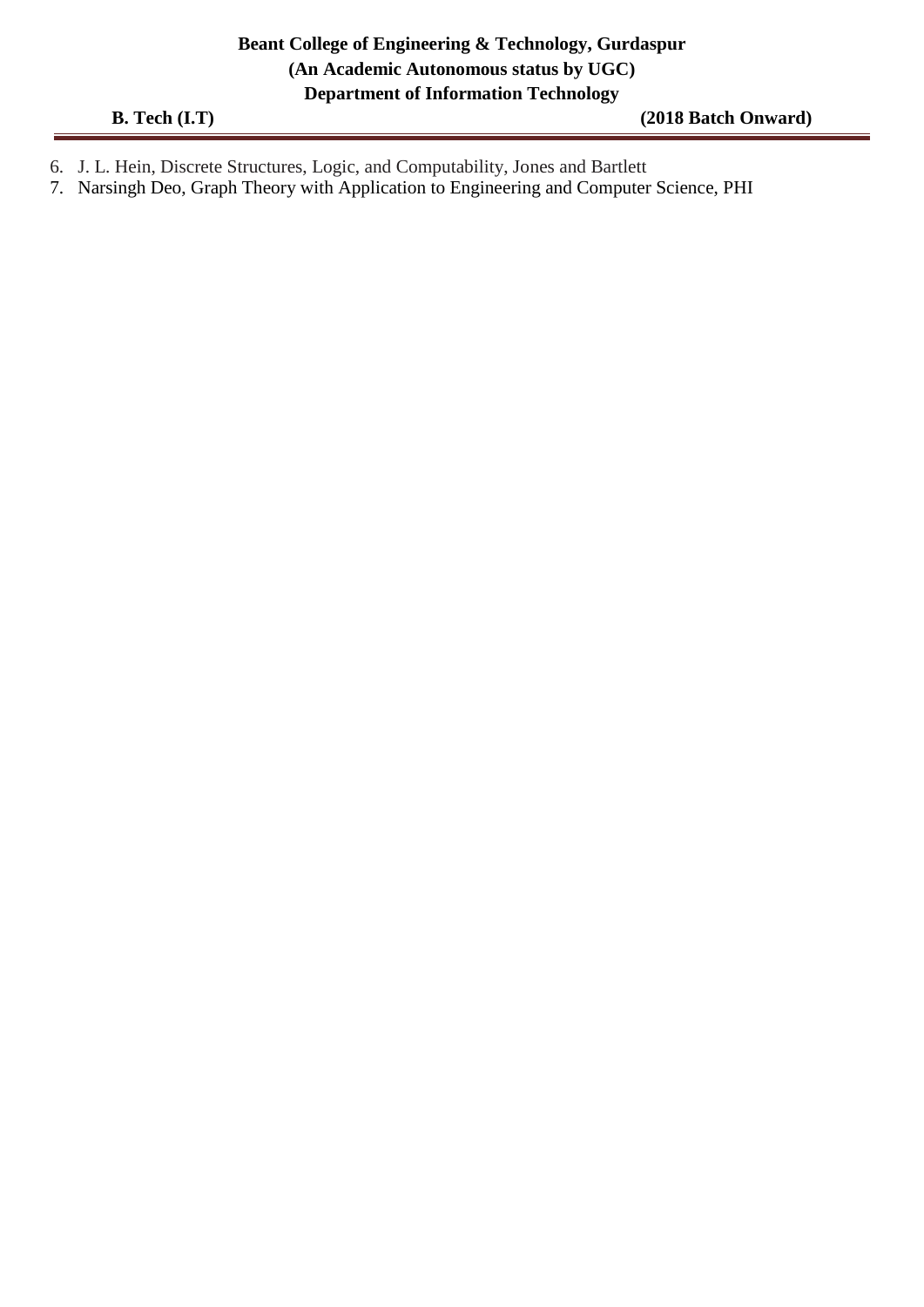| <b>B.</b> Tech $(I.T)$    | $\sim$ , $\sim$ , $\sim$ , $\sim$ , $\sim$ , $\sim$ , $\sim$ , $\sim$ , $\sim$ , $\sim$ , $\sim$ , $\sim$ , $\sim$ | (2018 Batch Onward) |
|---------------------------|--------------------------------------------------------------------------------------------------------------------|---------------------|
|                           | <b>BTIT-18402 Computer Networks</b>                                                                                |                     |
| <b>Internal Marks: 40</b> |                                                                                                                    | L T P               |

**External Marks: 60 3 0 0** 3 0 0 3 0 0 3 0 0 3 0 0 3 0 0 3 0 4  $\sigma$  3 0 0 3 0 0 3 0 0 3 0 0 3 0 4  $\sigma$  3 0 0 3 0 0 3 0  $\sigma$ **Total Marks: 100** 

#### **Objectives of the course**

- To develop an understanding of modern network architectures from a design and performance perspective.
- To introduce the student to the major concepts involved in wide-area networks (WANs), local area networks (LANs) and Wireless LANs (WLANs).
- To provide an opportunity to do network programming
- To provide a WLAN measurement ideas.

# **Detailed contents**

### **Module 1:**

**Data communication Components:** Representation of data and its flow Networks , Various Connection Topology, Protocols and Standards, OSI model, Transmission Media, LAN: Wired LAN, Wireless LANs, Connecting LAN and Virtual LAN, Techniques for Bandwidth utilization: Multiplexing - Frequency division, Time division and Wave division, Concepts on spread spectrum. (8) (8)

# **Module 2:**

**Data Link Layer and Medium Access Sub Layer:** Error Detection and Error Correction - Fundamentals, Block coding, Hamming Distance, CRC; Flow Control and Error control protocols - Stop and Wait, Go back – N ARQ, Selective Repeat ARQ, Sliding Window, Piggybacking, Random Access, Multiple access protocols -Pure ALOHA, Slotted ALOHA, CSMA/CD,CDMA/CA (8)

# **Module 3:**

**Network Layer:** Switching, Logical addressing – IPV4, IPV6; Address mapping – ARP, RARP, BOOTP and DHCP–Delivery, Forwarding and Unicast Routing protocols. (8)

# **Module 4:**

**Transport Layer:** Process to Process Communication, User Datagram Protocol (UDP), Transmission Control Protocol (TCP), SCTP Congestion Control; Quality of Service, QoS improving techniques: Leaky Bucket and Token Bucket algorithm. (8)

# **Module 5:**

**Application Layer:** Domain Name Space (DNS), DDNS, TELNET, EMAIL, File Transfer Protocol (FTP), WWW, HTTP, SNMP, Bluetooth, Firewalls, Basic concepts of Cryptography (8)

### **Suggested books**

- 1. Data Communication and Networking, 4th Edition, Behrouz A. Forouzan, McGrawHill.
- 2. Data and Computer Communication, 8th Edition, William Stallings, Pearson Prentice Hall India.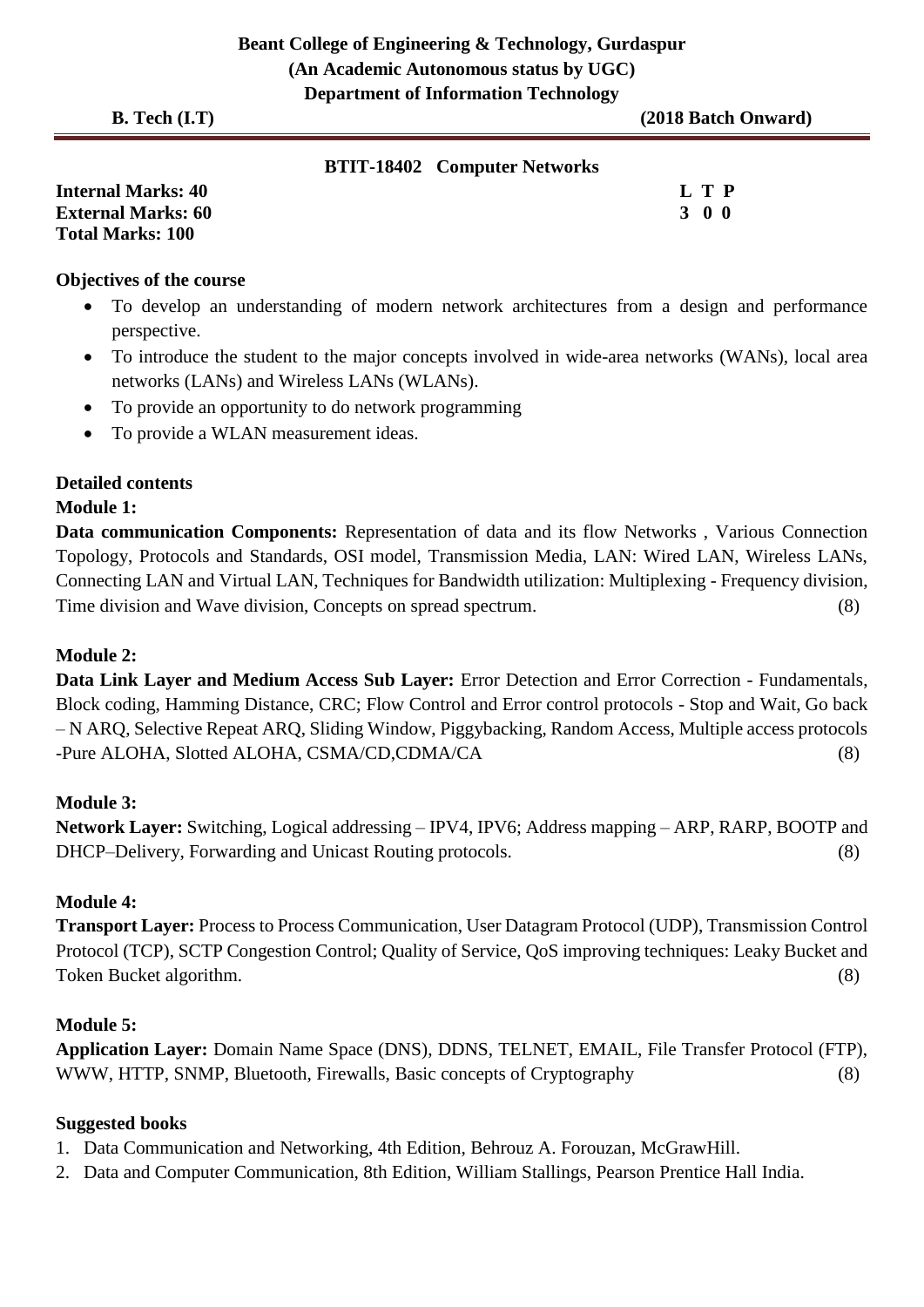## **Suggested Reference books**

- 1. Computer Networks, 8th Edition, Andrew S. Tanenbaum, Pearson New International Edition.
- 2. Internetworking with TCP/IP, Volume 1, 6th Edition Douglas Comer, Prentice Hall of India.
- 3. TCP/IP Illustrated, Volume 1, W. Richard Stevens, Addison-Wesley, United States of America.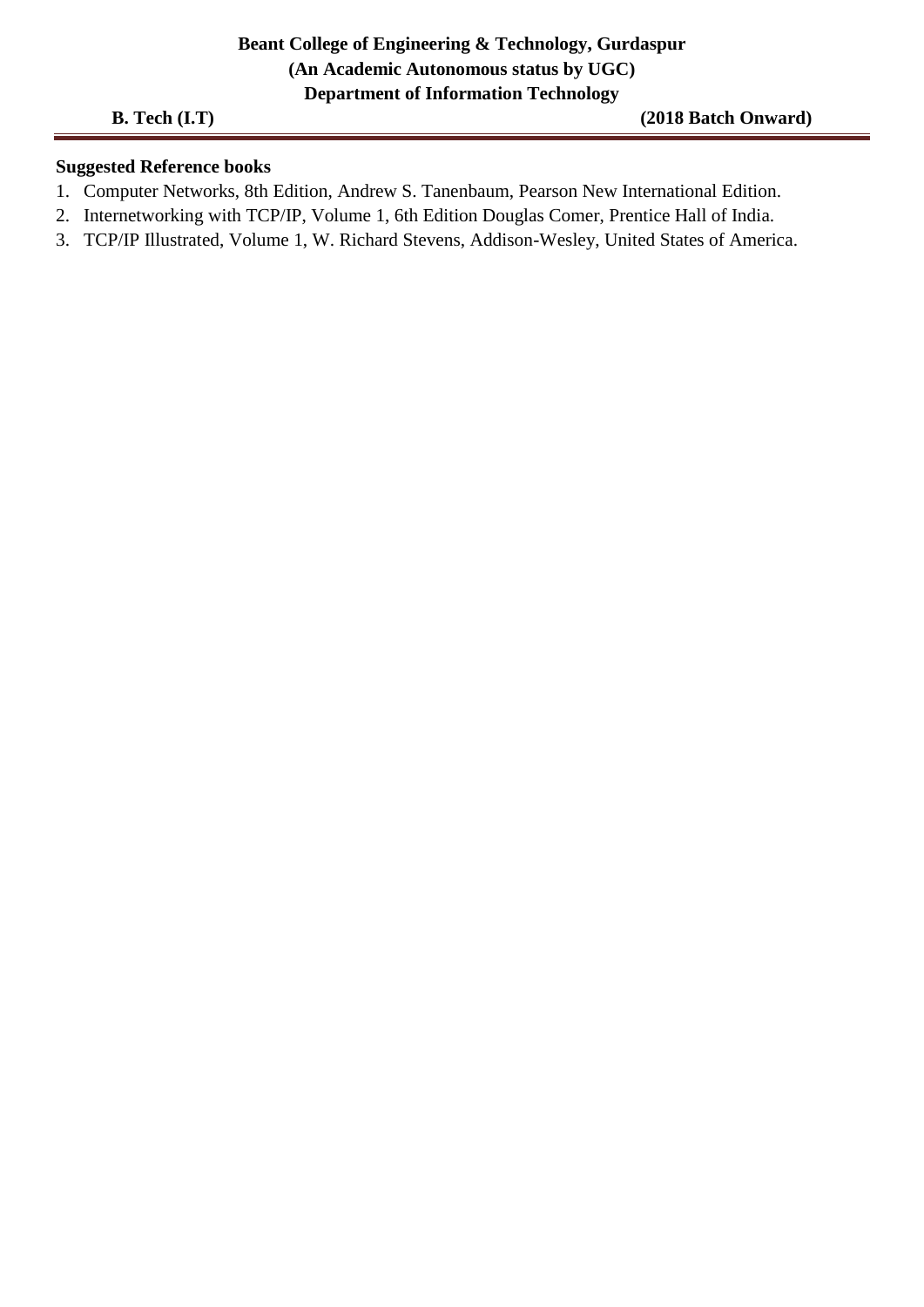#### **BTIT-18403 Operating Systems**

| <b>Internal Marks: 40</b> | L T P |
|---------------------------|-------|
| <b>External Marks: 60</b> | 3 O O |
| <b>Total Marks: 100</b>   |       |

**Pre- Requisites:** Computer Organization & Architecture

### **Objectives of the course**

- 1. To learn the fundamentals of Operating Systems.
- 2. To learn the mechanisms of OS to handle processes and threads and their communication
- 3. To learn the mechanisms involved in memory management in contemporary OS
- 4. To gain knowledge on distributed operating system concepts that includes architecture, Mutual exclusion algorithms, deadlock detection algorithms and agreement protocols
- 5. To know the components and management aspects of concurrency management
- 6. To learn to implement simple OS mechanisms

# **Detailed contents**

# **Module 1:**

**Introduction:** Concept of Operating Systems, Generations of Operating systems, Types of Operating Systems, OS Services, System Calls, Structure of an OS-Layered, Monolithic, Microkernel Operating Systems, Concept of Virtual Machine. Case study on UNIX and WINDOWS Operating System. (8)

# **Module 2:**

**Processes:** Definition, Process Relationship, Different states of a Process, Process State transitions, Process Control Block (PCB), Context switching

**Thread:** Definition, Various states, Benefits of threads, Types of threads, Concept of multithreads,

**Process Scheduling**: Foundation and Scheduling objectives, Types of Schedulers, Scheduling criteria: CPU utilization, Throughput, Turnaround Time, Waiting Time, Response Time; Scheduling algorithms: Preemptive and Non pre-emptive, FCFS, SJF, RR; Multiprocessor scheduling: Real Time scheduling: RM and EDF. (8)

### **Module 3:**

**Inter-process Communication:** Critical Section, Race Conditions, Mutual Exclusion, Hardware Solution, Strict Alternation, Peterson's Solution, The Producer\ Consumer Problem, Semaphores, Event Counters, Monitors, Message Passing, Classical IPC Problems: Reader's & Writer Problem, Dinning Philosopher Problem etc. (8)

# **Module 4:**

**Deadlocks:** Definition, Necessary and sufficient conditions for Deadlock, Deadlock Prevention, Deadlock Avoidance: Banker's algorithm, Deadlock detection and Recovery. (6) **Module 5:**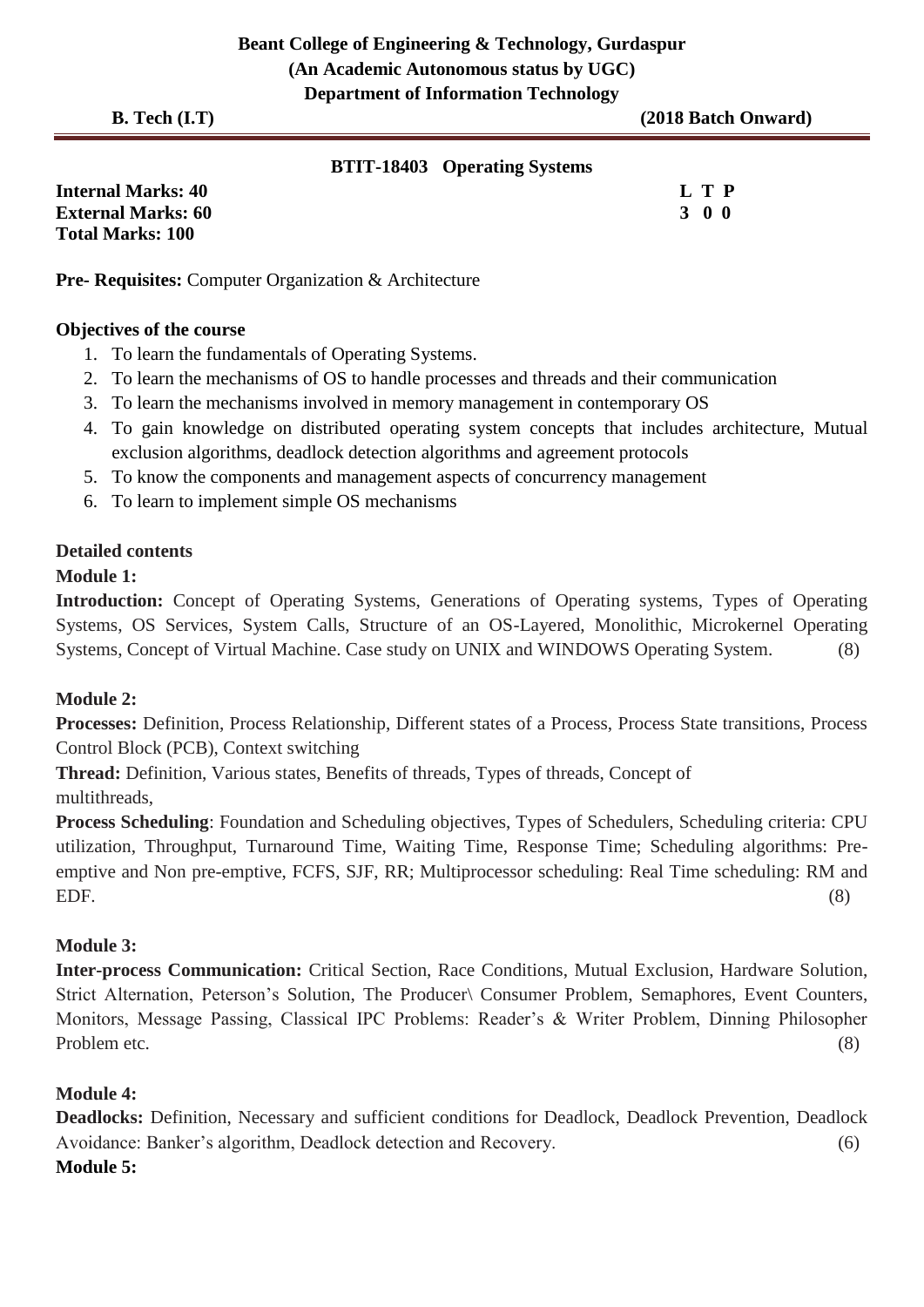**B. Tech (I.T)** (2018 Batch Onward)

(8)

**Memory Management:** Basic concept, Logical and Physical address map, Memory allocation: Contiguous Memory allocation – Fixed and variable partition–Internal and External fragmentation and Compaction; Paging: Principle of operation – Page allocation – Hardware support for paging, Protection and sharing, Disadvantages of paging.

**Virtual Memory**: Basics of Virtual Memory – Hardware and control structures – Locality of reference, Page fault , Working Set , Dirty page/Dirty bit – Demand paging, Page Replacement algorithms: Optimal, First in First Out (FIFO), Second Chance (SC), Not recently used (NRU) and Least Recently used (LRU).

# **Module 6:**

**I/O Hardware:** I/O devices, Device controllers, Direct memory access Principles of I/O Software: Goals of Interrupt handlers, Device drivers, Device independent I/O software, Secondary-Storage Structure: Disk structure, Disk scheduling algorithms

**File Management**: Concept of File, Access methods, File types, File operation, Directory structure, File System structure, Allocation methods (contiguous, linked, indexed), Free-space management (bit vector, linked list, grouping), directory implementation (linear list, hash table), efficiency and performance.

**Disk Management:** Disk structure, Disk scheduling - FCFS, SSTF, SCAN, C-SCAN, Disk reliability, Disk formatting, Boot-block, Bad blocks (8)

# **Suggested books:**

- 1. Operating System Concepts Essentials, 9th Edition by AviSilberschatz, Peter Galvin, Greg Gagne, Wiley Asia Student Edition.
- 2. Operating Systems: Internals and Design Principles, 5th Edition, William Stallings, Prentice Hall of India.

# **Suggested reference books:**

- 1. Operating System: A Design-oriented Approach, 1st Edition by Charles Crowley, Irwin Publishing
- 2. Operating Systems: A Modern Perspective, 2nd Edition by Gary J. Nutt, Addison- Wesley
- 3. Design of the Unix Operating Systems, 8th Edition by Maurice Bach, Prentice-Hall of India
- 4. Understanding the Linux Kernel, 3rd Edition, Daniel P. Bovet, Marco Cesati, O'Reilly and Associates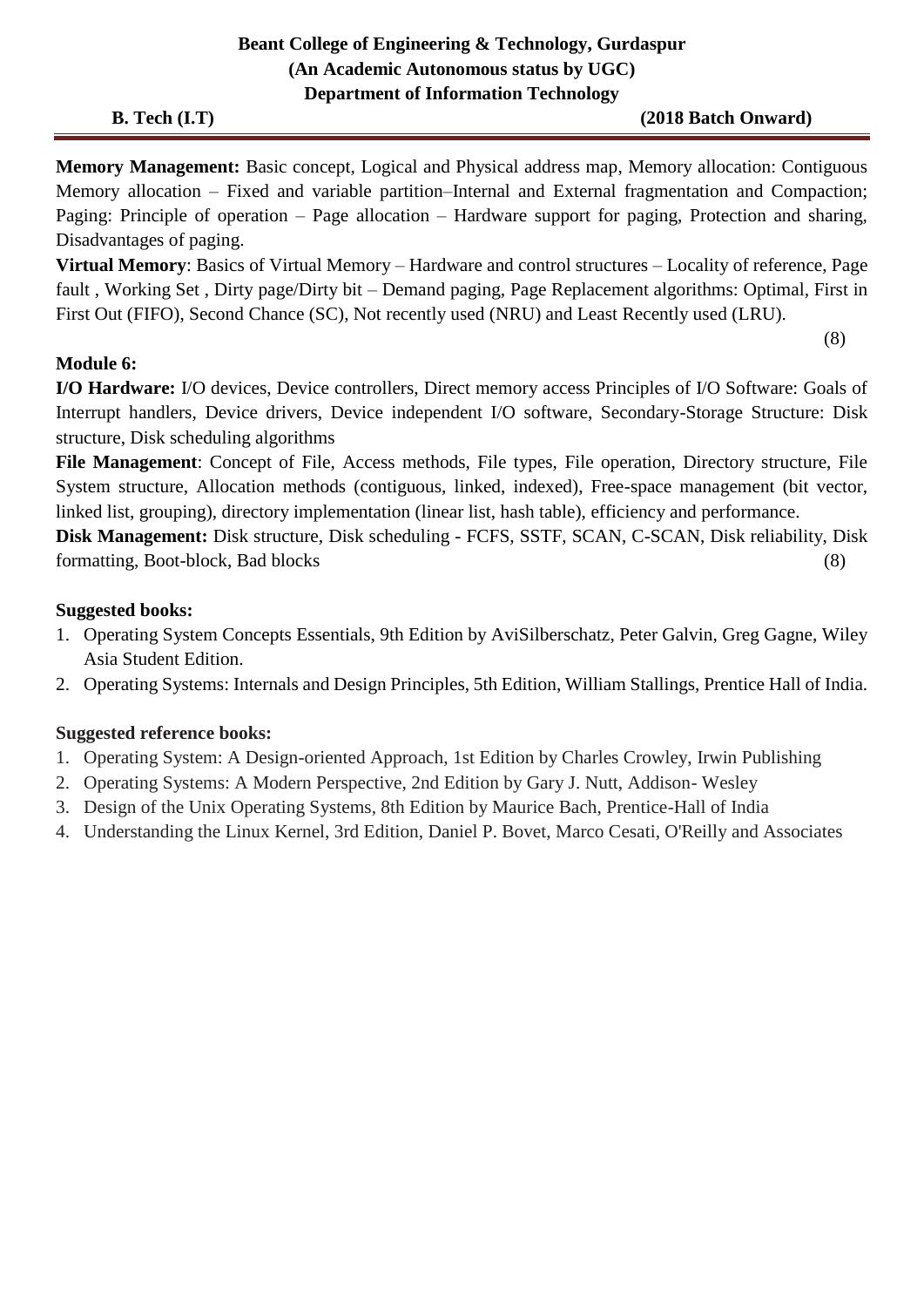# **BTIT-18404 Design & Analysis of Algorithms**

| <b>Internal Marks: 40</b> | L T P |
|---------------------------|-------|
| <b>External Marks: 60</b> | 3 O O |
| <b>Total Marks: 100</b>   |       |

**Pre-requisites:** Programming for Problem Solving

#### **Objectives of the course**

- Analyze the asymptotic performance of algorithms.
- Write rigorous correctness proofs for algorithms.
- Demonstrate a familiarity with major algorithms and data structures.
- Apply important algorithmic design paradigms and methods of analysis.
- Synthesize efficient algorithms in common engineering design situations.

#### **Detailed contents:**

#### **Module 1:**

Introduction: Characteristics of algorithm. Analysis of algorithm: Asymptotic analysis of complexity bounds – best, average and worst-case behaviour; Performance measurements of Algorithm, Time and space tradeoffs, Analysis of recursive algorithms through recurrence relations: Substitution method, Recursion tree method and Masters' theorem. (10)

#### **Module 2:**

Fundamental Algorithmic Strategies: Brute-Force, Greedy, Dynamic Programming, Branch and-Bound and Backtracking methodologies for the design of algorithms; Illustrations of these techniques for Problem-Solving, Bin Packing, Knap Sack TSP. Heuristics –characteristics and their application domains. (8)

#### **Module 3:**

Graph and Tree Algorithms: Traversal algorithms: Depth First Search (DFS) and Breadth First Search (BFS); Shortest path algorithms, Transitive closure, Minimum Spanning Tree, Topological sorting, Network Flow Algorithm. (8)

#### **Module 4:**

Tractable and Intractable Problems: Computability of Algorithms, Computability classes – P, NP, NPcomplete and NP-hard. Cook's theorem, Standard NP-complete problems and Reduction techniques. (8)

#### **Module 5:**

Advanced Topics: Approximation algorithms, Randomized algorithms, Class of problems beyond NP – P SPACE (6)

#### **Suggested books:**

1. Introduction to Algorithms, 4TH Edition, Thomas H Cormen, Charles E Lieserson, Ronald L Rivest and Clifford Stein, MIT Press/McGraw-Hill.

2. Fundamentals of Algorithms – E. Horowitz et al.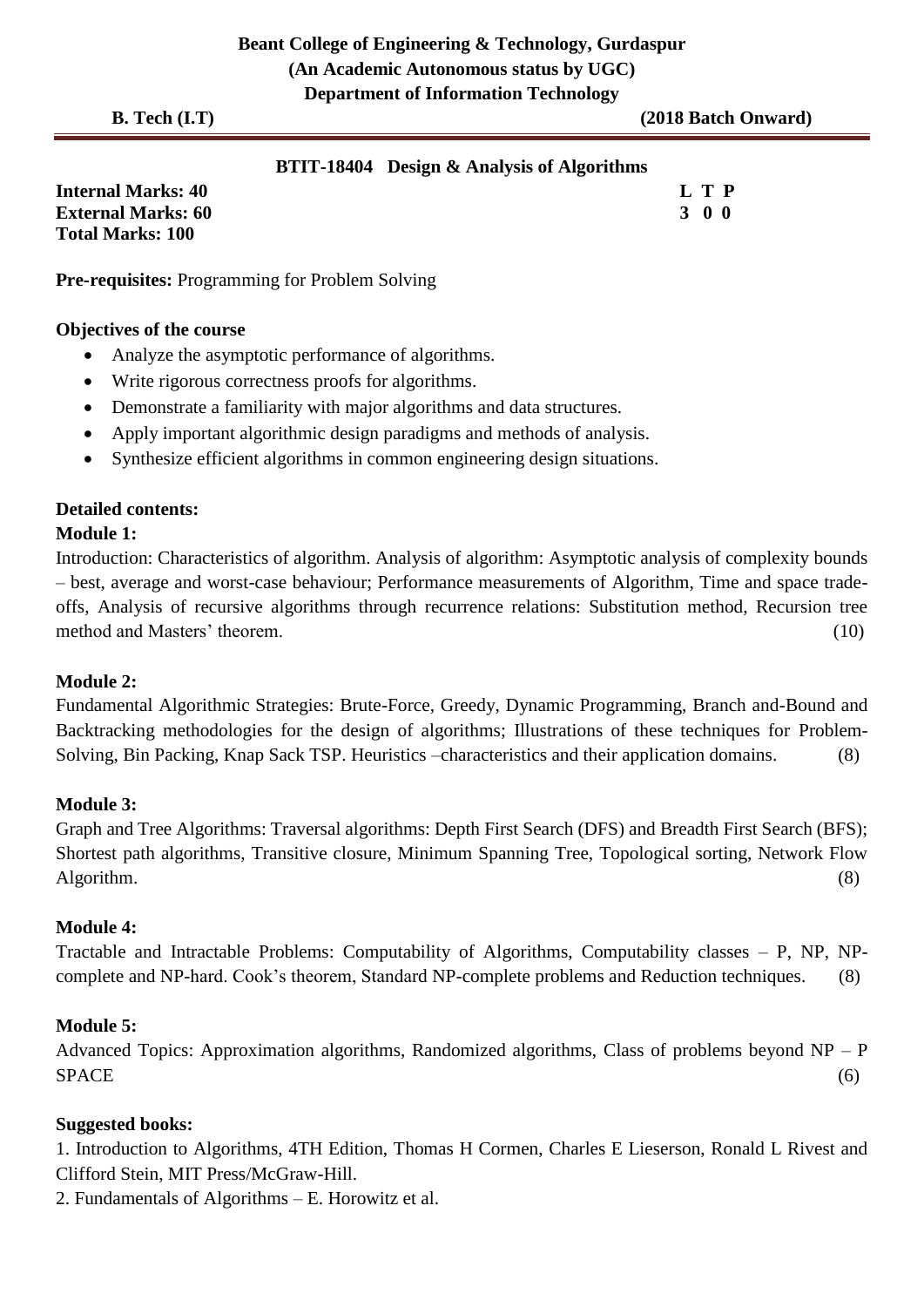### **Suggested reference books**

- 1. Algorithm Design, 1ST Edition, Jon Kleinberg and ÉvaTardos, Pearson.
- 2. Algorithm Design: Foundations, Analysis, and Internet Examples, Second Edition, Michael T Goodrich and Roberto Tamassia, Wiley.
- 3. Algorithms—A Creative Approach, 3RD Edition, UdiManber, Addison-Wesley, Reading, MA.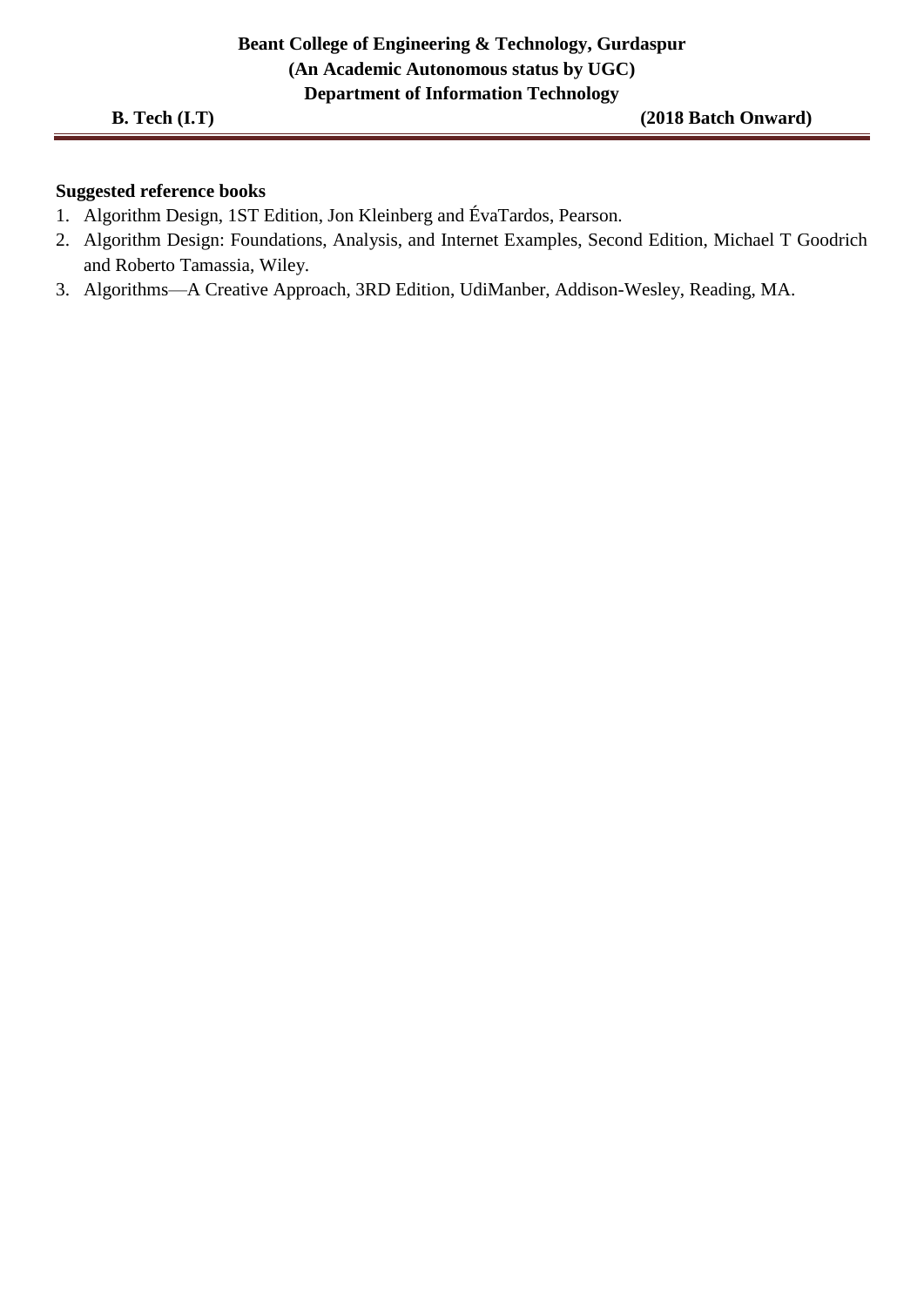### **BTHS-18905 Effective Technical Communication**

| <b>Internal Marks: 40</b> | L T P |
|---------------------------|-------|
| <b>External Marks: 60</b> | 3 O O |
| <b>Total Marks: 100</b>   |       |

**Module 1:** Information Design and Development- Different kinds of technical documents, Information development life cycle, Organization structures, factors affecting information and document design, Strategies for organization, Information design and writing for print and for online media. (7)

**Module 2:** Technical Writing, Grammar and Editing- Technical writing process, forms of discourse, Writing drafts and revising, Collaborative writing, creating indexes, technical writing style and language. Basics of grammar, study of advanced grammar, editing strategies to achieve appropriate technical style. Introduction to advanced technical communication, Usability, Hunan factors, Managing technical communication projects, time estimation, Single sourcing, Localization. (7)

**Module 3:** Self Development and Assessment- Self assessment, Awareness, Perception and Attitudes, Values and belief, Personal goal setting, career planning, Self-esteem. Managing Time; Personal memory, Rapid reading, Taking notes; Complex problem solving; Creativity. (7)

**Module 4:** Communication and Technical Writing- Public speaking, Group discussion, Oral; presentation, Interviews, Graphic presentation, Presentation aids, Personality Development. Writing reports, project proposals, brochures, newsletters, technical articles, manuals, official notes, business letters, memos, progress reports, minutes of meetings, event report. (7)

**Module 5:** Ethics- Business ethics, Etiquettes in social and office settings, Email etiquettes, Telephone Etiquettes, Engineering ethics, Managing time, Role and responsibility of engineer, Work culture in jobs, Personal memory, Rapid reading, Taking notes, Complex problem solving, Creativity. (7)

#### **Books Recommended**-

1. David F. Beer and David McMurrey, Guide to writing as an Engineer, John Willey. New York, 2004

2. Shiv Khera, You Can Win, Macmillan Books, New York, 2003.

3. Raman Sharma, Technical Communications, Oxford Publication, London, 2004.

4. Sharma, R. and Mohan, K. Business Correspondence and Report Writing, TMH New Delhi 2002.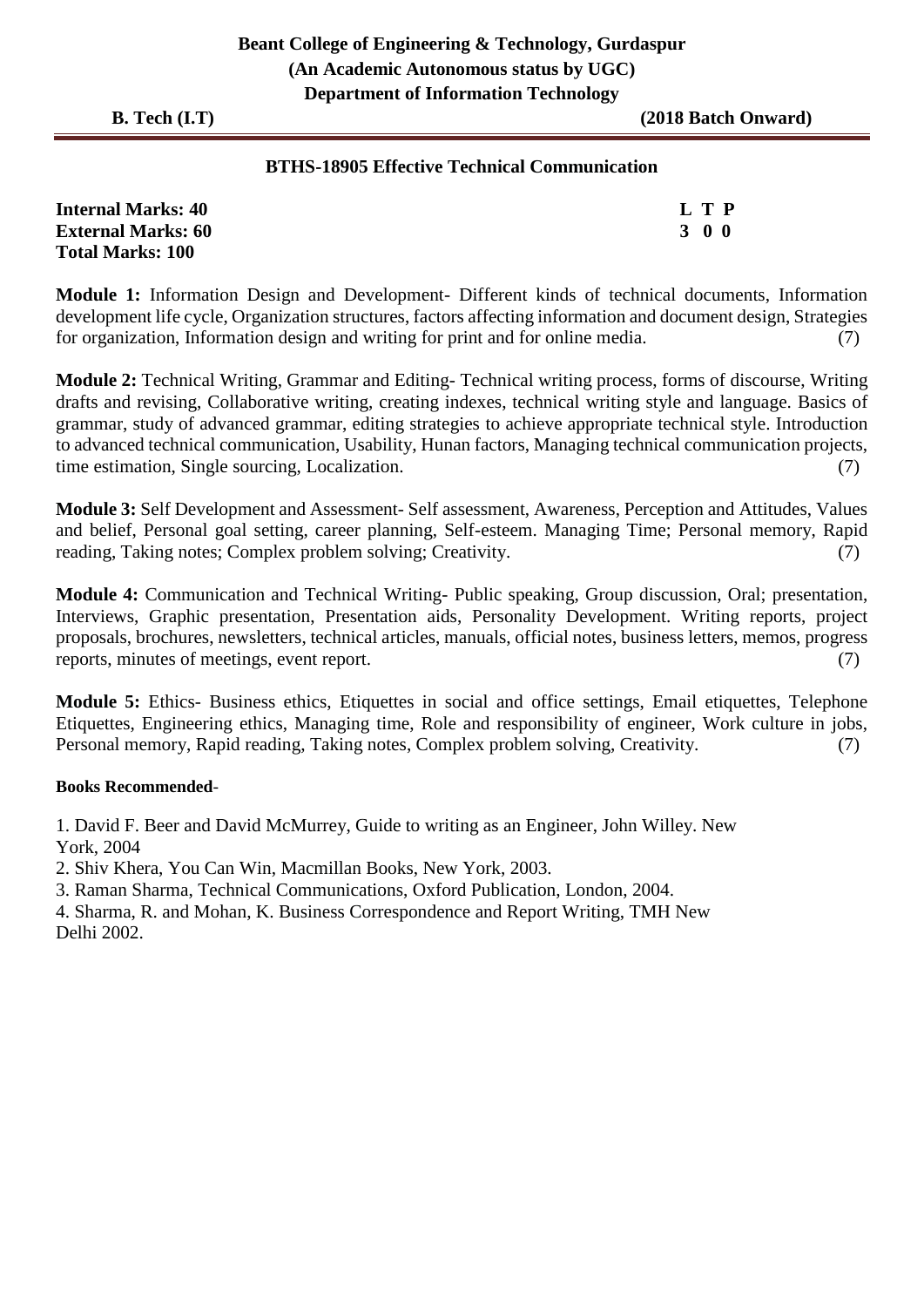# **ITMC-I Environmental Sciences (Mandatory Course)**

**Course Objectives:** To think across and beyond existing disciplinary boundaries, mindful of the diverse forms of knowledge and experience that arises from human interactions with the world around them.

# **Detailed Contents:**

# **Module 1:**

**Introduction:** Definition, scope and importance of multidisciplinary nature of environment. Need for public awareness.

**Natural Resources**: Introduction and types of natural Resources and associated problems, use and over exploitation of resources. **(8)**

# **Module 2:**

**Ecosystem and Biodiversity**: Concept and types of Ecosystem, Structure and functions of ecosystem , producers , consumers and decomposers , ecological pyramids , Introduction to biodiversity, levels of biodiversity, values of biodiversity, importance (uses) of biodiversity, Hot spots of biodiversity, Threats to biodiversity, Conservation of biodiversity (in situ and ex situ techniques). (8)

# **Module 3:**

**Environmental Pollution**: Introduction, definition, sources, effects and control measures of Air pollution, Water pollution, Soil pollution, Marine pollution, Noise pollution, Thermal pollution. Nuclear hazards.

**Solid waste Management:** Types, sources, causes and effects of solid wastes, Methods of solid waste disposal.

**Disaster Management:** Introduction, characteristics and types of Disasters, Causes, effects and control measures of Floods, earthquake, cyclone and landslides. (8)

### **Module 4:**

**Global Environment Issues**: Concept of sustainable development, Water conservation, rain water harvesting, watershed management, Resettlement and rehabilitation, Climate change, Global warming (Green house effect), Acid rain, Ozone layer depletion, Wasteland reclamation. (8)

### **Module 5:**

**Legislation for Environmental Protection** : Air (Prevention and Control of Pollution) Act, Water (Prevention and Control of pollution) Act, Environment Protection Act, Wildlife Protection Act, Forest Conservation Act, their objectives and salient features.

**Environment and Human Population:** Population growth, Population explosion, Environment and human health, Human Rights, Value Education, Environmental ethics, Role of Information Technology in Environment and human health. (8)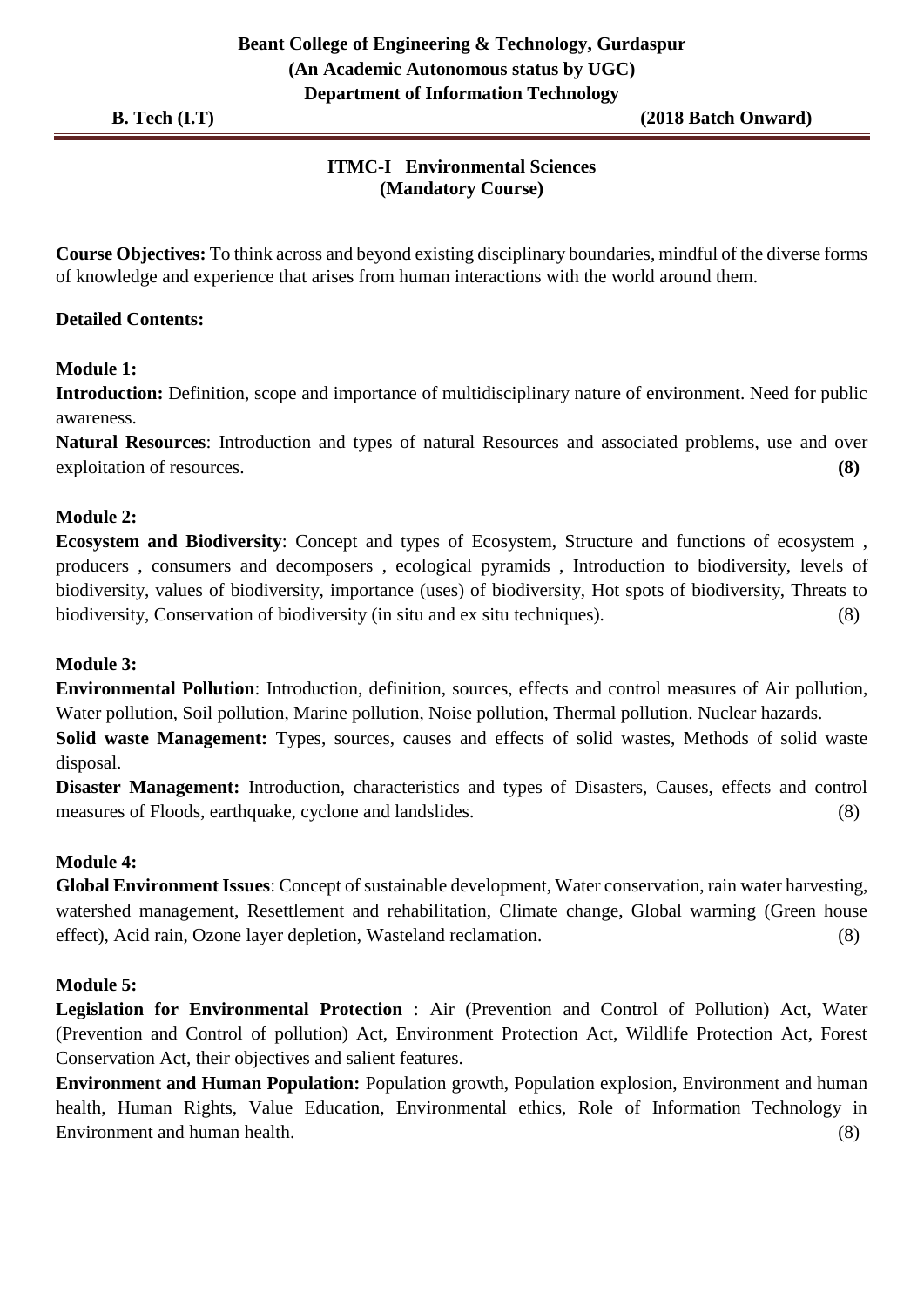**B. Tech (I.T) (2018 Batch Onward)**

# **Suggested Text Books**

- 1. Sawyer CN, McCarty PL and Parkin GF, Chemistry for Environmental Engineering and Science, McGraw Hill (2003)
- 2. Bharucha, E., Textbook of Environmental Studies, Universities Press (2005).
- 3. Chapman, J.L. and Reiss, M.J., Ecology-Principles and Application, Cambridge University Press (LPE) (1999).
- 4. Joseph, B., Environmental Studies, Tata McGraw-Hill (2006).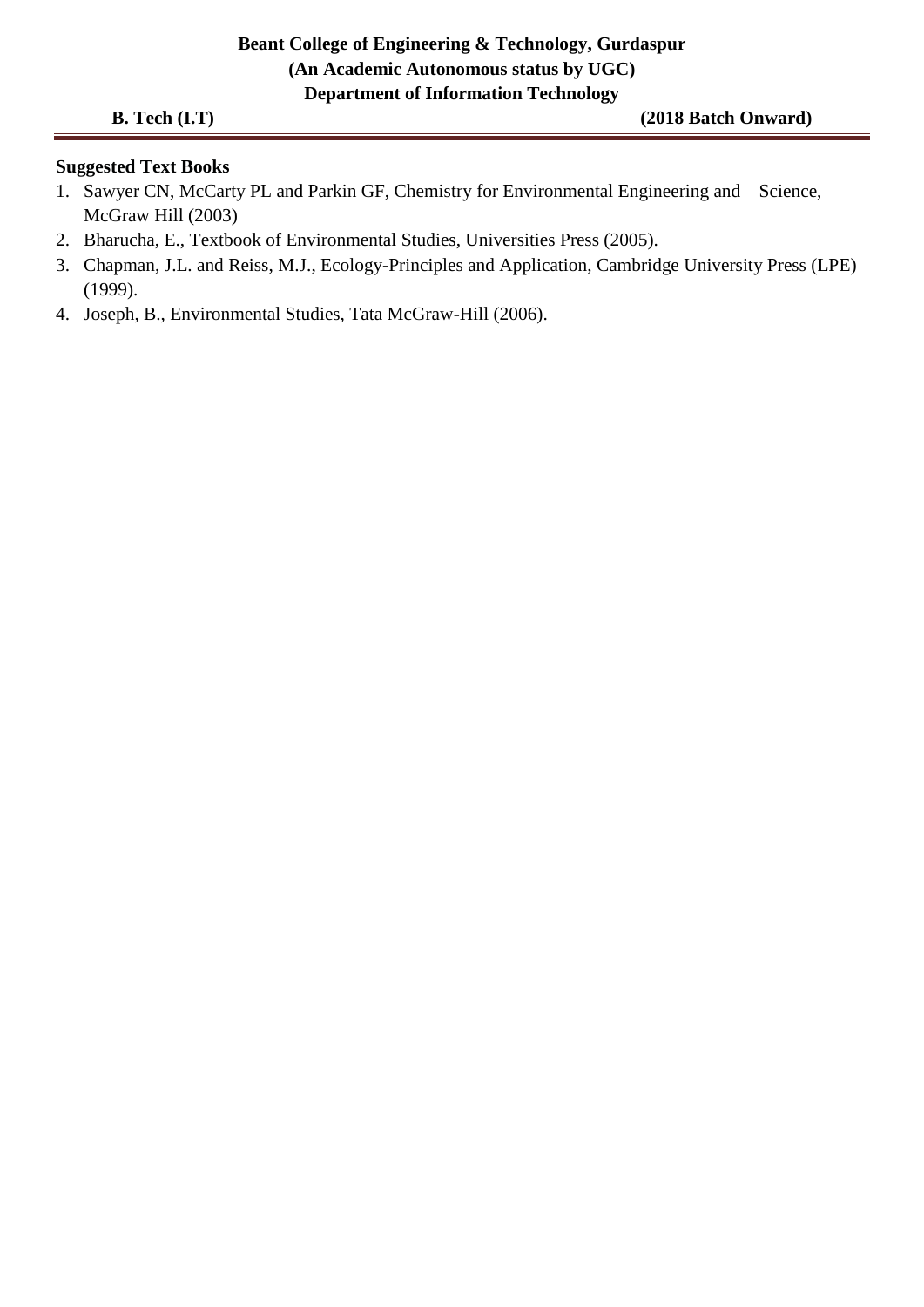|  | <b>B.</b> Tech (I.T) |  |
|--|----------------------|--|
|--|----------------------|--|

(2018 Batch Onward)

|  | <b>BTIT-18405</b> Computer Networks Lab |
|--|-----------------------------------------|
|--|-----------------------------------------|

| <b>Internal Marks: 30</b> | L T P             |  |
|---------------------------|-------------------|--|
| <b>External Marks: 20</b> | $0\quad 0\quad 2$ |  |
| <b>Total Marks: 50</b>    |                   |  |

- 1. To study various topologies for establishing computer networks.
- 2. To learn the usage of various basic tools (crimping, krone etc.) used in establishing a LAN.
- 3. To familiarize with switch and hub used in networks
- 4. To learn the usage of connecters and cables (cabling standards) used in networks
- 5. To make certain copper and fiber patch cords using different standards.
- 6. To familiarize with routers & bridges
- 7. Use commands like ping, ipconfig for trouble shooting network related problems.
- 8. Develop a program to compute the Hamming Distance between any two code words.
- 9. Develop a program to compute checksum for an 'm' bit frame using a generator polynomial.

|  | <b>BTIT-18406</b> Operating Systems Lab |
|--|-----------------------------------------|
|--|-----------------------------------------|

| <b>Internal Marks: 30</b> | L T P         |
|---------------------------|---------------|
| <b>External Marks: 20</b> | $0 \t 0 \t 2$ |
| <b>Total Marks: 50</b>    |               |

- 1. To explore and installation process different operating systems like Linux, Windows etc.
- 2. Virtualization, Installation of Virtual Machine Software and installation of Operating System on Virtual Machine
- 3. Execute various basic and advance Linux commands, commands for files and directories, creating and viewing files, File comparisons, Disk related commands.
- 4. Execute Linux commands for Processes in Linux, connecting processes with pipes, background processes, managing multiple processes.
- 5. Study and usage of vi Editor.
- 6. Basics of Shell programming, various types of shell, Shell Programming in bash.
- 7. Study and implementation of shell variables, shell keywords.
- 8. Implement conditional statements, looping statement and case statement in Shell programming.
- 9. Implement parameter passing and arguments in Shell programming.
- 10. Implement Shell programs for automate system tasks and report printing.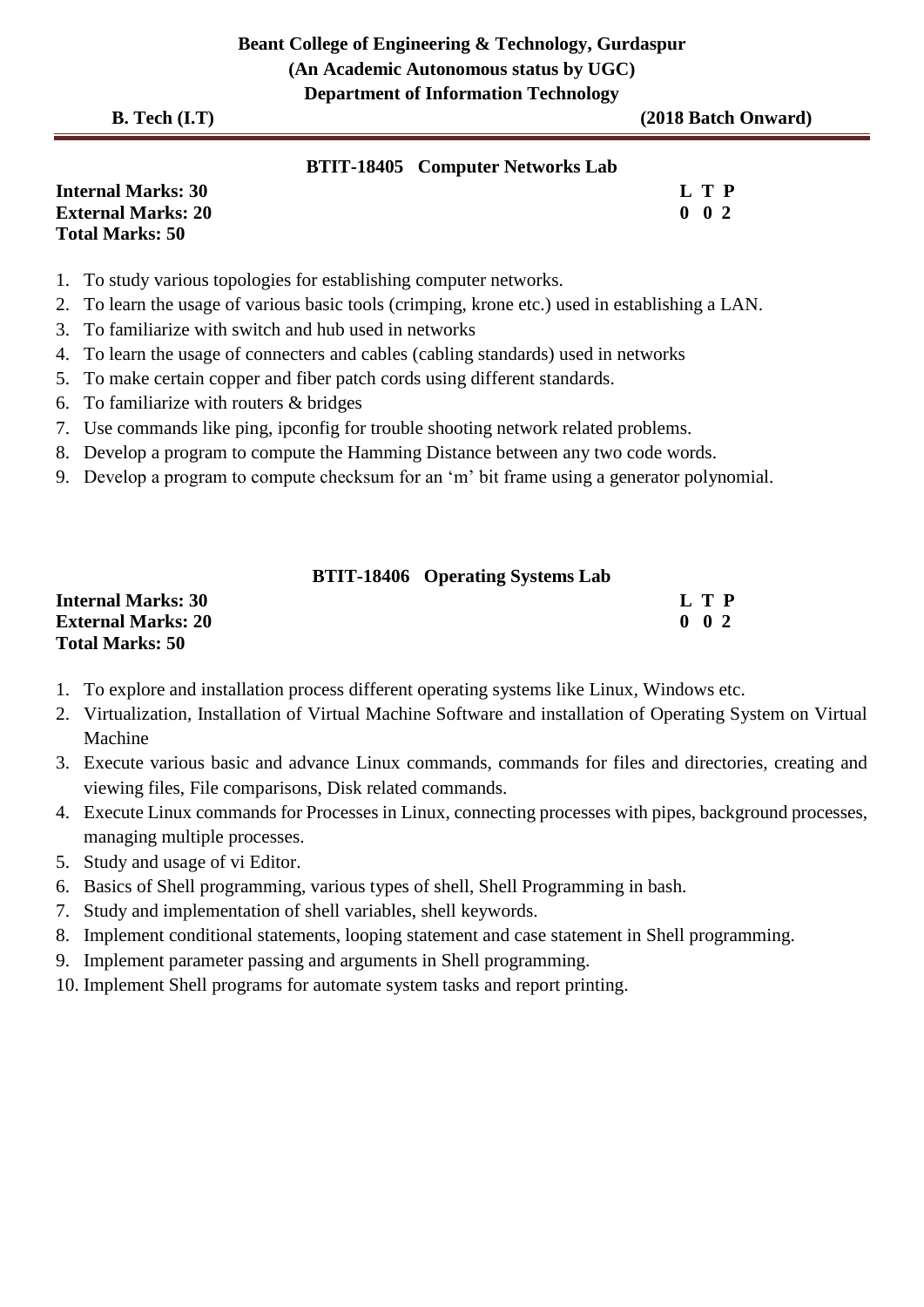# **BTIT-18407 Design & Analysis of Algorithms Lab**

| <b>Internal Marks: 30</b> | L T P       |
|---------------------------|-------------|
| <b>External Marks: 20</b> | $0 \t0 \t4$ |
| <b>Total Marks: 50</b>    |             |

- 1. Program to implement Strassen's Matrix multiplication using divide and conquer technique
- 2. Program to find the median element in an array of integers.
- 3. Program to find the majority element in an array of integers.
- 4. Program to sort an array of integers using Heap sort.
- 5. Program to sort an array of integers using Merge sort.
- 6. Program to input and Sort an array of integers using the Quicksort method and determine the time required to sort the elements. Repeat the experiment for different values of n, the number of elements in the list to be sorted and plot a graph of the time taken versus n.
- 7. Program to implement knapsack algorithm.
- 8. Program to find the minimum spanning tree in a weighted, undirected graph.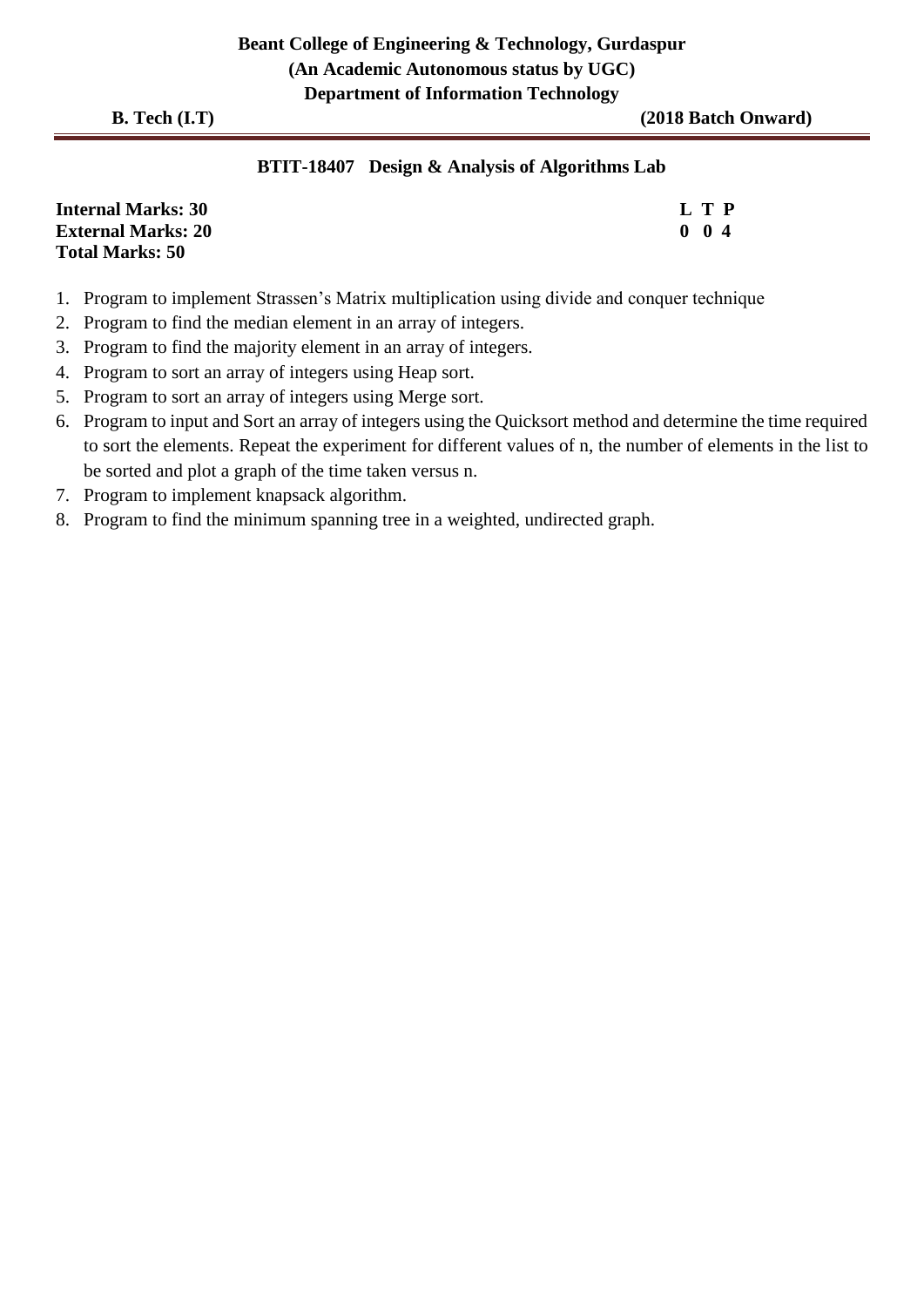| <b>B.</b> Tech $(I.T)$                                                           |                        | ິ<br>(2018 Batch Onward) |
|----------------------------------------------------------------------------------|------------------------|--------------------------|
| <b>Internal Marks: 30</b><br><b>External Marks: 20</b><br><b>Total Marks: 50</b> | BTIT-18408 IT Workshop | L T P<br>1 0 2           |

**Objective of Course:** The objective of this course is to demonstrate the students, the basic features of MATLAB/SCILAB, Python and provide hands on training so that the students could be able to use this tool later on for various projects and thesis work.

#### **Module 1:**

**Basics of MATLAB/SCILAB :** Introduction, Basic features, A minimum session, Starting MATLAB/Scilab, using MATLAB/Scilab as a calculator , Quitting MATLAB/SCILAB , creating variables, Overwriting variable, Error messages, Making corrections, Controlling the hierarchy of operations or precedence , Controlling the appearance of floating point number , Managing the workspace, Entering multiple statements per line. (7)

#### **Module 2:**

**Basic Graphics and Matrix Algebra:** Mathematical functions, Basic plotting, overview, Creating simple plots , Adding titles, axis labels, and annotations , multiple data sets in one plot , Specifying line styles and colors, Entering a vector, Entering a matrix, Matrix indexing, Colon operator, Linear spacing, Colon operator in a matrix, creating a sub-matrix, Deleting row or column, Transposing a matrix , Concatenating matrices. (7)

### **Module 3:**

**Array operations and Linear equations:** Array operations, Matrix arithmetic operations , Array arithmetic operations , Solving linear equations , Matrix inverse (7)

#### **Module 4:**

**Introduction to programming in MATLAB/SCILAB :** Introduction , M-File Scripts, Examples, Script side-effects , File functions , Anatomy of a M-File function, Input and output arguments , Input to a script file , Output commands (7)

#### **Module 5:**

**Control flow and operators:** Introduction , Control flow, The ''if...end'' structure, Relational and logical operators , The''for...end''loop , The ''while...end''loop Other flow structures, Saving output to a file. (7)

#### **Module 6:**

**Python:** Introduction, gitHub, Functions, Booleans and Modules, Sequences, Iteration and String Formatting, Dictionaries, Sets, and Files, Exceptions, Testing, Comprehensions, Object Oriented Programming

(7)

### **Suggested Books:**

- 1. Stephen J. Chapman . MATLAB- Programming for Engineers, Fourth Edition 2008
- 2. Holly More.MATLAB-for Engineers,Fourth Edition by Pearson.
- 3. Introduction to Scilab: For Engineers and Scientists, Sandeep Nagar
- 4. Scilab: A Free Software to MATLAB, Achuthsankar S. Nair and Hema Ramachandran
- 5. The Complete Reference to Python, Tata Mc Graw Hill, Martin C. Brown.
- 6. Programming in Python, Mark Summerfield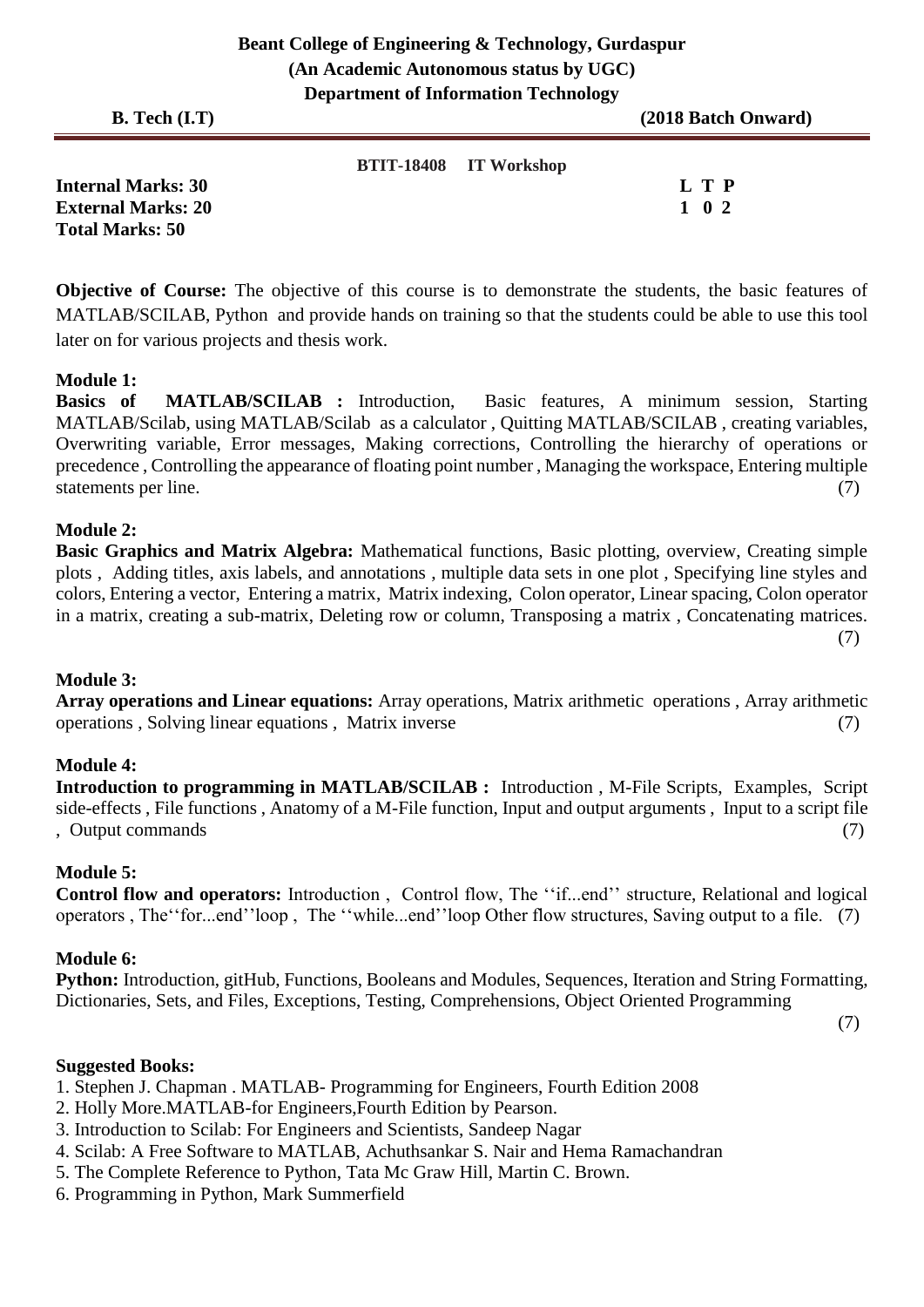#### **List of Experiments: (using MATLAB/SCILAB/Python)**

- 1. Installation of MATLAB/SCILAB.
- 2. Various Operations of mathematics in MATLAB/SCILAB.
- 3. Handling of matrices.
- 4. To plot different types of two dimensional plots.
- 5. Branching statements-IF,IF-ELSE,Switch.
- 6. Write a program for printing below mention pattern.



7. Write a program for calculating whether number is prime or not with the help of function.

8. Write a program for implementation of basic Calculator.

9. Write a program to add to numbers using python language.

- 10. Write program to make a simple calculator using python.
- 11. Python Program to check if a Number is Positive, Negative or 0
- 12. Python Program to Count the Number of Each Vowel
- 13. Python Program to Sort Words in Alphabetic Order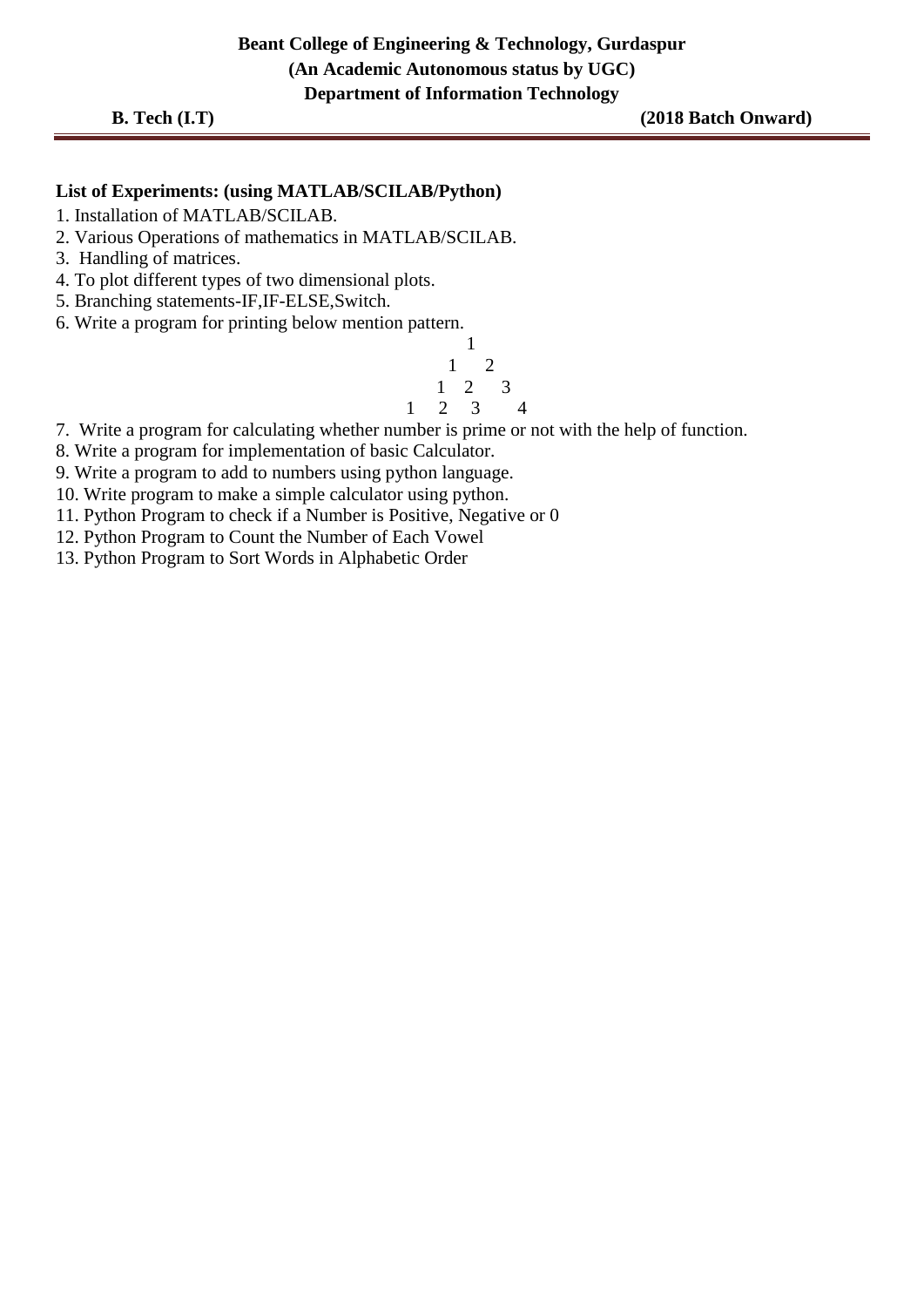# *5 th to 8th Semester*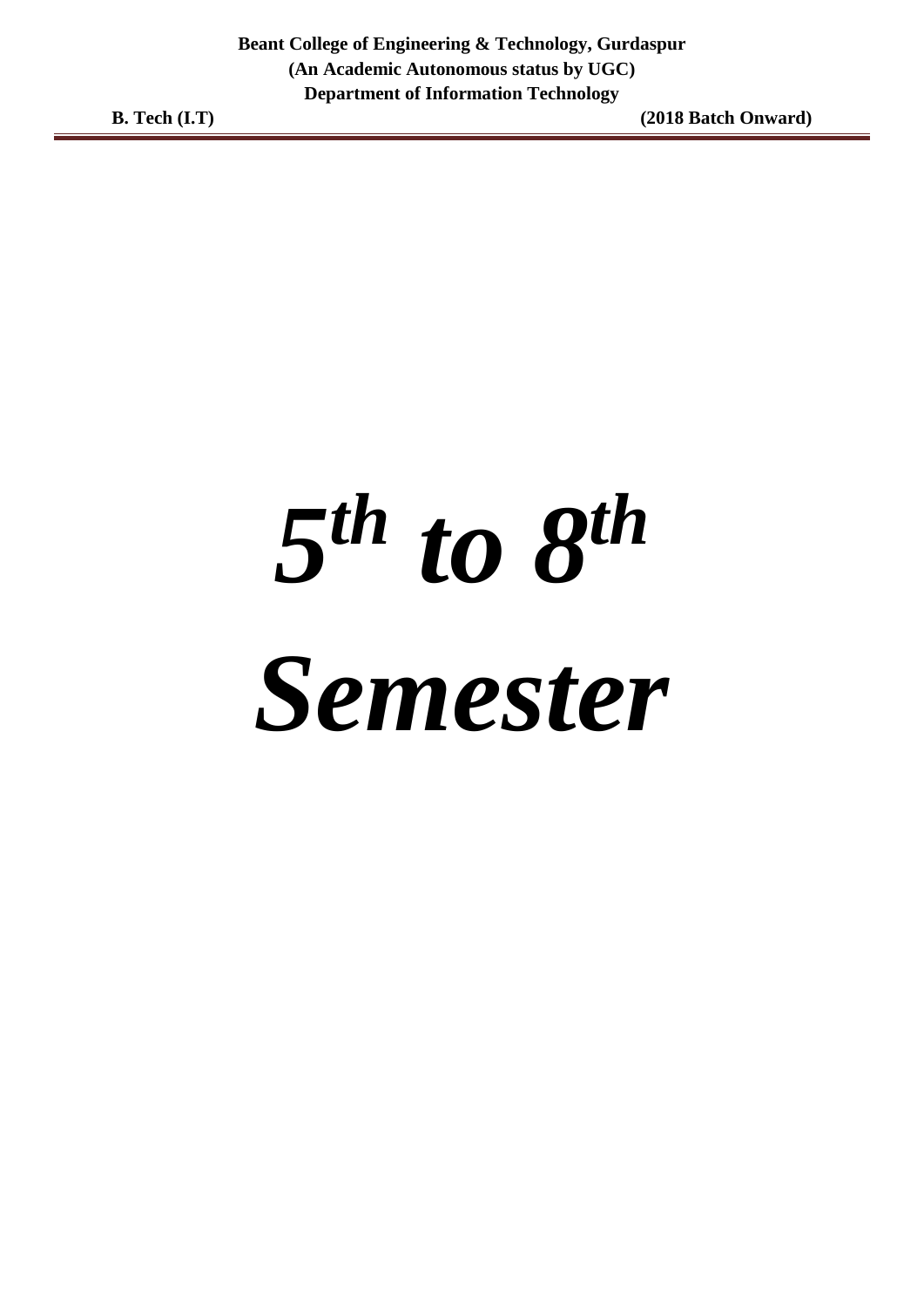#### **BTIT- 18501 Formal Language & Automata Theory**

| <b>Internal Marks: 40</b> | <b>LTP</b> |
|---------------------------|------------|
| <b>External Marks: 60</b> | 30 O       |
| <b>Total Marks: 100</b>   |            |

#### **Module 1: Introduction**

Basics of Strings and Alphabets, Finite Automata – DFA, transition graphs, regular languages, nondeterministic FA, equivalence of DFA and NDFA (8)

#### **Module 2: Regular Expression and Grammar**

Regular grammars, regular expressions, equivalence between regular languages, properties of regular languages, pumping lemma, Context Free Languages, Leftmost and rightmost derivation, parsing and ambiguity, ambiguity in grammar and languages, normal forms (10)

#### **Module 3: Automata Theory**

Pushdown Automata, NDPDA, DPDA, context free languages and PDA, comparison of deterministic and non-deterministic versions, closure properties, pumping lemma for CFL,Turing Machines, variations, halting  $problem, PCP$  (12)

#### **Module 4: Properties of Grammar**

Chomsky Hierarchy, LR(k) Grammars, properties of LR(k) grammars, Decidability and Recursively Enumerable Languages (10)

- 1. K.L.P. Mishra and N. Chandrasekaran, "Theory of Computer Science, Third Edition", PHI Learning Private Limited.
- 2. John E. Hopcroft, Rajeev Motwani, Jeffrey D. Ullman, "Introduction to Automata Theory", Languages and Computation, Pearson Education.
- 3. M. Sipser, "Introduction to the Theory of Computation", Second Edition, Cengage Learning.
- 4. K. V. N. Sunitha , N. Kalyani, "Formal Languages and Automata Theory", McGraw-Hill.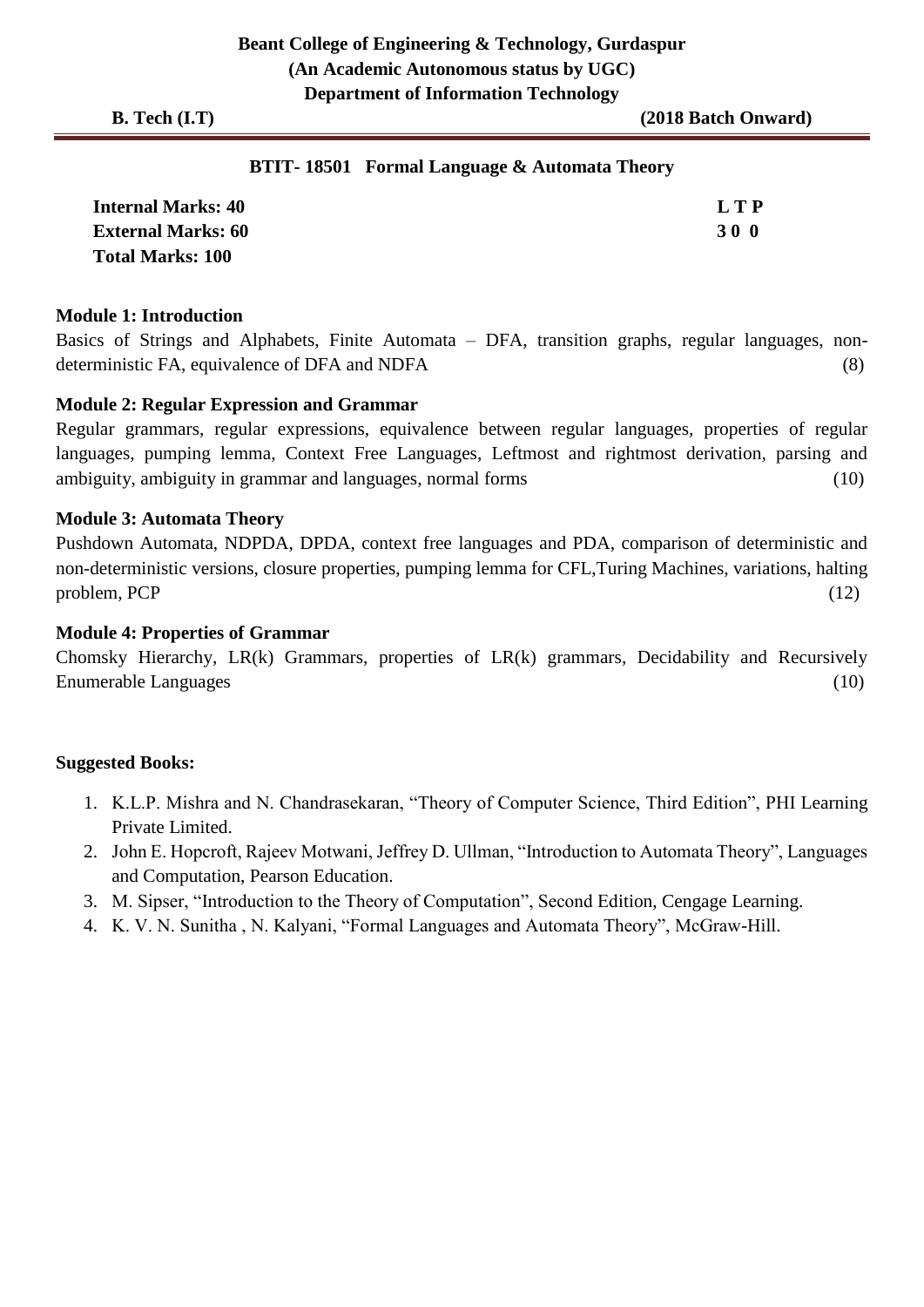#### **BTIT-18502 Database Management System**

| <b>Internal Marks: 40</b> | L T P |  |
|---------------------------|-------|--|
| <b>External Marks: 60</b> | 300   |  |
| <b>Total Marks: 100</b>   |       |  |

#### **Module 1: Introduction to Database Concepts**

File Systems Versus a DBMS, Advantages of a DBMS, Describing and Storing Data in a DBMS, Database System Architecture, DBMS Layers, Data independence. (5)

#### **Module 2: Data Models**

Relational Model, Network Model, Hierarchical Model, ER Model: Design, issues, Mapping constraints, keys, ER diagram, weak entity sets, extended ER features, Design of an ER Database schema, Reduction of an ER Schema to tables, Comparison of Models. (8)

#### **Module 3: Relational Query Languages SQL**

Basic SQL Select Statements. Table Creation and Management: Create, Alter, Drop and Rename. Constraints: Primary key, Foreign key, Unique, Not null and Check. Data Manipulation: Insert Update and Delete. Restricting rows in Select using Where clause, Comparison operators, Logical Operators, Order by clause. (10)

#### **Module 4: Physical Data Organization**

File Organization and Indexing, Index Data Structures, Hashing, B-trees, Clustered Index, Sparse Index, Dense Index, Fixed length and Variable Length Records. (7)

#### **Module 5: Database Design Design**

Functional Dependencies, Reasoning about Functional Dependencies, Normal Forms, Schema Refinement, First, Second and Third Normal Forms, BCNF, Multivalued Dependency, Join Dependency, Fourth and Fifth Normal Forms, Domain Key Normal Forms, Decompositions. (5)

#### **Module 6: Transaction Management**

ACID Properties, Serializability, Two-phase Commit Protocol, Concurrency Control, Lock Management, Lost Update Problem, Inconsistent Read Problem, Read-Write Locks, Deadlocks Handling, 2PL protocol.(5)

- 1. Navathe and Elmasri, Fundamentals of Database Systems, Pearson education
- 2. Korth and Silberschatz Abraham, Database Concepts, McGraw Hall.
- 3. An introduction to database system by C.J.Date (Addison Welsey, Publishing house).
- 4. Bipin Desai, Database System, TMG
- 5. Prateek Bhatia, Database Management system, Kalayani Publishers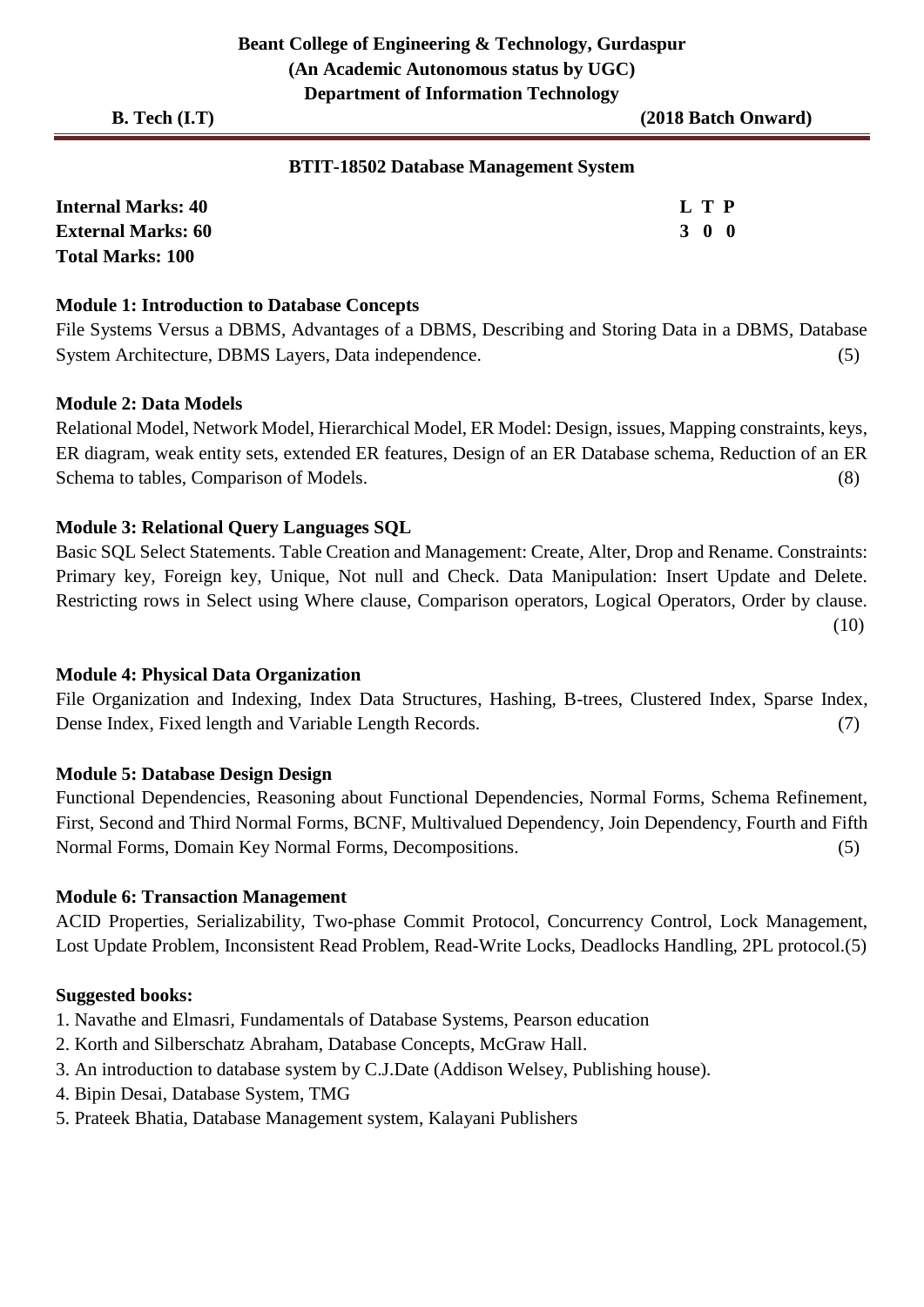#### **BTIT-18503 Programming in Java**

| <b>Internal Marks: 40</b> | L T P |
|---------------------------|-------|
| <b>External Marks: 60</b> | 300   |
| <b>Total Marks: 100</b>   |       |

#### **Module 1: Introduction to Java**

Features of Java, Object oriented programming, Date types, Variables, Casting, automatic type promotion in expressions, Arrays. (3)

#### **Module 2: Operators and Control Statements**

Arithmetic operators bit-wise operators, relational operators, Boolean logical operators, operator precedence, Java's selection statements, iteration statements, jump statements. (3)

#### **Module 3: Introduction to Classes**

Class fundamentals, declaring object reference variable, Introducing methods, constructors, this keyword, garbage collection, the finalize() method, Overloading methods, using objects as parameters, recursion. (4)

#### **Module 4: Inheritance**

Inheritance basics, using super, method overriding, dynamic method dispatch, using abstract Classes, Using final with inheritance, Package and Interfaces, Package access protection, importing packages. (4)

#### **Module 5: Exception Handling**

Exception handling fundamentals, Exception types, Uncaught Exceptions Using try and catch, multiple catch clauses, nested try statements, throw, finally Java's built-in exceptions, creating your own exception sub classes, using exceptions. (3)

#### **Module 6: Multithreaded Programming**

The Java thread model, the main thread, creating thread, creating multiple threads, using is alive () and join (), Thread priorities, synchronization, Inter thread communications, suspending resuming and stopping threads.  $(5)$ 

#### **Module 7: I/O, Applets and Graphics**

I/O Basics, Reading Console Input, Writing Console Output, Reading and Writing Files, Applet Fundamentals, Applet Architecture, Applet initialization and termination, Frame Windows, Drawing Lines, Rectangles, Circles, Ellipses. (5)

#### **Module 8: Event Handling and Swings**

Introduction to Abstract Window Toolkit (AWT) , working with button, text field, check box, radio button, canvas, Event Handling, Delegation event Model, Event classes and event listener interfaces, key events, mouse events, Adapter classes, Database Connectivity with JDBC, Introduction to Swings.

(4)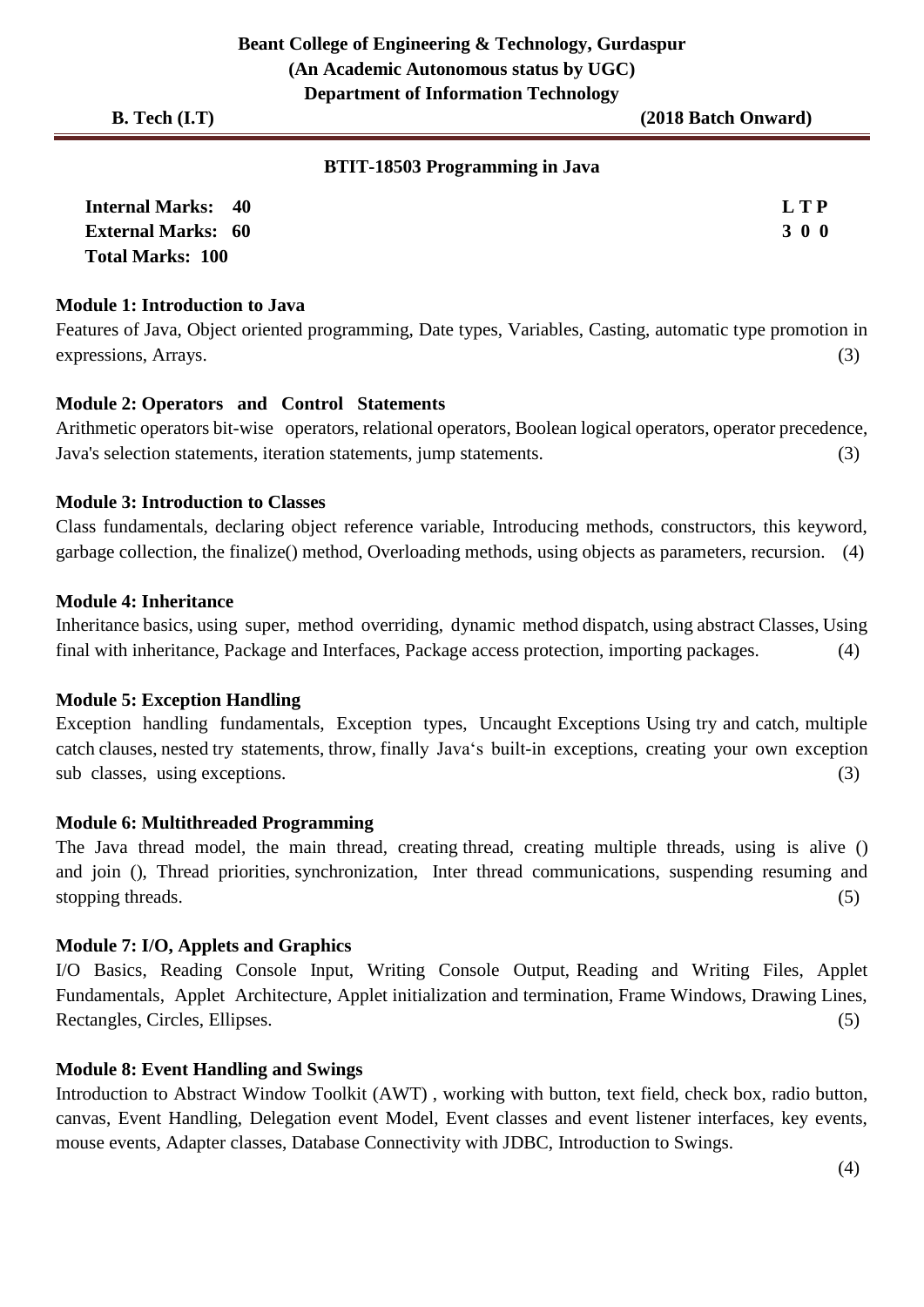- 1. Herbert Schildt, The Complete Reference Java, Seventh Edition, McGraw-Hill.
- 2. M.P. Bhave, S.A. Patekar, Programming with java, Pearson Education.
- 3. Joyce Farrell, Java for Beginners, Cengage Learning.
- 4. Deitel and Deitel, Java: How to Program, 6th Edition, Pearson Education.
- 5. James Edward Keogh, Jim Keogh, J2EE: The complete Reference, McGraw-Hill
- 6. Khalid A. Mughal, Torill Hamre, Rolf W. Rasmussen, Java Actually, Cengage Learning.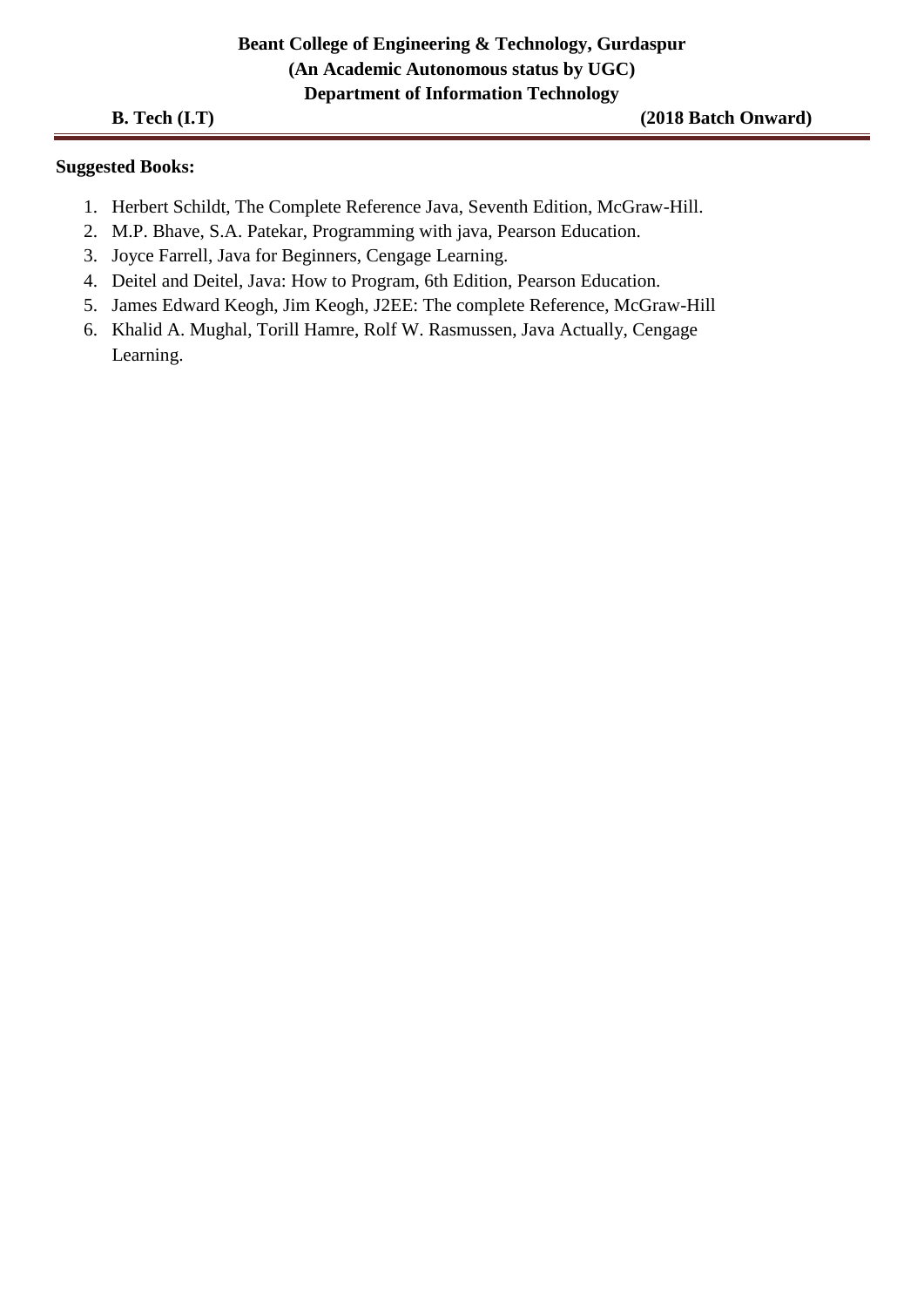| <b>B.</b> Tech $(I.T)$    |                                        | (2018 Batch Onward)                      |
|---------------------------|----------------------------------------|------------------------------------------|
|                           | <b>BTIT-18504</b> Software Engineering |                                          |
| <b>Internal Marks: 40</b> |                                        | L T P                                    |
| <b>External Marks: 60</b> |                                        | $\begin{matrix} 0 & 0 \end{matrix}$<br>3 |

#### **Module 1: Software Development**

**Total Marks: 100** 

Evolution of Software Engineering and Terminology, Software Life cycle Model, Waterfall model, Incremental and evolutionary models, component based development, Agile Software development, scrum and agile modelling. (8)

#### **Module 2: Requirement Analysis**

Software Requirements, Characteristics of SRS, Components of SRS, specification language and structure of SRS document, Validation, Size-Function point, Quality Metrics (6)

#### **Module 3: Software Designing**

Design concepts: Abstraction, Architecture, patterns, Separation of Concerns, Modularity, Cohesion, Coupling and Layering, Information Hiding, Functional Independence, Refinement, Aspects, Refactoring, Design Classes, Function oriented designing, Object oriented designing, DFD, use case diagram, activity chart, state chart, class diagram. (9)

#### **Module 4: Software Verification and Validation**

Software verification and validation, Software testing, White Box testing, Basis path Testing, control Structure Testing, Black box testing, System testing, alpha and beta testing. (6)

#### **Module 5: Software Project Management**

Software Project Estimation, Decomposition Techniques, Empirical Estimation Models. Software Quality Assurance, Software Quality Attributes, PSP and six sigma, Software reengineering, Computer Aided Software Engineering. (8)

- 1. Software Engineering a Practitioner Approach, 7th Edition by R Pressman
- 2. Software Engineering An Integerated Approach, 3rd edition by Pankaj Jalote
- 3. Software Engineering: A Practitioner Approach by Sommerville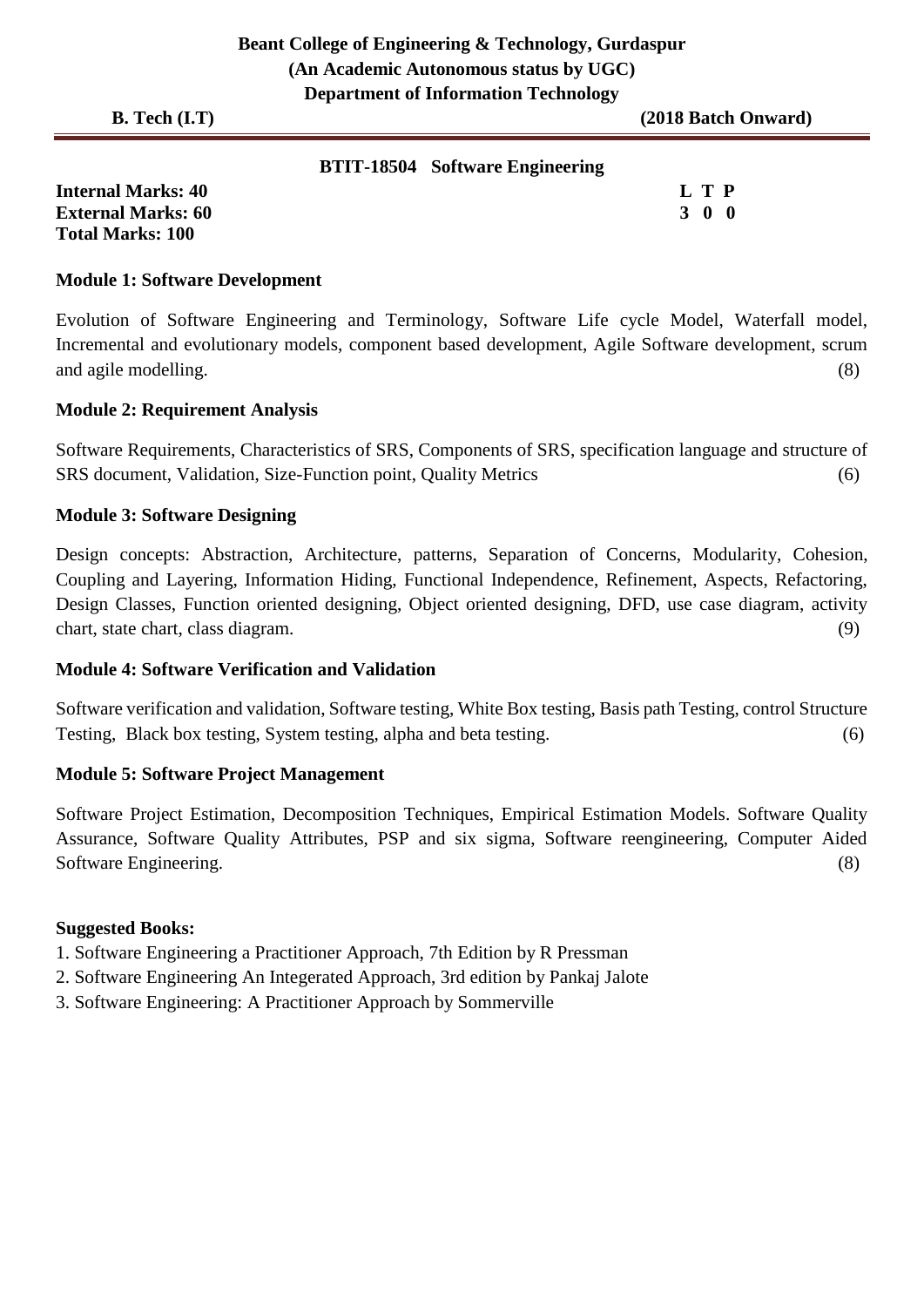#### **BTIT-18505 Database Management Systems Lab**

| <b>Internal Marks: 30</b> | L T P             |
|---------------------------|-------------------|
| <b>External Marks: 20</b> | $0\quad 0\quad 4$ |
| <b>Total Marks: 50</b>    |                   |

- 1. Creation of a database and writing SQL queries to retrieve information from the database.
- 2. Performing Insertion, Deletion, Modifying, Altering, Updating and Viewing records based on conditions.
- 3. Creation of Views, Synonyms, Sequence, Indexes, Save point.
- 4. Creating an Employee database to set various constraints.
- 5. Creating relationship between the databases.
- 6. Set Operators, Nested Queries, Joins, Sequences.
- 7. Views, Indexes, Database Security and Privileges: Grant and Revoke Commands, Commit and Rollback Commands.
- 8. PL/SQL Architecture, Assignments and Expressions, Writing PL/SQL Code, Referencing NonSQL parameters.
- 9. Stored Procedures and Exception Handling.
- 10. Triggers and Cursor Management in PL/SQL.
- 11. Working with XML databases.
- 12. Introduction to a data mining tool

#### **BTIT-18506 Programming in Java Lab**

| <b>Internal Marks: 30</b> | LTP         |
|---------------------------|-------------|
| <b>External Marks: 20</b> | $0 \t0 \t4$ |
| <b>Total Marks: 50</b>    |             |

- 1. Implementation of classes.
- 2. Implementation of inheritance.
- 3. Implementation of packages and interfaces.
- 4. Implementation of threads.
- 5. Using exception-handling mechanisms.
- 6. Implementation of Applets.
- 7. Implementation of Frame Window and Graphics
- 8. Implementation of mouse events, and keyboard events.
- 9. Implementing basic file reading and writing methods.
- 10. Connecting to Database using JDBC.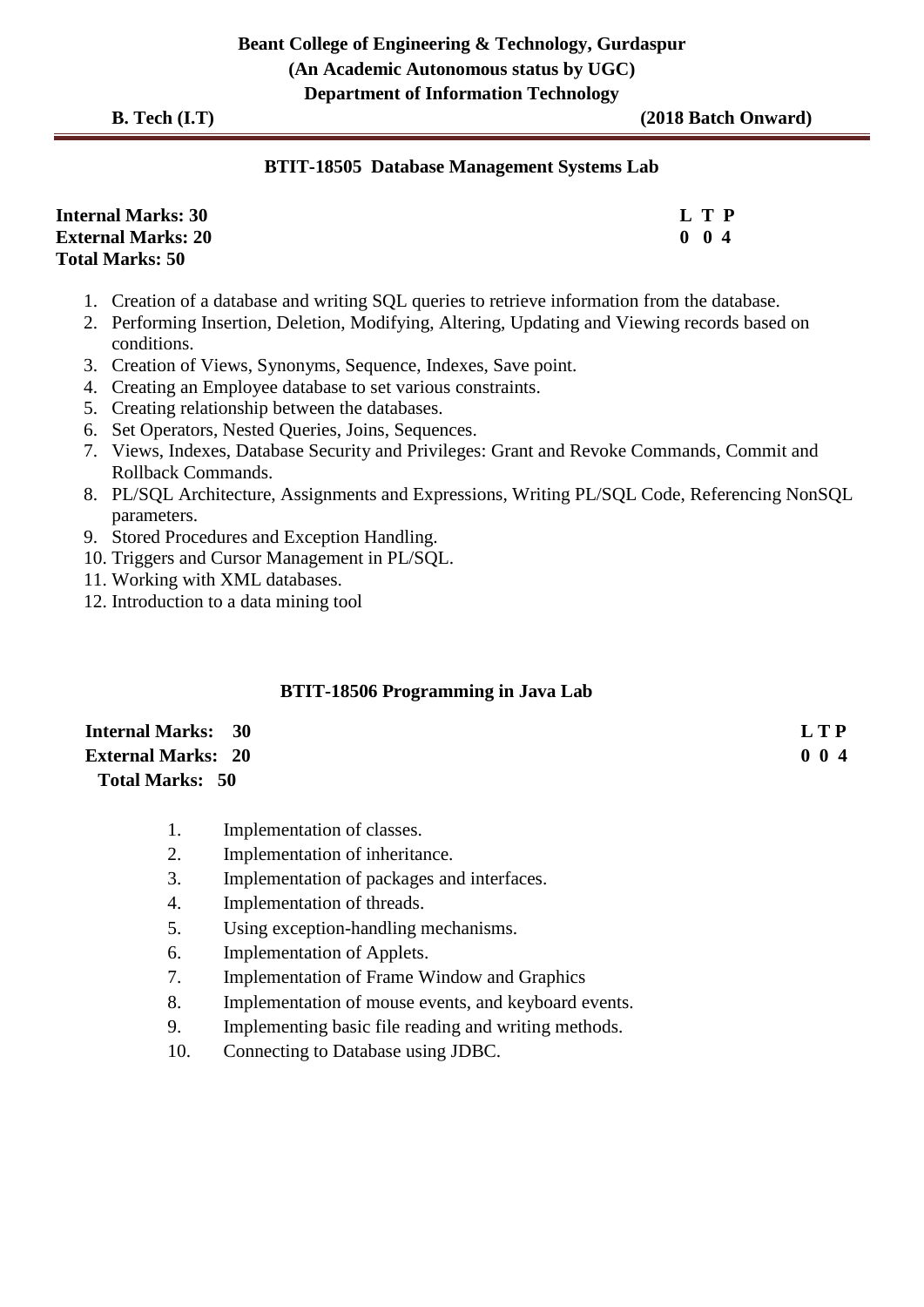#### **BTIT-18601 Big Data**

| <b>Internal Marks: 40</b> | L T P |
|---------------------------|-------|
| <b>External Marks: 60</b> | 300   |
| <b>Total Marks: 100</b>   |       |

#### **Module 1: Introduction to Big Data**

Databases and their evolution, convergence of key trends, unstructured data, industry examples of big data, web analytics, big data and marketing, fraud and big data, risk and big data, credit risk management, big data and algorithmic trading, big data and healthcare, big data in medicine, advertising and big data, big data technologies, introduction to Hadoop, open source technologies, cloud and big data mobile business intelligence, Crowd sourcing analytics, inter and trans firewall analytics. **(10)**

#### **Module 2: NoSQL Data Management**

Introduction to NoSQL, Types of NoSQL, aggregate data models, aggregates, key-value, document data models, relationships, graph databases, schema less databases, materialized views. Overview of MongoDB. MapReduce, partitioning and combining, composing map-reduce calculations, MapReduce examples such as matrix multiplication. **(10)** matrix multiplication.

#### **Module 3: Hadoop**

Introduction to Hadoop, Data format, analyzing data with Hadoop, scaling out, Hadoop streaming, Hadoop pipes, Hadoop distributed file system (HDFS), HDFS concepts, data flow, Hadoop I/O, data integrity, compression, serialization, Avro file-based data structures, Map Reduce workflows, unit tests with MRUnit, test data and local tests – anatomy of Map Reduce job run, classic Map-reduce, YARN, failures in classic Map-reduce and YARN, job scheduling, shuffle and sort, task execution, MapReduce types, input formats, output formats. **(10)**

#### **Module 4: Hadoop Related Tools**

Hbase, data model and implementations, Hbase clients, Hbase examples – praxis. Cassandra, Cassandra data model, Cassandra examples, Cassandra clients, Hadoop integration. Pig, Grunt, pig data model, Pig Latin, developing and testing Pig Latin scripts. Hive, data types and file formats, HiveQL data definition, HiveQL data manipulation – HiveQL queries, Overview of spark. **(10)**

#### **Suggested Readings/Books**

1. Michael Minelli, Michelle Chambers, and AmbigaDhiraj, "Big Data, Big Analytics, "Emerging Business Intelligence and Analytic Trends for Today's Businesses", Wiley.

2. Big-Data Black Book, DT Editorial Services, Wiley India

3. Massive Online Open Courses (MOOCS): Big Data University, Udacity and Coursera.

4. P. J. Sadalage and M. Fowler, "NoSQL Distilled: A Brief Guide to the Emerging World of Polyglot Persistence", Addison-Wesley Professional.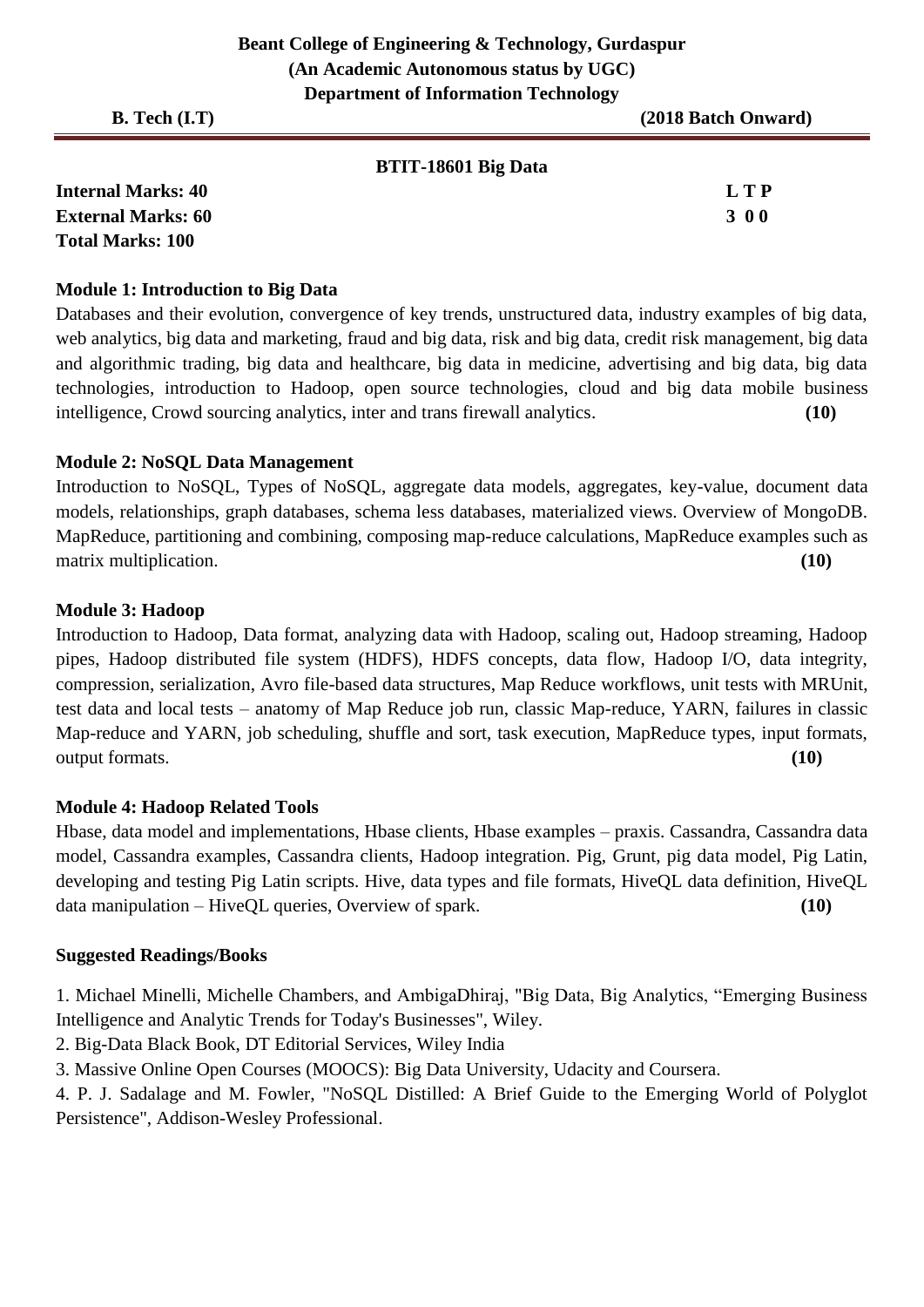| B. Tech (I.T)                                                                                                                                                                                                                     | (2018 Batch Onward) |
|-----------------------------------------------------------------------------------------------------------------------------------------------------------------------------------------------------------------------------------|---------------------|
| <b>BTIT-18602 Web Technologies</b>                                                                                                                                                                                                |                     |
| <b>Internal Marks:</b><br>40<br><b>External Marks: 60</b><br><b>Total Marks: 100</b>                                                                                                                                              | <b>LTP</b><br>300   |
| <b>Module 1: Internet and World Wide Web</b>                                                                                                                                                                                      |                     |
| Introduction, Internet Addressing, ISP, types of Internet Connections, Introduction to WWW, WEB Browsers,<br>WEB Servers, URLs, HTTP, WEB Applications, Tools for web site creation.                                              | (3)                 |
| <b>Module 2: HTML5</b><br>Introduction to HTML5, Lists, adding graphics to HTML5 page, creating tables, linking documents, forms,<br>frames, Cascading Style sheets.                                                              | (6)                 |
| <b>Module 3: Java Script</b><br>Introduction, programming constructs: variables, operators and expressions, conditional checking, functions<br>and dialog boxes, JavaScript DOM, creating forms, Introduction to Cookies, JQuery. | (6)                 |
| <b>Module 4: AJAX</b><br>Introduction, HTTP Request, XMLHttpRequest, AJAX Server Script.                                                                                                                                          | (4)                 |
| <b>Module 5: PHP</b><br>Introduction, syntax, statements, operators, PHP and MySQL, PHP and AJAX.                                                                                                                                 | (6)                 |
| <b>Module 6: Introduction</b><br>ASP.net, J2EE, POJO, Java servlets and JSP.                                                                                                                                                      | (6)                 |
| <b>Suggested Books:</b><br>1. Deitel, Deitel, Nieto, Lin and Sadhu, XML How to Program, Pearson Education.                                                                                                                        |                     |

- 2. Ivan Bayross, Web Enabled Commercial Application Development using HTML, DHTML, JavaScript, Perl CGI, BPB.
- 3. Steven M. Schafer, HTML, CSS, JavaScript, Perl, Python and PHP, Wiley India
- 4. Paul S. Wang, G. Keller, S. Katila, An Introduction to Web Design + Programming, Cengage Learning.
- 5. Jeffery C. Jackson, Web Technologies: A Computer Science Perspective, Pearson Education.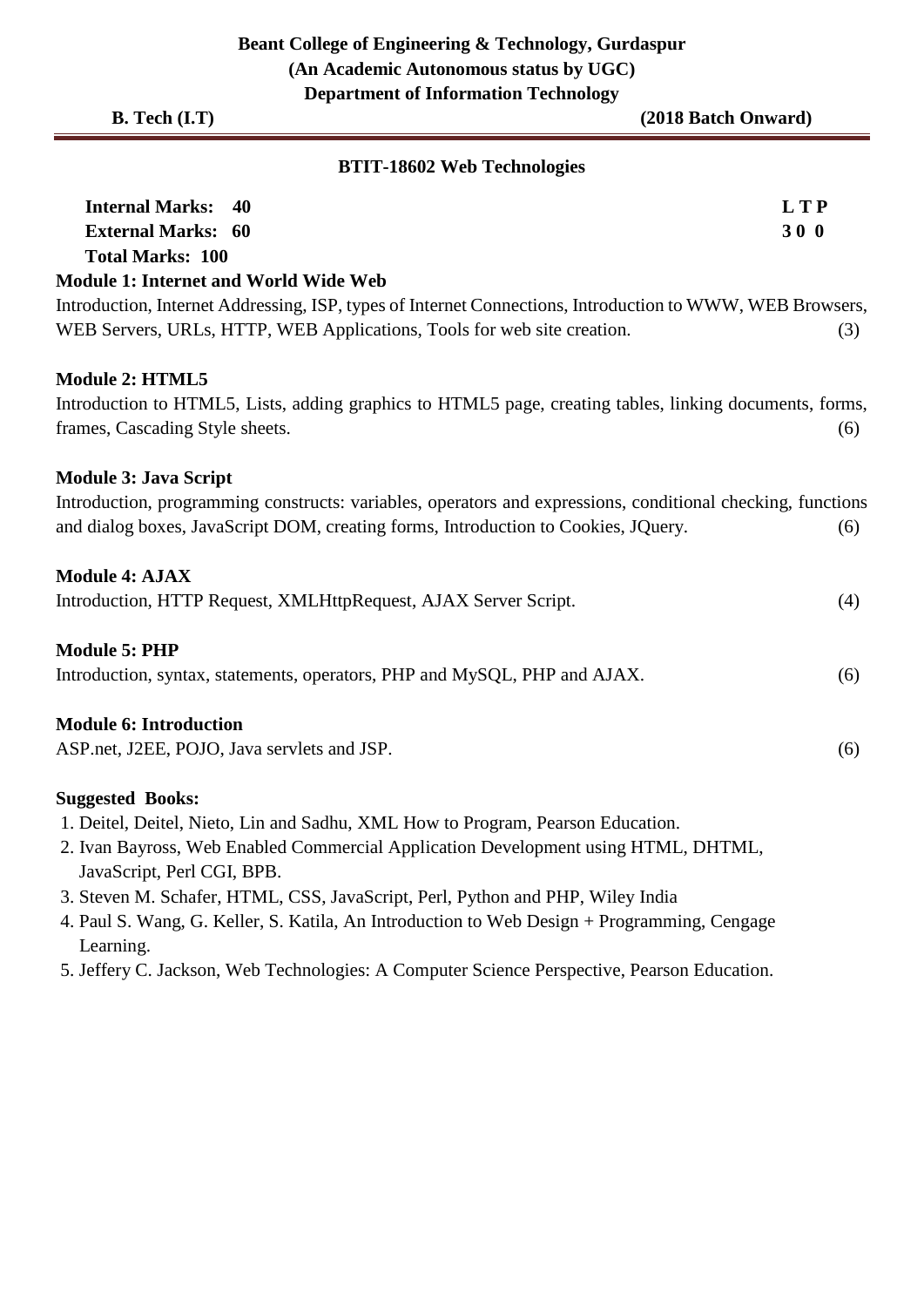**Beant College of Engineering & Technology, Gurdaspur (An Academic Autonomous status by UGC) Department of Information Technology** 

**B. Tech (I.T)** (2018 Batch Onward)

#### **BTIT-18604 Big Data Lab**

| <b>Internal Marks: 30</b> |    | LTP |
|---------------------------|----|-----|
| <b>External Marks: 20</b> |    | 004 |
| <b>Total Marks:</b>       | 50 |     |

- 1. Study of Hadoop ecosystem
- 2. Programming exercise on Hadoop
- 3. Programming exercise in No SQL
- 4. Implementing simple algorithms in Map- Reduce (3) Matrix multiplication, Aggregates, joins, sorting, searching etc.
- 5. Implementing any one Frequent Itemset algorithm using Map-Reduce
- 6. Implementing any one Clustering algorithm using Map-Reduce
- 7. Implementing any one data streaming algorithm using Map-Reduce

#### **BTIT-18605 Web Technologies Lab**

| <b>Internal Marks: 30</b> |    | L T P |
|---------------------------|----|-------|
| <b>External Marks: 20</b> |    | 004   |
| <b>Total Marks:</b>       | 50 |       |

- 1. Creation of Web pages using HTML, DHTML.
- 2. Creation of Web pages using JavaScript.
- 3. Creation of Web pages using AJAX.
- 4. Creating Web pages using PHP.
- 5. Creating Web pages using ASP.
- 6. Creating Web pages using JSP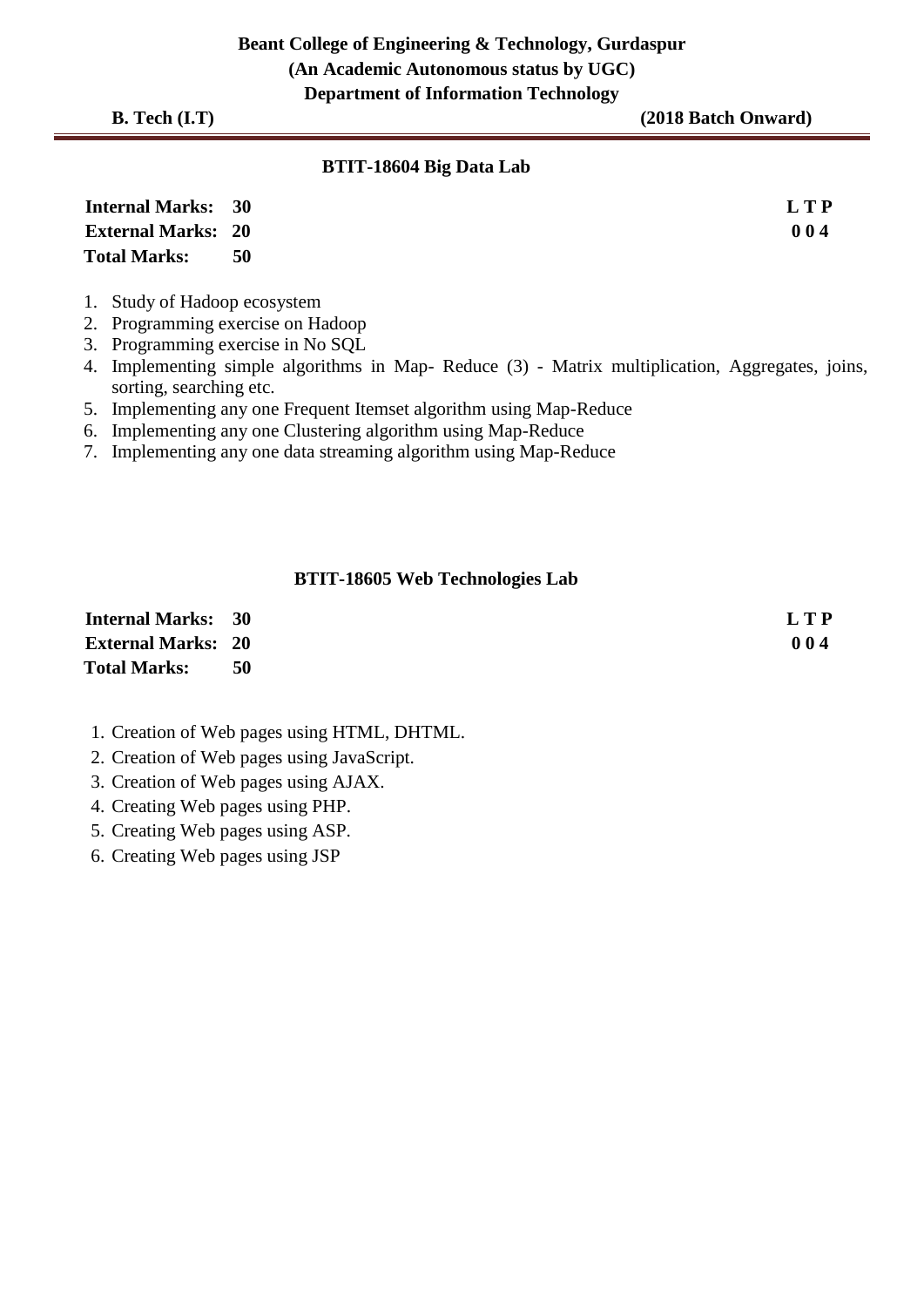| <b>BTIT-18701 Software Testing and Quality Assurance</b> |  |  |
|----------------------------------------------------------|--|--|
|----------------------------------------------------------|--|--|

| <b>Internal Marks: 40</b> | L T P      |
|---------------------------|------------|
| <b>External Marks: 60</b> | <b>300</b> |
| <b>Total Marks: 100</b>   |            |

#### **Module 1: Introduction**

Overview of Software Engineering, Software Process, Process Models, Overview of Project Management Process and its Phases. (7)

#### **Module 2: Software Quality Assurance Concepts and Standards**

Quality Concepts, Quality Control, Quality Assurance, SQA Activities, Software Reviews, Formal Technical Reviews, Review Guidelines, Software Reliability, Software Safety, Quality Assurance Standards, ISO 9000, ISO 9001:2000, ISO 9126 Quality Factors, CMM, TQM, Six Sigma, SPICE, Software Quality Assurance Metrics. (8)

#### **Module 3: Software Testing**

Testing, Verification and Validation, Test Strategies for Conventional and Object Oriented Software, Unit Testing, Integration Testing, Validation Testing, Alpha and Beta Testing, System Testing, Recovery Testing, Security Testing, Stress Testing, Performance Testing, Metrics for Source Code, Metrics for Testing, Debugging Process, Debugging Strategies. (7)

#### **Module 4: Testing Techniques**

Software Testing Fundamentals, Black Box and White Box Testing, Basis Path Testing, Flow Graph Notation, Independent Program Paths, Graph Matrices, Control Structure Testing, Condition Testing, Data Flow Testing, Loop Testing, Graph Based Testing Methods, Equivalence Partitioning, Boundary Value Analysis. (8)

#### **Module 5: Object Oriented Testing Methods**

Applicability of Conventional Test Case Design Methods, Issues in Object Oriented Testing, Fault-Based Testing, Scenario-Based Testing, Random Testing and Partition Testing for Classes, InterClass Test Case Design. (8)

#### **Module 6: Testing Process and Specialized Systems Testing**

Test Plan Development, Requirement Phase, Design Phase and Program Phase Testing, Testing Client/Server Systems, Testing Web based Systems, Testing Offthe- Shelf Software, Testing in Multiplatform Environment, Testing for Real Time Systems, Testing Security.

Case Studies: Design test cases for ERP, Traffic controller, University Management system etc. (8)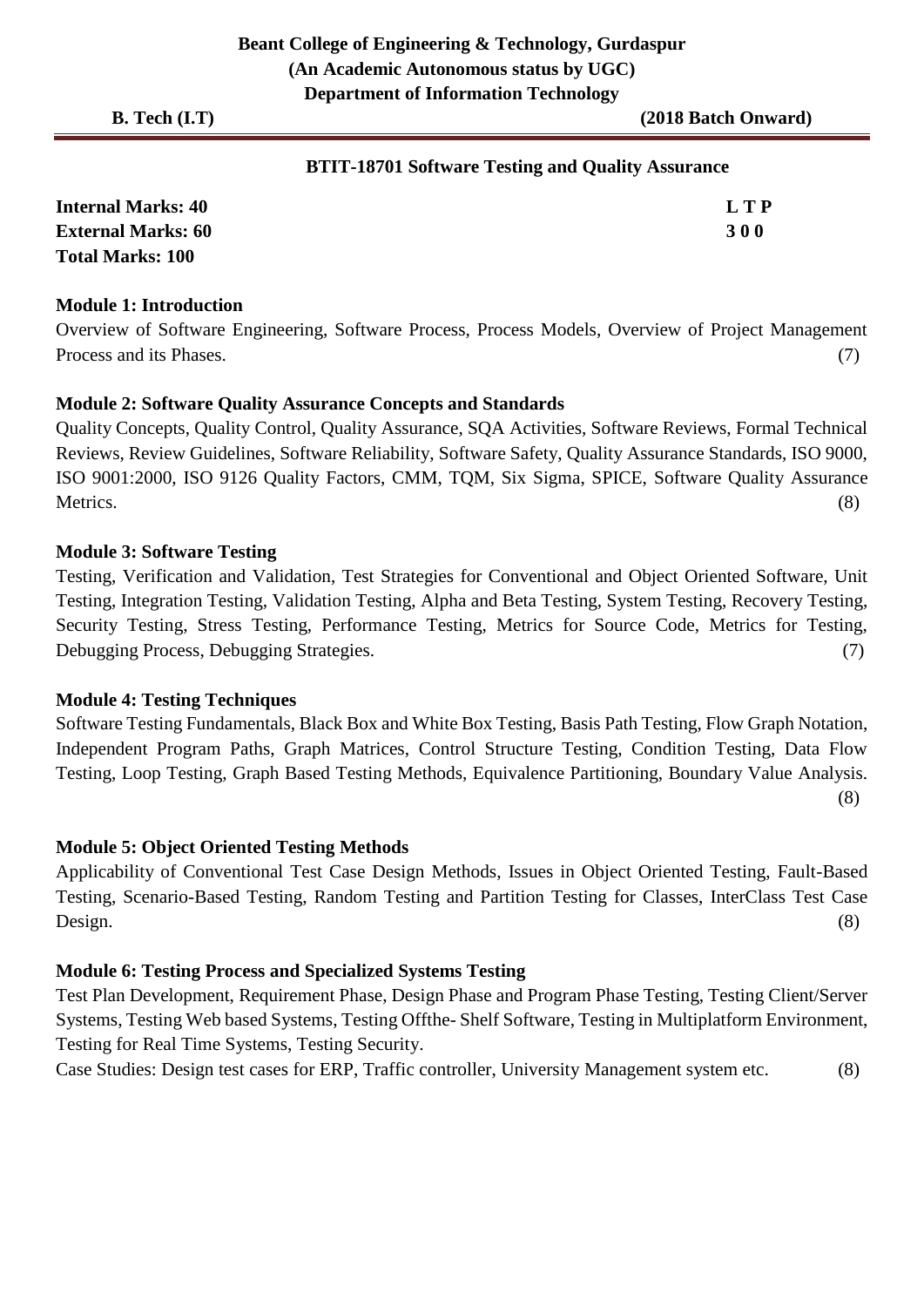#### **Beant College of Engineering & Technology, Gurdaspur (An Academic Autonomous status by UGC) Department of Information Technology**

**B. Tech (I.T)** (2018 Batch Onward)

#### **Suggested Books**

1. Ian Sommerville, Software Engineering, Seventh Edition, Pearson Education.

2. R.S. Pressman, Software Engineering: A Practitioner's Approach, Sixth Edition, Tata McGraw-Hill.

3. William E. Perry, Effective Methods for Software Testing, Second Edition, John Wiley & Sons.

4. Paul C. Jorgensen, Software Testing: A Craftsman's Approach, Third Edition, Auerbach

Publications, Taylor and Francis Group.

5. Yogesh Singh, Software Testing, Cambridge University Press.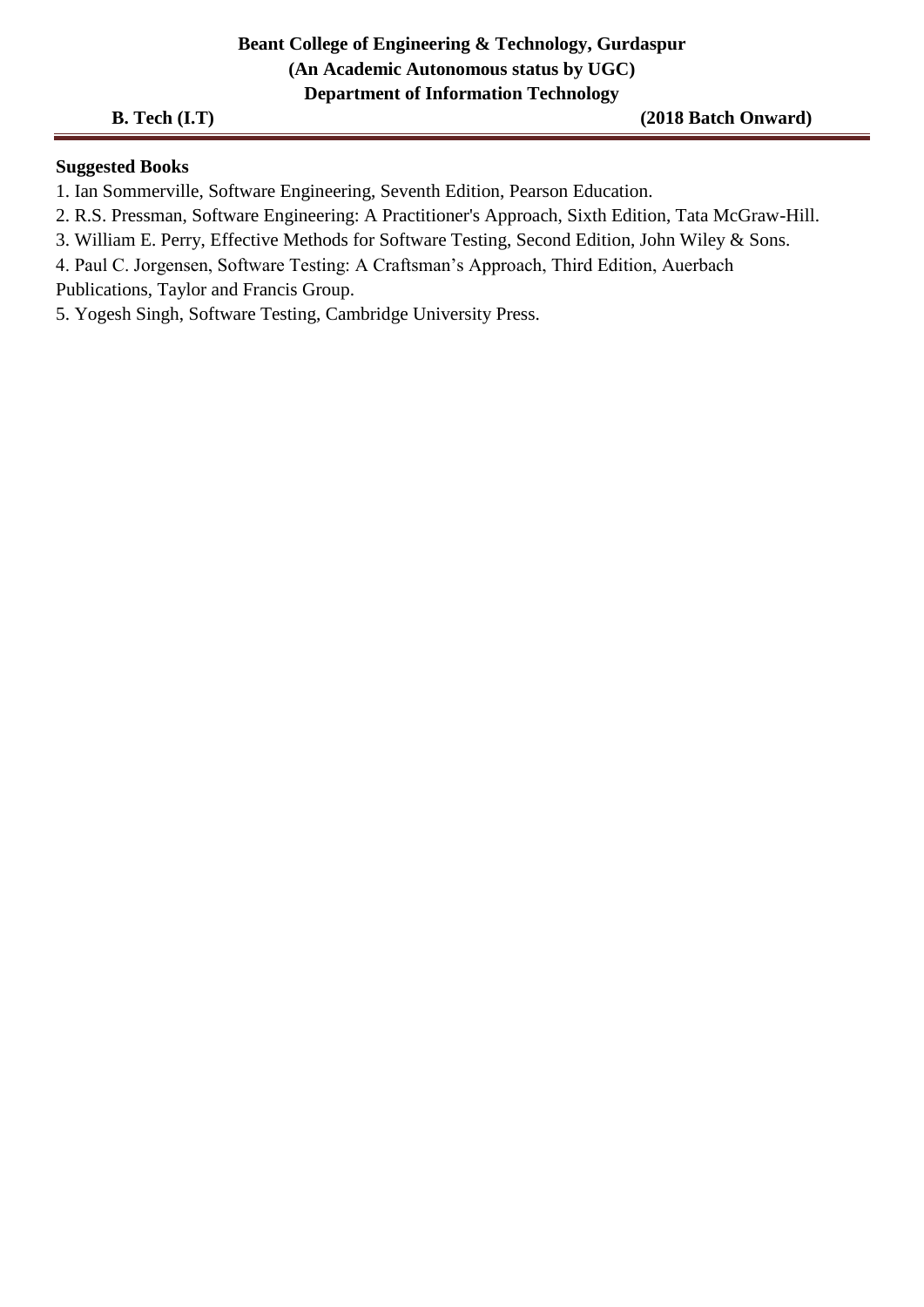| $B.$ Tech $(I.T)$ | $PQQH$ and $QI$ and $PQHQHQHQHQQQ$ | (2018 Batch Onward) |
|-------------------|------------------------------------|---------------------|
|                   | RTIT-18801 Data Analytics          |                     |

#### **BTIT-18801 Data Analytics**

**Internal Marks: 40 L T P External Marks: 60 3 0 0** 3 0 0 3 0 0 3 0 0 3 0 0 3 0 0 3 0 4  $\sigma$  3 0 0 3 0 0 3 0  $\sigma$ **Total Marks: 100** 

#### **Module 1: Descriptive Statics**

Descriptive Statistics - Graphical Approaches, Descriptive Statistics - Measures of Central Tendency, Descriptive Statistics - Measures of Dispersion. (5)

#### **Module 2: Probability Distributions & Inferential Statistics**

Random Variables and Probability Distributions, Inferential Statistics - Motivation, Inferential Statistics - Single sample tests, Two Sample tests, Type 1 and Type 2 Errors, Confidence Intervals, ANOVA and Test of Independence, Short Introduction to Regression. (10)

#### **Module 3: Machine Learning**

Introduction to Machine Learning, Supervised Learning, Unsupervised Learning, Ordinary Least Squares Regression, Simple and Multiple Regression, Regularization/ Coefficients Shrinkage, Data Modelling and Algorithmic Modelling Approaches. (10)

#### **Module 4: Regression and Classification problem**

Logistic Regression, Training a Logistic Regression Classifier, Classification and Regression Trees, Bias Variance Dichotomy, Model Assessment and Selection, Support Vector Machines, Support Vector Machines for Non Linearly Separable Data, Support Vector Machine and Kernal Transformations, Decision Trees, Ensemble Methods and Random Forests, Artificial Networks and Deep learning. (10)

#### **Module 5: Association Rule Mining and Big Data**

Association Rule Mining, Big Data – Small Introduction, Clustering Analysis, Introduction to experimentation and Active Learning, Introduction to online learning – Reinforcement Learning. (5)

- 1. Hastie, Trevor, et al. The elements of statistical learning. Vol. 2. No. 1. New York: springer, 2009.
- 2. Montgomery, Douglas C., and George C. Runger. Applied statistics and probability for engineers. John Wiley & Sons, 2010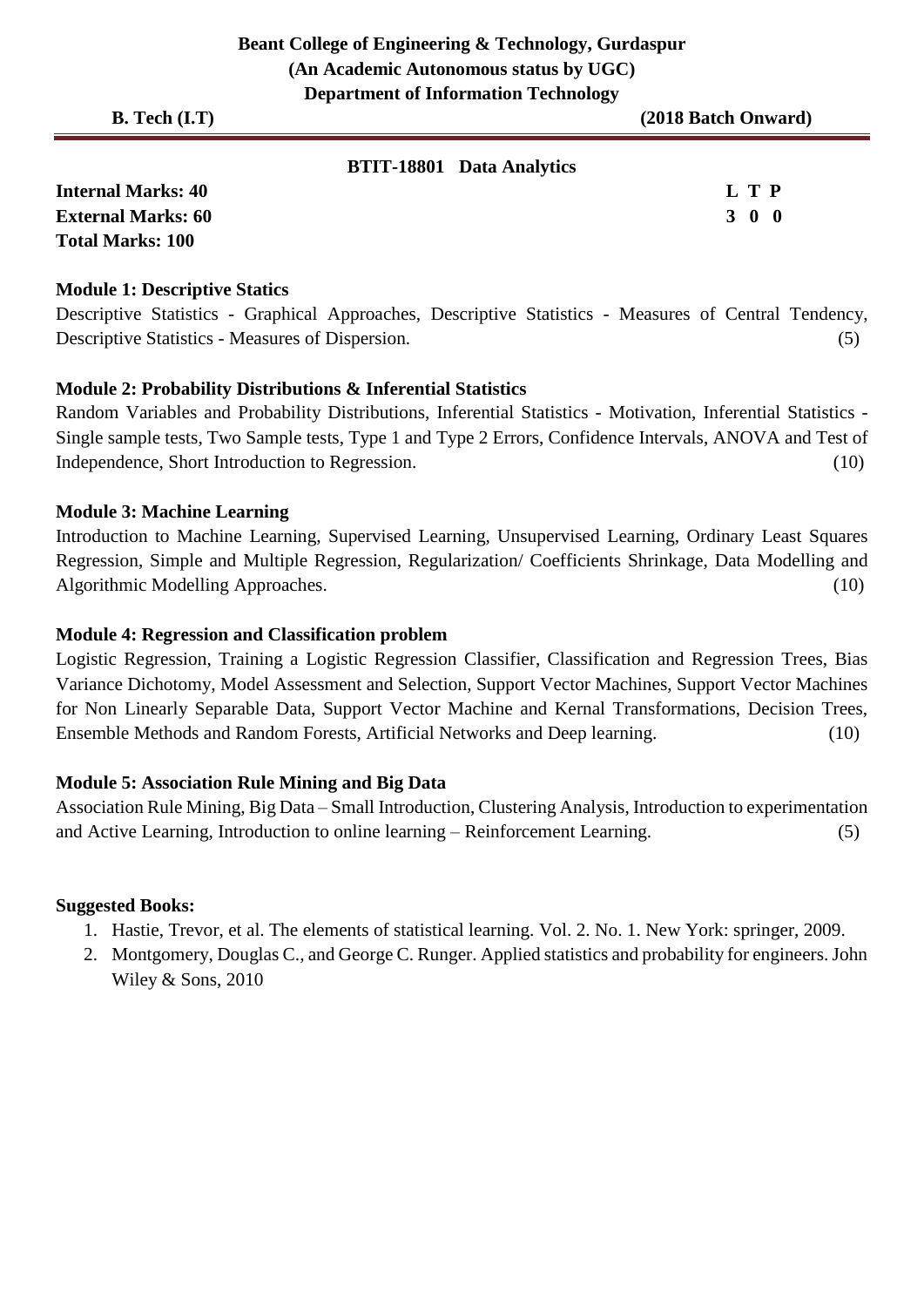### *Department Elective - I*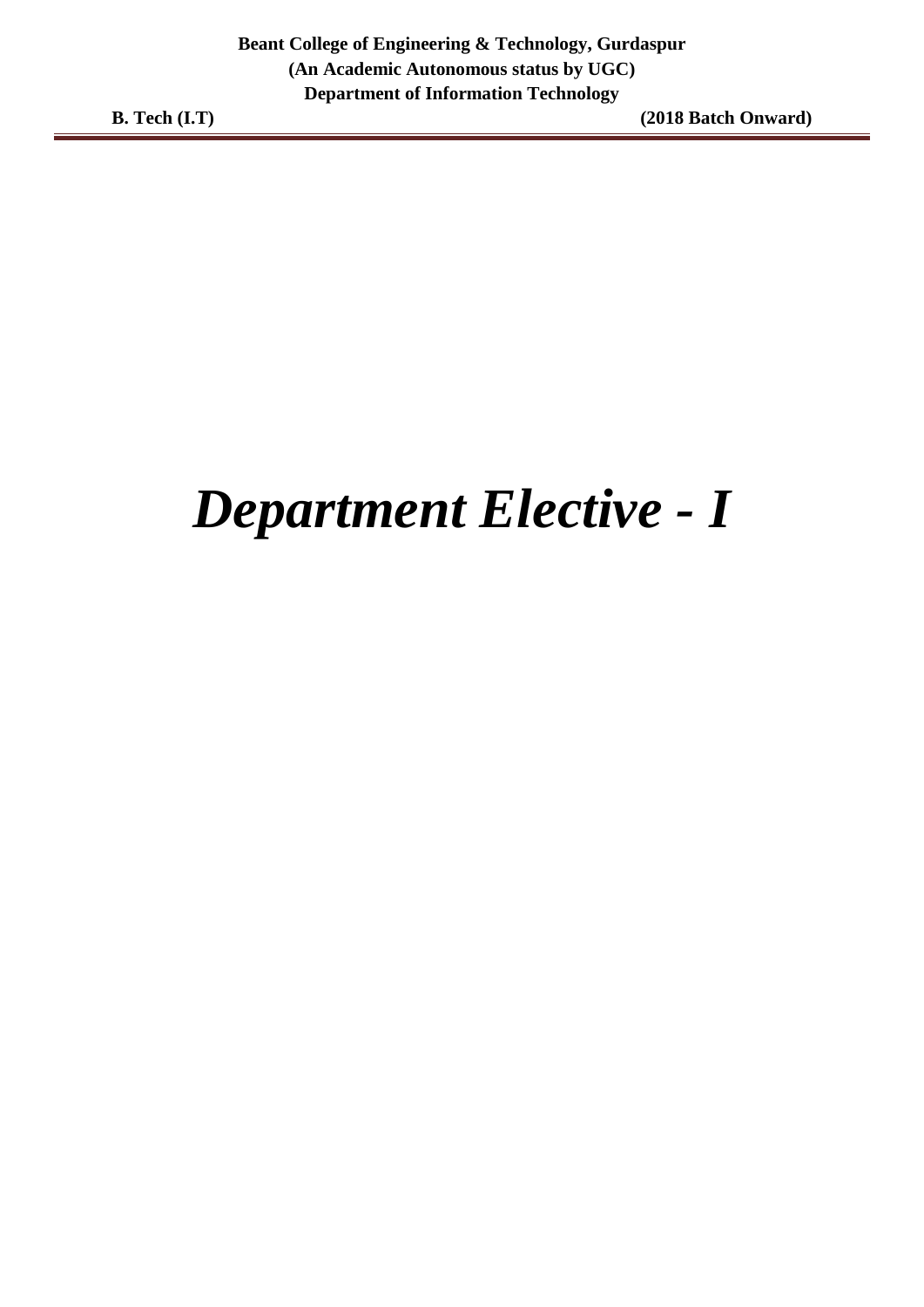#### **BTIT 18911 E-Commerce**

| <b>Internal Marks: 40</b> | L T P |
|---------------------------|-------|
| <b>External Marks: 60</b> | 300   |
| <b>Total Marks: 100</b>   |       |

#### **Module 1: Introduction**

Web commerce concepts- the e commerce phenomenon, electronic market place technologies, web based tools for e commerce, e commerce software hosting services and packages. Impact of e commerce on business, e commerce models, Drop- Shipping. (5)

#### **Module 2: Security issues**

Security issues on web- World Wide Web & security. Importance of firewall and components of firewall, transaction security client server network. (8)

#### **Module 3: Electronic transactions.**

Secure electronic transaction, secure online payment, micropayments, Industrial E-payment system, challenges and opportunities of e payment. (10)

#### **Module 4: Internet marketing.**

The PROs and CONs of online shopping, the cons of online shopping, Internet marketing techniques. (8)

#### **Module 5: Mobile commerce.**

Introduction to mobile commerce, mobile computing application, wireless application protocols. (9)

- 1. Ravi kalakota Andrew Winston," Frontiers of electronic commerce", Addison Wesley.
- 2. Goel ritendra "E-commerce ", New age international.
- 3. Greenstein and feinman,"E- commerce"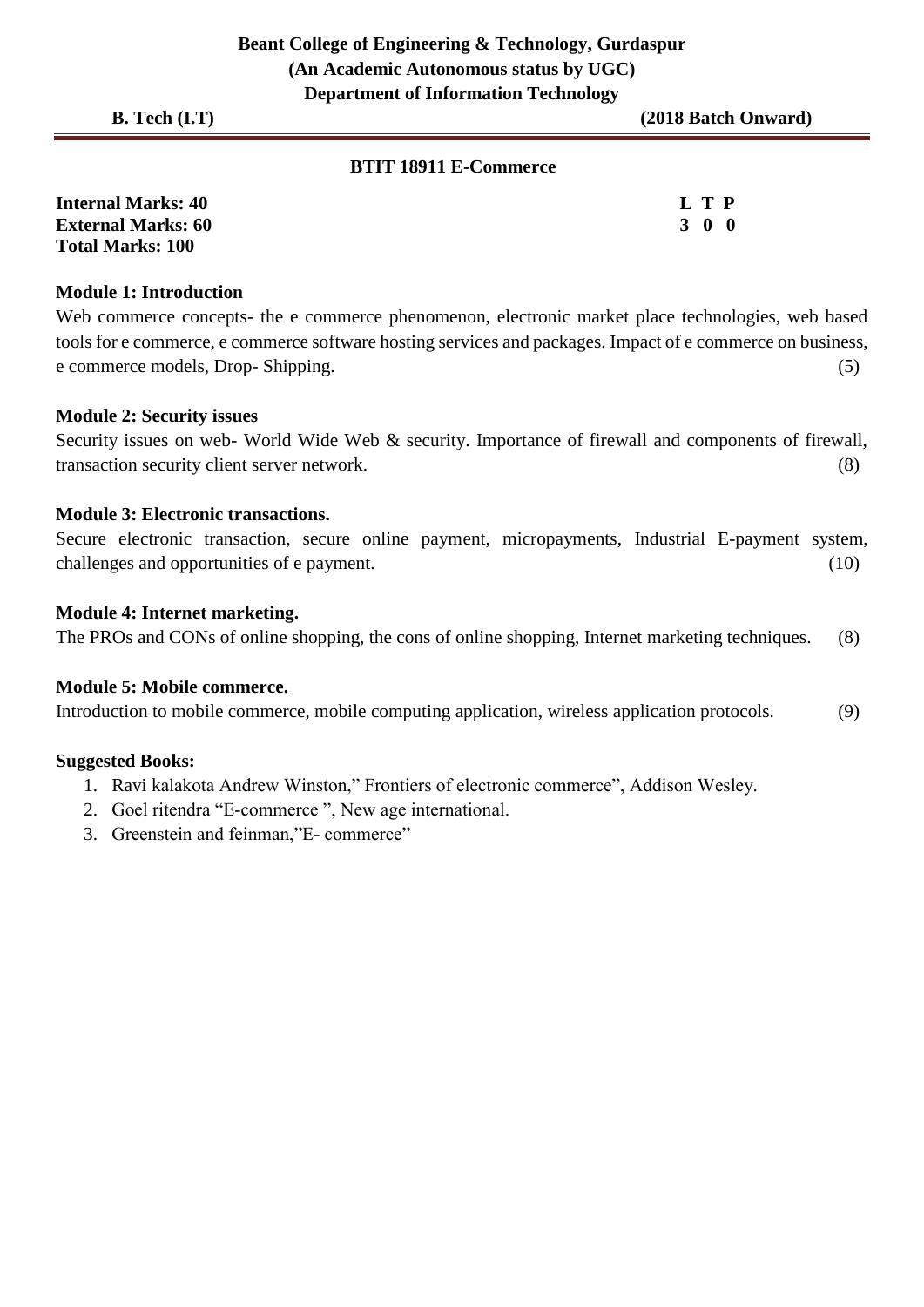#### **BTIT 18912 Cyber Laws and IPR**

| <b>Internal Marks: 40</b> | $\mathbf{L} \mathbf{T} \mathbf{P}$ |
|---------------------------|------------------------------------|
| <b>External Marks: 60</b> | 300                                |
| <b>Total Marks: 100</b>   |                                    |

#### **Module 1: Basics of computer and Internet technology**

Internet, ISP& Domain name, network security, encryption techniques and algorithms, Digital signatures.(8)

#### **Module 2: Introduction to Cyber world**

Introduction to cyberspace and cyber law, Different components of cyber law, Cyber law and Netizens. (8)

#### **Module 3: Ecommerce**

Introduction to Ecommerce, Different e commerce models, Ecommerce trends and prospects, ecommerce and taxation, legal aspects of e commerce. (8)

#### **Module 4: Intellectual Property Rights IPR**

Copyright and Patents, International Treaties and Conventions, Business Software Patents, Domain Name Disputes and Resolution. (8)

#### **Module 5: Ethical hacking**

Need, penetration testing: Information gathering tools like nmap, vulnearibility detection scanners like nessus, nexpose, information analysis and planning, attack and penetration tools like metasploit, results analysis and reporting. (8)

- 1. Cyber Security Understanding cyber crimes,computer forensics and legal perspectives by Nina Godbole and Sunit Belapure.
- 2. System Forensics by Ankit Fadia.
- 3. Hacking Exposed: network security secrets and solutions by Stuart McClure, Scambray and Kurtz. Tata Mc Graw hill.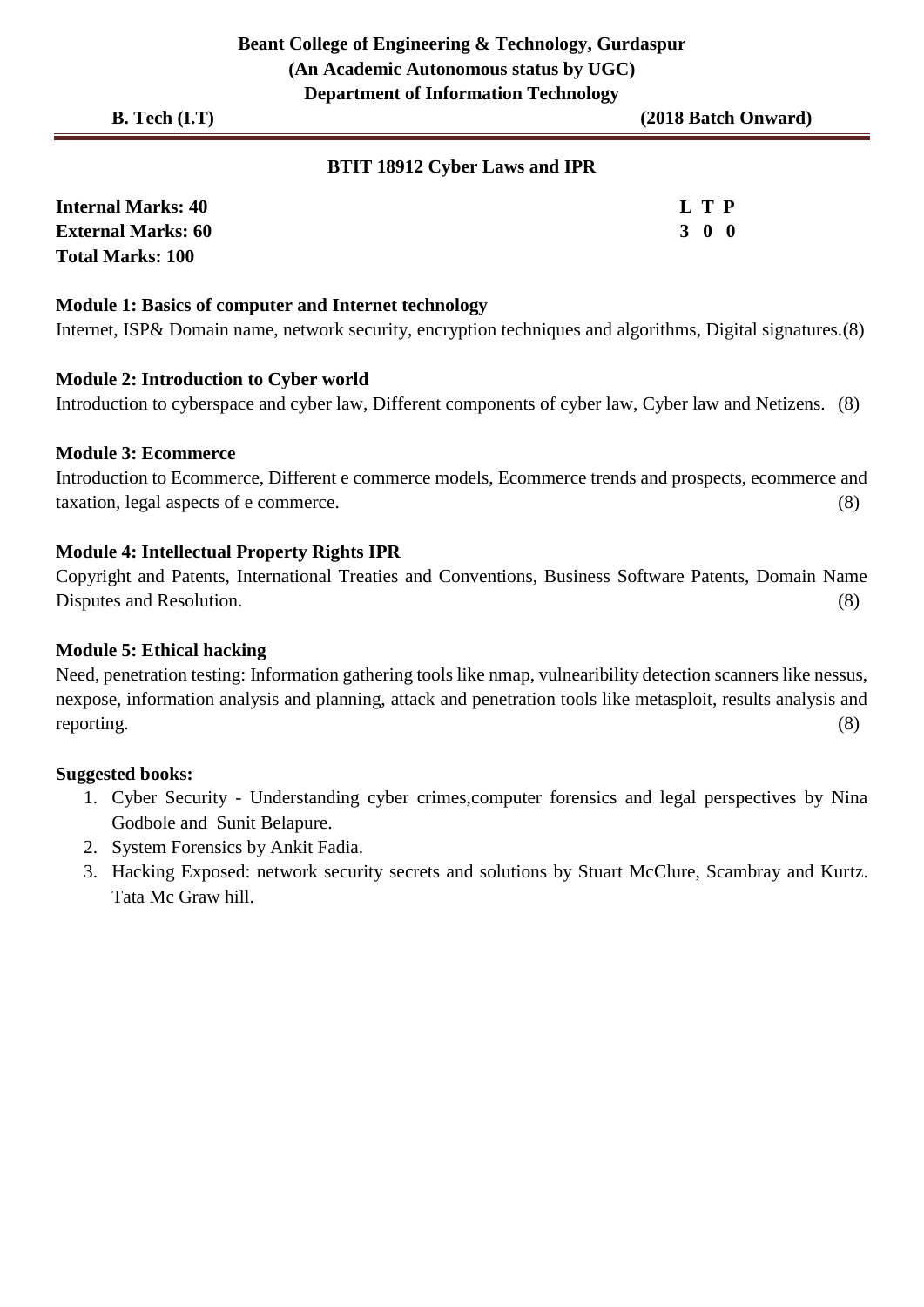#### **BTIT-18913 Computational Biology**

| <b>Internal Marks: 40</b> | L T P |  |
|---------------------------|-------|--|
| <b>External Marks: 60</b> | 300   |  |
| <b>Total Marks: 100</b>   |       |  |

#### **Module 1: Bio Molecular Structure Dynamics**

Computational Methods for Pathways and Systems Biology, Databases of Metabolic Pathways, Kyoto Encyclopedia of Genes and Genomes (KEGG), Analysis of Pathways, Glycolysis, Signaling Pathways, Genetic Pathways. (5)

#### **Module 2: Gene Prediction**

Computational Gene Mapping and Gene Hunting, Genetic Mapping, Physical Mapping, Sequencing Similarity Search, Gene Prediction, Mutational Analysis, Introduction to Restriction Mapping and Map Assembly, Gene Prediction Methods, Gene Prediction Tools, Gene Expression**.** (5)

#### **Module 3: Gene Mapping**

DNA Double Digest Problem, Multiple Solutions To Double Digest Problem, Alternating Cycles In Colored Graphs, Physical Maps And Alternating Eulerian Cycles, Transformations In Eulerian Cycles, Partial Digest Problem, Probed Partial Digest Problem, Homometric Sets. Gene Mapping, Mapping With Unique and Non-Unique Probes, Optical Mapping, Interval Graphs, Mapping With Restriction Fragment Fingerprints, Lander-Waterman Statistics, Screening Clone Libraries, Radiation Hybrid Mapping. (8)

#### **Module 4: Computer Aided Drug Design**

Computer Aided Drug Design, Methods Of Computer Aided Drug Design, Ligand Design Methods, Docking Algorithms And Programs, Drug Design Approaches, Absorption, Distribution, Metabolism, And Excretion (ADME) Property Prediction, Computer Based Tools For Drug Design. (5)

#### **Module 5: Soft Computation**

Introduction to Hidden Markov Model (HMM), Neural Networks, Machine Learning, Support Vector Machines, Fuzzy Logic, Evolutionary Computing And Genetic Algorithms –Application To Data Mining And Bioinformatics, Machine Learning Tools (MATLAB). (5)

#### **Module 6: Structure Databases**

PDB And MMDB, Structure File Formats, Visualizing Information, Advance Structure Modeling, Internal And External Co-Ordinate System And Cylindrical Polar Co-Ordinate System, Potential Energy Calculations Using Semiempirical Potential Energy Function, Electrostatic Energy Surface Generation, Three Dimensional Structure Using Dynamic Programming Methods, Molecular Mechanics And Dynamics.

#### **Module 7: RNA Secondary Structure and Perl Language**

RNA Secondary Structure – Combinatories, Minimum Free –Energy Structures, Consensus Folding, Unusual DNA Structures, Perl Language And Perl Programming. (5)

(7)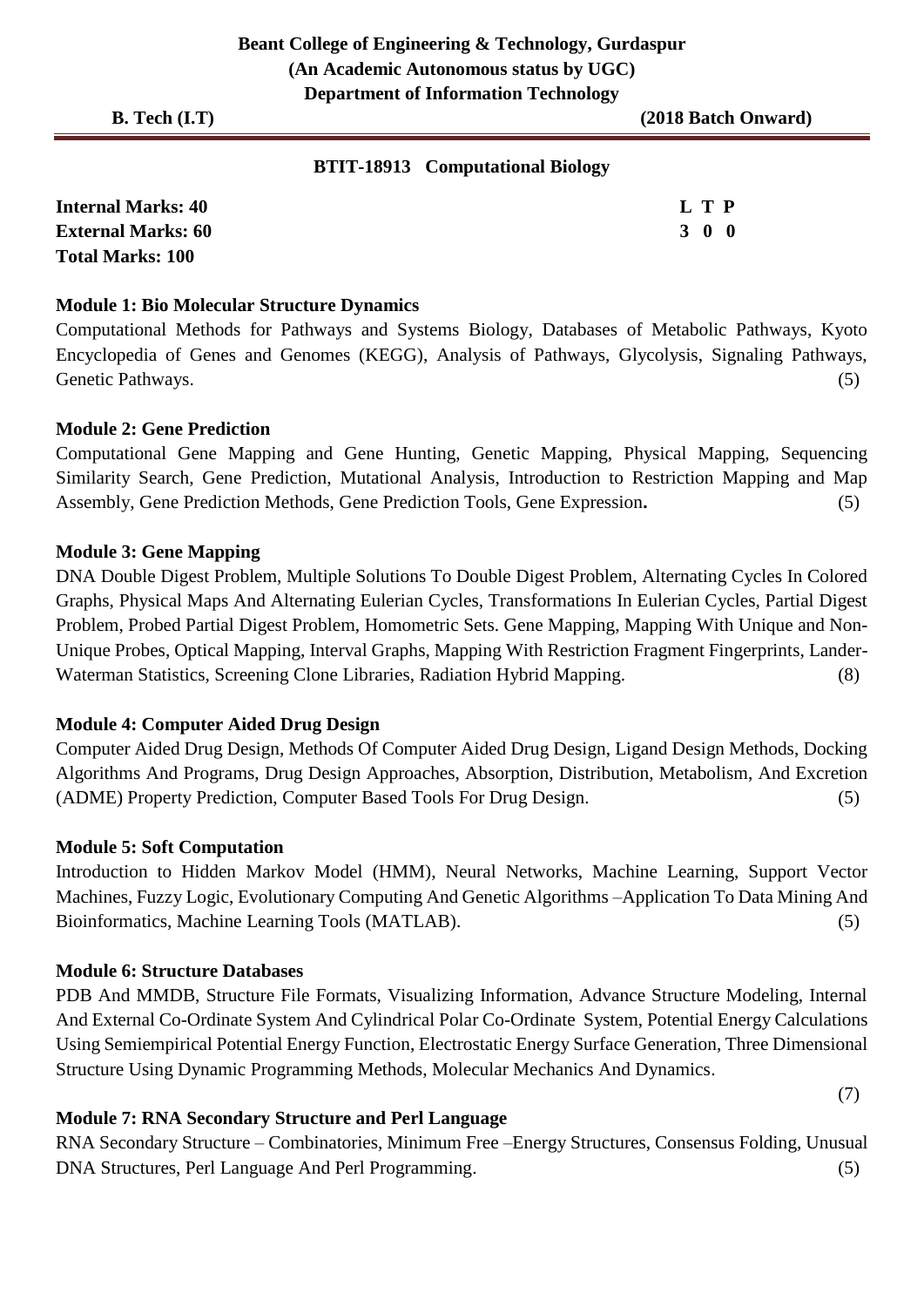#### **Beant College of Engineering & Technology, Gurdaspur (An Academic Autonomous status by UGC) Department of Information Technology**

- 1. Computation Biology and Bioinformatics: Gene regulation by Ka- Chun Wong. CRC Press, Taylor and Francis group, Science Publisher book.
- 2. Bioinformatics Algorithm: An elective learning Approach, 2nd Edition, Vol. 1 by Phillip Compeau and Pavel Pevzner. Active Learning Publishers.
- 3. Algebraic Stastics for Computational Biology edited by Lior Patcher and Bernd Sturmfels, Cambridge Publishers.
- 4. Computaional Molecular Biology: An Algorithm approach by P.A. Pevzner. Publisher MIT Press, London.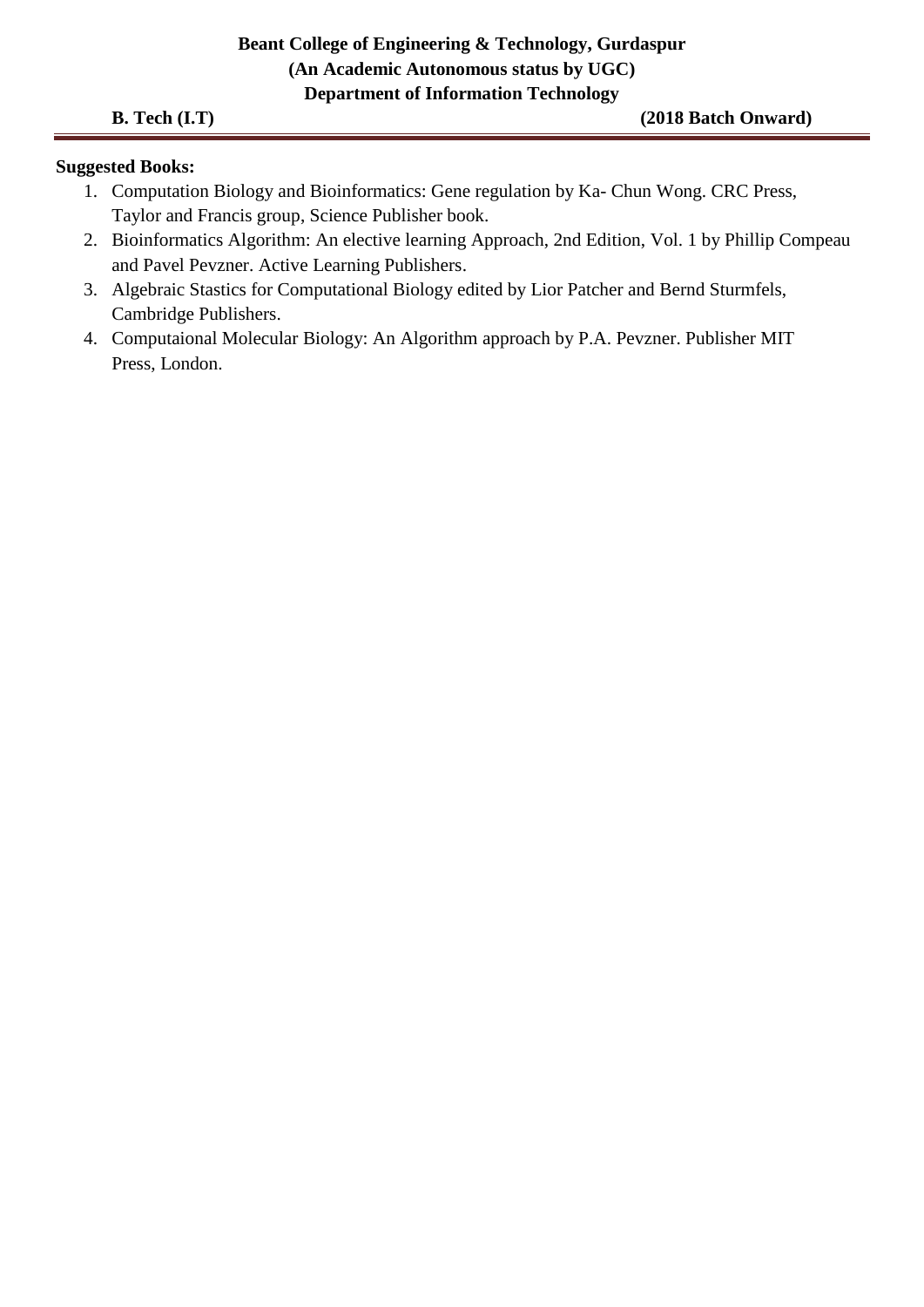#### **BTIT-18914 Artificial Intelligence**

| <b>Internal Marks: 40</b> | L T P |
|---------------------------|-------|
| <b>External Marks: 60</b> | 300   |
| <b>Total Marks: 100</b>   |       |

#### **Module 1: Introduction**

Concept of AI, history, current status, scope, agents, environments, Problem Formulations, Review of tree and graph structures, State space representation, Search graph and Search tree. (8)

#### **Module 2: Search Algorithms**

Random search, Search with closed and open list, Depth first and Breadth first search, Heuristic search, Best first search, A\* algorithm, Game Search. (8)

#### **Module 3: Probabilistic Reasoning**

Probability, conditional probability, Bayes Rule, Bayesian Networks- representation, construction and inference, temporal model, hidden Markov model. (8)

#### **Module 4: Markov Decision process**

MDP formulation, utility theory, utility functions, value iteration, policy iteration and partially observable MDPs. (8)

#### **Module 5: Reinforcement Learning**

Passive reinforcement learning, direct utility estimation, adaptive dynamic programming, temporal difference learning, active reinforcement learning- Q learning. (8)

- 1. Stuart Russell and Peter Norvig, "Artificial Intelligence: A Modern Approach", 3<sup>rd</sup> Edition, Prentice Hall.
- 2. Elaine Rich and Kevin Knight, "Artificial Intelligence", Tata McGraw Hill.
- 3. Trivedi, M.C., "A Classical Approach to Artifical Intelligence", Khanna Publishing House, Delhi.
- 4. Saroj Kaushik, "Artificial Intelligence", Cengage Learning India.
- 5. David Poole and Alan Mackworth, "Artificial Intelligence: Foundations for Computational Agents", Cambridge University Press.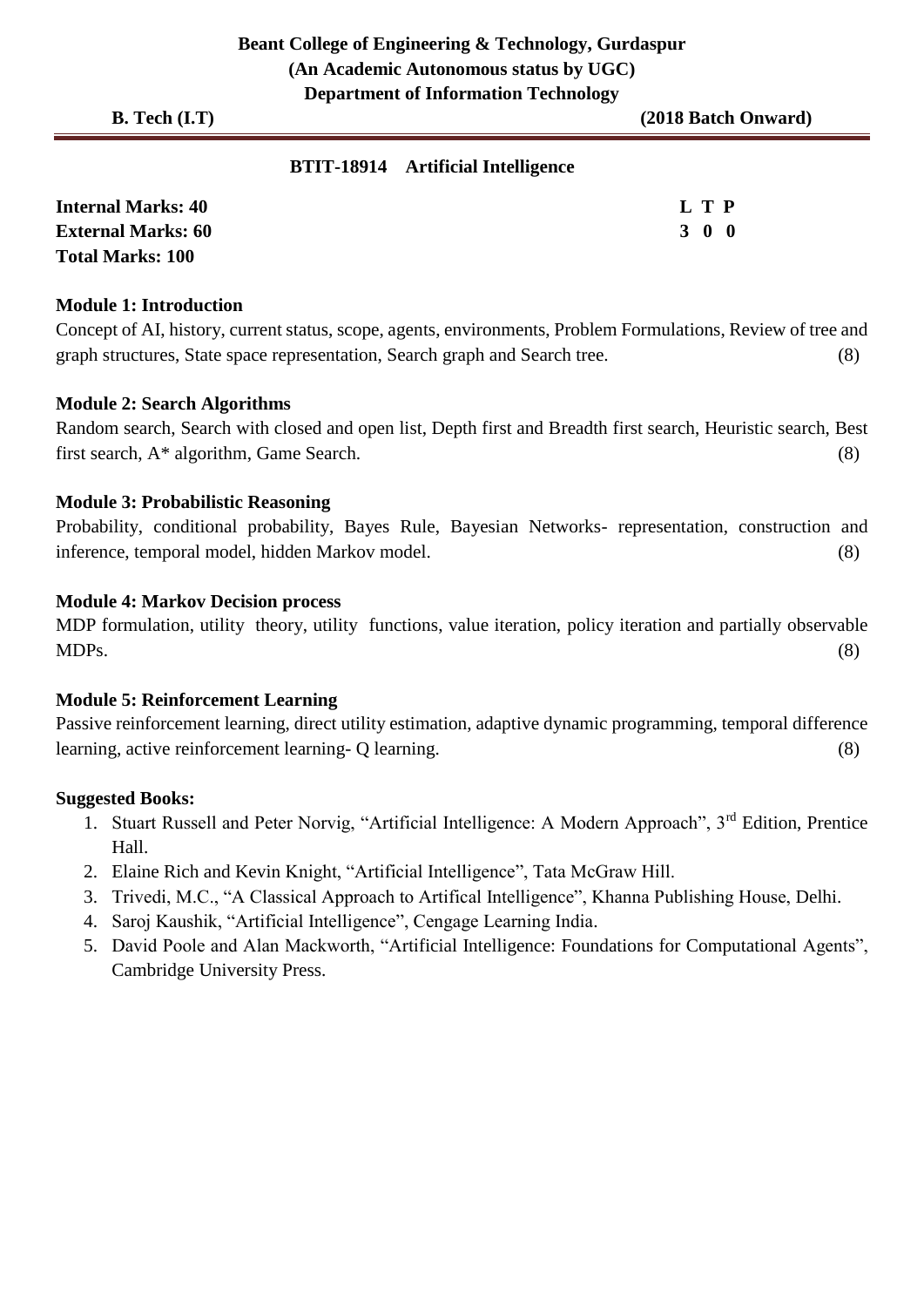## **Department Elective - II**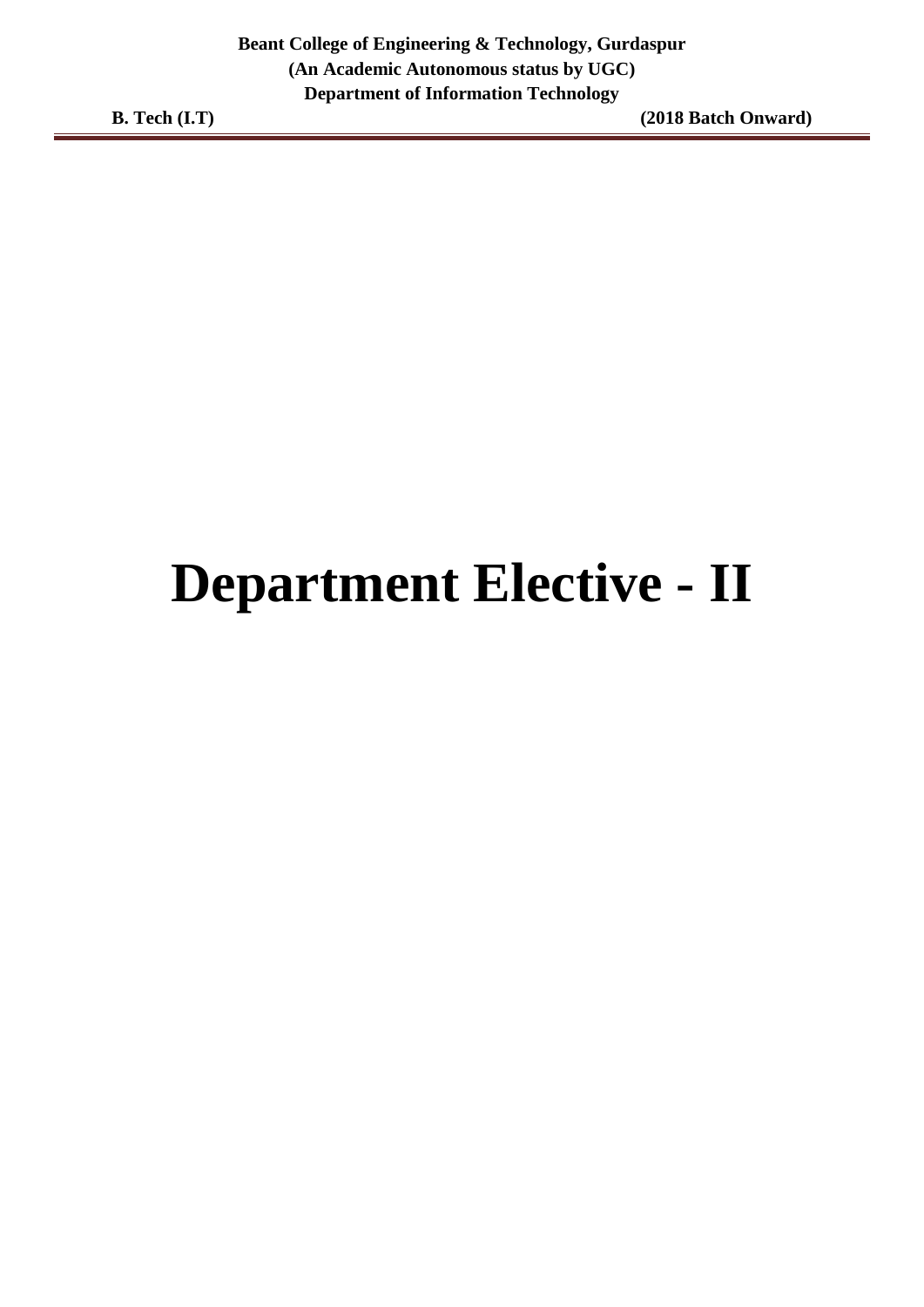#### **BTIT-18921 Fundamentals of Virtualization**

| <b>Internal Marks: 40</b> | L T P |
|---------------------------|-------|
| <b>External Marks: 60</b> | 3 0 0 |
| <b>Total Marks: 100</b>   |       |

#### **Module 1: File System**

Memory and Storage, File systems, Distributed file systems, Map and Reduce, Hadoop File Systems, Google File System, Big table. (5)

#### **Module 2: Introduction to Virtualization**

Physical and virtual machines, Traditional and virtual computing, Understanding virtualization, Need and Applications of virtualization, Limitations, Simulations and Emulations, Challenges in Virtualized environment, tools and technologies in virtualized environments. (5)

#### **Module 3: Types of Virtualization**

Various forms of virtualization: Desktop, Application, Server, Hardware, Storage, Memory and I/O virtualization. (3)

#### **Module 4: Server Virtualization**

Server consolidation, Privileged instructions, Binary translation, Hypervisors, Types of Hypervisors, Hypervisor architecture, Full Virtualization, Para Virtualization , Hardware Assisted Virtualization, Implementation of Hardware Assisted Virtualization, Algorithms for implementation of Virtualization, Challenges. (10)

#### **Module 5: Network and Memory Virtualization**

IP addressing, virtual LAN, Memory addressing, Paging, Memory mapping, virtual memory, complexities and solutions of memory virtualization.(5)

#### **Module 6: VM Management**

VM lifecycle, Process and system level VMs, VM configurations, VM migrations, Migration types and process, VM provisioning, Scaling,VM scheduling, Load balancing: Significance, Types and Algorithms.

#### **Module 7: Storage virtualization**

RAID, SCSI, iSCSI, Direct attached storage, Network Attached storage, Storage Area network.(3)

#### **Module 8: Virtualization performance and Security**

Performance issues, Virtual machine sprawling, Hypervisor vulnerabilities, Hypervisor attacks, VM attacks, VM migration attacks, Security solutions. (4)

#### **Suggested Books**

1. Chris Wolf and Erick M. Halter, "Virtualization" A press.

2. LatifaBoursas (Editor), Mark Carlson (Editor), Wolfgang Hommel (Editor), Michelle Sibilla (Editor), KesWold (Editor), "Systems and Virtualization Management: Standards and New Technologies".

(5)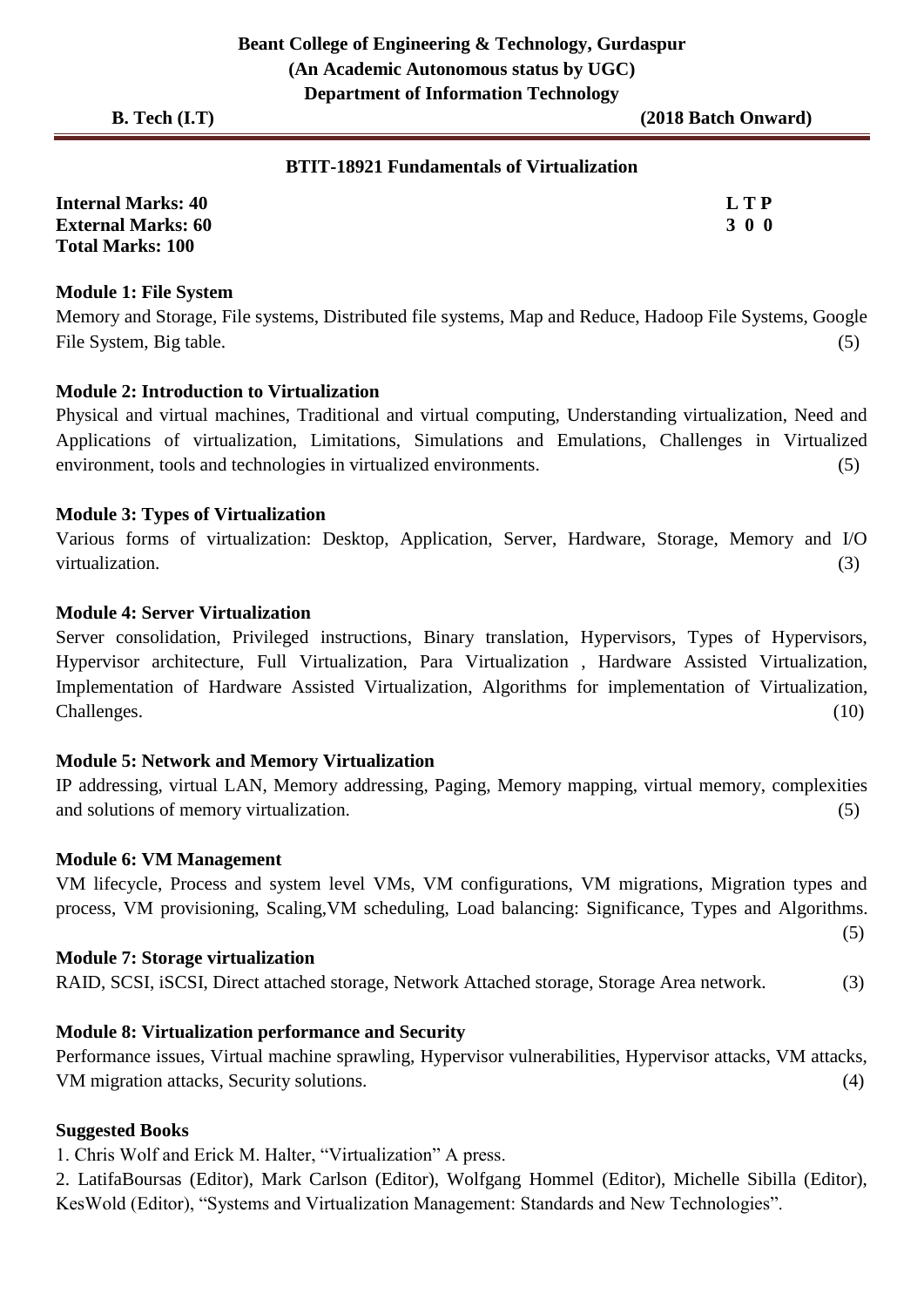#### **Beant College of Engineering & Technology, Gurdaspur (An Academic Autonomous status by UGC) Department of Information Technology**

3. Massimo Cafaro (Editor), Giovanni Aloisio (Editor), "Grids, Clouds and Virtualization" Springer.

4. Gaurav Somani, "Scheduling and Isolation in Virtualization", VDM VerlagDr.Müller [ISBN: 978- 3639295139], Muller Publishers, Germany.

5. Edward Haletky, "VMware ESX and ESXi in the Enterprise – Planning Deployment of Virtualization Servers" [ISBN: 978-0137058976]., Prentice Hall.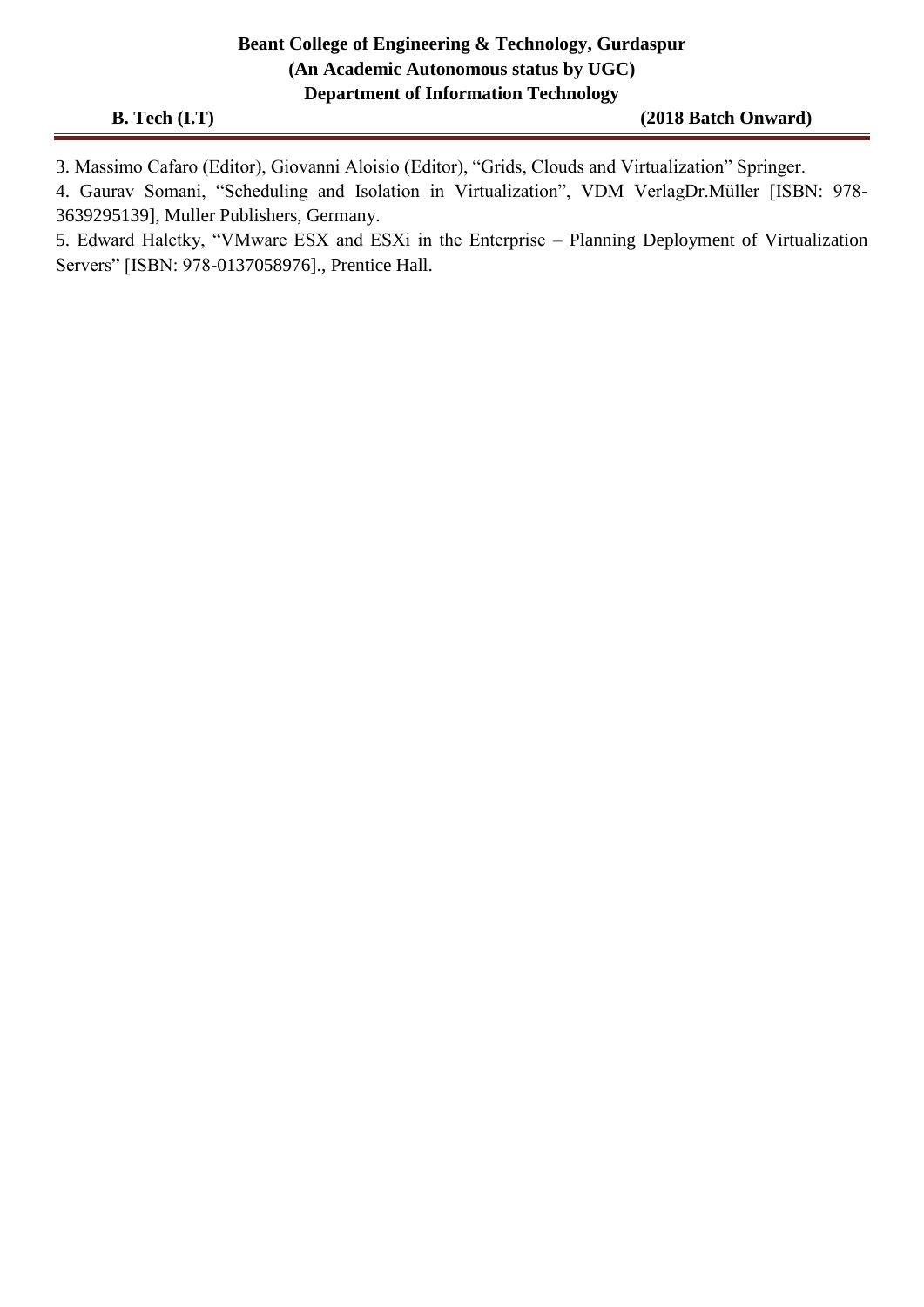**B. Tech (I.T) (2018 Batch Onward) BTIT-18922 Distributed Systems Internal Marks: 40 L T P External Marks: 60 3 0 0** 3 0 0 3 0 0 3 0 0 3 0 0 3 0 0 3 0 0 3 0 0 3 0 0 3 0  $\mu$ **Total Marks: 100**

#### **Module 1: Distributed computing systems (DCS)**

Introduction, DCS design goals: Transparencies, Fundamental issues. Distributed Coordination: Temporal ordering of events, Lamport's logical clocks, Vector clocks; Ordering of messages, Physical clocks, Global state detection **(7) Module 2: Process synchronization**

Distributed mutual exclusion algorithms, Performance matrix, Inter-process communication **(7)**

#### **Module 3: Deadlocks, Load scheduling and balancing techniques**

Deadlock in distributed systems, Round robin load balancing, client side load balancing, server side load balancing, applications (such as routers) (7)

#### **Module 4: Distributed System Models**

System Architectures & Client-Server Models **(4)**

#### **Module 5: Distributed Algorithms and Programming Systems**

Search Engines, Page ranking, leader election, Hashing, Caching, Remote Procedure Call. **(5)**

#### **Module 6: Discussion on distributed computing platforms**

CORBA/ DCOM/ Java RMI/ Hadoop Map-Reduce, Workflow Systems: Grid Computing , Cloud Computing , Virtualization , IaaS Clouds , Filesystems, Networked Filesystems, Parallel Filesystems **(8)**

#### **Module 7: Distributed File systems**

Data-Intensive Computing, Distributed Hash Tables, Consistency Models, Fault Tolerance, Many-core Computing **(4)**

#### **Suggested Books**

1. G. Coulouris, J. Dollimore, "Distributed Systems Concepts and Design," Addison Wesley. 2. Hwang & Dongarra & Fox, "Distributed and Cloud Computing, From Parallel Processing to the Internet of Things,"

3. M. Singhal, N.G. Shivarathri , "Advanced Operating Systems,", McGraw Hill.

4. Randy Chow, T. Johnson, "Distributed Operating Systems and Algorithms," Addison Wesley.

5. A.S. Tanenbaum,"Distributed Operating Systems," Prentice Hall.

6. M. Tamer Ozsu, PatrickValduriez, "Principles of Distributed Database Systems," Prentice Hall International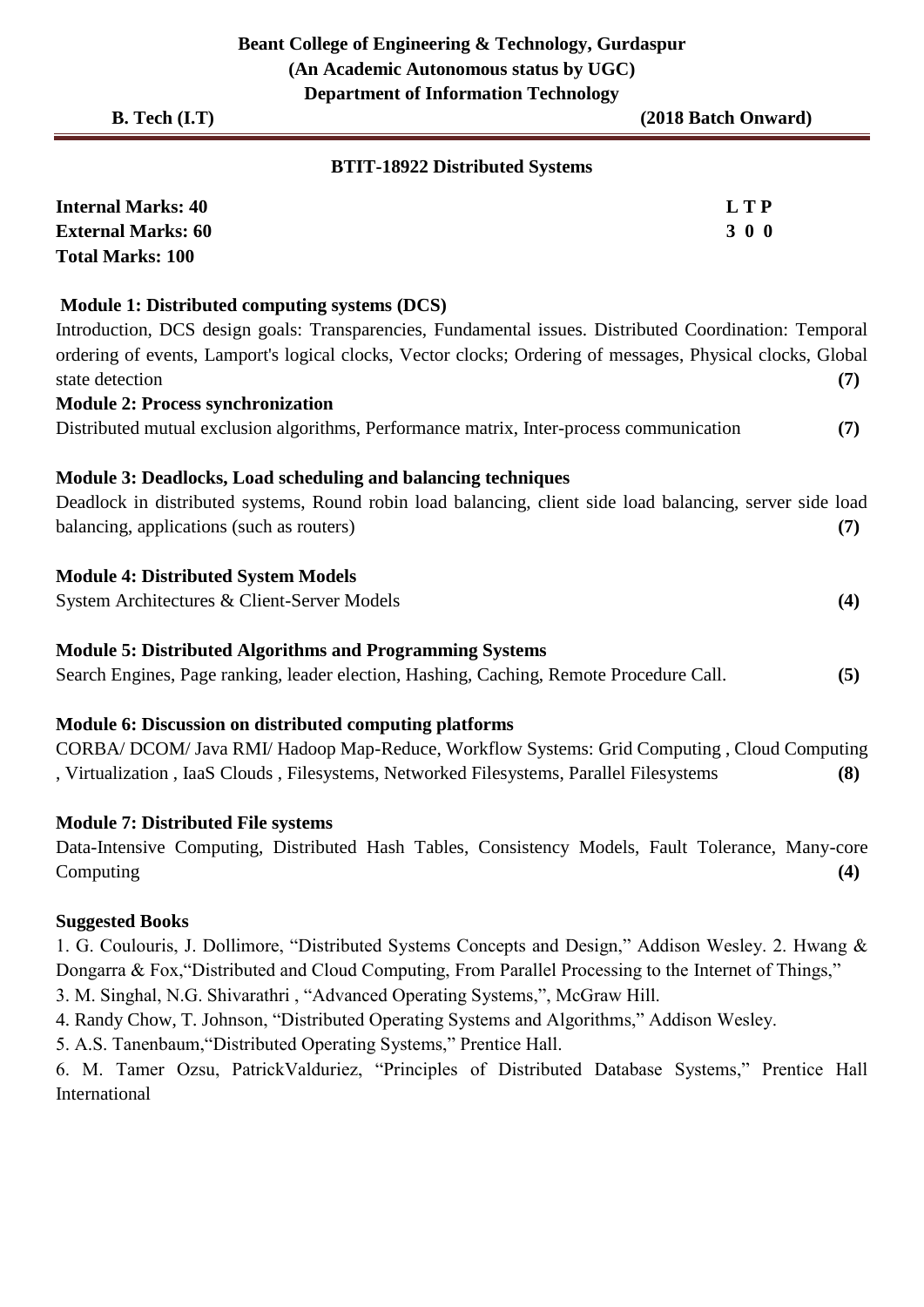#### **BTIT-18923 Machine Learning**

| <b>Internal Marks: 40</b> | L T P |
|---------------------------|-------|
| <b>External Marks: 60</b> | 300   |
| <b>Total Marks: 100</b>   |       |

#### **Module 1: Introduction**

Introduction to Machine Learning, Supervised Learning, Unsupervised Learning, Reinforcement Learning Machine Learning. Use-Cases, Machine Learning Process Flow, Machine Learning Categories, Linear regression and Gradient descent. (5)

#### **Module 2: Supervised Learning**

Classification and its use cases, Decision Tree, Algorithm for Decision Tree Induction, Creating a Perfect Decision Tree, Confusion Matrix, Random Forest. What is Naïve Bayes, How Naïve Bayes works, Implementing Naïve Bayes Classifier, Support Vector Machine, Illustration how Support Vector Machine works, Hyper parameter Optimization, Grid Search Vs Random Search, Implementation of Support Vector Machine for Classification. (10)

#### **Module 3: Clustering**

What is Clustering & its Use Cases, K-means Clustering, How does K-means algorithm work, C-means Clustering, Hierarchical Clustering, How Hierarchical Clustering works. (8)

#### **Module 4: Reinforcement Learning**

Why Reinforcement Learning, Elements of Reinforcement Learning, Exploration vs Exploitation dilemma, Epsilon Greedy Algorithm, Markov Decision Process (MDP) Q values and V values, Q – Learning,  $\alpha$  values. (10)

#### **Module 5: Artificial Neural Networks**

Fundamentals of Artificial Neural Networks, Perceptrons, model of neuron in an ANN, Learning in feed forward multiple layer ANN- backpropagation, recurrent neural networks, Hebbian learning and associative memory, Hopfield networks and Boltzman machine, Convolution neural networks and deep learning. (7)

- 1. Pattern Reorganization and Machine learning by Christopher M. Bishop.
- 2. The elements of Statistical learning by Jeromeh. Friedman, Robert Tivshirani and Trevorhaspie.
- 3. Introduction to Machine Learning by Ethem Alpaydin. PHI Publisher.
- 4. Machine Learning, A practical approach on the statistical learinging theory by Rodrigo fernandes de Mello and Moacir Antonelli Ponti.
- 5. Machine Learning A probabilistic prospective by Kevin P. Murphy
- 6. William Mckinney, "Python for Data Analysis:Data wrangling with Pandas, NumPy, and Ipython", 2nd edition, O'Reilly.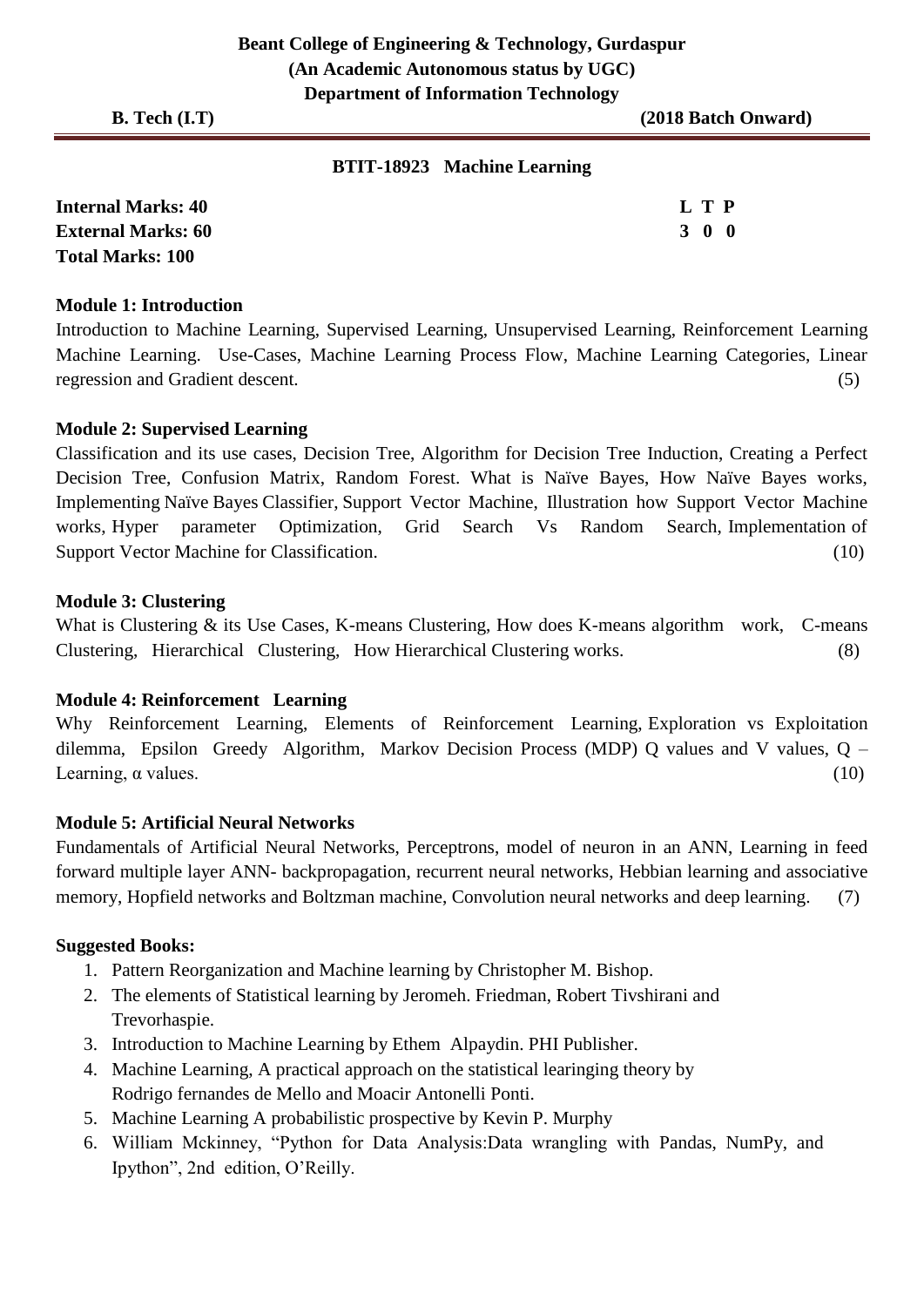|  | $B.$ Tech $(I.T)$ |  |
|--|-------------------|--|
|--|-------------------|--|

- 7. Aurelien Geron, "Hands-on Machine Learning with Scikit-Learn & TensorFlow", O'Reilly.
- 8. Raul Garreta, "Learning scikit-learn: Machine Learning in Python", Packt.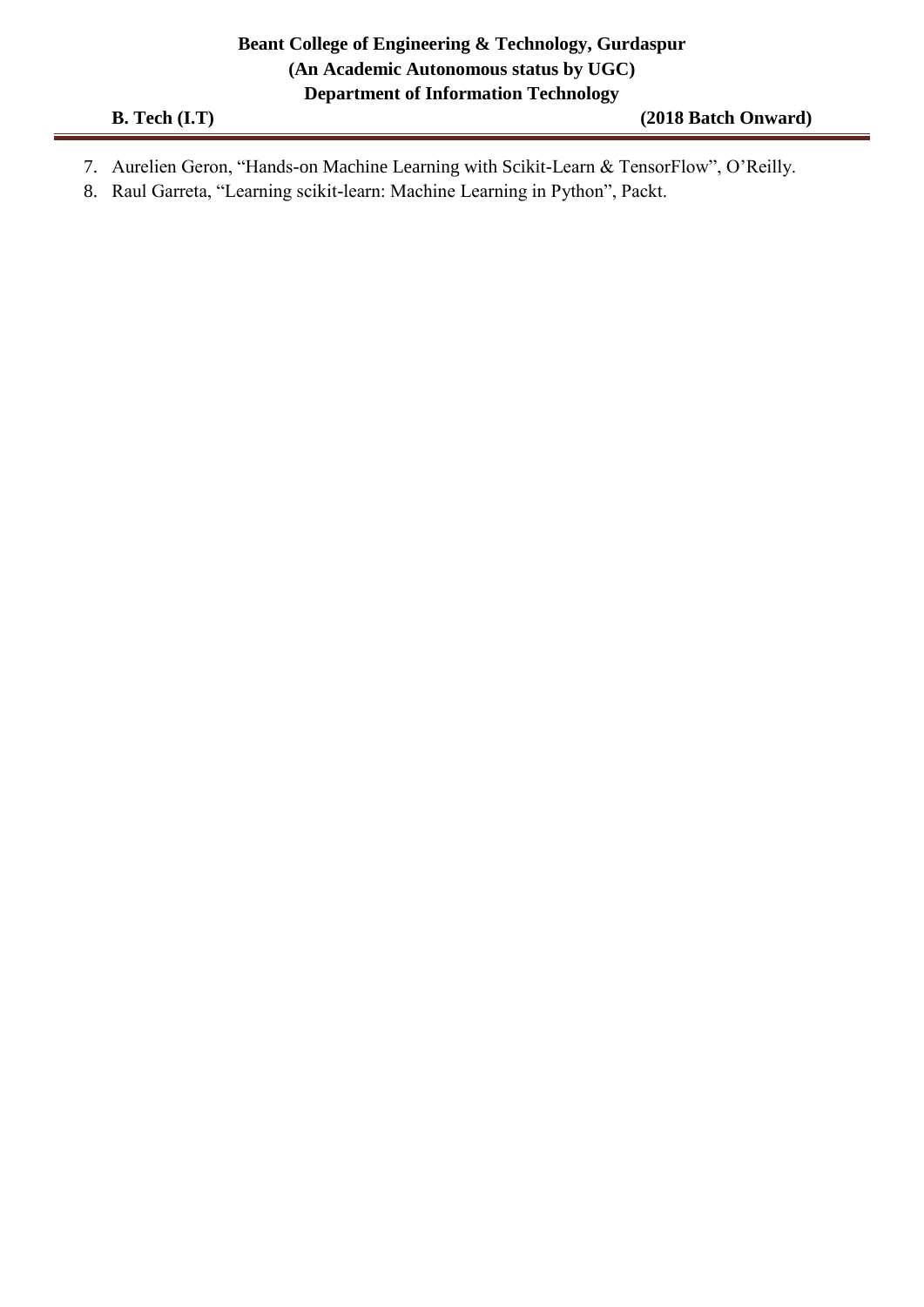(8)

#### **BTIT-18924 Agile Software Development**

| <b>Internal Marks: 40</b> | L T P |             |
|---------------------------|-------|-------------|
| <b>External Marks: 60</b> |       | $3 \t0 \t0$ |
| <b>Total Marks: 100</b>   |       |             |

#### **Module 1: Fundamentals of Agile**

The Genesis of Agile, Introduction and background, Agile Manifesto and Principles, Overview of Scrum, Extreme Programming, Feature Driven development, Lean Software Development, Agile project management, Design and development practices in Agile projects, Test Driven Development, Continuous Integration, Refactoring, Pair Programming, Simple Design, User Stories, Agile Testing, Agile Tools. (8)

#### **Module 2: Agile Scrum Framework**

Introduction to Scrum, Project phases, Agile Estimation, Planning game, Product backlog, Sprint backlog, Iteration planning, User story definition, Characteristics and content of user stories, Acceptance tests and Verifying stories, Project velocity, Burn down chart, Sprint planning and retrospective, Daily scrum, Scrum roles – Product Owner, Scrum Master, Scrum Team, Scrum case study, Tools for Agile project management.

#### **Module 3: Agile Testing**

The Agile lifecycle and its impact on testing, Test-Driven Development (TDD), xUnit framework and tools for TDD, Testing user stories - acceptance tests and scenarios, Planning and managing testing cycle, Exploratory testing, Risk based testing, Regression tests, Test Automation, Tools to support the Agile tester. (8)

#### **Module 4: Agile Software Design and Development**

Agile design practices, Role of design Principles including Single Responsibility Principle, Open Closed Principle, Liskov Substitution Principle, Interface Segregation Principles, Dependency Inversion Principle in Agile Design, Need and significance of Refactoring, Refactoring Techniques, Continuous Integration, Automated build tools, Version control. (10)

#### **Module 5: Industry Trends**

Market scenario and adoption of Agile, Agile ALM, Roles in an Agile project, Agile applicability, Agile in Distributed teams, Business benefits, Challenges in Agile, Risks and Mitigation, Agile projects on Cloud, Balancing Agility with Discipline, Agile rapid development technologies. (6)

- 1. Software Engineering a Practitioner Approach, 7th Edition by R Pressman
- 2. Software Engineering An Integerated Approach, 3rd edition by Pankaj jalote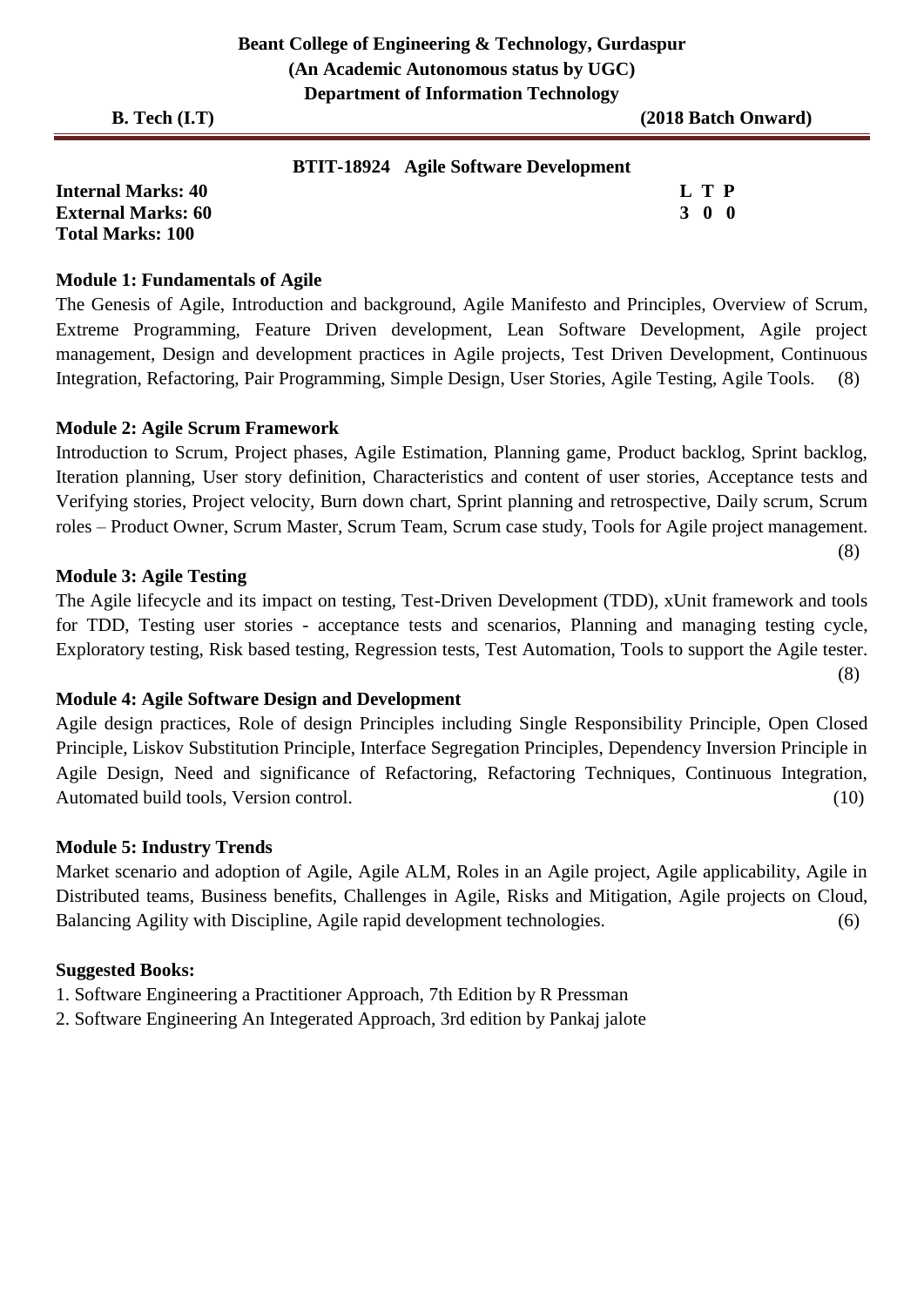### **Department Elective - III**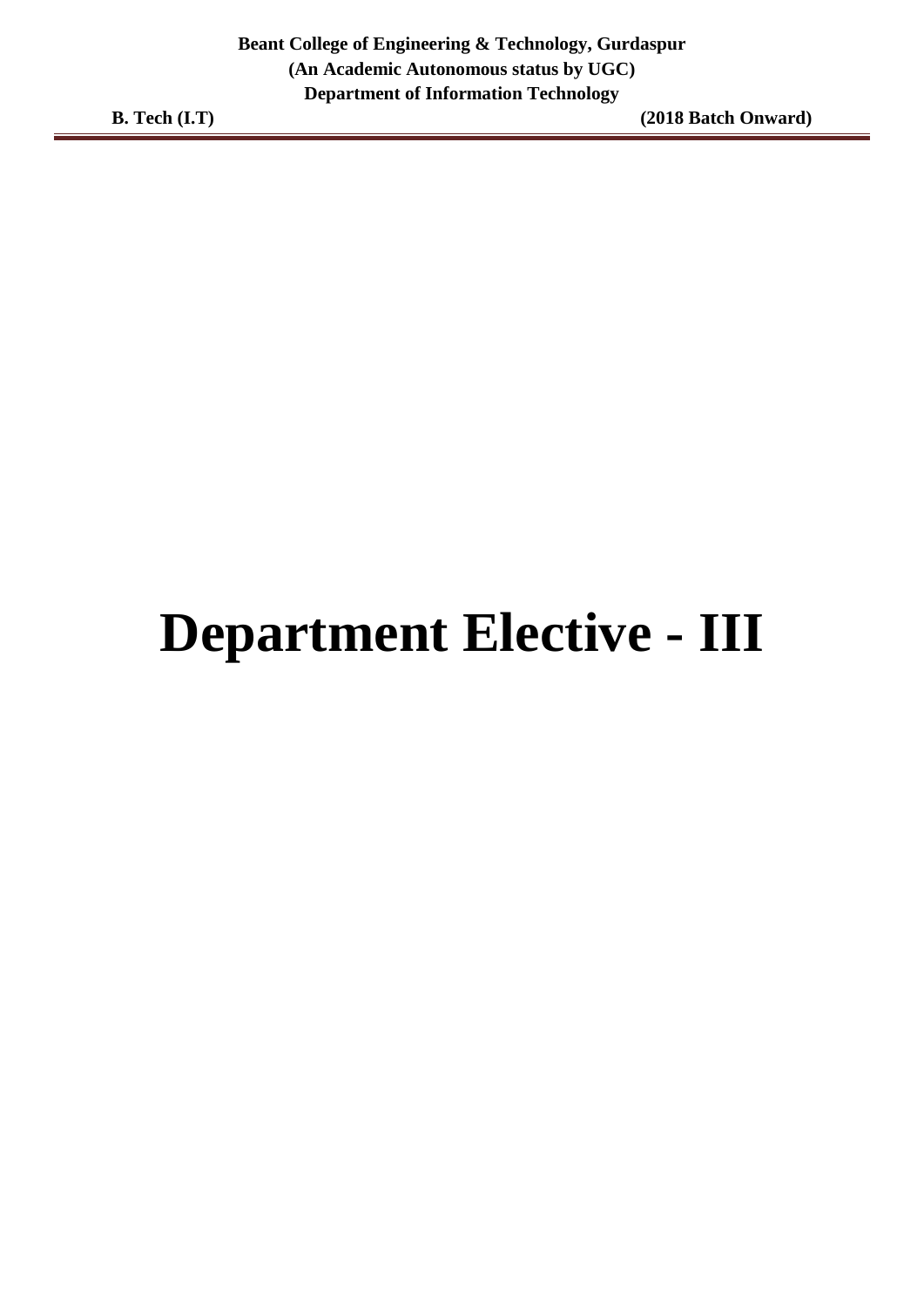#### **BTIT-18931 Cryptography and Network Security**

| <b>Internal Marks: 40</b> | <b>LTP</b> |
|---------------------------|------------|
| <b>External Marks: 60</b> | 3 0 0      |
| <b>Total Marks: 100</b>   |            |

#### **Module 1: Network Security**

Overview: Services, Mechanisms and Attacks, The OSI Security Architecture, Network security at various layers. A Model of Network Security. System Security- Intruders, Malicious Software, Viruses and Related Threats, Counter Measures, Firewalls and its Design Principles. (6)

#### **Module 2: Symmetric Cryptography**

Classical Encryption Techniques: Symmetric Cipher Model, Substitution Techniques, Transposition Techniques, Rotor Machines, Steganography. Block Cipher and the Data Encryption Standard: Simplified DES, Block Cipher Principles, The DES, The Strength of DES, Differential and Linear Cryptanalysis. Symmetric Ciphers: Triple DES, Blowfish. Confidentiality using Conventional Encryption: Placement of Encryption Function, Traffic Confidentiality, Key Distribution, Random Number Generation. (8)

#### **Module 3: Asymmetric Cryptography**

Public Key Encryption, Digital Signatures - Number Theory, Prime Numbers Formats and Euler's Theorems, Testing for Primality. Public Key Cryptography and RSA: Principles of Public Key Cryptosystems, The RSA Algorithms, Key Management, Diffie Hellman Key Exchange. (7)

#### **Module 4: Authentication**

IP Security: Overview, IP Security Architecture, Authentication Header, Encapsulation Security Payload. Web Security: Web Security Requirements, Secure Sockets Layer and Transport Layer Security, Secure Electronic Transaction, Authentication Applications: Kerberos, X.509 Directory Authentication Service. Electronic Mail Security: Pretty Good Privacy. (7)

#### **Module 5: Authentication Protocols**

Message Authentication: Authentication Requirements, Authentication Functions, Message Authentication Codes, MD5 Message Digest Algorithms, Digital Signatures and Authentication Protocols: Digital Signatures, Authentication Protocols, Digital Signature Standards, digital certificates. (8)

- 1. William Stallings, Network Security Essentials, Applications and Standards Pearson Education.
- 2. William Stallings, Cryptography and Network Security Principles and practice. 2/e,Pearson Education.
- 3. Bishop, Matt, Introduction to Computer Security. Addison-Wesley, Pearson Education, Inc.
- 4. Michael. E. Whitman and Herbert J. Mattord Principles of Information Security,
- 5. Cengage Learning Atul Kahate Cryptography & Network Security, TMH,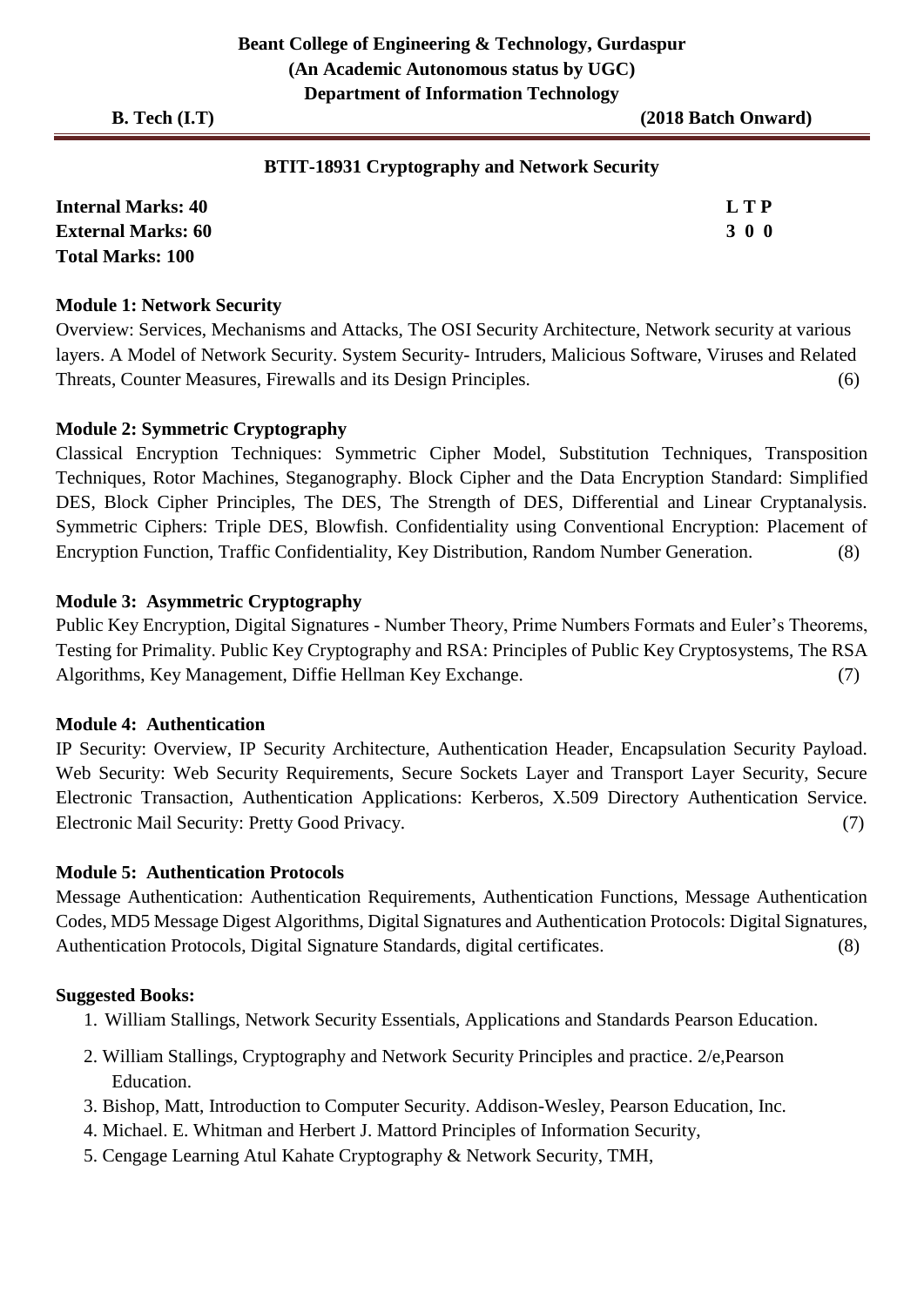#### **BTIT-18932 Management Information System**

**Internal Marks: 40 L T P External Marks: 60 3 0 0** 3 0 0 3 0 0 3 0 0 3 0 0 3 0 0 3 0 0 3 0  $\sigma$ **Total Marks: 100**

#### **Module 1: Introduction to Systems and Basic Systems Concepts**

Elements (Components) of System, Characteristics of System, Types of Systems, System Approach. Information Systems: Definition & Characteristics, Types of Information, Role of Information in Decision-Making, Levels of Management. Introduction to different kinds of Information Systems: Executive Support System, Executive Information System, Decision Support System, Management Information System, Knowledge Work System, Transaction Processing System.(12)

#### **Module 2: An overview of Management Information System**

Definition & Characteristics, Components of MIS, Frame Work for Understanding MIS: Robert Anthony's Hierarchy of Management Activity, Structured Vs Unstructured Decisions, Formal Vs. Informal Systems, Pitfalls in MIS Development. (10)

#### **Module 3: Simon's Model of Decision Making**

DSS Concept, Characteristics and Components, Gorry & Scott Morton Grid, Introduction to Group Decision Support System. Developing Information Systems: Analysis & Design of Information Systems: Implementation & Evaluation. (10)

#### **Module 4: Functional MIS**

A Study of Marketing, Personnel, Financial and Production MIS. (8)

- 1. Management Information Systems, Goyal, D.P.Third Edition, Macmillan.
- 2. Management Information Systems, Oz, Effy, Thomson Press Indian Edition.
- 3. Management Information Systems, Kanter, J.,Third Edition, PHI.
- 4. Management Information Systems , Davis, Gordan B.& Olson, M.H, Second Edition
- 5. Information Systems for Modern Management",Murdick, RobertG.,& Ross,JoelE.,&Claggett, James R.,Third Edition, PHI.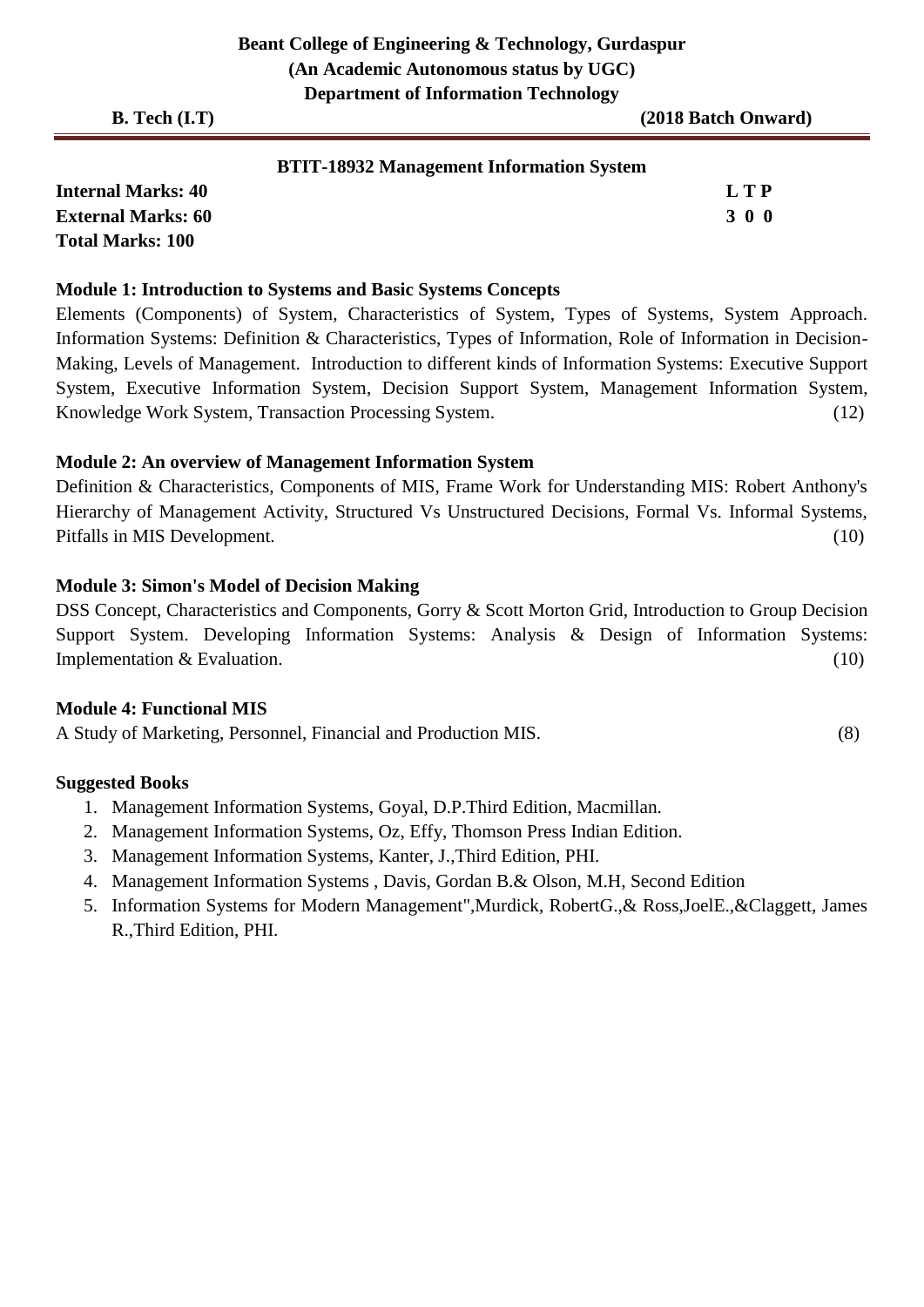#### **BTIT-18933 Digital Image Processing**

| <b>Internal Marks: 40</b> | L T P |
|---------------------------|-------|
| <b>External Marks: 60</b> | 3 0 0 |
| <b>Total Marks: 100</b>   |       |

#### **Module 1: Introduction**

Digital Image Representation, Fundamental Steps in Image Processing, Elements of a Digital Image Processing System. Digital Image Fundamentals: Elements of Visual Perception, A Simple Image Model, Sampling and Quantization, Some Basic Relationships between Pixels. (5)

#### **Module 2: Image Enhancement in the Spatial Domain**

Basic Gray-Level Transformation, Histogram Processing, Arithmetic and Logic Operators, Basic Spatial Filtering, Smoothing and Sharpening Spatial Filters. (8)

#### **Module 3: Image Restoration**

A model of the image degradation/restoration process, noise models, restoration in the presence of noise–only spatial filtering, Weiner filtering, constrained least squares filtering, geometric transforms; Introduction to the image enhance in frequency domain. (8)

#### **Module 4: Image Compression**

Need of Image Compression, Image Compression Models, Error-Free Compression, Lossy Predictive Coding, Image Compression Standards. (5)

#### **Module 5: Morphological Image Processing**

Preliminaries, Dilation, Erosion, Open and Closing, Basic Morphologic Algorithms, The Hit-or-Miss Transformation (5)

#### **Module 6: Image Segmentation**

Detection of Discontinuous, Edge Linking and Boundary Detection, Thresholding, Hough Transform Line Detection And Linking, Region–Based Segmentation. (5)

#### **Module 7: Object Recognition**

Patterns and Patterns Classes, Matching, Classifiers. (4)

- 1. Rafael. C. Gonzalez & Richard E.Woods.- Digital Image Processing, 2/e Pearson Education.
- 2. W.K.Pratt.-Digital Image Processing ,3/e Edn., John Wiley & sons.
- 3. M. Sonka et.al Image Processing, Analysis and Machine Vision, 2/e, Thomson, Learning, India Edition.
- 4. Digital Image Processing, Kenneth R Castleman, Pearson Education.
- 5. Digital Image Processing, S. Jayaraman, S. Esakkirajan, T. Veerakumar, McGraw Hill Education.
- 6. Fundamentals of Digital image Processing, Anil Jain.K, Prentice Hall of India.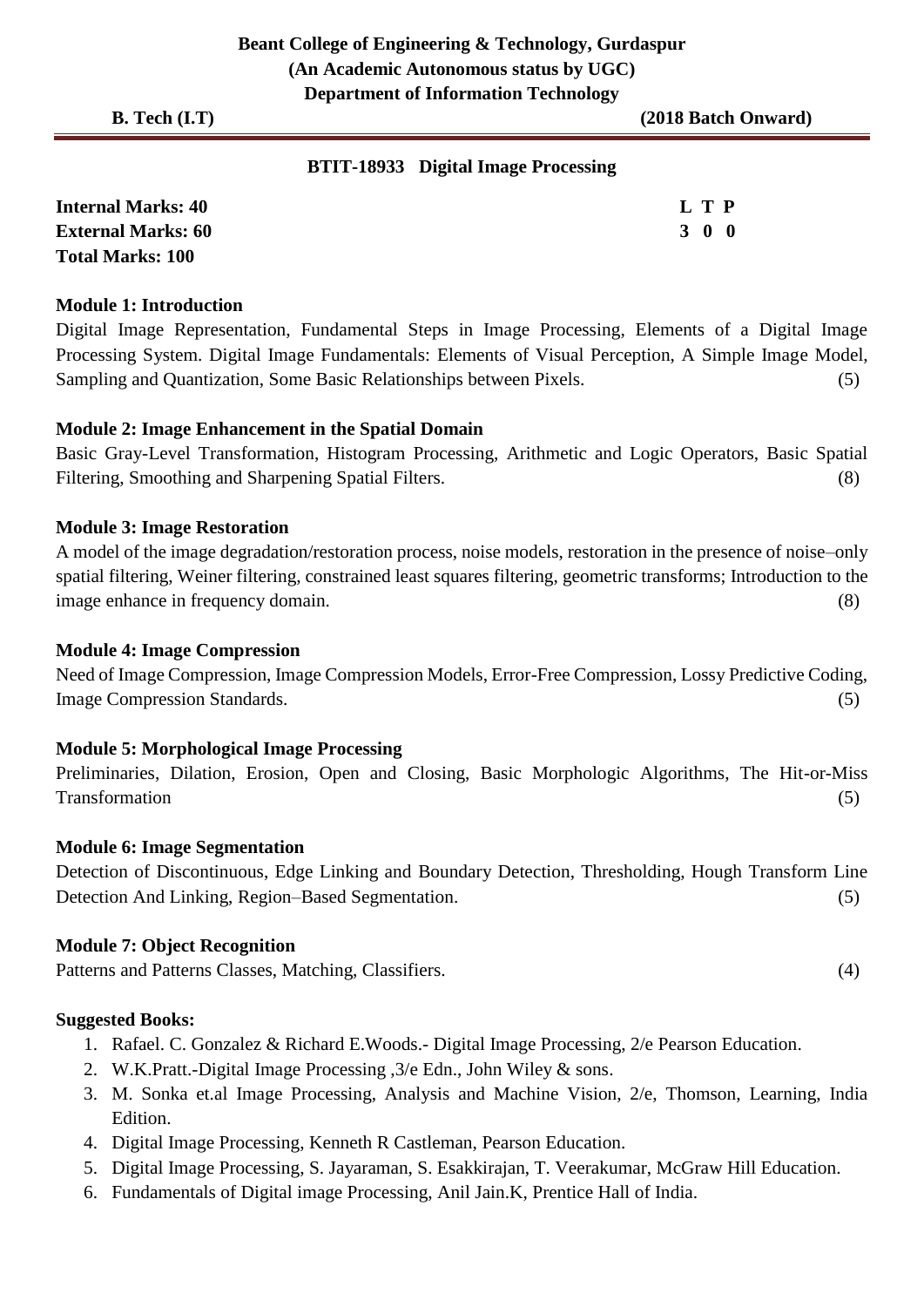#### **BTIT-18934 Cloud Computing**

| <b>Internal Marks: 40</b> | <b>LTP</b> |
|---------------------------|------------|
| <b>External Marks: 60</b> | 3 0 0      |
| <b>Total Marks: 100</b>   |            |

#### **Module 1: Cloud computing concepts**

Concepts of cloud computing, Cloud computing leverages the Internet, Positioning cloud to a grid infrastructure, Elasticity and scalability, Virtualization, Characteristics of virtualization, Benefits of virtualization, Virtualization in cloud computing, Hypervisors, Multitenancy, Types of tenancy, Application programming interfaces (API), Billing and metering of services , Economies of scale, Management, tooling, and automation in cloud computing, Management: Desktops in the Cloud, Security. (8)

#### **Module 2: Cloud service delivery**

Cloud service, Cloud service model architectures, Infrastructure as a service (IaaS) architecture, Infrastructure as a service (IaaS) details, Platform as a service (PaaS) architecture, Platform as a service (PaaS) details, Platform as a service (PaaS), Examples of PaaS software, Software as a service (SaaS) architecture, Software as a service (SaaS) details, Examples of SaaS applications, Trade-off in cost to install versus , Common cloud management platform reference architecture: Architecture overview diagram, Common cloud management platform. (8)

#### **Module 3: Cloud deployment scenarios**

Cloud deployment models, Public clouds, Hybrid clouds, Community, Virtual private clouds, Vertical and special purpose, Migration paths for cloud, Selection criteria for cloud deployment. (8)

#### **Module 4: Security in cloud computing**

Cloud security reference model, How security gets integrated , Cloud security , Understanding security risks, Principal security dangers to cloud computing, Virtualization and multitenancy, Internal security breaches, Data corruption or loss, User account and service hijacking, Steps to reduce cloud security breaches, Steps to reduce cloud security breaches, Reducing cloud security, Identity management: Detection and forensics, Identity management: Detection and Identity management, Benefits of identity, Encryption techniques, Encryption & Encrypting data , Symmetric key encryption, Asymmetric key encryption, Digital signature,  $SSL.$  (12)

#### **Module 5:**

IBM Smart Cloud, Amazon Web Services, Google Cloud platform, Windows Azure platform, Comparison of Cloud Computing Platforms, Common building Blocks. (6)

#### **Suggested Books**

1. Raj Kumar Buyya, James Broberg, Andrezei M.Goscinski, Cloud Computing: Principles and paradigms.

- 2. Michael Miller, Cloud Computing.
- 3. Judith Hurwitz, Robin Bllor, Marcia Kaufman, Fern Halper, Cloud Computing for dummies.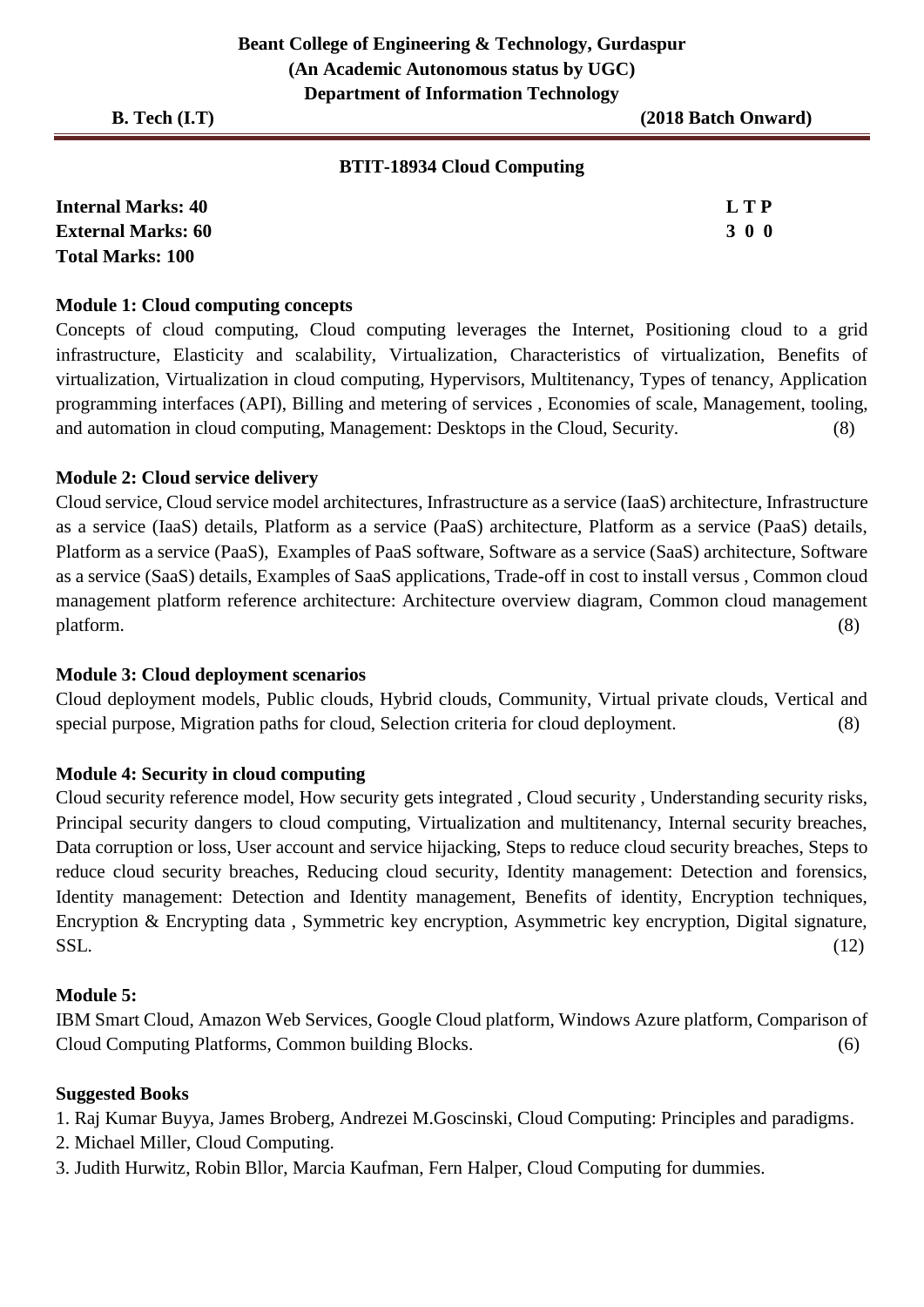4. Anthony T. Velte, Toby J. Velte and Robert Elsenpeter, Cloud Computing: A practical ApproachMcGraw Hill.

5. Barrie Sosinsky, Cloud Computing Bible, Wiley.

6. Borko Furht, Armando Escalante (Editors), Handbook of Cloud Computing, Springer.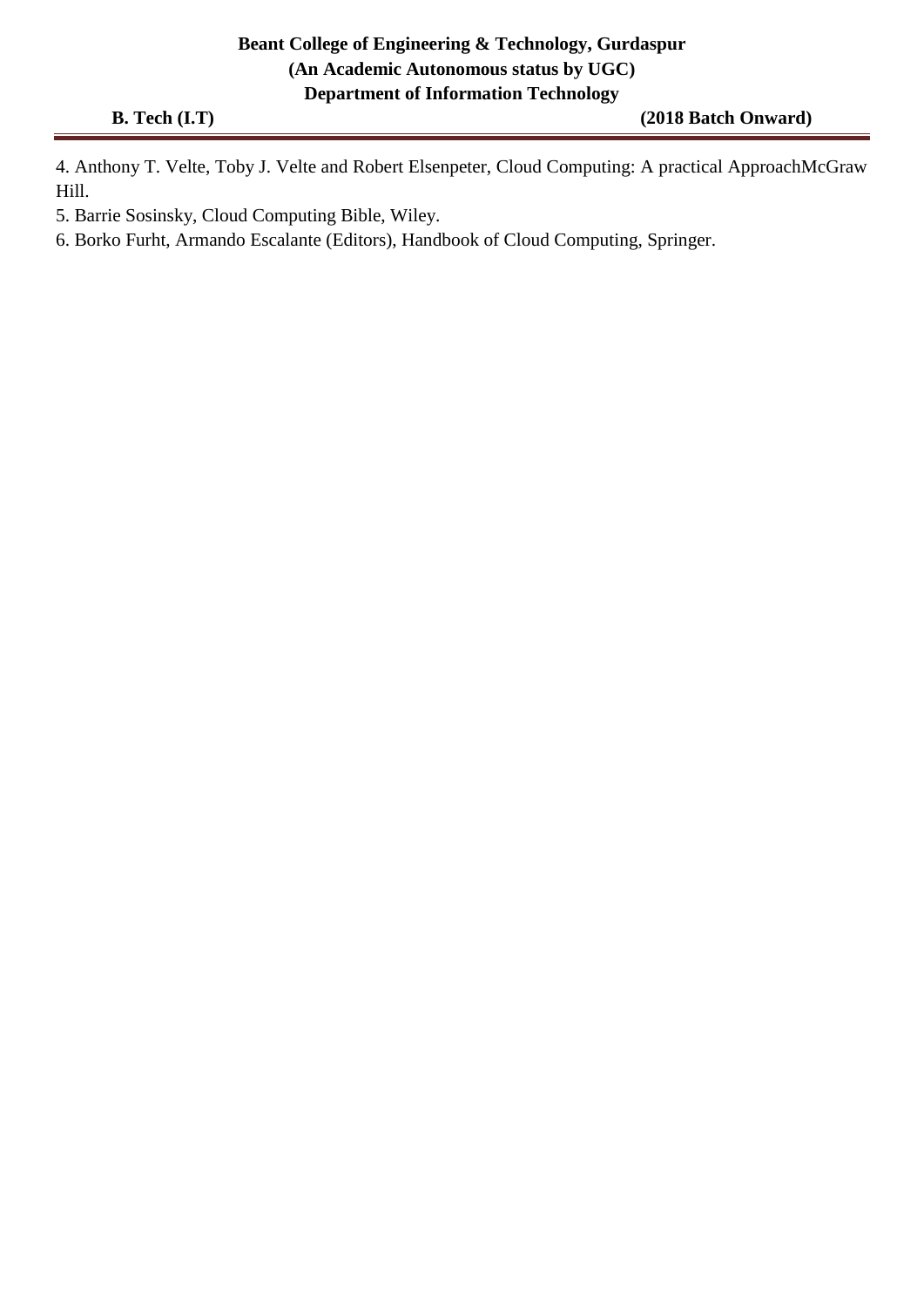### **Department Elective – IV**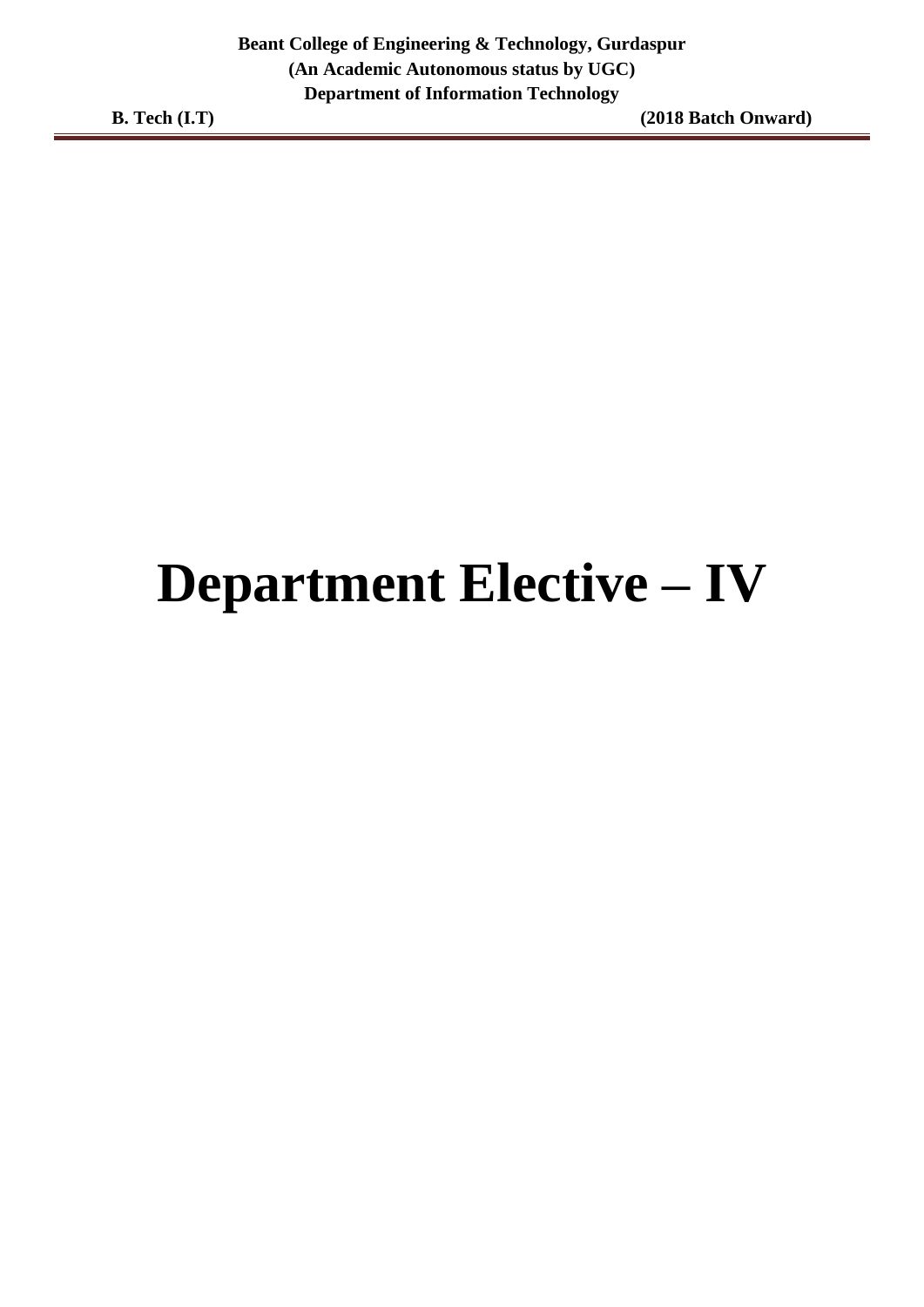#### **BTIT-18941 Software Project Management**

| <b>Internal Marks: 40</b> | L T P |
|---------------------------|-------|
| <b>External Marks: 60</b> | 3 0 0 |
| <b>Total Marks: 100</b>   |       |

#### **Module 1: Introduction**

Project Management Concepts The management spectrum, the people, the product, the process, the project, stakeholders, W5HH Principle, critical practices, the SPM plan, project-planning steps. (4)

#### **Module 2: Process and Project Metrics**

Metrics in the Process and Project Domains, Software Measurement, Size-Oriented Metrics, Function Oriented Metrics, Reconciling LOC and FP Metrics, Object-Oriented Metrics, Use Case-Oriented Metrics, Web App Project Metrics, Metrics for Software Quality, Integrating Metrics within the Software Process.(6)

#### **Module 3: Project Scheduling**

Basic Concepts of Project Scheduling, The Relationship between People and Effort, Effort Distribution, Defining a Task Set for the Software Project, Refinement of Major Tasks, Time-Line Charts, Tracking the Schedule, Tracking Progress for an OO Project, Scheduling for Web App and Mobile Projects, Earned Value Analysis, Project Monitoring and Control. (7)

#### **Module 4: Risk Management**

Reactive versus Proactive Risk Strategies, Software Risks, Risk Identification, Assessing Overall Project Risk, Risk Projection, Assessing Risk Impact, Risk Refinement, Risk Mitigation, Monitoring, and Management, The RMMM Plan. (5)

#### **Module 5: Configuration Management**

Elements of a Configuration Management System, Baselines, Software Configuration Items, Management of Dependencies and Changes, The SCM Repository, The SCM Process, Version Control, Change Control, Configuration Audit, Status Reporting, Configuration Management for Web and Mobile Apps (5)

#### **Module 6: Maintenance and Reengineering**

Software Maintenance, Software Supportability, Reengineering, Business Process Reengineering, Software Reengineering Process Model, Reverse Engineering, Restructuring, Forward Engineering, The Economics of Reengineering. Overview of ISO-12207. (6)

- 1. Software Engineering a Practitioner Approach, 7th Edition by R Pressman
- 2. Software Project Management Bob Hughes and Mike Cotterell Latest edition, McGraw Hill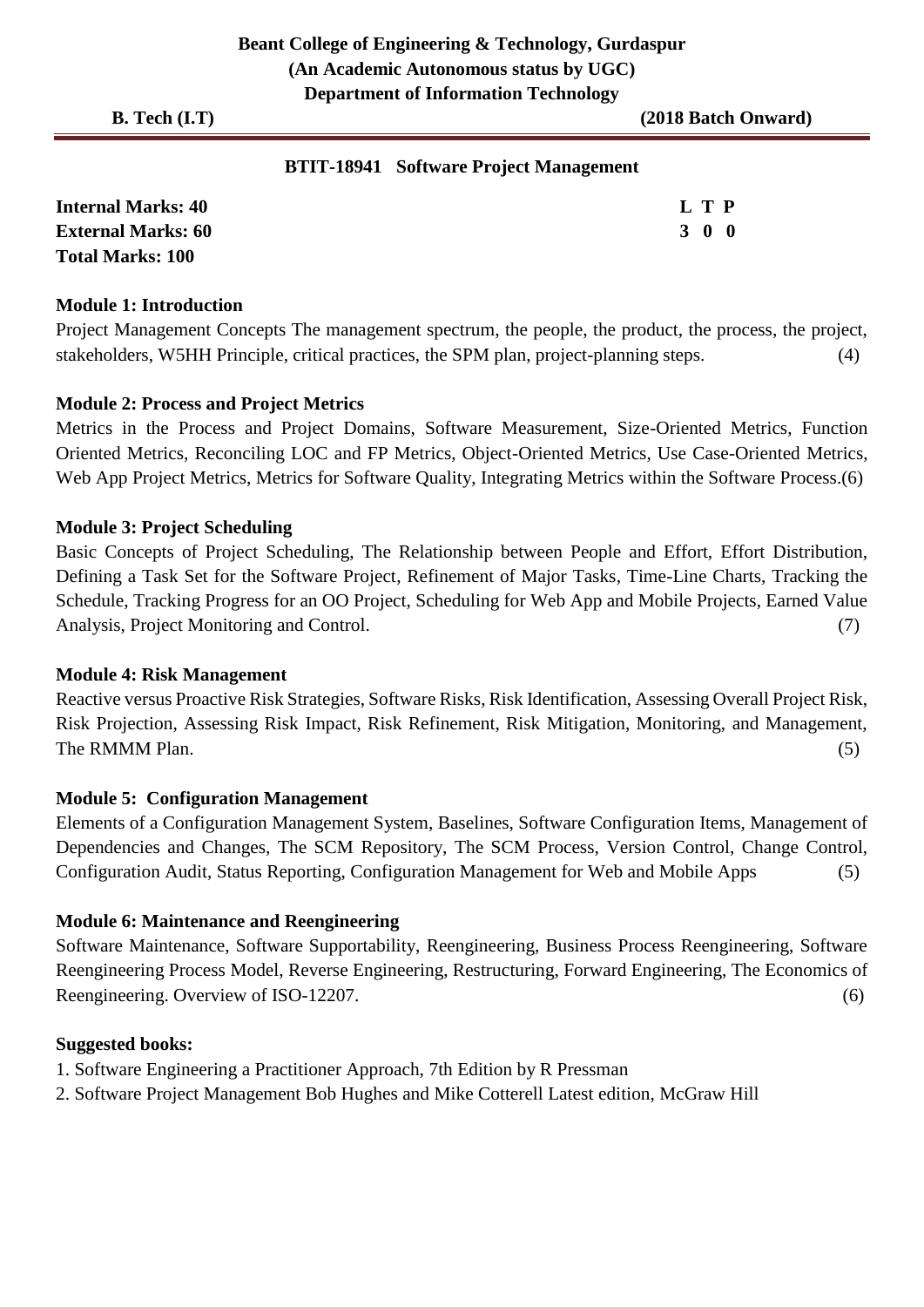#### **BTIT-18942 Distributed Operating System**

| <b>Internal Marks: 40</b> | L T P |  |
|---------------------------|-------|--|
| <b>External Marks: 60</b> | 300   |  |
| <b>Total Marks: 100</b>   |       |  |

#### **Module 1: Introduction**

Distributed Operating System, Architectures, Issues in Distributed Operating Systems, Limitations of Distributed Systems, Lamport's Logical Clock, Global States, Chandy-Lampert's Global State Recording Algorithm,Basic Concepts of Distributed Mutual Exclusion ,Lamport's Algorithm, Ricart- Agrawala Algorithm. Basic Concepts Of Distributed Deadlock Detection, Distributed File System, Architecture, Design Issues, SUN Network File System Basic Concepts of Distributed Shared Memory, Basic Concepts of Distributed Scheduling, Load Balancing, Load Sharing. (8)

#### **Module 2: Distributed Resource Management**

Distributed File Systems, Architecture, Mechanisms, Design Issues, Distributed Shared Memory, Architecture, Algorithm, Protocols - Design Issues. Distributed Scheduling, Issues, Components, Algorithms. (7)

#### **Module 3: Distributed OS Implementation**

Models, Naming, Process migration, Remote Procedure Calls. (5)

#### **Module 4: Failure Recovery and Fault Tolerance**

Basic Concepts-Classification of Failures, Basic Approaches to Recovery; Recovery in Concurrent System; Synchronous and Asynchronous Check Pointing and Recovery; Check pointing in Distributed Database Systems; Fault Tolerance; Issues - Two-phase and Nonblocking Commit Protocols; Voting Protocols; Dynamic Voting Protocols (7)

#### **Module 5: Multiprocessor System**

Definition, Classification, Multiprocessor Interconnections, Types, Multiprocessor OS functions & requirements; Design & Implementation Issue; Introduction to parallel programming; Multiprocessor Synchronization. (7)

#### **Module 6: Real Time Operating Systems**

Fundamentals of real time operating systems, real time multitasking, embedded application, preemptive task scheduling, inter-task communication and synchronization. (3)

#### **Module 7: Analytic Modelling**

Introductions, Queuing Theory, Markov Process. (3)

- 1. Operating Systems Concepts &Design-Milan Milenkovic, TMH
- 2. Operating System- H.M. Deitel,Pearsons.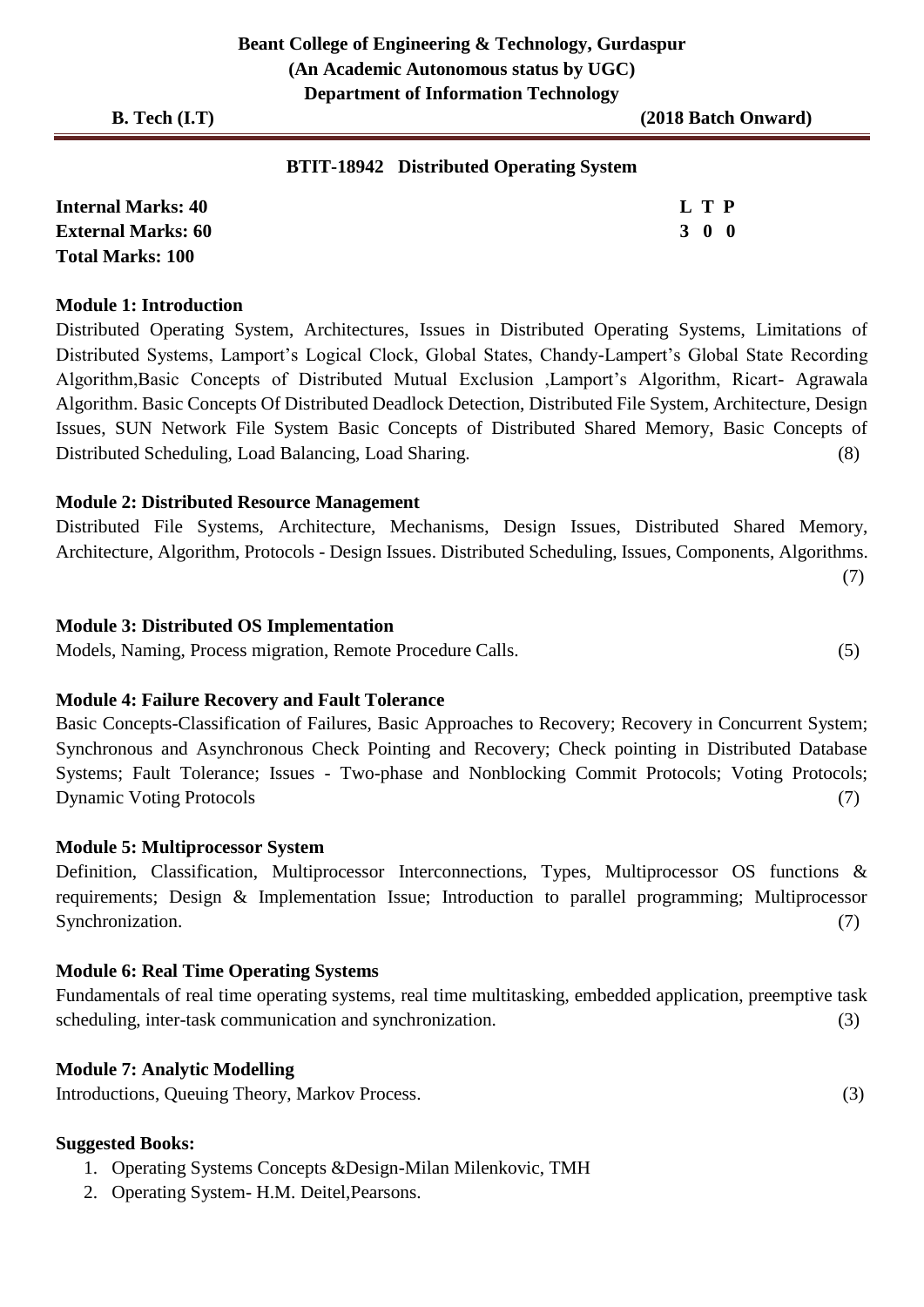- 3. Advanced Concepts In Operating Systems Mukesh Singhal and Niranjan G. Shivaratri, TMH
- 4. Abraham Silberschatz, Peter B. Galvin, G. Gagne, "Operating System Concepts", Tenth Addison n Wesley Publishing Co.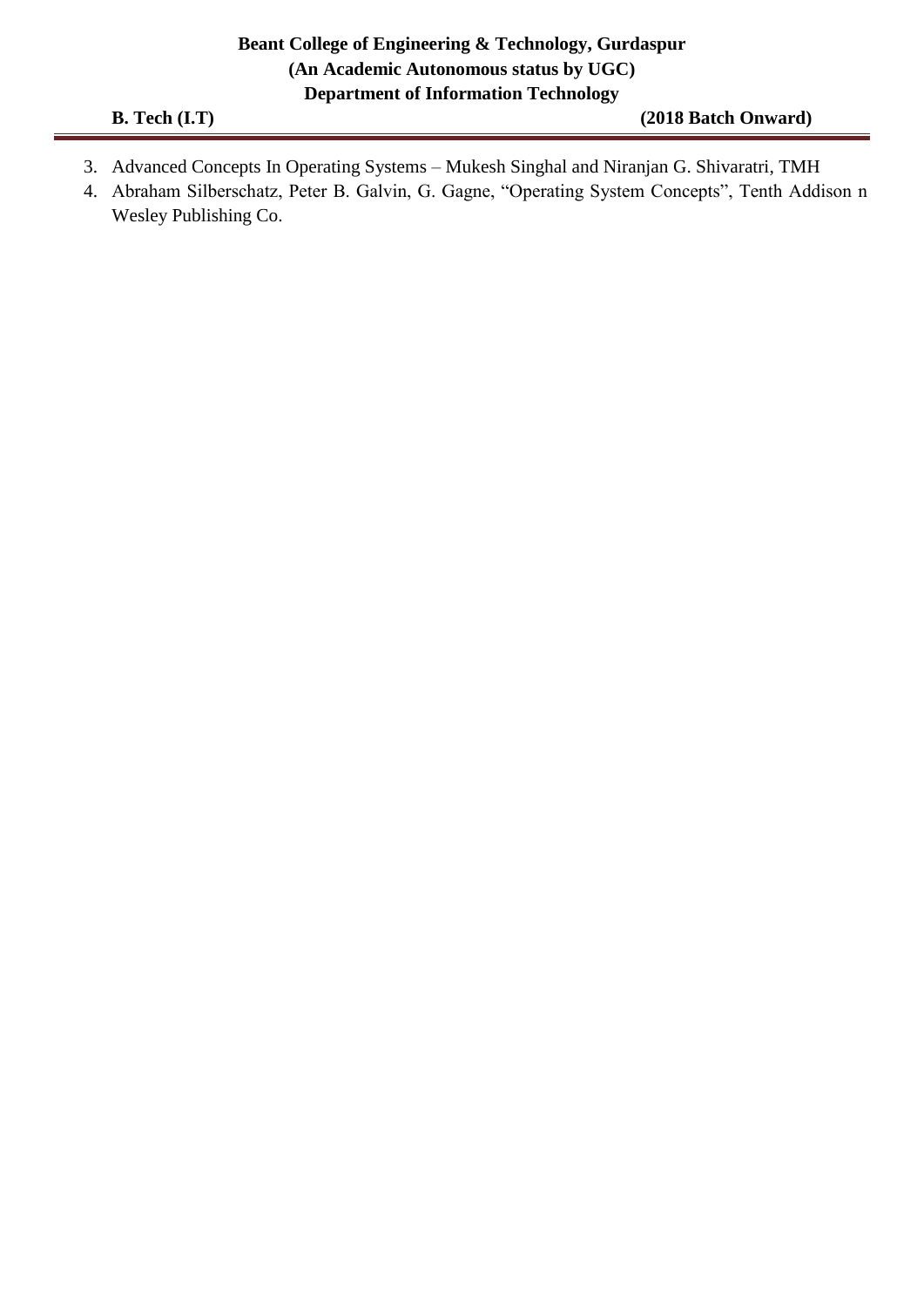# **BTIT-18943 Soft Computing**

| <b>Internal Marks: 40</b> | L T P |  |
|---------------------------|-------|--|
| <b>External Marks: 60</b> | 300   |  |
| <b>Total Marks: 100</b>   |       |  |

### **Module 1: Introduction Soft Computing**

What is Soft Computing? Difference between Hard and Soft Computing, Requirement of Soft Computing, Major Area of Soft Computing, Application of Soft Computing. (8)

### **Module 2: Neural Networks**

An introduction. Artificial Neural Network: An introduction, Supervised Learning Network: Perceptron Networks, Adaptive Linear Neuron, Multiple Adaptive Linear Neuron, Back Propagation Network and other networks, Associative memory networks, Unsupervised Learning Networks. (8)

### **Module 3: Fuzzy Logic System**

Introduction to Fuzzy logic, Classical Sets and Fuzzy Sets, Classical Relations and Fuzzy Relations, Membership functions, Defuzzification, Fuzzy Arithmetic and Fuzzy measures, Fuzzy Rule base and approximate reasoning, Fuzzy decision making (8)

### **Module 4: Genetic Algorithm**

An introduction, Traditional Optimization and Search Techniques, GA and Search Space, General GA, Operators in GA, Stopping Condition and GA flow, Constraints in GA, Classification of GA, and Genetic Programming. (8)

# **Module 5: Hybrid Soft Computing Techniques**

An Introduction, Neuro-Fuzzy Hybrid Systems, Genetic Neuro-Hybrid systems, Genetic fuzzy Hybrid and Fuzzy Genetic Hybrid Systems. (8)

- 3. Principals of Soft Computing by Sivanandam and S. N. Deepa, Wiley Publication.
- 4. Neural Networks, Fuzzy Logic and Genetic Algorithm: Synthesis and Applications by S. Rajasekaran, G. A. Vijayalakshmi, PHI.
- 5. Introduction to Soft Computing By Samir Roy and Udit Chakraborty, Pearson.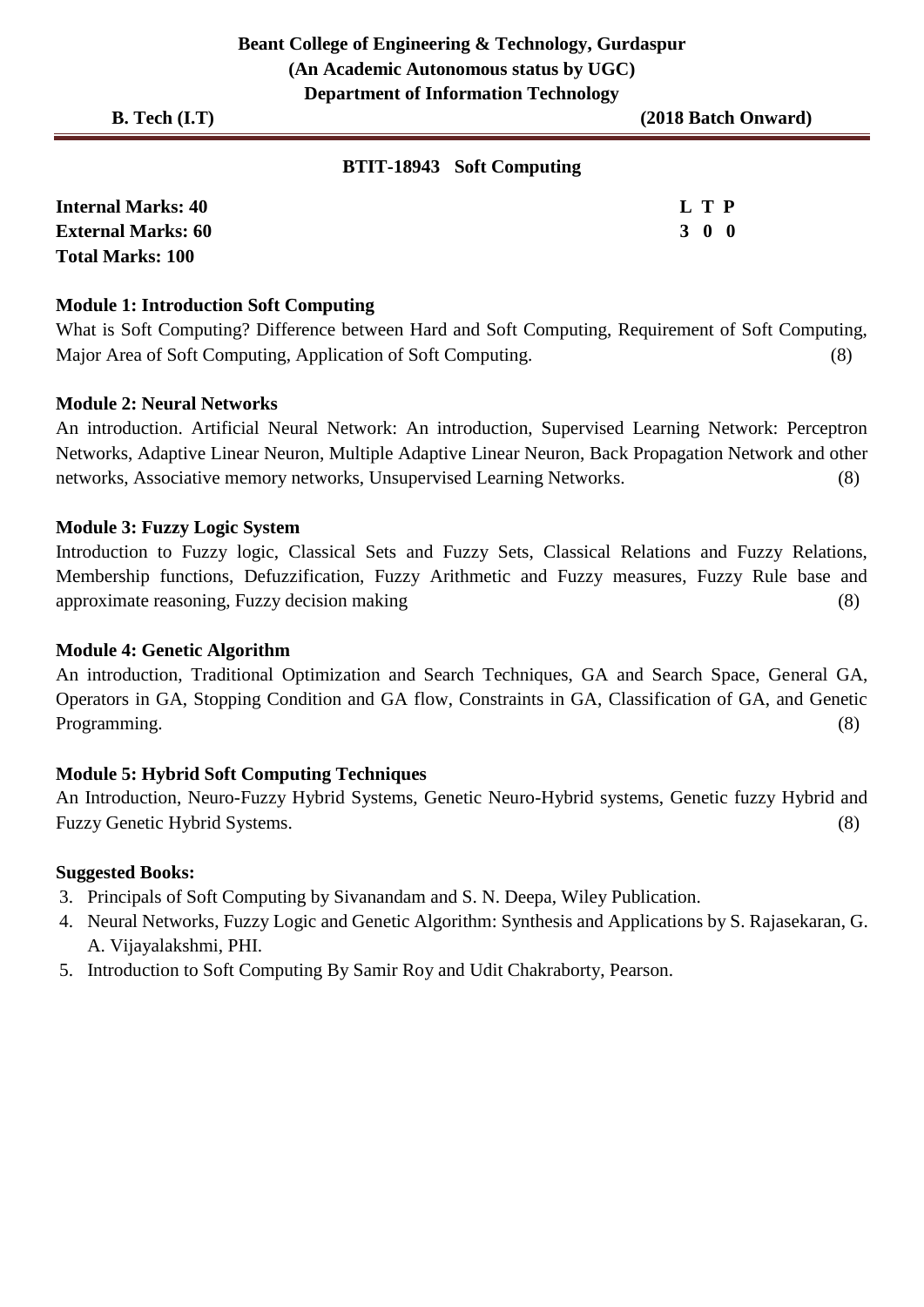|                           | D                                            |                     |
|---------------------------|----------------------------------------------|---------------------|
| <b>B.</b> Tech $(I.T)$    |                                              | (2018 Batch Onward) |
|                           | <b>BTIT-18944 Human Computer Interaction</b> |                     |
| <b>Internal Marks: 40</b> |                                              | L T P               |

**External Marks: 60 3 0 0** 3 0 0 3 0 0 3 0 0 3 0 0 3 0 0 3 0 0 3 0 4  $\sigma$ **Total Marks: 100** 

# **Modue1: Fundamentals of HCI**

Introduction to Human Computer Interaction, Human input output channels, human memory, reasoning and problem solving, individual differences, Psychology of everyday thing, Psychopathology of everyday things, concept of designing everyday things psychology and design of interactive system. (8)

# **Module2: Designing and Evaluation**

User Oriented designing and prototyping, assumptions, participatory design, method of involving the user, low fidelity prototypes, medium fidelity prototypes, wizard of OZ examples, Task oriented system design, development of tasks example, evaluation of design. Methods of evaluation, approaches, ethics, introspection, extracting the conceptual model, constructive interaction, choosing an evaluation method. (10)

# **Module 3: Beyond Screen design**

Characteristics of good representation, information visualization, Tufte's Guidelines, visual variables, metaphor, direct manipulation, graphical screen design, graphical designing concepts, components of visible language, graphical design by grids, principal of support usability, golden rules of heuristics, , HCI patterns, HCI process oriented design standards, Product oriented design standards. (10)

# **Module 4: Past and Future**

Strength and limitations of HCI standards, Perceptual interfaces, context awareness and perception. (6)

# **Suggested Books:**

1. Human Computer Interaction by Dix Alan et.al, Printice hall.

2. Interaction design: beyond human computer interaction, rogers helen and jenny, Wiley.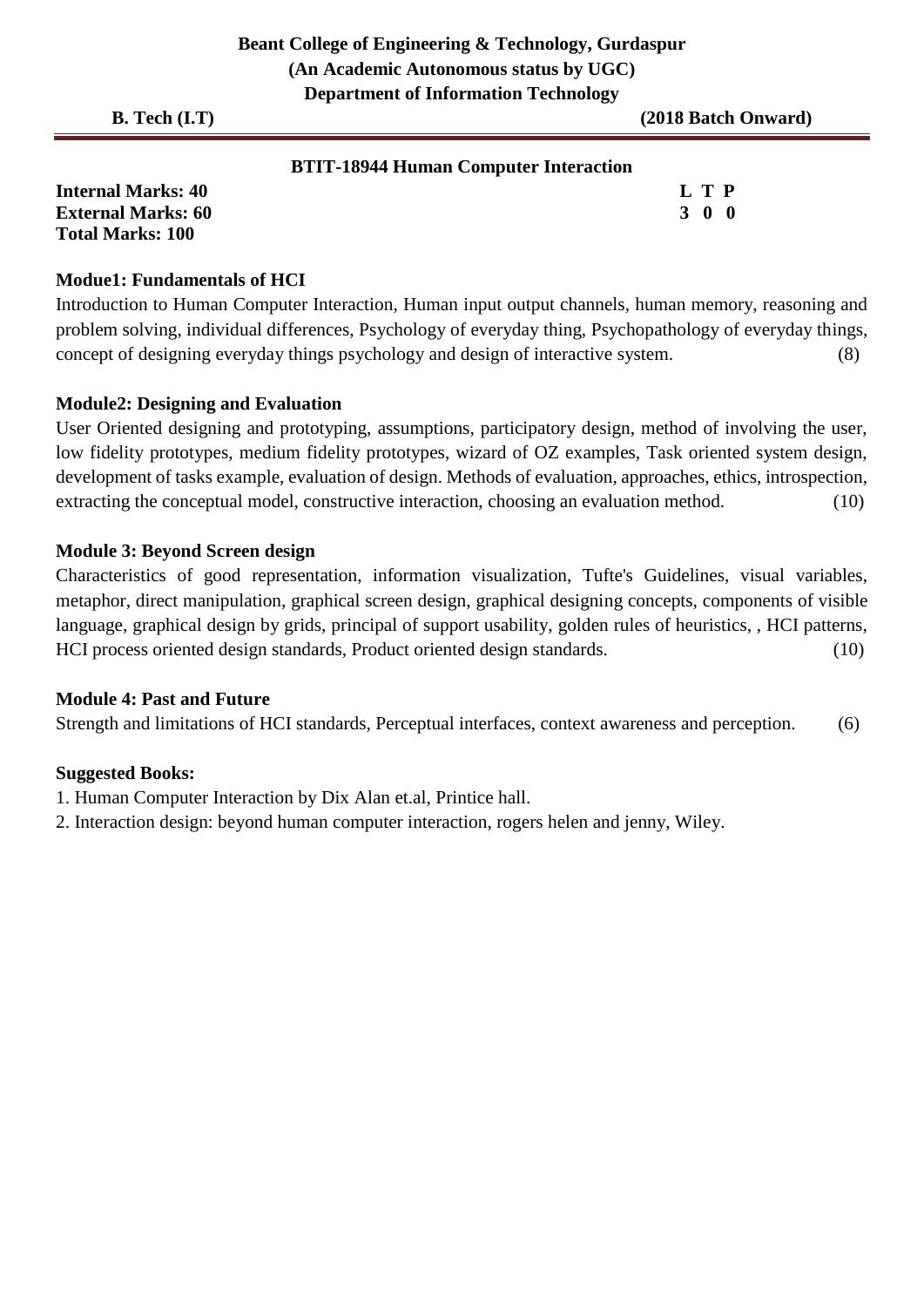# **Department Elective - V**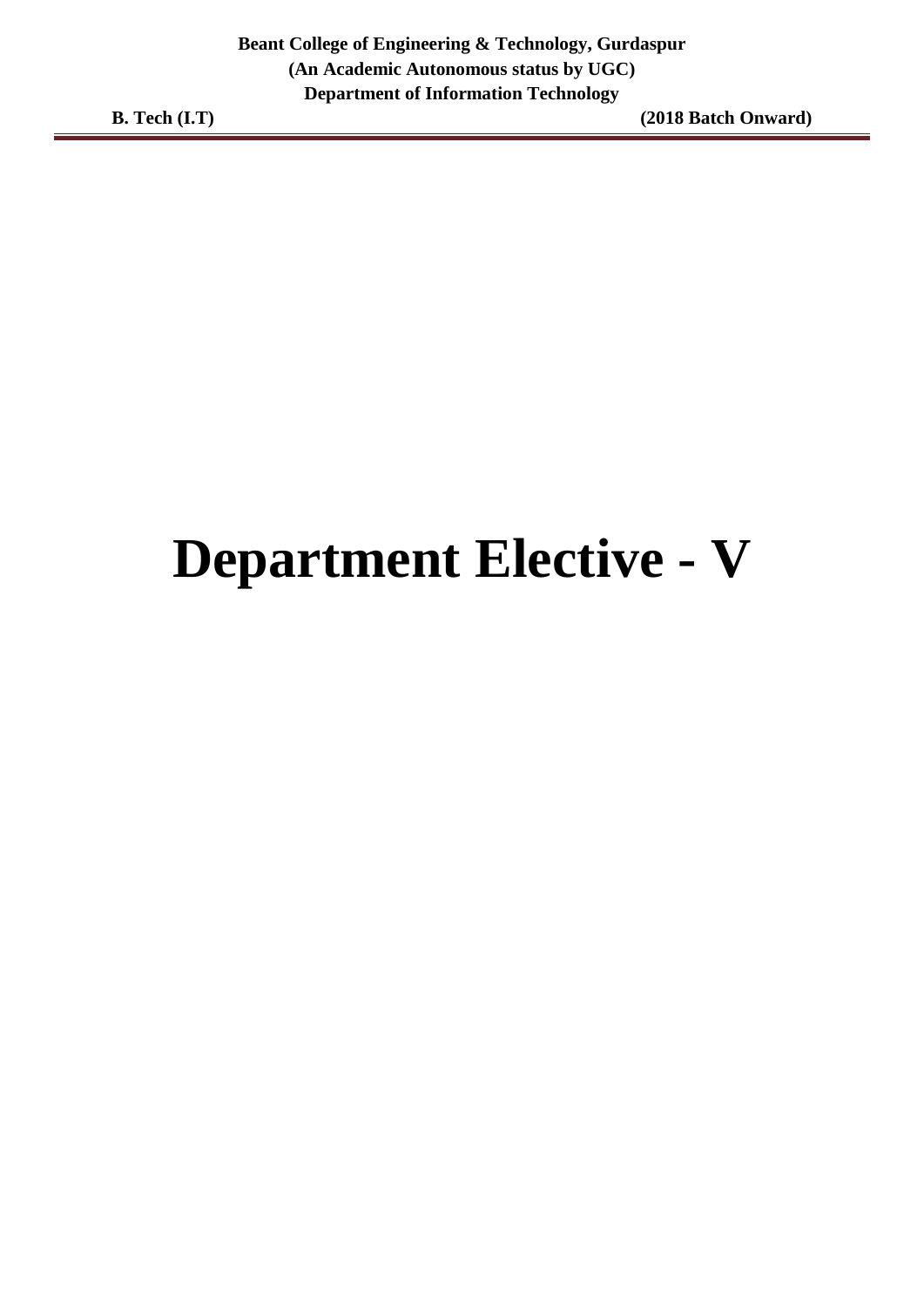| <b>B.</b> Tech $(I.T)$ |                          | (2018 Batch Onward) |
|------------------------|--------------------------|---------------------|
|                        | BTIT - 18951 Data Mining |                     |
| $Intomol Mouba 40$     |                          | חידי                |

| <b>Internal Marks: 40</b> | L T P |
|---------------------------|-------|
| <b>External Marks: 60</b> | 3 0 0 |
| <b>Total Marks: 100</b>   |       |

# **Module 1: Introduction**

Introduction to RDBMS, data warehouse, transactional databases, data mining functionalities, classification of data mining system, major issues in data mining. (8)

### **Module 2: Data Mining**

Functionalities, classification data mining systems, Multidimensional data model, data cubes, Schemas for multidimensional databases, OLAP operations, Data Marts, Metadata. (8)

# **Module 3: Applications and Trends in Data Mining**

Commercial Importance of DW, applications of data mining, data mining in business process, embedded data mining. (8)

### **Module 4: Introduction to Mining Complex Types of Data**

Complex data objects, Mining spatial databases, Multimedia databases, Time Series and sequence databases, Text databases and World Wide Web. (8)

#### **Module 5:**

Data Pre-processing, Data cleaning, integration and transformation, Data reduction, Discretization and Concept Hierarchy Generation. (8)

#### **Suggested books:**

1. Jiawei Han and MichelineKamber, "Data Mining: Concepts and Techniques", Morgan Kaufmann Publishers.

2. Ian H. Witten and Eibe Frank, "Data Mining: Practical Machine Learning Tools and Techniques with Java implementations", Morgan Kaufmann Publishers, San Fransisco, CA.

3. Dorian Pyle, "Data Preparation for Data Mining", Morgan Kaufmann.

4. Korth, Silbertz, Sudarshan, "Database Concepts", McGraw Hill 5. Elmasri, Navathe, "Fundamentals of Database Systems", Addision Wesley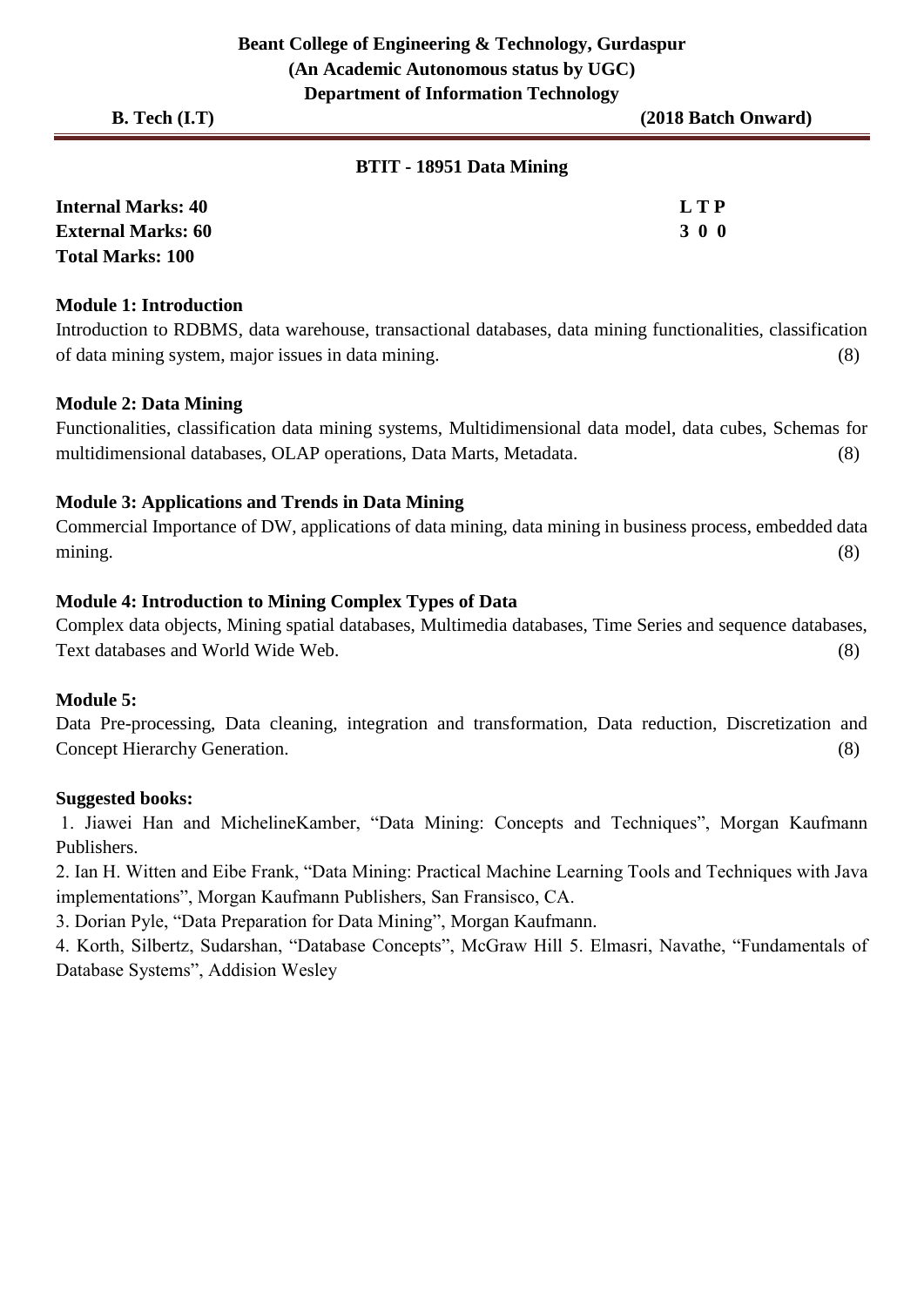(10)

# **BTIT-18952 Ad hoc and Sensor Networks**

| <b>Internal Marks: 40</b> | L T P |
|---------------------------|-------|
| <b>External Marks: 60</b> | 3 0 0 |
| <b>Total Marks: 100</b>   |       |

#### **Module 1: Introduction of Ad hoc and Sensor Networks**

Introduction of MANET, Evolution, Characteristics and advantages, applications, Designing issue and Technical Challenges. Introduction to sensor networks, Sensing and communication range, Designing issue, Energy consumption, clustering of sensors, Applications. (10)

### **Module2: Ad hoc Networks Outing Protocols**

Topology vs Position based routing, Proactive Reactive and hybrid routing, Position based routing, Power aware routing, associatively based routing, QoS routing. (10)

### **Module 3: WSN Protocols**

Architecture of sensor networks, MAC layer protocols of WSN, Hybrid TDMA/FDMA and CSMA based MAC-IEEE 802.15.4, Query based routing, and Location based routing, High-level application layer support.

### **Module4: Operating System**

TinyOS, TinyGALS, Noe level simulators, Overview of network simulator and its sensor network extensions. (10)

# **Suggested books:**

1. Ad hoc and sensor networks: Theory and applications by Carlos de Morais, World Scientific.

2. Ad hoc wireless networks: architecture an protocol by C siva Ram Murthy Printice hall.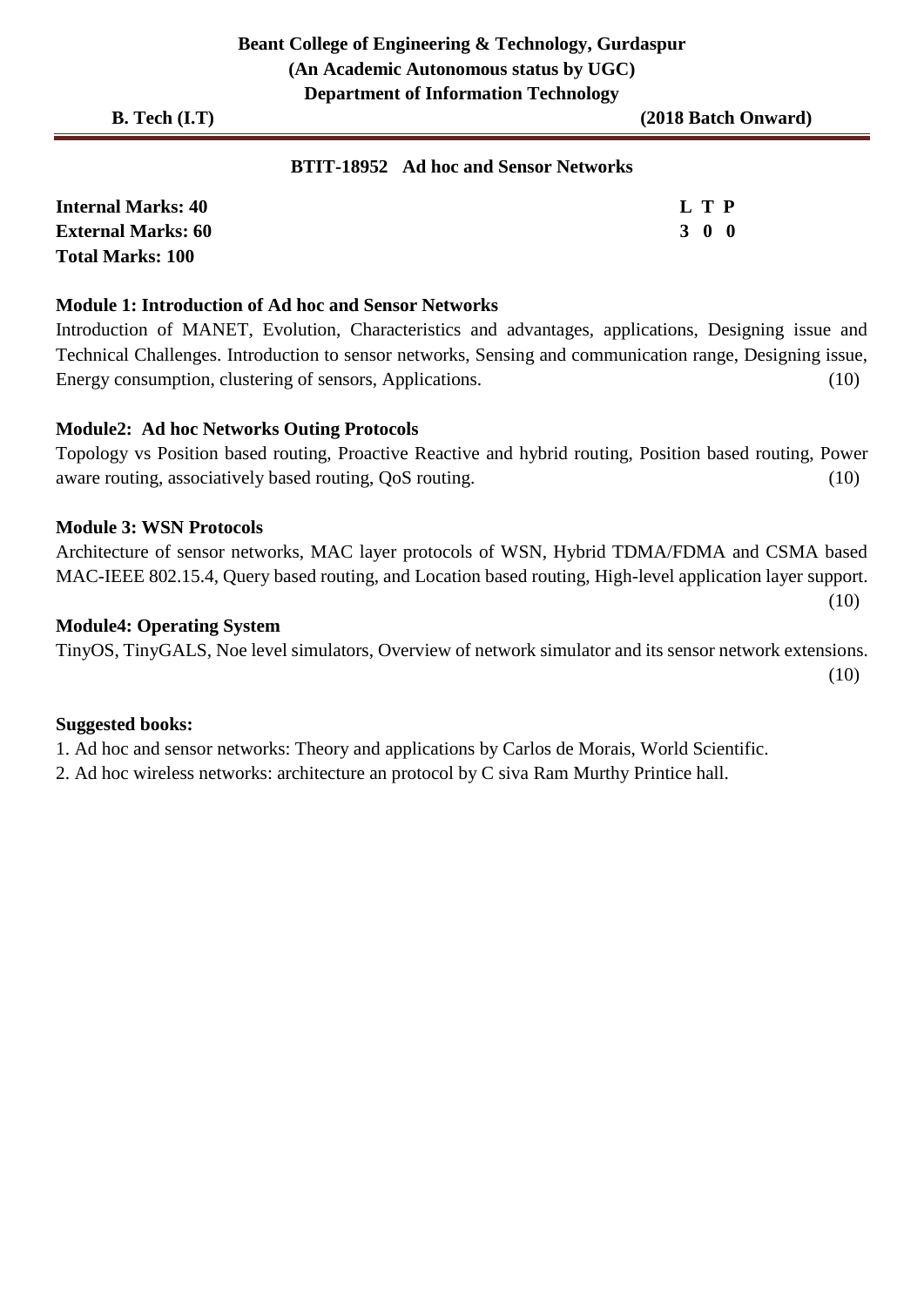## **BTIT 18953 Speech and Natural Language Processing**

| <b>Internal Marks: 40</b> | L T P |
|---------------------------|-------|
| <b>External Marks: 60</b> | 30 O  |
| <b>Total Marks: 100</b>   |       |

**Module 1:** Components of natural language processing, lexicography, syntax, semantics, pragmatics: word level representation of natural languages prosoty & natural languages. (10)

**Module 2:** Semantics knowledge Representation, Semantic Network Logic and inference. Pragmatics, Graph Models and Optimization. Prolog for natural semantic. (10)

**Module 3:** Computation Linguistics, Recognition and parsing of natural language structures: ATN & RTN; General techniques of parsing: CKY, Earley & Tomita's Algorithm. (10)

**Module 4:** Application of NLP, Intelligent Work Processors: Machine Translation; User Interfaces; Man-Machine Interfaces: Natural language Querying Tutoring and Authoring Systems. Speech Recognition Commercial use of NLP. (10)

#### **Suggested Readings/Books:**

- 1. J.Allen, Natural Language understanding, Benjamin/Cunnings.
- 2. G.Gazder, Natual Language processing in Prolog , Addison Wesley.
- 3. Allen, James, Natural Language Understanding, Second Edition, Benjamin/Cumming.
- 4. Charniack, Eugene, Statistical Language Learning, MIT Press.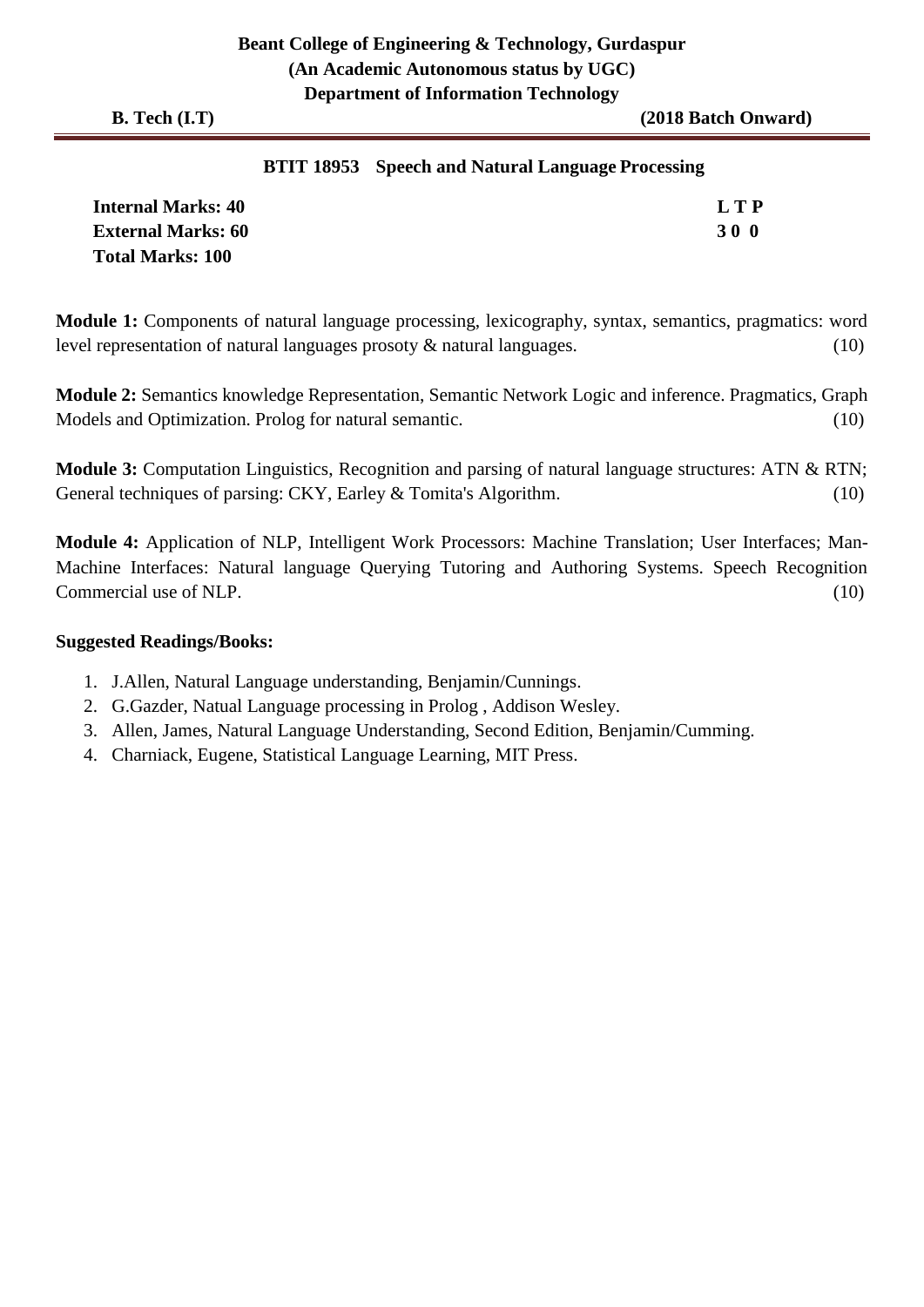# **BTIT-18954 Networks Programming**

| <b>Internal Marks: 40</b> | L T P |  |
|---------------------------|-------|--|
| <b>External Marks: 60</b> | 3 0 0 |  |
| <b>Total Marks: 100</b>   |       |  |

### **Module 1: Network Models and UNIX Architecture**

OSI Model, Client Server Model, TCP/IP Protocols, Introduction to UNIX; Process, Groups, Job Control and Non-Job Control Shells, Reliable and Unreliable Signals, Shell Programming. (5)

### **Module 2: Inter process communication**

Inter Process Communication In Unix, Pipes, Half Duplex and Full Duplex Pipes, FIFOs, Properties Of Pipes And FIFOs, POSIX Message Queues, System V Message Queues, Semaphores, Shared Memory, RPC, Authentication, Timeout And Retransmission, Call Semantics, XDR. (10)

#### **Module 3: Communication Protocol**

Introduction, TCP, IP, XNS, SNA, NetBIOS, OSI Protocols Comparisons. (5)

### **Module 4: Socket Programming**

Introduction to Berkeley Sockets, Socket Addressing, TCP and UDP Socket Functions, Sockets and UNIX Signals, Socket Implementation, Client and Server Examples for TCP and UDP. (7)

#### **Module 5: Network Programming in Python/Java**

Network basics, TCP sockets, UDP sockets (datagram sockets), Server programs that can handle one connection at a time and multiple connections (using multithreaded server), Remote Method Invocation (Java RMI)-Basic RMI Process, Implementation details-Client-Server Application. (8)

# **Module 6: Socket Options and I/O Models**

IPv4, IPv6, TCP, I/O Multiplexing, UNIX I/O Models, Select and Poll Functions (5)

# **Module 7: System V Transport Layer and Interface**

Introduction Transport End Point address, TLI (2)

#### **Suggested Books:**

#### **References Books:**

- 1. W. R. Stevens, B. Fenner & A. M. Rudoff, UNIX Network Programming, Vol. I, 3rd Ed., Pearson Education
- 2. W. R. Stevens , Unix Network Programming, Vol. II, 2nd Ed., Pearson Education
- 3. Comer and Stevens, Internetworking with TCP/IP, Vol. I, II and III, PHI
- 4. Christian Benvenuti, Understanding Linux Network Internals, O'Reilly
- 5. W. R. Stevens , Advanced Programming in Unix Environment, Pearson Education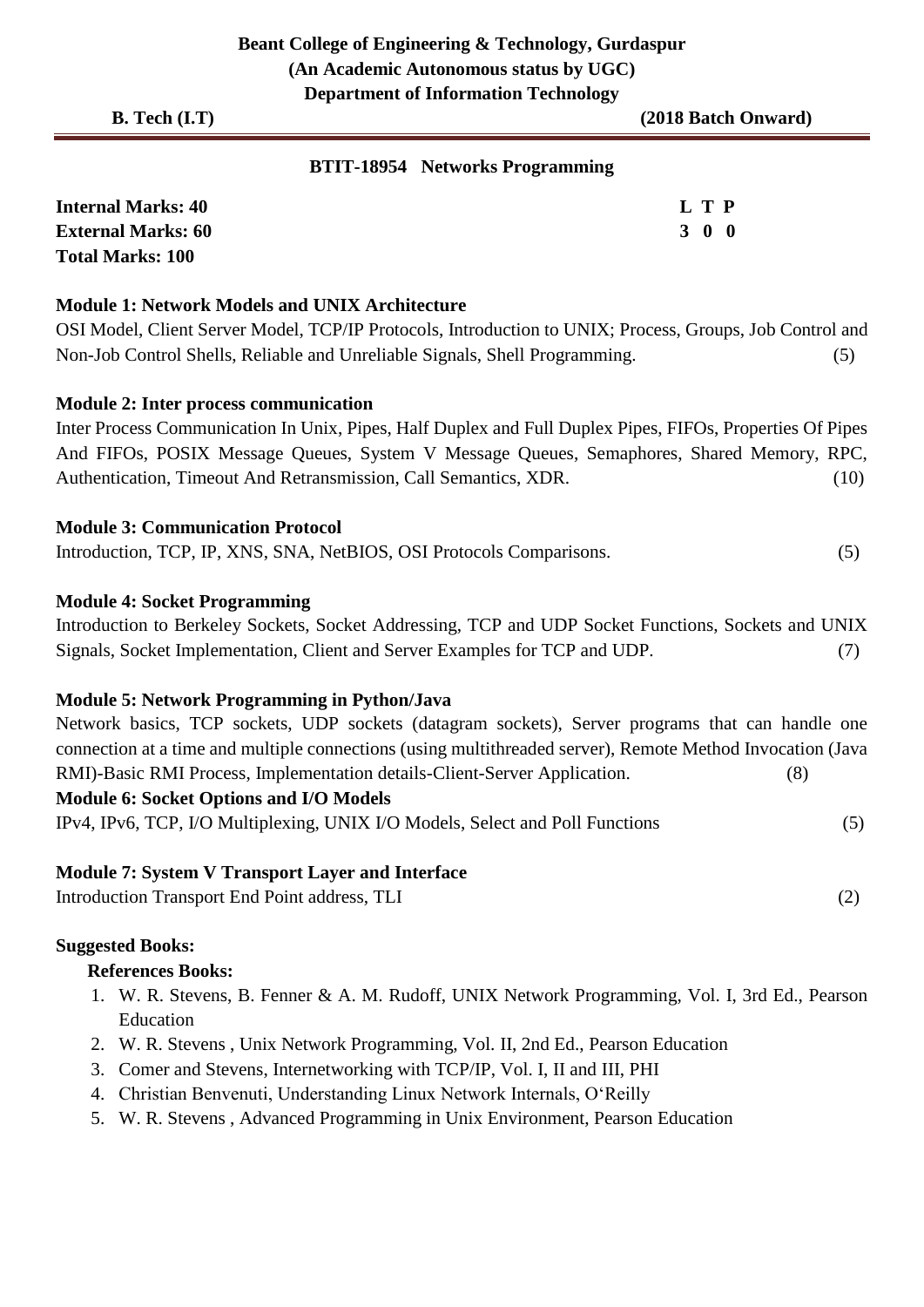# **Department Elective - VI**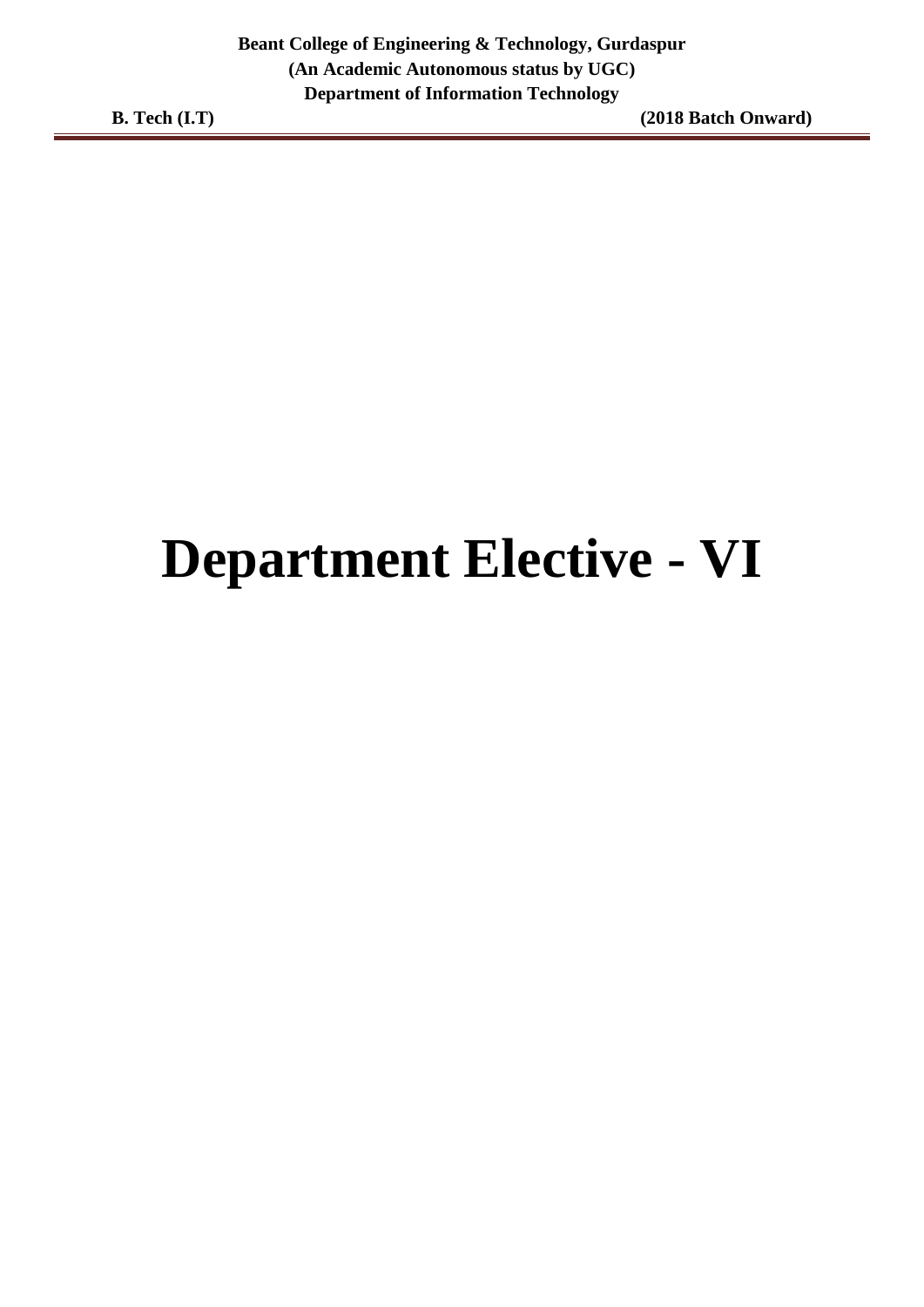| <b>B.</b> Tech $(I.T)$    | -                               | (2018 Batch Onward) |
|---------------------------|---------------------------------|---------------------|
|                           | BTIT - 18961 Internet of Things |                     |
| <b>Internal Marks: 40</b> |                                 | L T P               |
| <b>External Marks: 60</b> |                                 | 3 0 0               |

### **Module 1: Introduction to Internet of Things**

Architectural Overview, Design principles and needed capabilities, IoT Applications, Sensing, Actuation, Basics of Networking, M2M and IoT Technology Fundamentals- Devices and gateways, Data management, Business processes in IoT, Everything as a Service(XaaS), Role of Cloud in IoT, Security aspects in IoT. (8)

#### **Module 2:** E**lements of IoT**

**Total Marks: 100** 

Hardware Components- Computing (Arduino, Raspberry Pi), Communication, Sensing, Actuation, I/O interfaces. Software Components- Programming API's (using Python/Node.js/Arduino) for Communication Protocols-MQTT, ZigBee, Bluetooth, CoAP, UDP, TCP. (10)

### **Module 3: IoT application development**

Solution framework for IoT applications- Implementation of Device integration, Data acquisition and integration, Device data storage- Unstructured data storage on cloud/local server, Authentication, authorization of devices. (12)

#### **Module 4: IoT case studies**

IoT case studies and mini projects based on Industrial automation, Transportation, Agriculture, Healthcare, Home Automation (10)

- 1. Vijay Madisetti, Arshdeep Bahga, Ïnternet of Things, "A Hands on Approach", University Press
- 2. Dr. SRN Reddy, Rachit Thukral and Manasi Mishra, "Introduction to Internet of Things: A practical Approach", ETI Labs
- 3. Pethuru Raj and Anupama C. Raman, "The Internet of Things: Enabling Technologies, Platforms, and Use Cases", CRC Press
- 4. Jeeva Jose, "Internet of Things", Khanna Publishing House, Delhi
- 5. Adrian McEwen, "Designing the Internet of Things", Wiley
- 6. Raj Kamal, "Internet of Things: Architecture and Design", McGraw Hill
- 7. Cuno Pfister, "Getting Started with the Internet of Things", O Reilly Media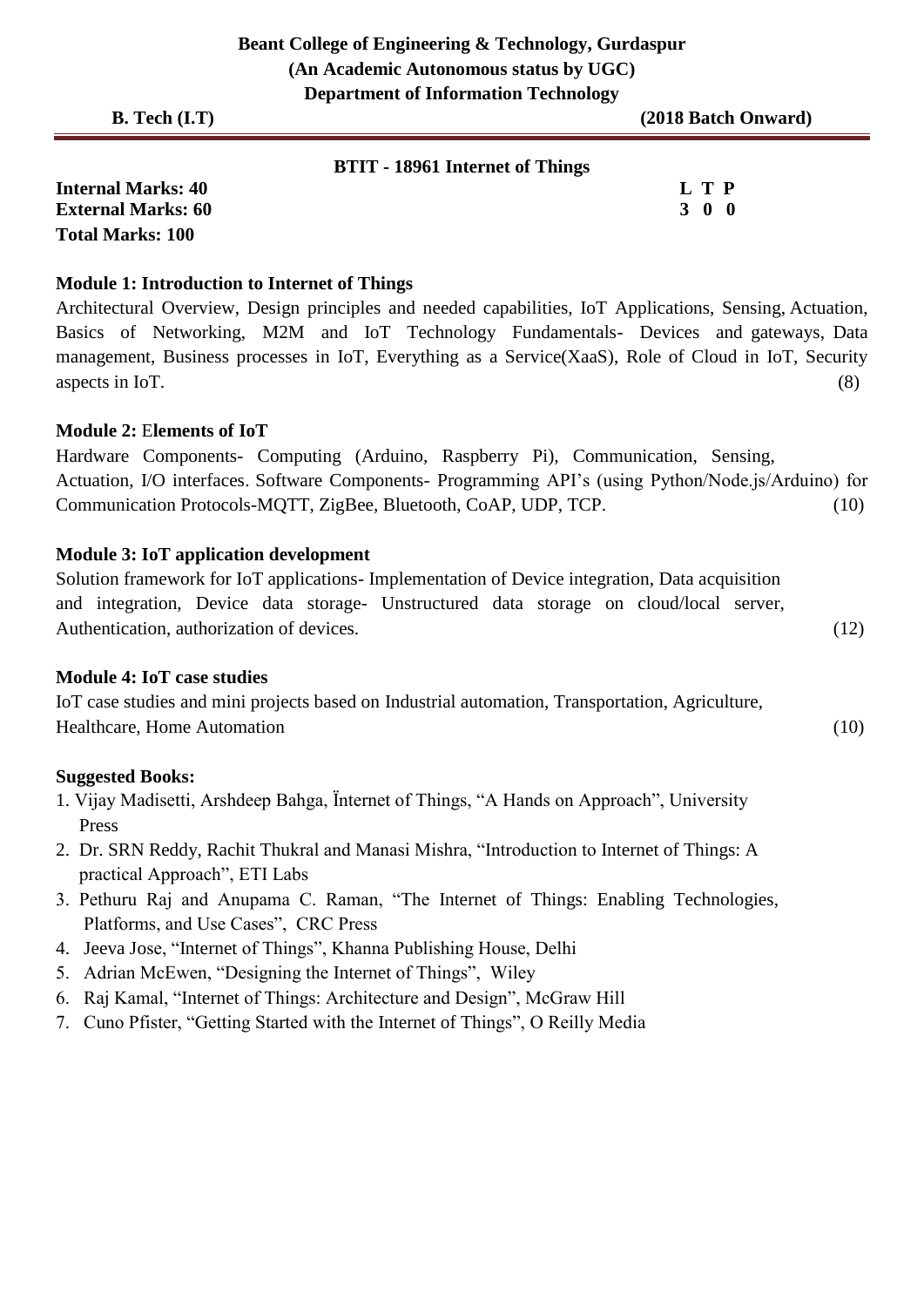| <b>B.</b> Tech $(I.T)$    |                                     | (2018 Batch Onward) |
|---------------------------|-------------------------------------|---------------------|
|                           | <b>BTIT-18962</b> Real Time Systems |                     |
| <b>Internal Marks: 40</b> |                                     | L T P               |

**External Marks: 60 3 0 0** 3 0 0 3 0 0 3 0 0 3 0 0 3 0 0 3 0 4  $\sigma$ **Total Marks: 100** 

#### **Module 1: Introduction**

Real time system characteristics an application, Digital control, high level control, signal processing, Hard Real Time Systems and Soft Real Time Systems, Reference Models for Real Time Systems: Processors and Resources, Temporal Parameters of Real Time Workload, Periodic Task Model, Precedence Constraints and Data Dependency. (7)

### **Module 2: Real Time Scheduling**

Common Approaches to Real Time Scheduling: Clock Driven Approach, Weighted Round Robin Approach, Priority Driven Approach, Dynamic Versus Static Systems, Optimality of Effective-Deadline-First (EDF) and Least-Slack-Time-First (LST) Algorithms, Rate Monotonic Algorithm, Offline Versus Online Scheduling, Scheduling Aperiodic and Sporadic jobs in Priority Driven and Clock Driven Systems. (8)

### **Module 3: Resources Sharing**

Resource Contention and Resource Access Control (RAC), Basic Priority-Inheritance and Priority-Ceiling Protocols, Stack Based Priority- Ceiling Protocol, Use of Priority-Ceiling Protocol in Dynamic Priority Systems, Preemption Ceiling Protocol, Access Control in Multiple-Module Resources. (6)

# **Module 4: Real Time Communication**

Basic Concepts in Real time Communication, Soft and Hard RT Communication systems, Model of Real Time Communication, Priority-Based Service and Weighted Round-Robin Service Disciplines for Switched Networks, Medium Access Control Protocols for Broadcast Networks, Internet and Resource Reservation Protocols. (6)

# **Module 5: Real Time Operating Systems and Databases**

Features of RTOS, Time Services, UNIX as RTOS, POSIX Issues, Characteristic of Temporal data, Temporal Consistency, Con-currency Control, Overview of Commercial Real Time databases. (6)

- 1. Real Time Systems Jane W. S. Liu, Pearson Education Publication
- 2. Real Time Systems Mall Rajib, Pearson Education
- 3. Real-Time Systems: Scheduling, Analysis, and Verification Albert M. K. Cheng, Wiley.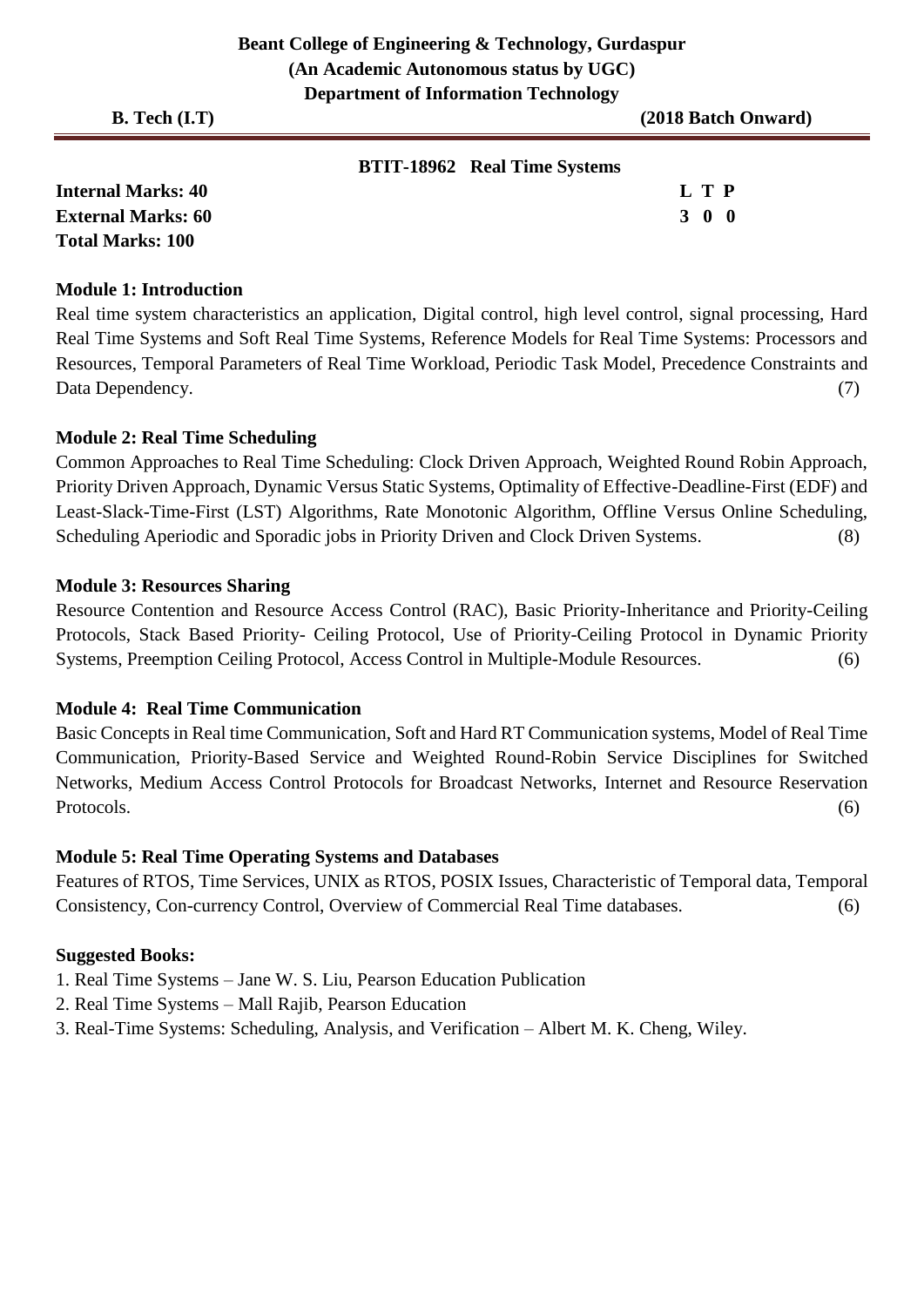| <b>BTIT-18963</b> Neural Networks and Deep Learning |
|-----------------------------------------------------|
|                                                     |

| <b>Internal Marks: 40</b> | L T P             |  |
|---------------------------|-------------------|--|
| <b>External Marks: 60</b> | $3\quad 0\quad 0$ |  |
| <b>Total Marks: 100</b>   |                   |  |

### **Module 1: Introduction**

Various paradigms of earning problems, Perspectives and Issues in deep learning framework, review of fundamental learning techniques. (5)

# **Module 2: Feedforward neural network**

Artificial Neural Network, activation function, multi-layer neural network. Training Neural Network - Risk minimization, loss function, backpropagation, regularization, model selection, and optimization. (8)

### **Module 3: Conditional Random Fields**

Linear chain, partition function, Markov network, Belief propagation, Training CRFs, Hidden Markov Model, Entropy. (7)

### **Module 4: Deep Learning**

Deep Feed Forward network, regularizations, training deep models, dropouts, Convolutional Neural Network, Recurrent Neural Network, Deep Belief Network. (8)

#### **Module 5: Probabilistic Neural Network**

Hopfield Net, Boltzman machine, RBMs, Sigmoid net, Autoencoders. (7)

#### **Module 6: Deep Learning research**

Object recognition, sparse coding, computer vision, natural language processing. Deep Learning Tools: Caffe, Theano, Torch. (5)

- 1. Goodfellow, I., Bengio,Y., and Courville, A., Deep Learning, MIT Press.
- 2. Bishop, C. ,M., Pattern Recognition and Machine Learning, Springer.
- 3. Yegnanarayana, B., Artificial Neural Networks PHI Learning Pvt. Ltd.
- 4. Golub, G.,H., and Van Loan,C.,F., Matrix Computations, JHU Press.
- 5. Satish Kumar, Neural Networks: A Classroom Approach, Tata McGraw-Hill Education.
- 6. Ravindran, K. M. Ragsdell , and G. V. Reklaitis , ENGINEERING OPTIMIZATION: Methods and Applications , John Wiley & Sons, Inc.
- 7. Antoniou, W. S. Lu, PRACTICAL OPTIMIZATION Algorithms and Engineering Applications, Springer.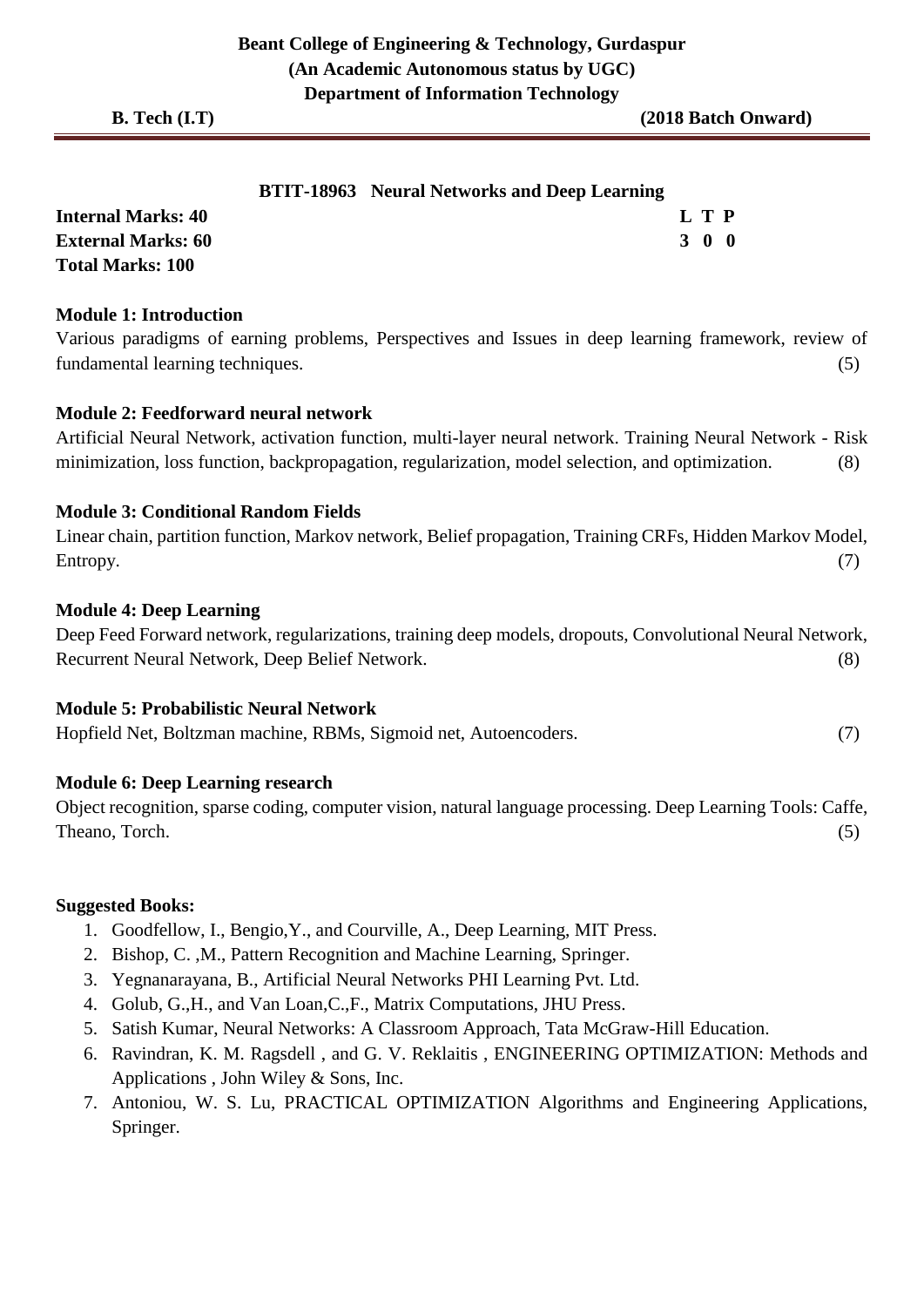| <b>B.</b> Tech $(I.T)$    |                                            | (2018 Batch Onward) |
|---------------------------|--------------------------------------------|---------------------|
|                           | <b>BTIT-18964</b> Modelling and Simulation |                     |
| <b>Internal Marks: 40</b> |                                            | L T P               |
| <b>External Marks: 60</b> |                                            | 300                 |

**Total Marks: 100** 

#### **Module 1: Introduction to Simulation**

System & System Environment, Components of a System, Discrete and Continuous Systems, Model of a System and Types of Models, Discrete Event System Simulation, Advantages and Disadvantages of Simulation, Areas and Applications of Simulation (5) (5)

### **Module 2: Techniques of Simulation**

Monte Carlo Method, Types of System Simulations, Real Time Simulation, Stochastic Variables, Discrete Probability Functions (4) (3) and the set of the set of the set of the set of the set of the set of the set of the set of the set of the set of the set of the set of the set of the set of the set of the set of the set of t

### **Module 3: General Principles**

Concepts in Discrete Event Simulation, Event Scheduling /Time Advance Algorithm, List Processing, Using Dynamic Allocation & Linked List (5)

### **Module 4: Simulation Software**

History of Simulation Software, Selection of Simulation Software, Simulation in C++, GPSS, Simulations Packages, Trends in simulation Software. (3)

# **Module 5: Statistical Models in Simulation**

Useful Statistical Models, Discrete Distributions, Continuous Distributions, Poisson Process, Empirical Distributions (5)

# **Module 6: Queuing Models**

Characteristics of Queuing systems, Queuing Notation, Long Run Measures of performance of Queuing Systems, Steady State Behaviour of infinite Population Markovian Models, Steady State Behaviour of finite Population Models, Networks of Queues (5)

#### **Module 7: Random Number Generation**

Properties of Random Numbers, Generation of Pseudo-Random Numbers, Techniques for Generating Random Numbers, Tests for Random Numbers, Inverse transform Techniques, Convolution Methods, Acceptance –Rejection Techniques (5)

#### **Module 8: Input Modelling**

Data Collection, Identifying the Distribution with Data, Parameter Estimation, Chi – Square Test, Selecting Input Models with Data (5)

# **Module 9: Verification & Validation of simulation Modelling**

Model Building, Verification & Validation, Verification of simulation Models, Calibration & Validation of Models. (3)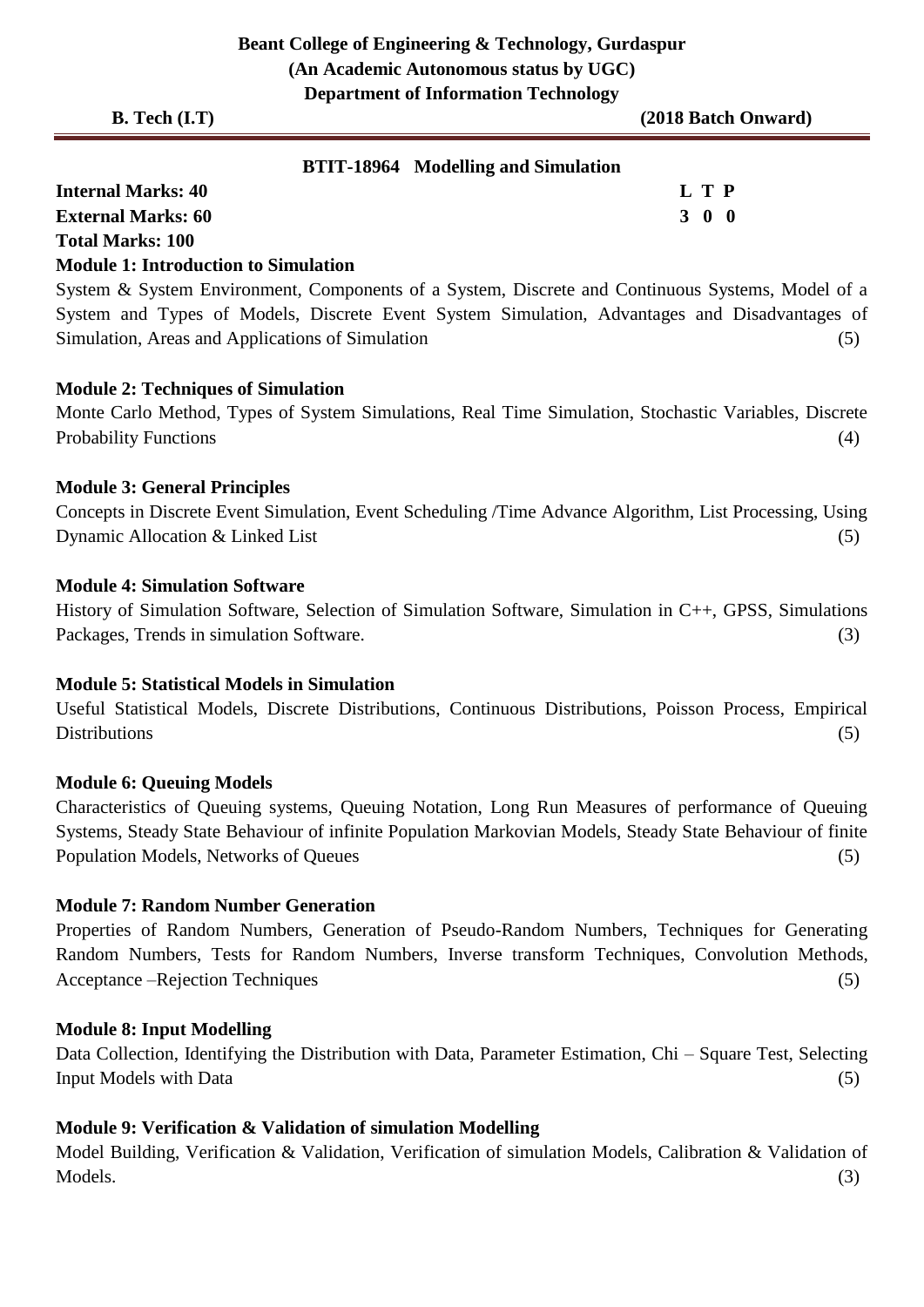# **Beant College of Engineering & Technology, Gurdaspur (An Academic Autonomous status by UGC) Department of Information Technology**

**B. Tech (I.T)** (2018 Batch Onward)

- 1. Gordon G, "System Simulation", PHI 2nd Edition.
- 2. Deo Narsingh, "System Simulation with Digital Computers", PHI, New Delhi.
- 3. K S Trivedi, "Probability and Statistics with Reliability, Queuing and Computer Science Application", PHI.
- 4. Subranranian, K R V and Sudaresan R Kadayam, "System simulation: Introduction to GPSS", CBS, New Delhi.
- 5. W Feller, "An introduction to Probability Theory and its Applications," Val 182, Wiley Eastern Ltd. ND.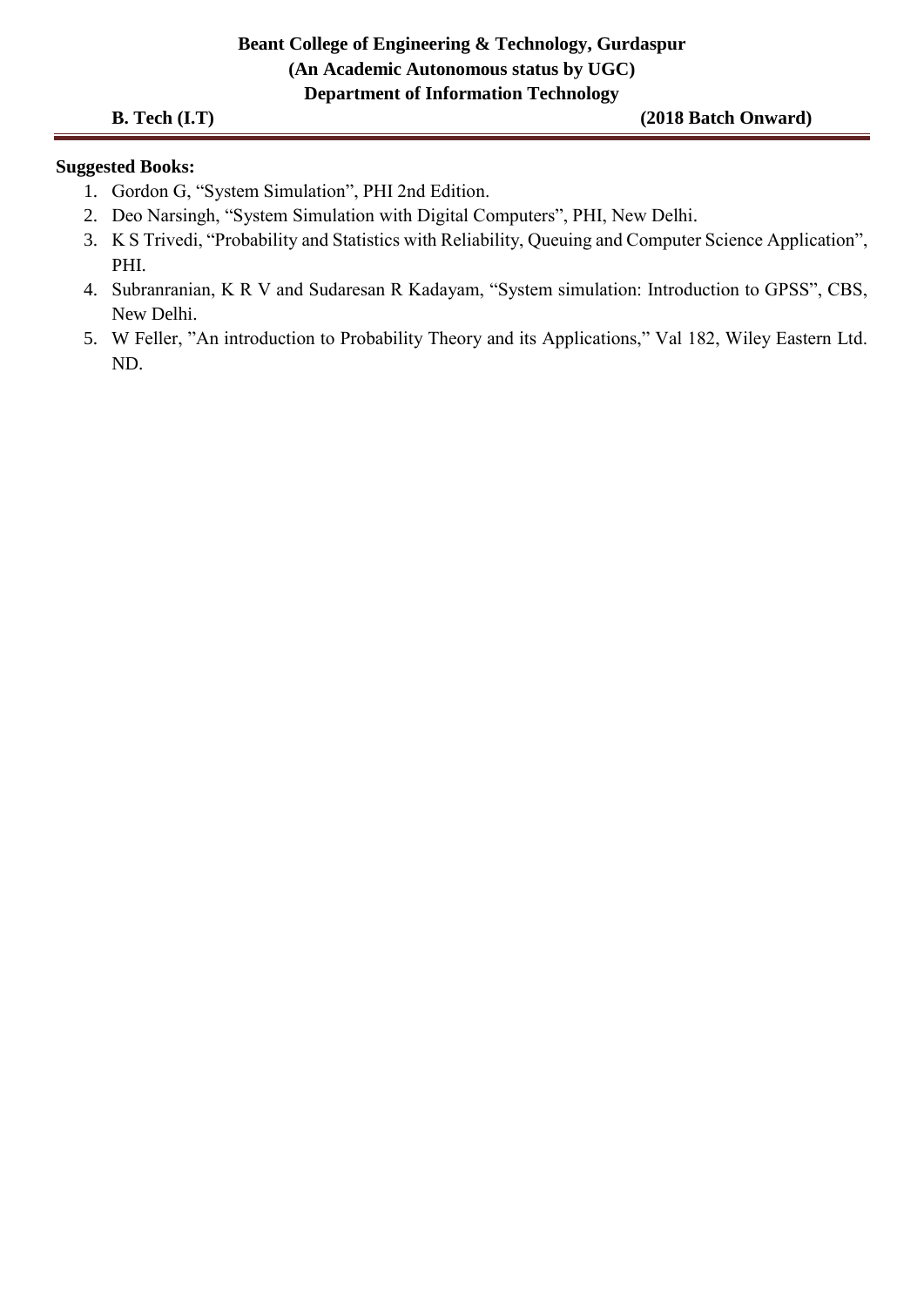# **Open electives offered by the department**

# **Courses of odd semesters:**

**BTIT-18971 Data Structure & Algorithms**

| <b>Internal Marks: 40</b> | L T P |
|---------------------------|-------|
| <b>External Marks: 60</b> | 300   |
| <b>Total Marks: 100</b>   |       |

# **Module 1: Introduction**

Basic Terminologies: Elementary Data Organizations, Data Structure Operations: insertion, deletion, traversal etc.; Analysis of an Algorithm, Asymptotic Notations, Time-Space trade off. Searching, Linear Search and Binary Search Techniques and their complexity analysis. (8)

# **Module 2: Stacks and Queues**

ADT Stack and its operations: Algorithms and their complexity analysis, Applications of Stacks: Expression Conversion and evaluation – corresponding algorithms and complexity analysis. ADT queue, Types of Queue: Simple Queue, Circular Queue, Priority Queue. (10)

# **Module 3: Linked Lists**

Singly linked lists: Representation in memory, Algorithms of several operations: Traversing, Searching, Insertion into, Deletion from linked list; Linked representation of Stack and Queue.

**Trees:** Basic Tree Terminologies, Different types of Trees: Binary Tree, Threaded Binary Tree, Binary Search Tree, AVL Tree; Tree operations on each of the trees and their algorithms with complexity analysis. Applications of Binary Trees. B Tree, B+ Tree: definitions, algorithms and analysis. (12)

# **Module 4: Sorting and Hashing**

Objective and properties of different sorting algorithms: Selection Sort, Bubble Sort, Insertion Sort. **Graph:** Basic Terminologies and Representations, Graph search and traversal algorithms and complexity analysis. (10)

# **Suggested books:**

1. "Fundamentals of Data Structures", Illustrated Edition by Ellis Horowitz, Sartaj Sahni, Computer Science Press.

2. Algorithms, Data Structures, and Problem Solving with C++", Illustrated Edition by Mark Allen Weiss, Addison-Wesley Publishing Company

3. "How to Solve it by Computer", 2nd Impression by R.G. Dromey, Pearson Education.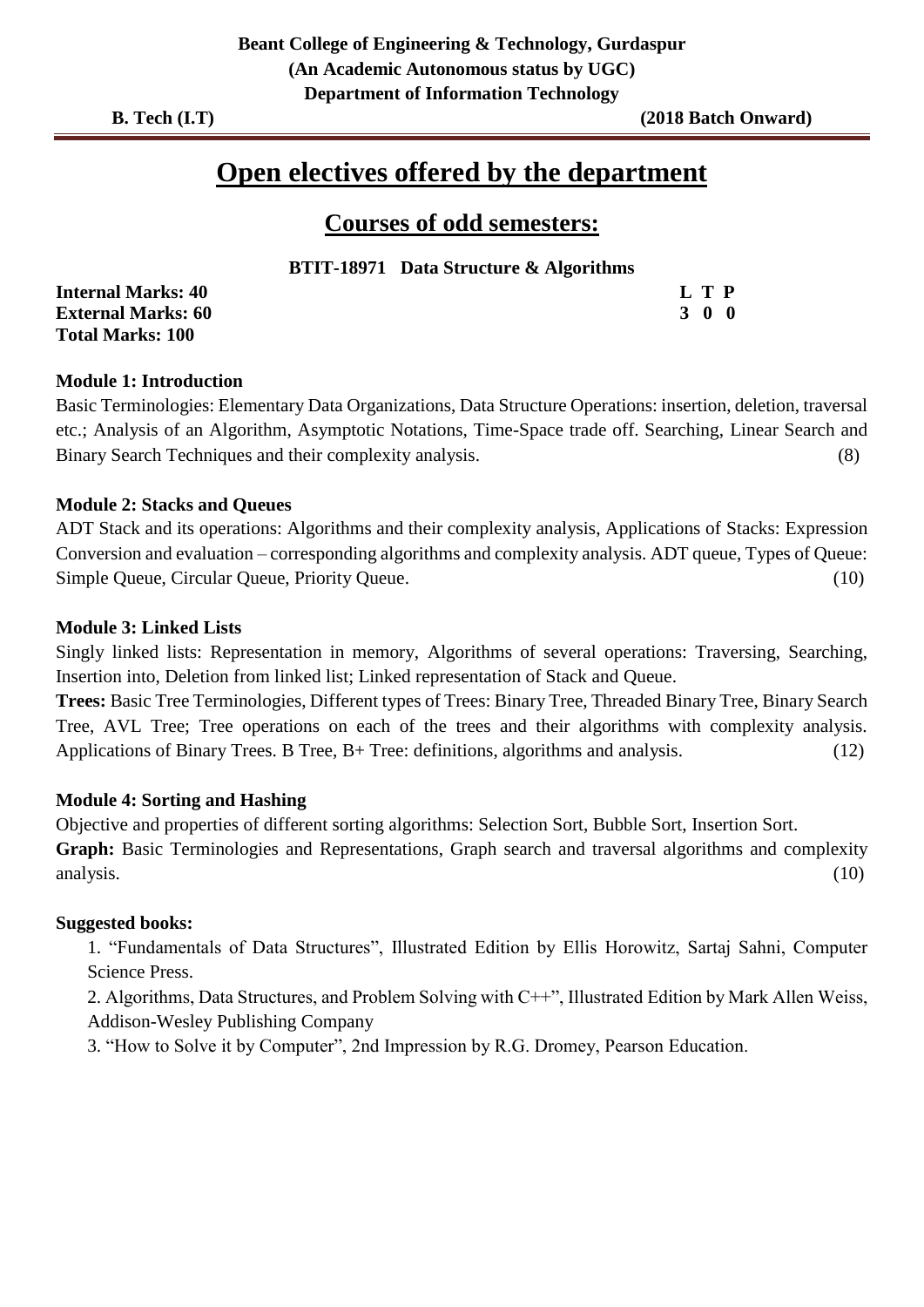# **BTIT-18972 Object Oriented Programming**

| <b>Internal Marks: 40</b> | L T P |
|---------------------------|-------|
| <b>External Marks: 60</b> | 300   |
| <b>Total Marks: 100</b>   |       |

# **Module 1: Introduction to OOPs**

Comparison between procedural programming paradigm and object-oriented programming paradigm Features of object-oriented programming-concepts of an object and a class, Abstraction, Encapsulation, object identity, polymorphism, inheritance, overloading, messaging. (8)

### **Module 2: Inheritance in OO design**

Introduction, defining derived classes, forms of inheritance, ambiguity in multiple and multipath inheritance, overriding member functions, order of execution of constructors and destructors.

**Design patterns:** Introduction and classification. The iterator pattern. Model-view-controller pattern. (8)

#### **Module 3: Classes and Objects**

Specification of a class, creating class objects, accessing class members, access specifiers, static members, friends of a class, nested classes, abstract classes.

Memory Management: Memory allocation (static and dynamic), dynamic memory management, Garbage Allocation, memory leak and allocation failures. (8)

### **Module 4: Constructors and Destructors**

Need for constructors and destructors, copy constructor, destructors, constructors and destructors with static members. (8)

# **Module 5: Operator overloading and Type Conversion**

Overloading operators, rules for overloading operators, overloading of various operators, type conversion. (8)

Note: The concepts should be practised using C++ and Java. Pearl may also be introduced wherever possible.

#### **Suggested books**

1. Herbert Schildt, The Complete Reference Java, Seventh Edition, McGraw-Hill.

- 2. Lafore R., Object Oriented Programming in C++, Waite Group.
- 3. E. Balagurusamy, Object Oriented Programming with C++, Tata McGraw Hill.
- 4. Barbara Liskov, Program Development in Java, Addison-Wesley, 2001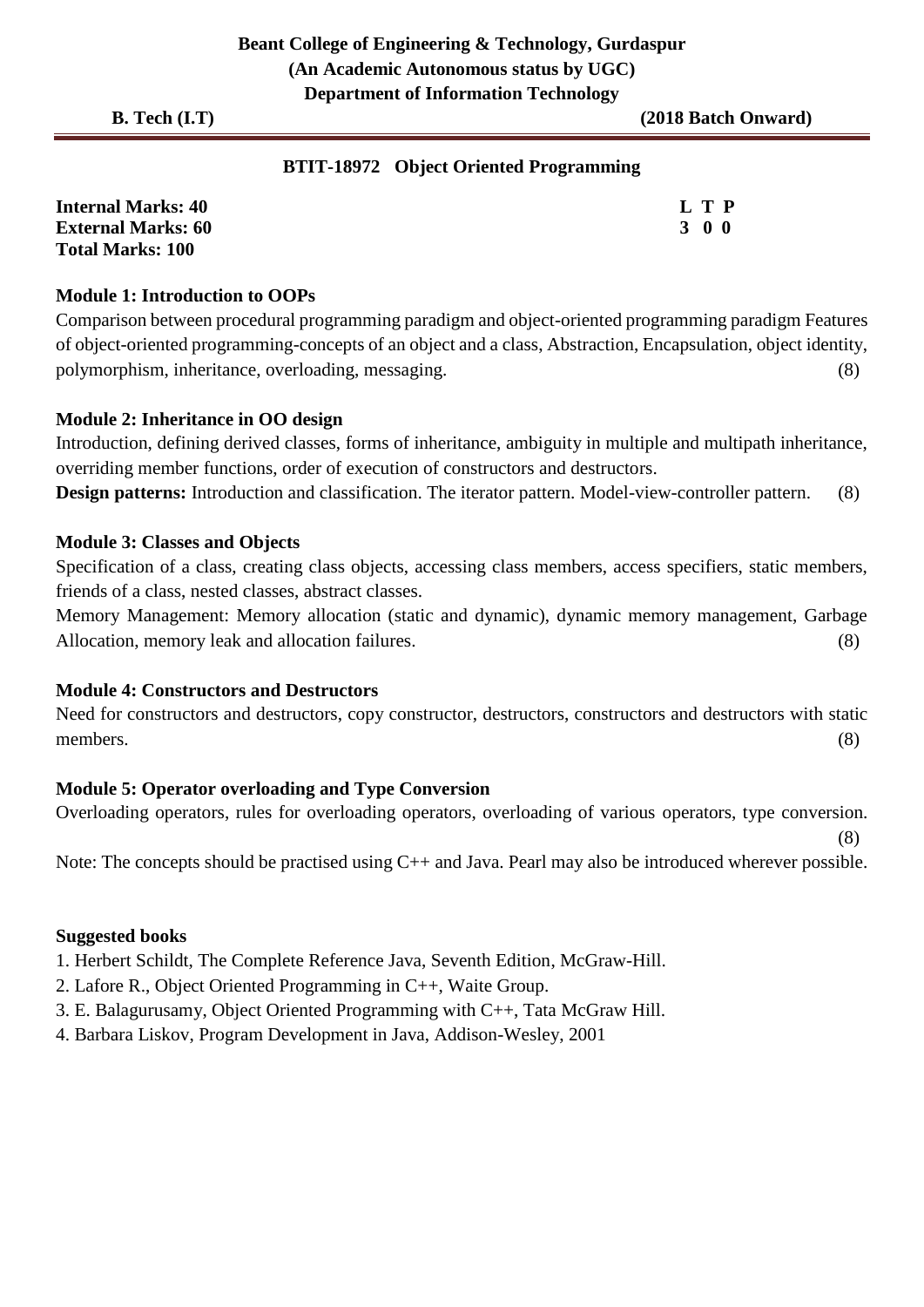# **BTIT-18973 Database Management System**

| <b>Internal Marks: 40</b> | L T P |  |
|---------------------------|-------|--|
| <b>External Marks: 60</b> | 300   |  |
| <b>Total Marks: 100</b>   |       |  |

#### **Module 1: Introduction to Database Concepts**

File Systems Versus a DBMS, Advantages of a DBMS, Describing and Storing Data in a DBMS, Database System Architecture, DBMS Layers, Data independence. (5)

### **Module 2: Data Models**

Relational Model, Network Model, Hierarchical Model, ER Model: Design, issues, Mapping constraints, keys, ER diagram, weak entity sets, extended ER features, Design of an ER Database schema. (8)

# **Module 3: Relational Query Languages SQL**

Basic SQL Select Statements. Table Creation and Management: Create, Alter, Drop and Rename. Constraints: Primary key, Foreign key, Unique, Not null and Check. Data Manipulation: Insert Update and Delete. (10)

### **Module 4: Physical Data Organization**

File Organization and Indexing, Index Data Structures, Hashing, B-trees, Clustered Index, Sparse Index, Dense Index, Fixed length and Variable Length Records. (8)

#### **Module 5: Database Design Design**

Functional Dependencies, Reasoning about Functional Dependencies, Normal Forms, Schema Refinement, First, Second and Third Normal Forms, BCNF, Multivalued Dependency. (6)

# **Module 6: Transaction Management**

ACID Properties, Serializability, Two-phase Commit Protocol, Concurrency Control, Lock Management, Lost Update Problem, Inconsistent Read Problem. (6)

- 1. Navathe and Elmasri, Fundamentals of Database Systems, Pearson education
- 2. Korth and Silberschatz Abraham, Database Concepts, McGraw Hall.
- 3. An introduction to database system by C.J.Date (Addison Welsey, Publishing house).
- 4. Bipin Desai, Database System, TMG 5. Prateek Bhatia, Database Management system, Kalayani Publishers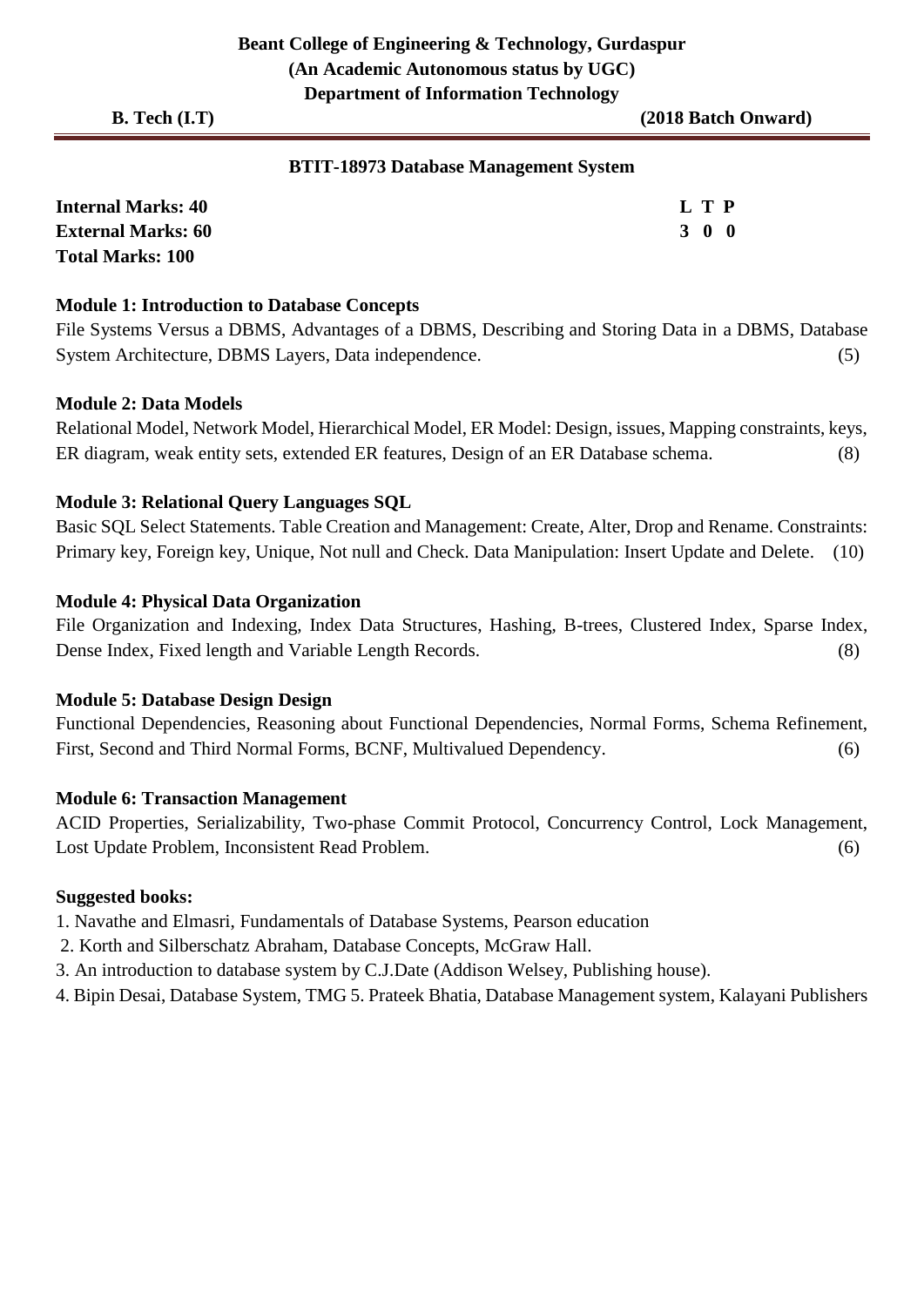# **Courses of even semesters:**

# **BTIT-18981 Computer Architecture**

| <b>Internal Marks: 40</b> | L T P |
|---------------------------|-------|
| <b>External Marks: 60</b> | 3 O O |
| <b>Total Marks: 100</b>   |       |

#### **Module 1: Basic Structure of Computer**

Computer Types, Memory, CPU, Input-Output subsystem, Control Unit, Number Representation and Arithmetic operations, Character representation, historical Perspective. **Computer Arithmetic:** Addition and subtraction of signed numbers, Carry look ahead adder, Multiplication of unsigned numbers using array multiplier, The Booth algorithm, Fast multiplication using carry save addition, Division restoring and nonrestoring techniques, Floating point Arithmetic (10)

### **Module 2: Instruction Set Architecture**

Instruction set characteristics and functions, Addressing modes and Instruction formats with case study of x86 and ARM. **Control Unit:** Hardwired and micro programmed control unit. (8)

### **Module 3: Memory Organization**

Memory Hierarchy, Main memory, Auxiliary memory, Associative memory, Cache memory, Virtual memory,, Memory management hardware.

**I/O Organization:** Input output interface, Asynchronous data transfer, Modes of data transfer, Priority interrupt, Direct memory access. (12)

#### **Module 4: Pipelining and Parallel Processing**

Pipelining Organization, pipeline hazards, Pipeline in CISC processors, Multiprocessor organization, symmetric multiprocessors. (10)

- 4. "Computer Organization and Architecture: Designing for Performance", 10th Edition by William Stallings, Pearson Education.
- 5. "Computer Organization and Embedded Systems", 6th Edition by CarlHamacher, McGraw Hill Higher Education. Suggested
- 6. "Computer system architecture"3rd edition by M. Morris Mano, Pearson Education.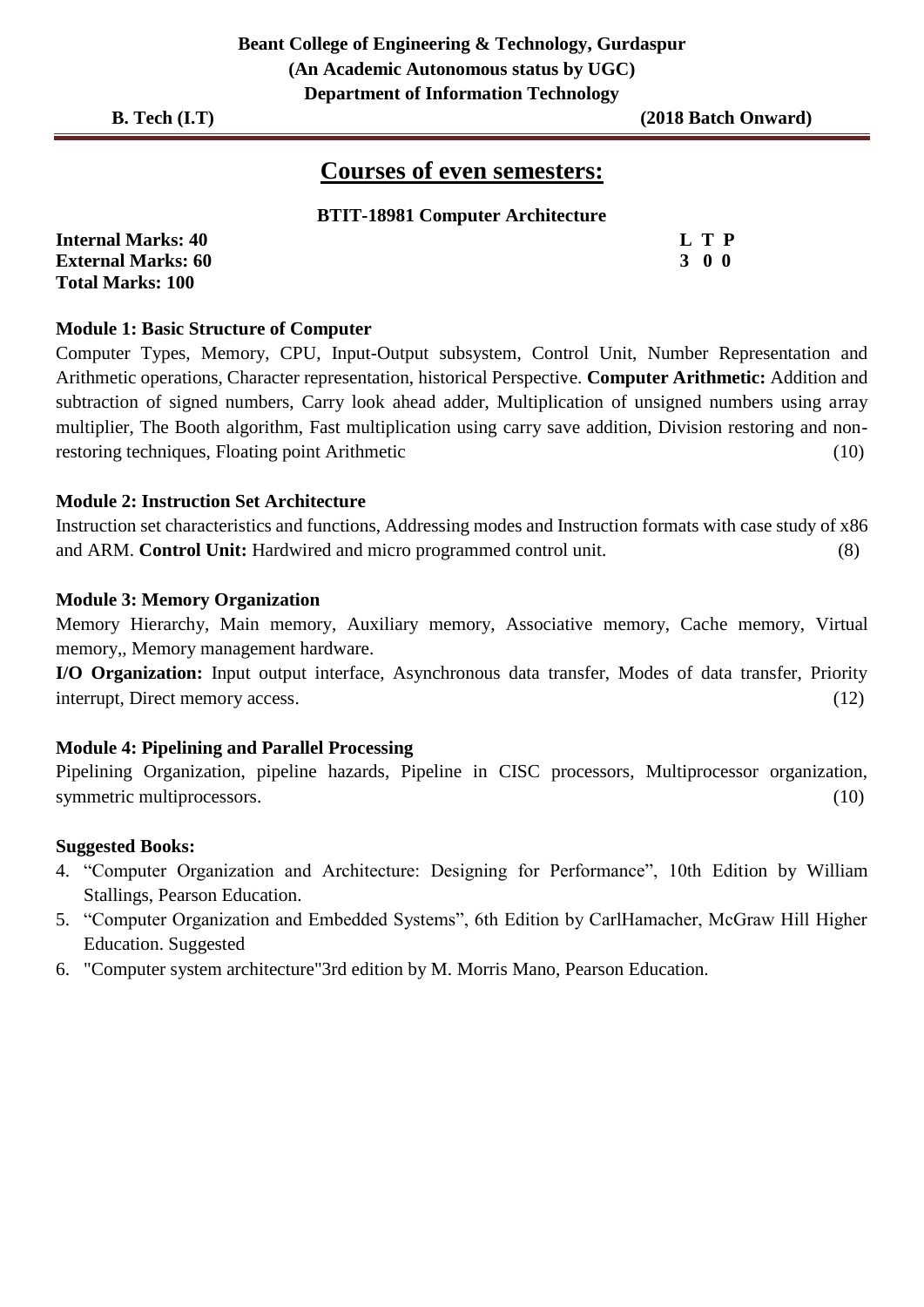### **BTIT-18982 Computer Networks**

| <b>Internal Marks: 40</b> | L T P |
|---------------------------|-------|
| <b>External Marks: 60</b> | 300   |
| <b>Total Marks: 100</b>   |       |

#### **Module 1: Data communication Components**

Representation of data and its flow Networks , Various Connection Topology, Protocols and Standards, OSI model, Transmission Media, LAN: Wired LAN, Wireless LANs, Connecting LAN and Virtual LAN. (6)

#### **Module 2: Data Link Layer and Medium Access Sub Layer**

Error Detection and Error Correction - Fundamentals, Block coding, Hamming Distance, CRC; Flow Control and Error control protocols - Stop and Wait, Go back – N ARQ, Selective Repeat ARQ, Sliding Window, Piggybacking. (8)

#### **Module 3: Network Layer**

Switching, Logical addressing – IPV4, IPV6; Address mapping – ARP, RARP, BOOTP and DHCP–Delivery, Forwarding and Unicast Routing protocols. (8)

#### **Module 4: Transport Layer**

Process to Process Communication, User Datagram Protocol (UDP), Transmission Control Protocol (TCP), SCTP Congestion Control; Quality of Service. (8)

#### **Module 5: Application Layer**

Domain Name Space (DNS), DDNS, TELNET, EMAIL, File Transfer Protocol (FTP), WWW, HTTP, SNMP, Bluetooth, Firewalls, Basic concepts of Cryptography (10)

- 3. Data Communication and Networking, 4th Edition, Behrouz A. Forouzan, McGrawHill.
- 4. Data and Computer Communication, 8th Edition, William Stallings, Pearson Prentice Hall India.
- 5. Computer Networks, 8th Edition, Andrew S. Tanenbaum, Pearson New International Edition.
- 6. Internetworking with TCP/IP, Volume 1, 6th Edition Douglas Comer, Prentice Hall of India.
- 7. TCP/IP Illustrated, Volume 1, W. Richard Stevens, Addison-Wesley, United States of America.